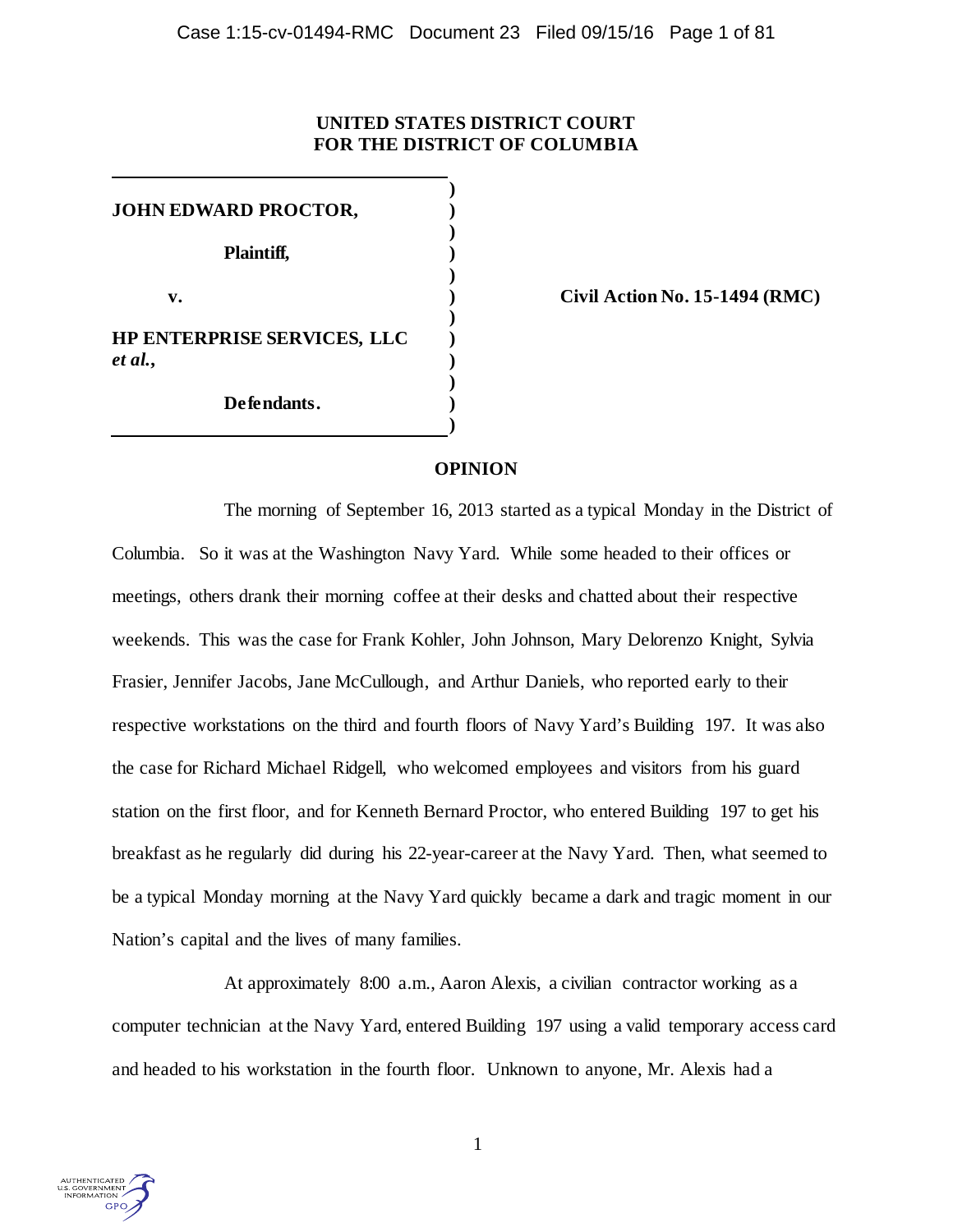## Case 1:15-cv-01494-RMC Document 23 Filed 09/15/16 Page 2 of 81

concealed sawed-off shotgun and ammunition in his backpack. He entered a restroom on the fourth floor, pulled out the gun, and assembled it. As he came out, he opened fire indiscriminately. Mr. Alexis continued his carnage through various floors of the building until law enforcement officers fatally shot him on the first floor at 9:25 a.m. The shooting resulted in twelve deaths and four non-fatal injuries.

Before the Court are nine related lawsuits arising out of the Navy Yard shooting. Plaintiffs are the personal representatives of the estates (or surviving family members or heirs) of seven decedents, a survivor seriously injured by Mr. Alexis, and a survivor who was a witness to the shooting. Plaintiffs assert a combination of negligence and intentional tort claims against HP Enterprise Services, LLC (HPES), which provided information technology services to the U.S. Navy as a government contractor, and The Experts, Inc. (The Experts), which was an HPES subcontractor and Mr. Alexis's employer. In addition, three of the nine cases also include claims against HBC Management Services, Inc. and The Hana Group, Inc. (collectively HBC), which provided security services at Building 197 of the Navy Yard.

The question raised by these related lawsuits is whether these companies can be held liable for money damages to the families of the decedents and to the two survivors for the criminal acts of Aaron Alexis. For the reasons that follow, the Court will grant in part and deny in part the motions to dismiss filed by HPES and The Experts. The Court will grant HBC's motion to dismiss. Only Plaintiffs' claims of negligent retention and supervision against HPES and The Experts will remain and proceed to discovery.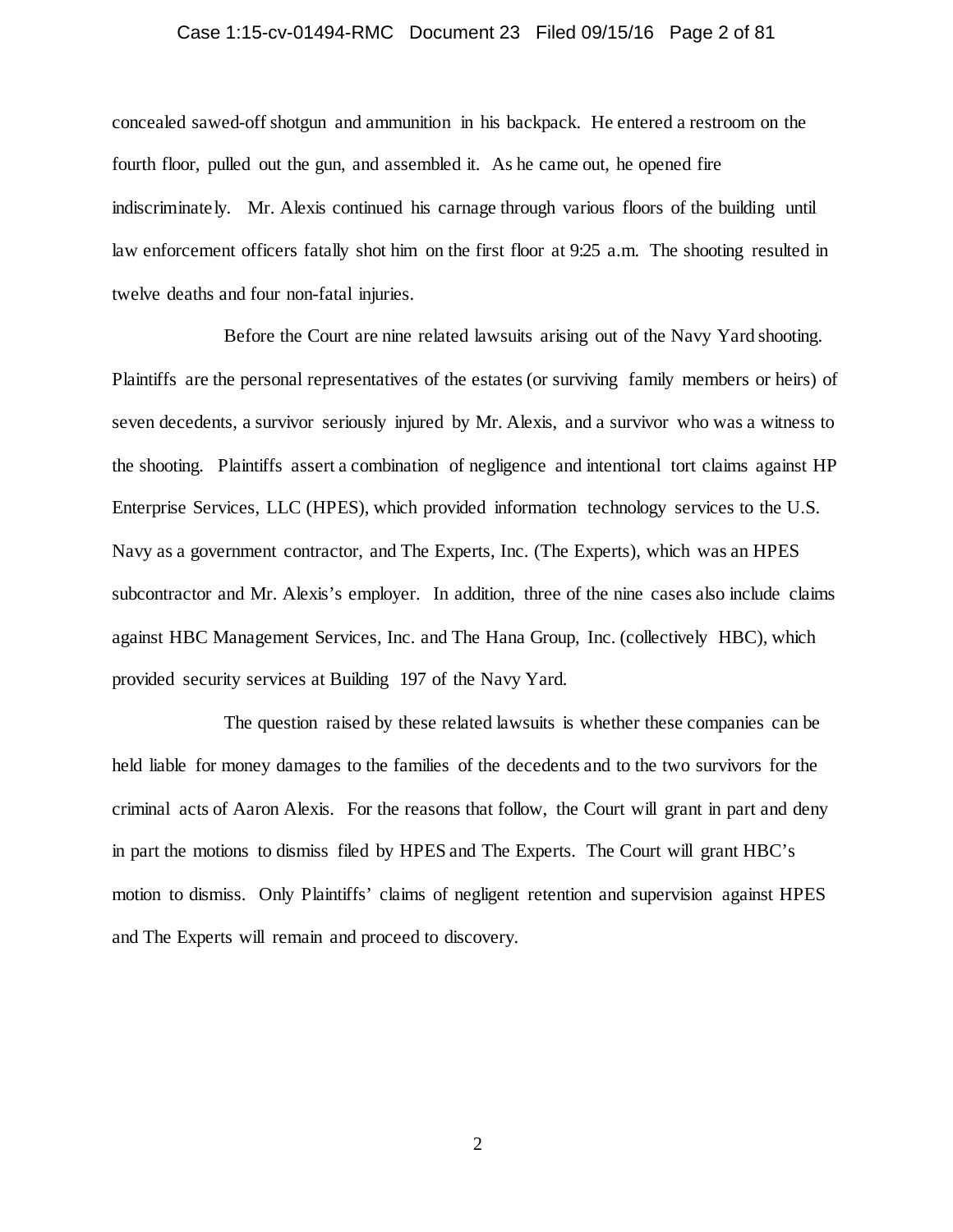# **I. FACTS[1](#page-2-0)**

In seven of the nine cases, the complaints seek damages for the deaths of those murdered by Mr. Alexis:

- *Delorenzo v. HP Enterprise Servs., LLC*, Case No. 1:15-cv-0216-RMC
- *Frasier v. HP Enterprise Servs., LLC*, Case No. 1:15-cv-1492-RMC
- *Proctor v. HP Enterprise Servs., LLC*, Case No. 1:15-cv-1494-RMC
- *Halmon-Daniels v. The Experts, Inc.*, Case No. 1:15-cv-1501-RMC
- *Kohler v. HP Enterprise Servs., LLC*, Case No. 1:15-cv-1636-RMC
- *Ridgell v. HP Enterprise Servs., LLC*, Case No. 1:15-cv-1637-RMC
- *Zagami v. HP Enterprise Servs., LLC*, Case No. 1:15-cv-1638-RMC

The remaining two complaints seek damages for injuries (mental, emotional, and physical) suffered during the shooting:

- *McCullough v. HP Enterprise Servs., LLC*, Case No. 1:15-cv-1639-RMC
- *Jacobs v. The Experts, Inc.*, Case No. 1:15-cv-2242-RMC

Plaintiffs assert common law negligence claims against both HPES and The Experts for failing to anticipate and prevent the mass shooting by Mr. Alexis, as well as claims of negligent hiring, retention, supervision, undertaking, and credentialing. Plaintiffs also rely on various statutes, regulations, and policy manuals to assert negligence *per se* and statutory duty

<span id="page-2-0"></span><sup>&</sup>lt;sup>1</sup> These facts are taken directly from the Complaints in the nine related cases. The Court has also considered documents incorporated by reference in the Complaints. *See EEOC v. St. Francis Xavier Parochial School*, 117 F.3d 621, 624 (D.C. Cir. 1997) (stating that courts may consider documents incorporated by reference in a complaint, as well as any matters of which the Court may take judicial notice, without converting a motion to dismiss into a motion for summary judgment); *see also Ward v. D.C. Dep't of Youth Rehab. Servs.*, 768 F. Supp. 2d 117, 119-20 (D.D.C. 2011) (explaining that courts may consider such documents even if they are not produced "by the plaintiff in the complaint but by the defendant in a motion to dismiss") (citations and internal quotation marks omitted).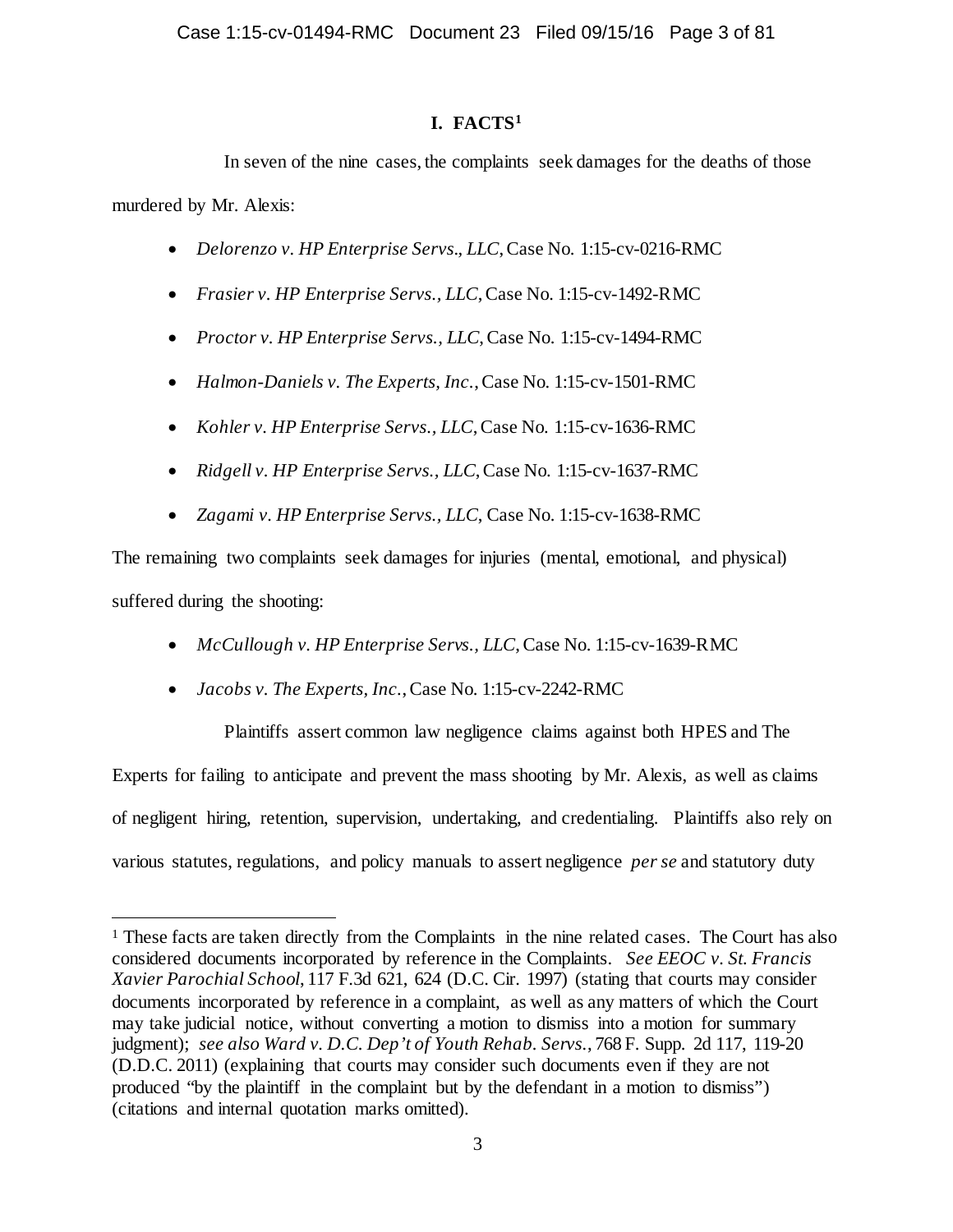#### Case 1:15-cv-01494-RMC Document 23 Filed 09/15/16 Page 4 of 81

claims against HPES and The Experts. In addition, Mr. Proctor and Ms. McCullough allege that HPES and The Experts are vicariously liable for Mr. Alexis's intentional torts of assault and battery. Finally, Ms. Kohler, Ms. Zagami, and Ms. Jacobs also aver negligence claims against the security company, HBC. Richard Ridgell worked for HBC and his estate does not sue his former employer. None of the other Plaintiffs worked for any of the Defendants.

The nine Complaints include lengthy factual allegations regarding Mr. Alexis's history and the sequence of events prior to the mass shooting of September 16, 2013. Plaintiffs rely extensively on government investigations, particularly by the Navy, and adopt government determinations, in many instances *verbatim*, as part of their own allegations.

## **A. History of Mr. Alexis Prior to his Employment with The Experts [2](#page-3-0)**

Plaintiffs allege that Mr. Alexis had an arrest record long before he was hired by The Experts and assigned to work at the Washington Navy Yard. On June 3, 2004, the Seattle Police Department arrested Mr. Alexis for allegedly shooting out the rear tires of a construction worker's vehicle. Mr. Alexis told the police that the construction worker had disrespected him and that he had a blackout fueled by anger. Mr. Alexis was charged, but never prosecuted or convicted, with malicious mischief. Plaintiffs also allege that, in 2006, Mr. Alexis was investigated because the tires of five vehicles in Mr. Alexis's apartment complex were slashed. Mr. Alexis was not arrested or charged on this occasion. In 2007, the Office of Personnel Management ran a records check on Mr. Alexis, who was serving in the Navy. The records check revealed the 2004 arrest in Seattle. Mr. Alexis provided a written account of the 2004

<span id="page-3-0"></span><sup>&</sup>lt;sup>2</sup> For purposes of ruling on the motions to dismiss, the Court accepts these factual allegations as true, noting that Plaintiffs failed to properly allege that HPES or The Experts knew or should have known about these facts about Mr. Alexis prior to his employment with The Experts.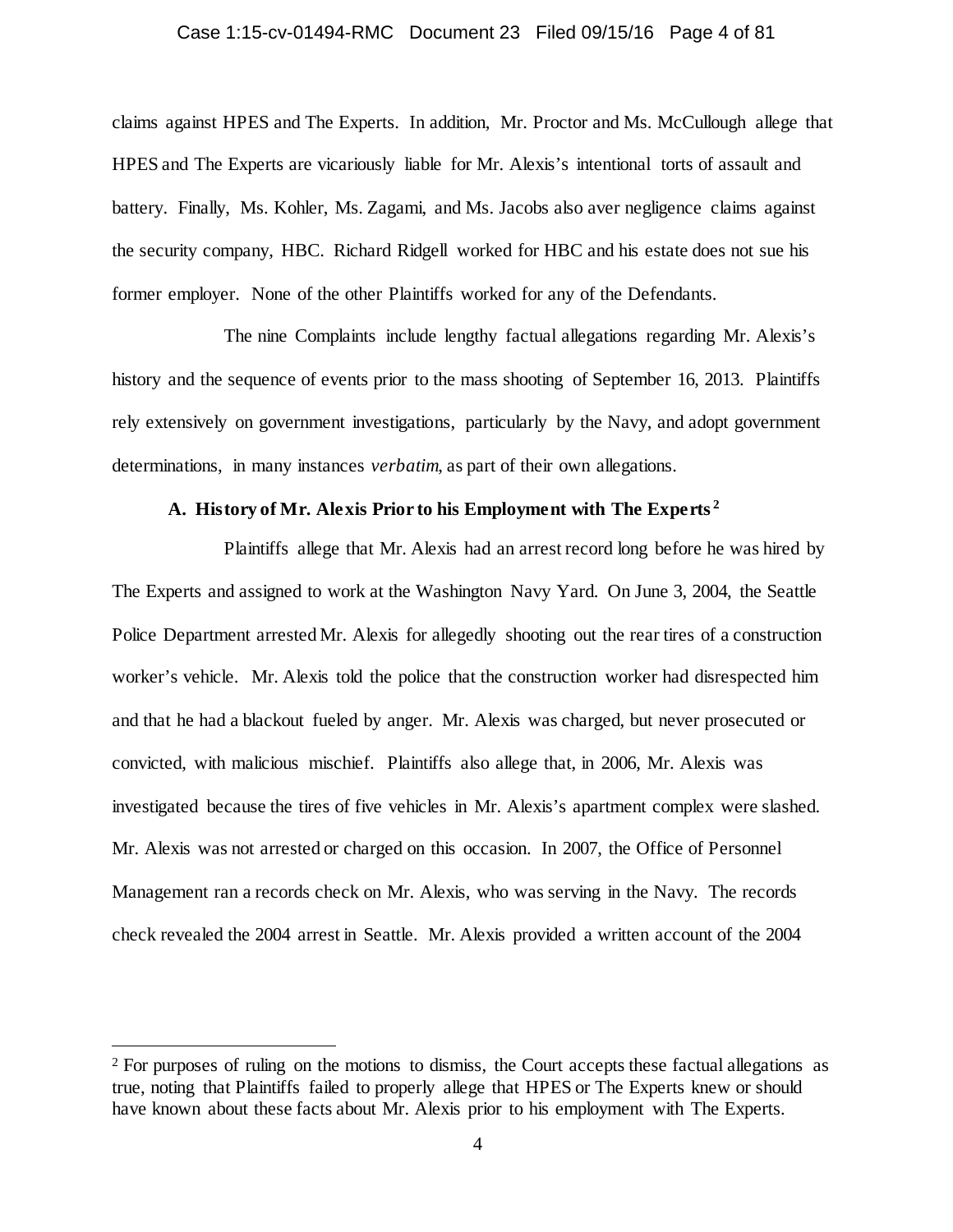## Case 1:15-cv-01494-RMC Document 23 Filed 09/15/16 Page 5 of 81

incident to the Naval Recruiting District, which also conducted an inquiry into relevant court documents.

On August 10, 2008, Mr. Alexis was removed from a nightclub in DeKalb County, Georgia. Mr. Alexis was screaming profanities and acting in a hostile manner. He was arrested for disorderly conduct, but never prosecuted or convicted. On July 12, 2009, in Fort Worth, Texas, Mr. Alexis received a non-judicial punishment by the Navy and was reduced one pay grade after he jumped from a staircase while reportedly intoxicated and fractured his right ankle. "There was no police involvement in this incident." Frasier Compl., Case No. 15-1492 [Dkt. 1] ¶ 21. On September 5, 2010, he was again arrested in Fort Worth for discharging a firearm in his residence. The bullet went through the ceiling of Mr. Alexis's apartment into a neighbor's apartment. Mr. Alexis told the police that it was an accident and that he was cleaning his firearm. Mr. Alexis was never charged or convicted for discharging the firearm. His Navy Commanding Officer initiated administrative proceedings against Mr. Alexis to separate him from the Navy, but the proceedings did not continue once it became clear that Mr. Alexis was not going to be charged with a crime.

On December 2, 2010, Mr. Alexis requested separation from the Navy under the Enlisted Early Transition Program. On December 9, 2010, the Bureau of Naval Personnel approved Mr. Alexis's request. Mr. Alexis was honorably discharged from the Navy and received a re-entry code of RE-1, which made Mr. Alexis eligible to reenlist in the Navy or another armed service. In addition, Mr. Alexis received a Navy Reserve Identification and Privilege Card.

## **B. Employment History of Mr. Alexis with The Experts**

In September 2012, Mr. Alexis applied for employment as a computer technician with The Experts, a subcontractor of HPES, which performed work for the Navy under the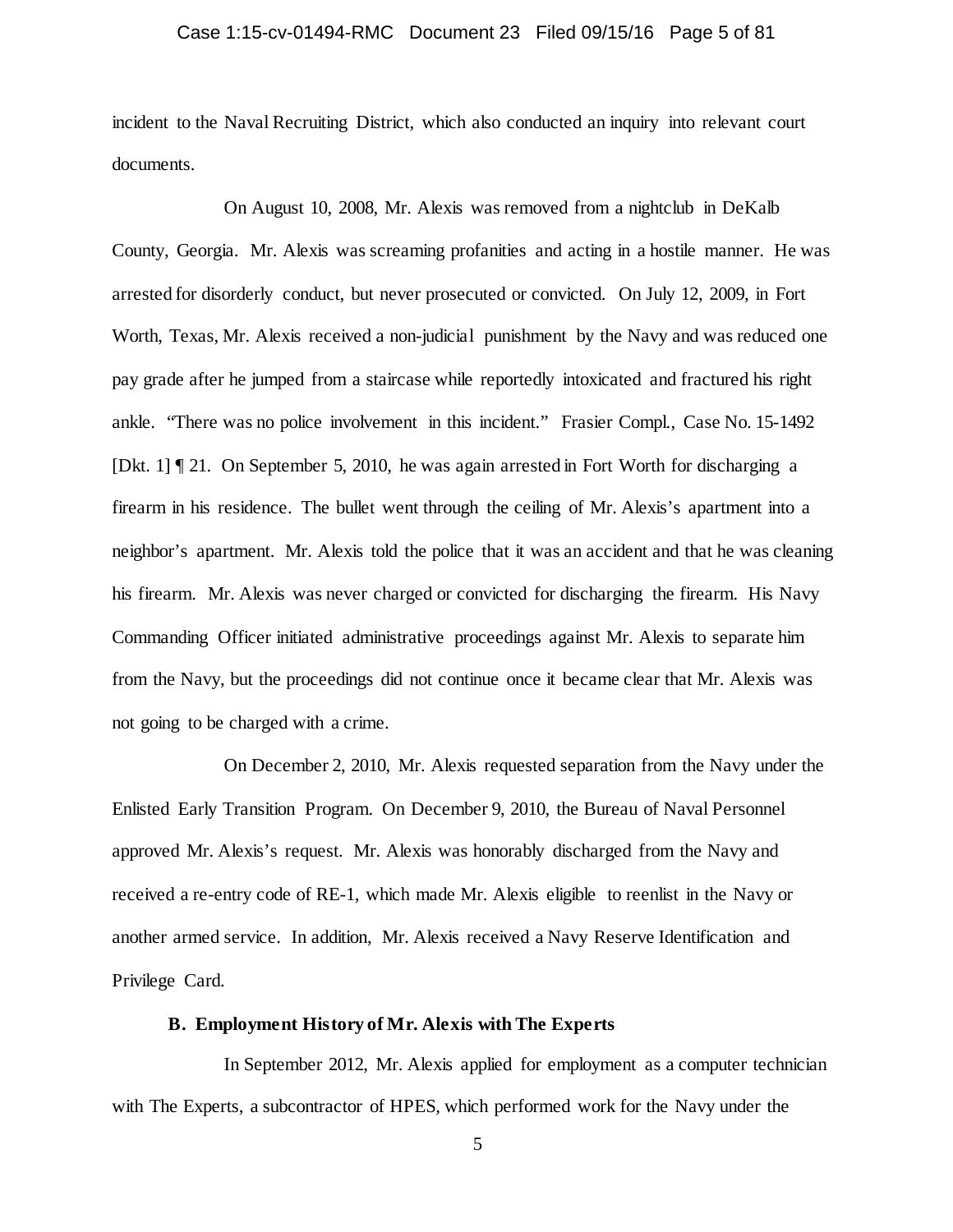## Case 1:15-cv-01494-RMC Document 23 Filed 09/15/16 Page 6 of 81

Navy-Marine Corps Intranet Continuity of Service Contract (Contract). [3](#page-5-0) The Contract invoked the National Industrial Security Program Operating Manual (NISPOM), which defined the security requirements for cleared defense contractors, and required HPES and The Experts "to develop and maintain a program that ensures all pertinent derogatory information regarding cleared personnel is forwarded for consideration in the personnel security clearance determination process." Proctor Compl., Case No. 15-1494 [Dkt. 1] ¶ 18. Specifically, NISPOM required cleared contractors to convey any derogatory information about Contract personnel to the Department of Defense's (DoD) Central Adjudication Facility via "incident reports" through the Joint Personnel Adjudication System, "which is the DoD system of record for personnel security clearance adjudication and management." *Id.* ¶ 19.

Under NISPOM's terms, Mr. Alexis already had a valid security clearance when he was hired because he had not been separated from the Navy for more than 24 months. In addition to NISPOM's security requirements, HPES required The Experts to conduct a preemployment eligibility background check, "which involved a drug test, a motor vehicle driving record check, and criminal convictions checks." *Id.* ¶ 24. Mr. Alexis was found to be suitable and given his honorable discharge, re-entry code of RE-1, and security clearance, The Experts hired Mr. Alexis as a computer technician assigned to work on the Contract. Plaintiffs allege that Mr. Alexis should not have been found eligible for the position because the pre-employment background check should have revealed Mr. Alexis's arrests.

Mr. Alexis worked for The Experts from September to December 2012 on various projects in Texas, California, and Japan. On December 27, 2012, Mr. Alexis resigned. Plaintiffs

<span id="page-5-0"></span><sup>&</sup>lt;sup>3</sup> For purposes of the motions to dismiss, HPES and the Court treat Mr. Alexis as an employee or contractor of both HPES and The Experts.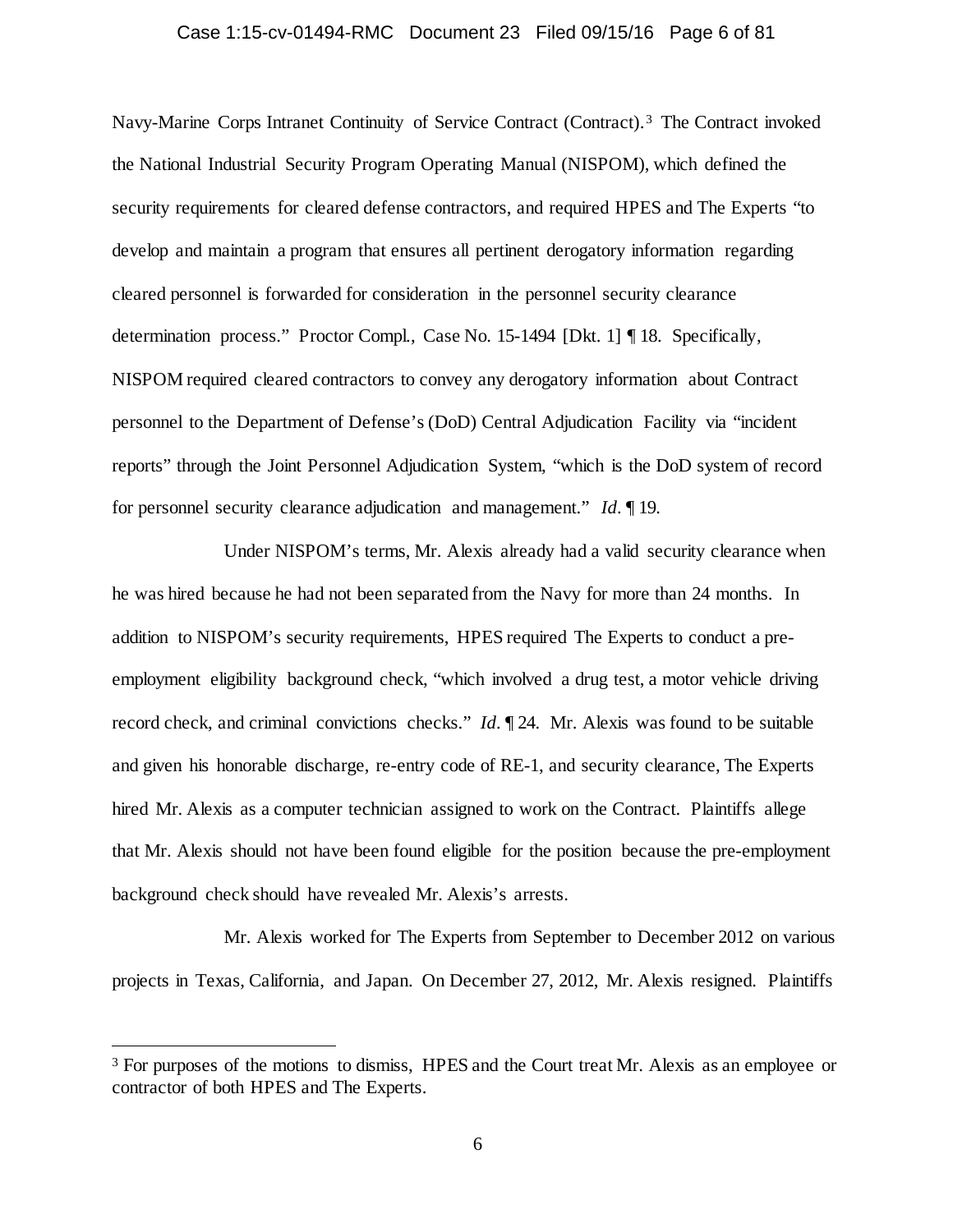## Case 1:15-cv-01494-RMC Document 23 Filed 09/15/16 Page 7 of 81

make no allegations concerning Mr. Alexis's conduct or behavior during this short stint. On June 27, 2013, Mr. Alexis re-applied for the same position. Since Mr. Alexis still had a valid security clearance. The Experts merely conducted the tests required by its contract with HPES –– namely a drug test, a motor vehicle driving record check, and a criminal convictions check. Once again, Mr. Alexis was found to be suitable for the job and was rehired on July 2013 and assigned to work in Norfolk, Virginia. Once again, Plaintiffs allege that "The Experts['] background check failed to uncover Alexis's prior arrest record and w[as] insufficient." *Id.* ¶ 27.

## **1. Events of August 2013**

In August 2013, Mr. Alexis was reassigned to a project at the Naval Undersea Warfare Center in Newport, Rhode Island. On August 4, Mr. Alexis was at the Norfolk airport awaiting his flight to Providence, Rhode Island, when he called his project coordinator at The Experts to report that he was angry at a male who was seated across the aisle and was making fun of him. The project coordinator was able to calm Mr. Alexis down and persuaded him to get away from the individual and seek help from airport security. On August 5, 2013, the project coordinator reported the call to the company's Contract team. Later that day, Mr. Alexis contacted the company's travel coordinator to complain about noise in his hotel, the Residence Inn in Middletown, Rhode Island. Mr. Alexis wanted to move to the Navy Gateway Inns & Suites in Newport, which was approved.

Two days later, on August 6, 2013, at 6:00 p.m., Mr. Alexis called the travel coordinator for The Experts to complain that three individuals, two men and one female, had followed him from the Residence Inn to the Navy Gateway Inns & Suites. Mr. Alexis claimed that they "were talking about him through the walls of an adjacent room" and were using an "ultrasonic device that was physically pinning him to the bed" and keeping him awake. Kohler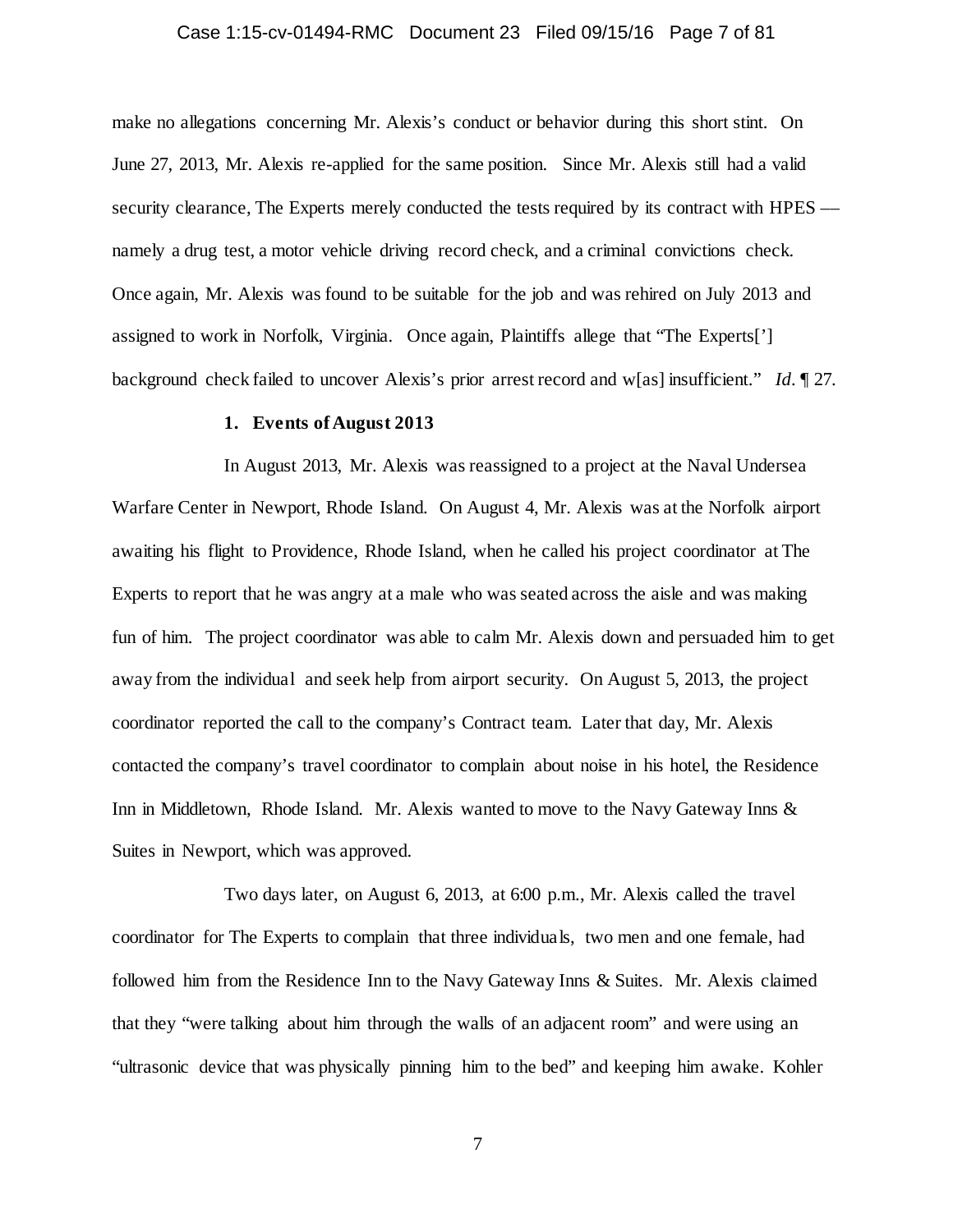## Case 1:15-cv-01494-RMC Document 23 Filed 09/15/16 Page 8 of 81

Compl., Case No. 15-1636 [Dkt. 1-1] ¶ 37; Ridgell Compl., Case No. 15-1637 [Dkt. 1-1] ¶ 35; Zagami Compl., Case No. 15-1638 [Dkt. 1-1] ¶ 37; Jacobs Compl., Case No. 15-2242 [Dkt. 1-1] ¶ 47. Mr. Alexis made a similar report to the Contract's program manager for The Experts. At 8:45 p.m., the travel coordinator conveyed the information to the desk clerk at the Navy Gateway Inns & Suites and expressed her concern that Mr. Alexis could harm someone. Shortly thereafter, the travel coordinator contacted the Contract's program manager to report the information concerning Mr. Alexis.

In response, the desk clerk at the hotel contacted the Naval Station Newport Police to relay the information and ask that a police officer be assigned close to the hotel in case Mr. Alexis attempted to hurt someone.<sup>[4](#page-7-0)</sup> When the police officers responded to the call and arrived at the hotel, they discovered that Mr. Alexis had dismantled his bed because he believed that someone was hiding under it. In addition, Mr. Alexis had taped a microphone to the room's ceiling to record the voices of the individuals that followed him to the hotel and were talking about him. Mr. Alexis was not arrested or placed in protective custody. At 9:18 p.m., Mr. Alexis told other police officers that someone had implanted a chip in his head and was using microwave signals to restrict his movements and keep him awake.

Later that evening, the Contract's program manager, her immediate manager, and the Facility Security Officer  $(FSO)^5$  $(FSO)^5$  for The Experts, held a conference call to discuss the situation with Mr. Alexis. The Experts management team decided that Mr. Alexis should leave Newport and return to Fort Worth so he could rest. The program manager contacted Mr. Alexis

<span id="page-7-0"></span> <sup>4</sup> The Police Department received a total of four calls from and about Mr. Alexis –– specifically, on August 6 at 2:00 a.m., 9:18 p.m., and 10:16 p.m., and August 7 at 2:54 a.m.

<span id="page-7-1"></span><sup>5</sup> The FSO is a company officer who reported directly to the Chief Operating Officer and was responsible for managing the security program under the Contract for The Experts.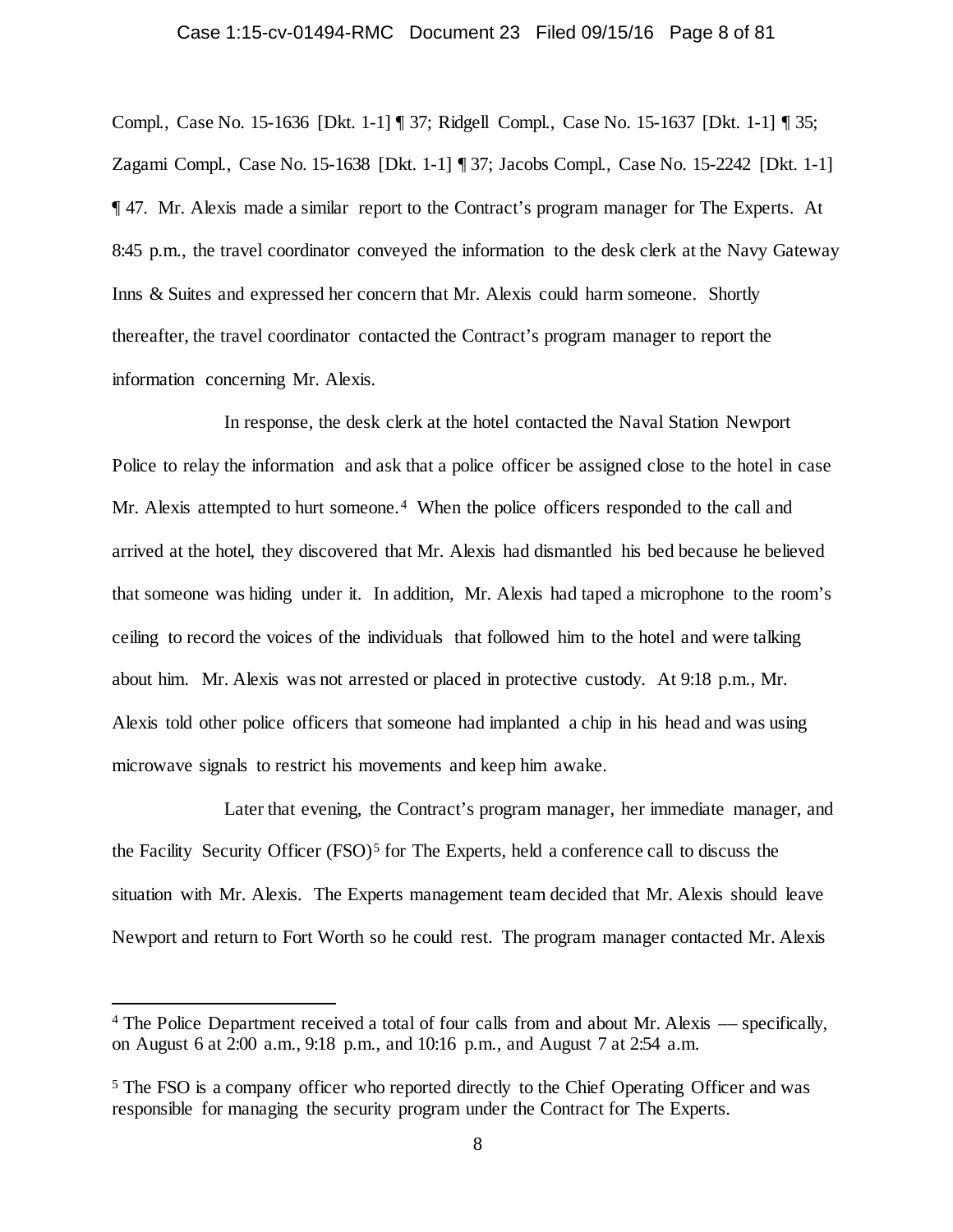## Case 1:15-cv-01494-RMC Document 23 Filed 09/15/16 Page 9 of 81

to inform him of the decision, although Mr. Alexis wanted to stay. At 11:35 p.m., the FSO accessed the Joint Personnel Adjudication System to cancel "the visit notification for [Mr.] Alexis that the FSO previously established for access to [Newport's Naval Undersea Warfare Center]." Proctor Compl. ¶ 43.

On August 7, 2013, at 1:12 a.m., the program manager emailed HPES representatives and the rest of the Contract's management team for The Experts to report that Mr. Alexis would not complete his Newport assignment because he was not feeling well and that she had booked return airfare for Mr. Alexis. Around 3:00 a.m., Mr. Alexis called the HPES second shift supervisor stating that he was being followed and needed to move out of his room. Mr. Alexis asked the HPES supervisor if he could stay in her room at the Marriott hotel in Newport. The supervisor, who knew Mr. Alexis from previously working together on the project in Japan, agreed to let him stay in her room. When Mr. Alexis arrived at the Marriott hotel, he told the supervisor that three individuals who traveled on the same plane from Norfolk followed him to the Residence Inn and then to the Navy Gateway Inns & Suites and were threatening him and keeping him awake.

Mr. Alexis also told the HPES supervisor that the same people had followed him to the Marriott hotel and checked into the room below. Mr. Alexis asked the supervisor if she could hear their voices, to which she replied that she could not. The supervisor dismissed Mr. Alexis's story and went to sleep. Mr. Alexis called the City of Newport Police to report that people were following him. The police responded to his call at 6:20 a.m. and Mr. Alexis explained that he had had a verbal altercation with an unknown individual at the Norfolk airport and that this individual sent three people to follow him and keep him awake by making noises, talking to him, and sending vibrations through his body with a microwave device. The City of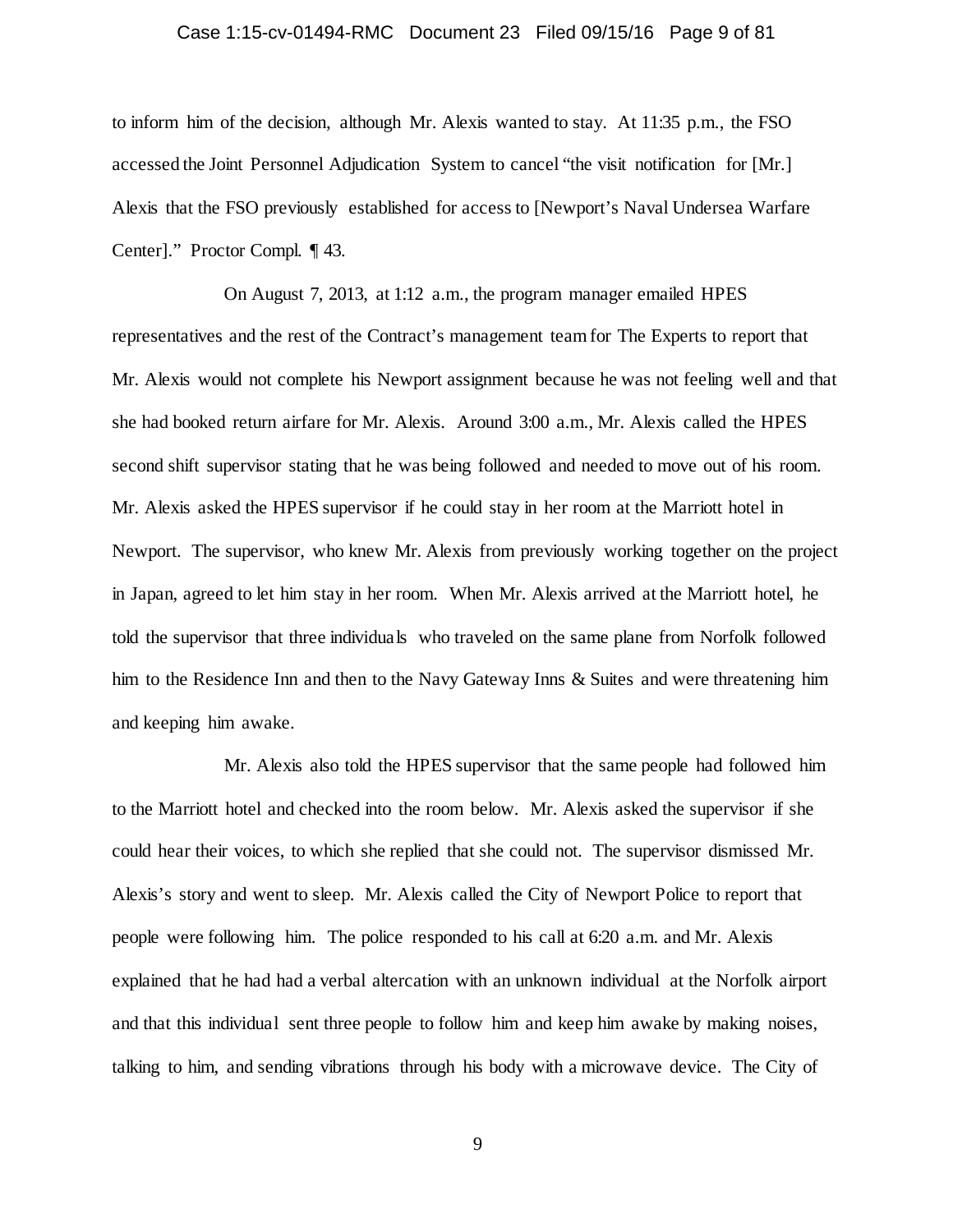## Case 1:15-cv-01494-RMC Document 23 Filed 09/15/16 Page 10 of 81

Newport Police made a report of Mr. Alexis's allegations. At 9:30 a.m., the Newport Police Officer-in-Charge contacted the Naval Station Police Sergeant to relay the information concerning Mr. Alexis and faxed him a copy of the report with a note saying, "FYI on this. Just thought to pass it on to you in the event this person escalates." Proctor Compl. ¶ 52.

Between 10:00 and 10:30 a.m., the HPES supervisor contacted her lead supervisor at HPES to report Mr. Alexis's behavior and claims, to which the lead supervisor responded that The Experts had decided that Mr. Alexis would be withdrawn from his Newport assignment. When the HPES second shift supervisor returned to her room, Mr. Alexis told her that the three individuals were now in the room above them. Mr. Alexis wanted to acquire a radar gun to hear what they were saying. The HPES second shift supervisor called the lead supervisor again after lunch to report her conversation with Mr. Alexis. She also later told a co-worker at HPES about Mr. Alexis's behavior and the surrounding events.

Later that day, on August 7, the Human Resources (HR) Director and the Legal Counsel for The Experts initiated an investigation into Mr. Alexis's claims. The HR Director contacted the HPES second shift supervisor, as well as the Middletown Police Department. The HR Director believed that "the Middletown Police Department provided police coverage for all of the hotel in which Alexis resided while in Newport, Rhode Island." Proctor Compl. ¶ 60. However, no reports were obtained from Middletown because it was the wrong police department.[6](#page-9-0) At 11:39 p.m., the FSO for The Experts accessed the Joint Personnel Adjudication System and entered a "Debrief" action, thereby formally indicating that Mr. Alexis no longer required access to classified information or to the Naval Undersea Warfare Center. Because Mr.

<span id="page-9-0"></span> <sup>6</sup> The police departments that investigated Mr. Alexis's claims were the Naval Station Newport Police and the City of Newport Police Departments.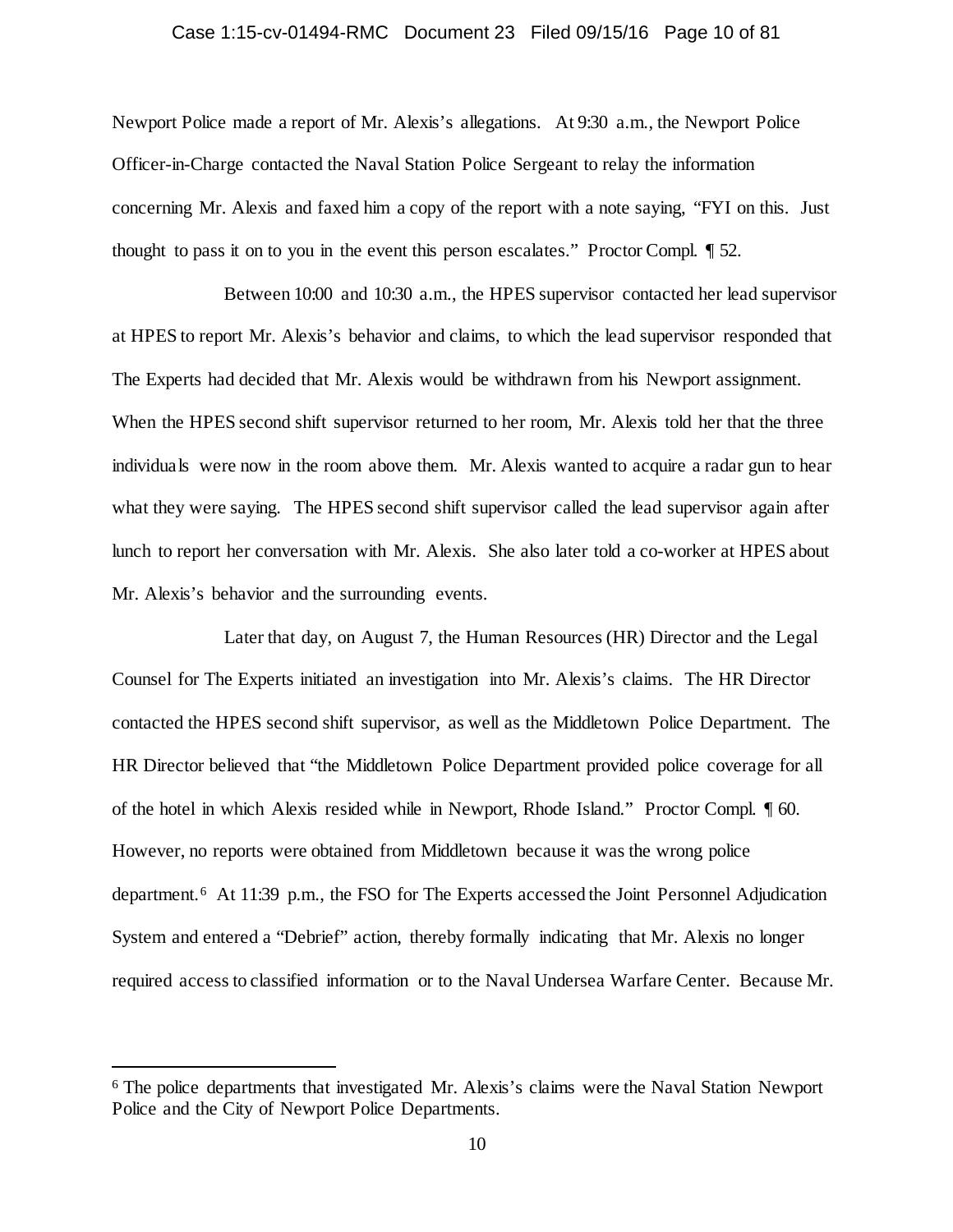## Case 1:15-cv-01494-RMC Document 23 Filed 09/15/16 Page 11 of 81

Alexis was removed from his Newport assignment, he left Newport and checked in that night at the Best Western hotel at the Providence airport. On August 8, 2013, Mr. Alexis traveled to Fort Worth, Texas.

On August 9, 2013, the HR Director for The Experts contacted Mr. Alexis's mother, who indicated that Mr. Alexis "had been suffering from paranoia for a long time, that this was not the first episode he had experienced, and that he required mental health treatment." Kohler Compl. ¶ 52; Ridgell Compl. ¶ 50; Zagami Compl. ¶ 52; Jacobs Compl. ¶ 63. Later that day, the HR Director met with the FSO and the rest of The Experts' management team on the Contract; that group concluded that Mr. Alexis should rest before his next assignment. The Experts, particularly the FSO, decided not to file an adverse information report with DoD's Central Adjudication Facility because "the information collected about [Mr.] Alexis was based on rumor and innuendo, and therefore a report to the government should not be made, since doing so may infringe on [Mr.] Alexis's privacy rights." Proctor Compl. ¶ 65.

At 2:55 p.m., on August 9, 2013, the FSO entered an "indoctrination" action, indicating that Mr. Alexis "was an individual [with] authorized access to classified information under the cognizance of The Experts." *Id.*  $\parallel$  66. Thereafter, Mr. Alexis was assigned to four projects at different locations –– specifically, (1) Williamsburg, Virginia from August 12-16, 2013; (2) Newport, Rhode Island from August 19-23, 2013; (3) Carderock, Maryland from August 26-30, 2013; and (4) Crystal City, Virginia from September 3-6, 2013. Plaintiffs allege that Mr. Alexis was allowed to return to work without any proof of counseling or mental health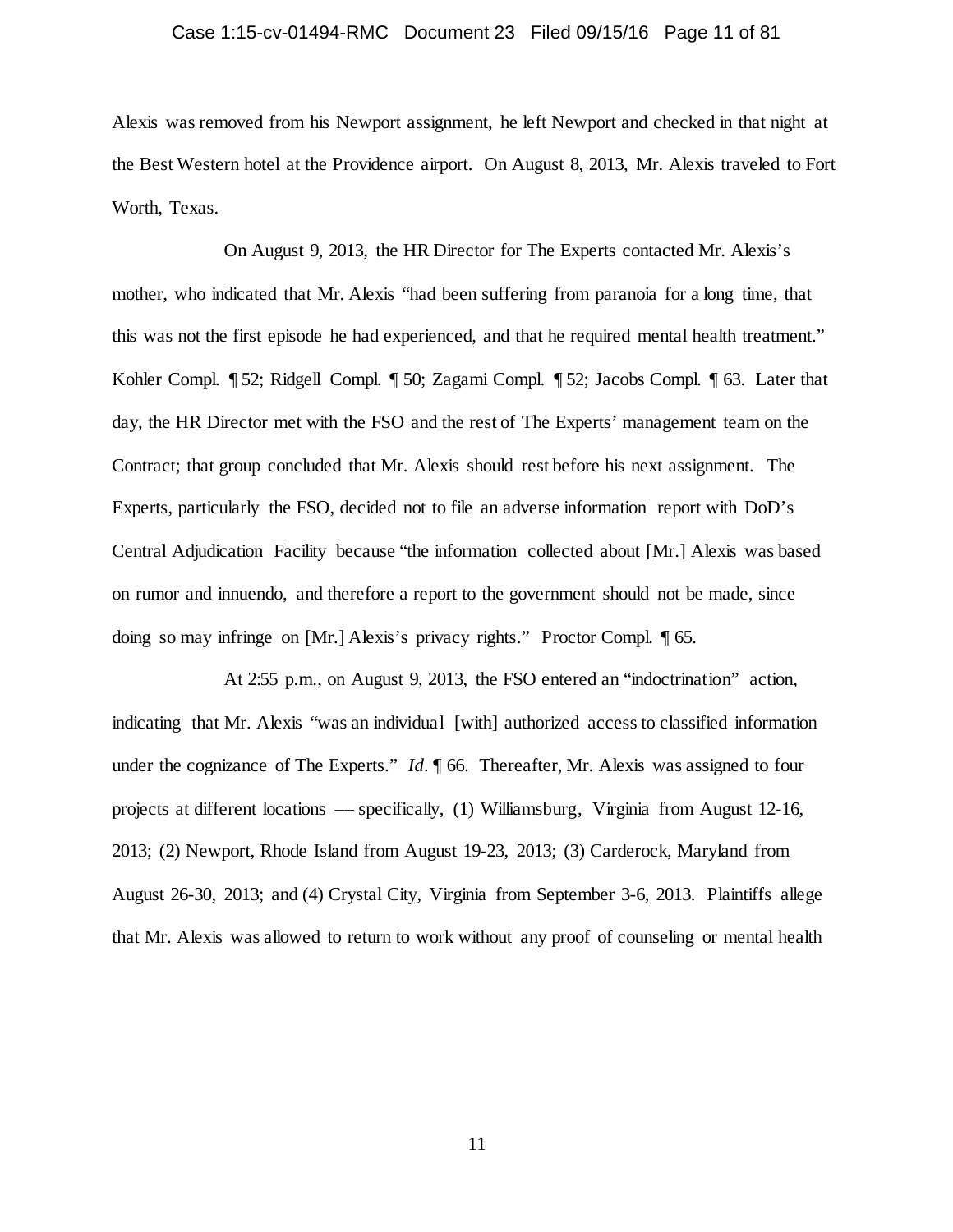## Case 1:15-cv-01494-RMC Document 23 Filed 09/15/16 Page 12 of 81

treatment. There are no allegations of unusual behavior during Mr. Alexis's deployments to Williamsburg, Newport, Carderock, and Crystal City.[7](#page-11-0) 

#### **2. Events of September 2013**

On September 9, 2013, The Experts assigned Mr. Alexis to the Washington Navy Yard. This was his fifth assignment since the events of August 4-7, 2013. Plaintiffs allege that "HPES and The Experts provided Mr. Alexis access to the Navy Yard facility and Building 197 on the basis of his 'SECRET' security clearance" and without conducting "any additional background checks or fitness for duty checks or examinations" or requesting proof of mental health treatment. Kohler Compl. ¶ 58; Ridgell Compl. ¶ 56; Zagami Compl. ¶ 58; Jacobs Compl. ¶ 69. "During the week of September 9, 2013, other than leaving a disk in a classified computer, no performance issues were noted." Proctor Compl. ¶ 69.

On September 14, 2013, Mr. Alexis purchased a Remington 870 12-gauge shotgun and ammunition in Lorton, Virginia. He then purchased a hacksaw and other items at a home improvement store. Mr. Alexis sawed off the shotgun so that he would be able to carry it in his bag and conceal it. He also carved the words "my ELF [extremely-low frequency] weapon," "better of [*sic*] this way," "not what y'all say," and "end to the torment" into the

<span id="page-11-0"></span> <sup>7</sup> The only instance alleged was an e-mail exchange on September 1, 2013 between Mr. Alexis and the president of Freedom from Covert Harassment and Surveillance (FFCHS), in which Mr. Alexis claimed that he was subject to "constant bombardment from some type of [extremely lowfrequency or] ELF weapon, that had almost cost him his job." Proctor Compl. ¶ 68 (internal quotation marks omitted). The allegation is irrelevant to Plaintiffs' claims because FFCHS has no connection with Defendants and there are no factual allegations to show that Defendants knew or should have known about this e-mail exchange. FFCHS self-identifies as a non-profit organization that helps "victims" or "targets" of "Remote Brain experimentation, Remote Neural Monitoring of an entire Humans Body [*sic*]; manipulated by such evil technologies as Patented Voice-to-(Human)-Skull (the forceful 24/7 of projected noise to a citizen's head) even to Remote Burns by high powered lasers, or burns by Directed Energy and more." FFCHS, What We Do, https://www.freedomfchs.net/what-we-do/ (last visited Aug. 2, 2016).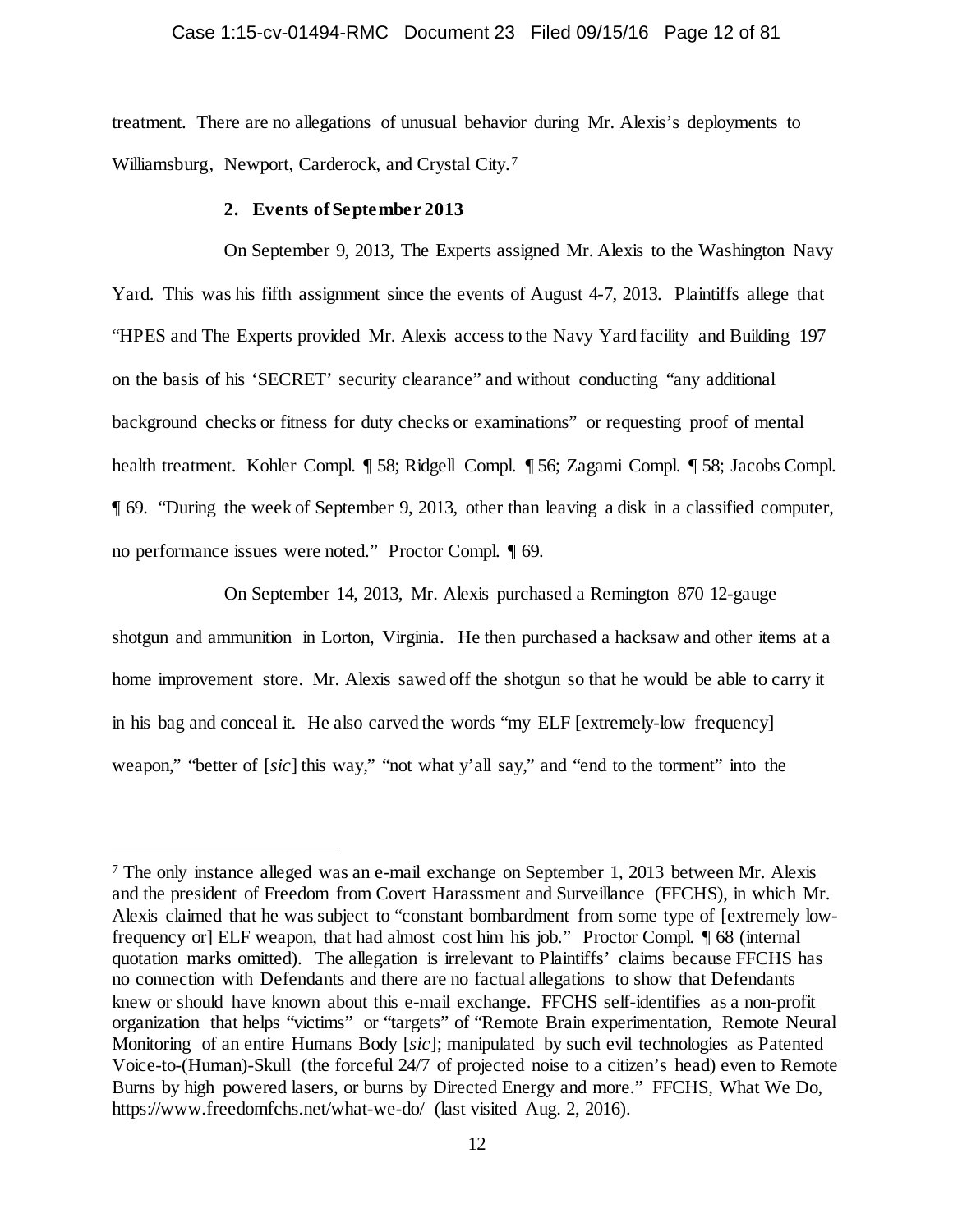## Case 1:15-cv-01494-RMC Document 23 Filed 09/15/16 Page 13 of 81

shotgun. Frasier Compl. ¶ 47. No Plaintiff, victim, or Defendant knew these facts until the later government investigation. On September 16, 2013, at 7:44 a.m., Mr. Alexis arrived in a rental car at the 6th Street gate of the Navy Yard and used his valid common access card to enter. After parking his car, at approximately 8:00 a.m., he used his valid temporary building pass to enter the lobby of Building 197, passing by the HBC guard station. Mr. Alexis did not pass through any metal detectors and the HBC guards did not search his belongings. He was carrying a backpack to conceal the gun and ammunition.

Mr. Alexis headed to the restroom on the fourth floor. At 8:15 a.m., Mr. Alexis exited the restroom and began shooting people indiscriminately. Using the shotgun and a Beretta handgun that he took from Officer Ridgell, one of the decedents and an employee of HBC, Mr. Alexis killed twelve individuals and injured four others. After over an hour of carnage, Mr. Alexis was shot and killed by a police officer at 9:25 a.m. A note was found in Mr. Alexis's computer stating, "ultra low frequency attack is what I've been subject to for the last three months, and to be perfectly honest that is what has driven me to this." Frasier Compl. 147.

## **C. Procedural History**

Following the events of September 16, 2013, the Navy and DoD conducted separate extensive investigations and issued lengthy reports on Mr. Alexis and the shooting. Plaintiffs rely on these reports in their pleadings and cite, in many instances *verbatim*, the reports' determinations. The nine related cases came before the Court in diverse ways. One of the complaints (Delorenzo) was originally filed in a Florida state court. It was then removed to the U.S. District Court for the Middle District of Florida, and eventually transferred to this Court. Three of the complaints (Frasier, Proctor, and Halmon-Daniels) were directly filed in this Court, and the remaining five (Kohler, Ridgell, Zagami, McCullough, and Jacobs) were originally filed in Superior Court for the District of Columbia and then removed here.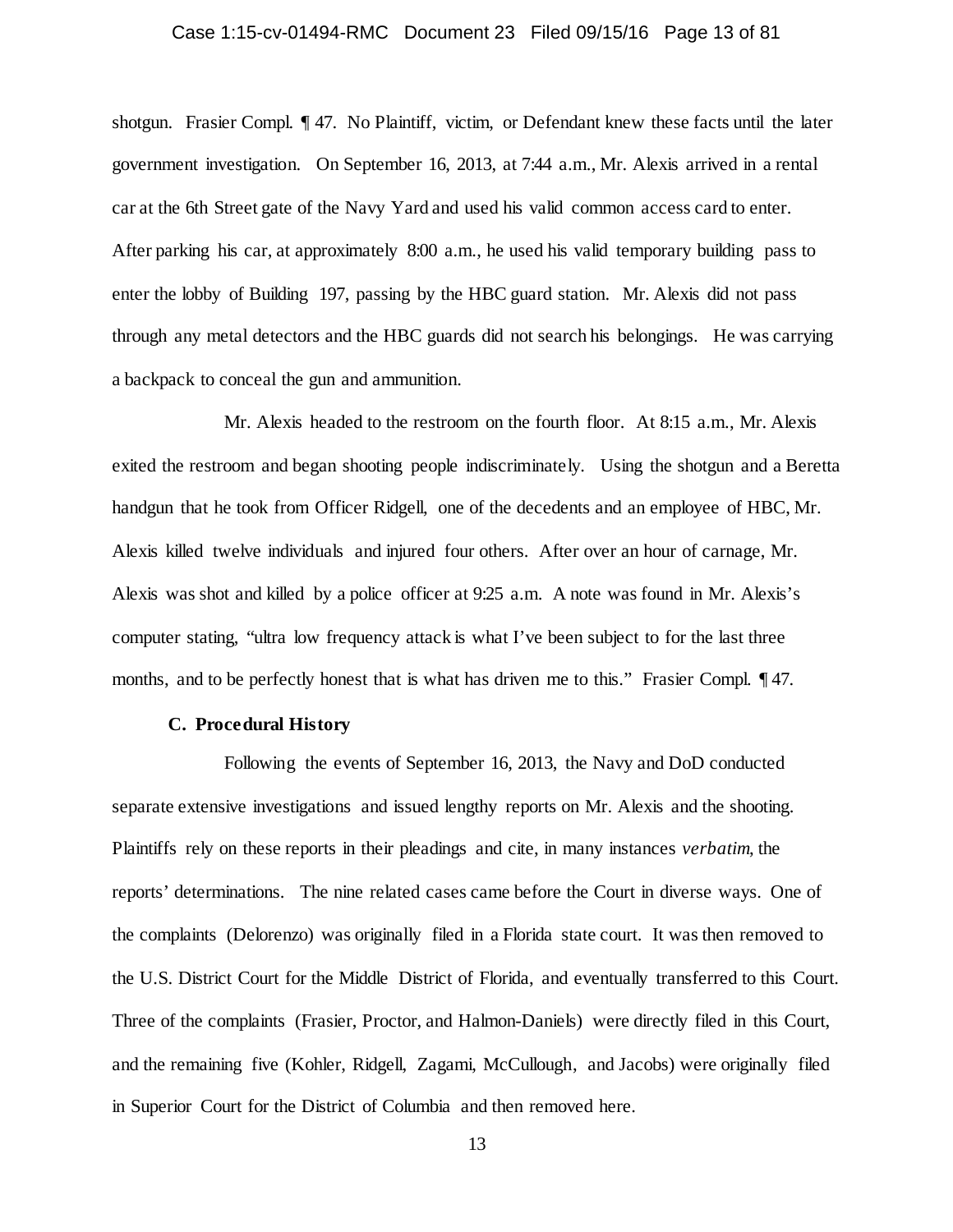## Case 1:15-cv-01494-RMC Document 23 Filed 09/15/16 Page 14 of 81

This Court has jurisdiction over the nine complaints pursuant to 28 U.S.C. § 1332 because the parties in each case are citizens of different states and the amount in controversy exceeds the sum of \$75,000 exclusive of interest and costs. Moreover, the parties agree that the venue properly lies in this Court. D.C. tort law controls this diversity action. The Experts moves to dismiss the nine complaints for lack of subject matter jurisdiction under Federal Rule of Civil Procedure 12(b)(1) and, in the alternative, for failure to state a claim upon which relief may be granted under Federal Rule of Civil Procedure 12(b)(6). HPES and HBC move to dismiss the complaints against them under Federal Rule of Civil Procedure 12(b)(6). Plaintiffs filed their respective oppositions, to which Defendants replied. In addition, at the Court's request, HBC and Plaintiffs Kohler, Zagami, and Jacobs filed supplemental briefs concerning the relevance of HBC's security contract with Naval Facilities Engineering Command to the negligence claims against HBC. Finally, on August 16, 2016, the Court held oral argument in open court and gave the parties ample time to expand on their arguments and discuss the various grounds for dismissal.[8](#page-13-0) Defendants' motions to dismiss are fully briefed and ripe for resolution.

## **II. LEGAL STANDARDS**

## **A. Motion to Dismiss Under Rule 12(b)(1)**

Pursuant to Federal Rule of Civil Procedure 12(b)(1), a defendant may move to

dismiss a complaint, or any portion thereof, for lack of subject matter jurisdiction. Fed. R. Civ.

<span id="page-13-0"></span> <sup>8</sup> Counsel for each defendant had the opportunity to argue its own motion to dismiss. On the Plaintiffs' side, counsel for Mr. Proctor argued the issues of heightened foreseeability and the claims of negligent hiring, retention, and supervision on behalf of all Plaintiffs. Counsel for Plaintiffs Kohler, Ridgell, Zagami, and Jacobs addressed the political question doctrine on behalf of all Plaintiffs. Counsel for these Plaintiffs also argued their unique claims on their own behalf, specifically those based on the D.C. Industrial Safety Act, D.C. Code. §§ 32-801 to -812, against HPES and The Experts, as well as the negligence claim against HBC. Finally, counsel for Plaintiff Delorenzo argued on her behalf a negligence claim against HPES and The Experts based on the criminal prohibition against firearms in federal facilities, 18 U.S.C. § 930. *See generally* 8/16/2016 Hr'g Tr.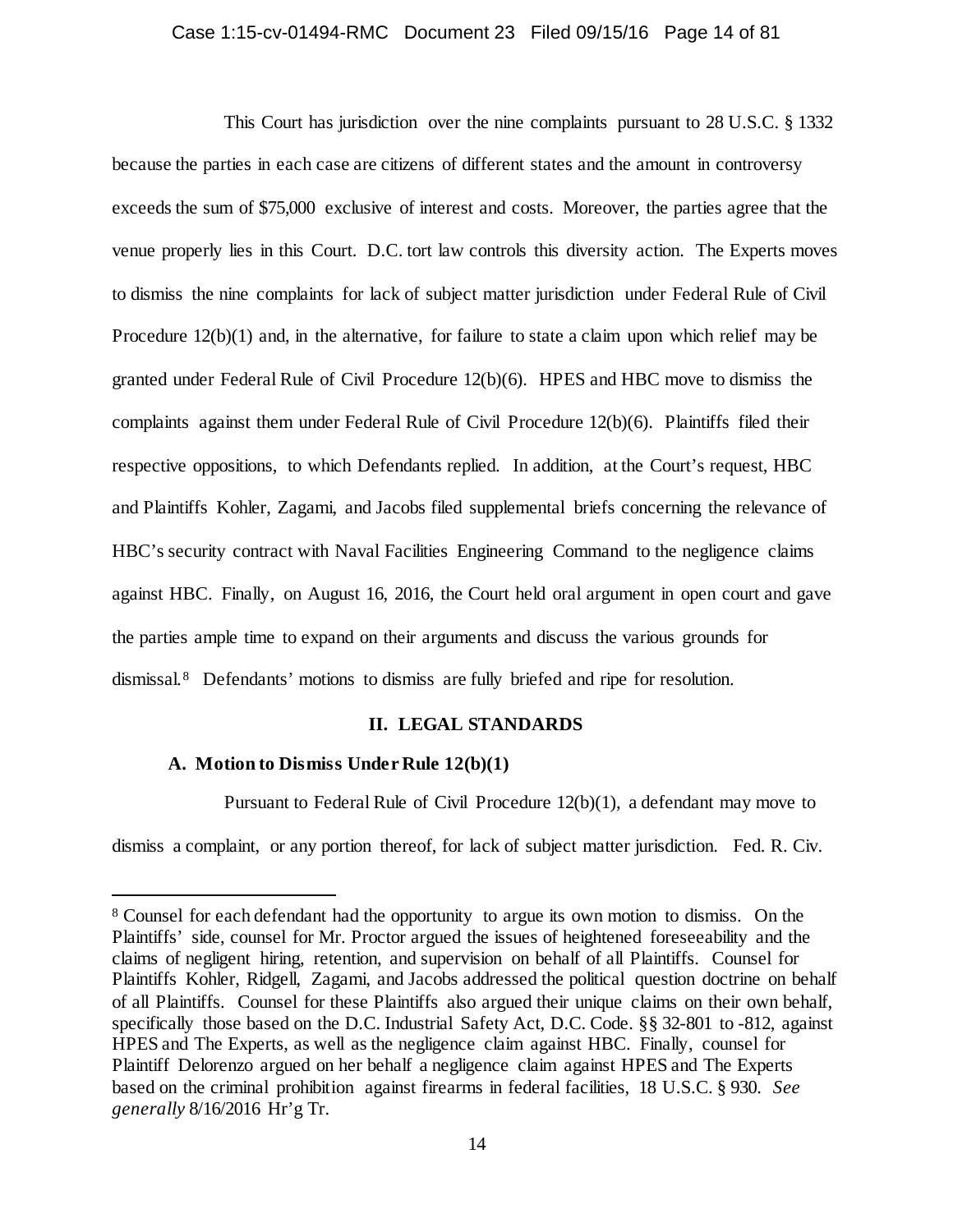## Case 1:15-cv-01494-RMC Document 23 Filed 09/15/16 Page 15 of 81

P. 12(b)(1). No action of the parties can confer subject matter jurisdiction on a federal court because subject matter jurisdiction is both a statutory and an Article III requirement. *Akinseye v. District of Columbia*, 339 F.3d 970, 971 (D.C. Cir. 2003). The party claiming subject matter jurisdiction bears the burden of demonstrating that such jurisdiction exists. *Khadr v. United States*, 529 F.3d 1112, 1115 (D.C. Cir. 2008); *see Kokkonen v. Guardian Life Ins. Co. of Am.*, 511 U.S. 375, 377 (1994) (noting that federal courts are courts of limited jurisdiction and "[i]t is to be presumed that a cause lies outside this limited jurisdiction, and the burden of establishing the contrary rests upon the party asserting jurisdiction") (internal citations omitted).

Dismissal on the basis that Plaintiffs' claims present non-justiciable political questions constitutes a dismissal for lack of subject matter jurisdiction under Rule 12(b)(1) and "not an adjudication on the merits." *Gonzalez-Vera v. Kissinger,* 449 F.3d 1260, 1262 (D.C. Cir. 2006). When reviewing a motion to dismiss for lack of jurisdiction under Rule 12(b)(1), a court should "assume the truth of all material factual allegations in the complaint and 'construe the complaint liberally, granting the plaintiff the benefit of all inferences that can be derived from the facts alleged.'" *Am. Nat'l Ins. Co. v. FDIC*, 642 F.3d 1137, 1139 (D.C. Cir. 2011) (quoting *Thomas v. Principi*, 394 F.3d 970, 972 (D.C. Cir. 2005)). Nevertheless, "the court need not accept factual inferences drawn by plaintiffs if those inferences are not supported by facts alleged in the complaint, nor must the Court accept plaintiff's legal conclusions." *Speelman v. United States*, 461 F. Supp. 2d 71, 73 (D.D.C. 2006). A court may consider materials outside the pleadings to determine its jurisdiction. *Settles v. U.S. Parole Comm'n*, 429 F.3d 1098, 1107 (D.C. Cir. 2005); *Coal. for Underground Expansion v. Mineta*, 333 F.3d 193, 198 (D.C. Cir. 2003). A court has "broad discretion to consider relevant and competent evidence" to resolve factual issues raised by a Rule 12(b)(1) motion. *Finca Santa Elena, Inc. v. U.S. Army Corps of*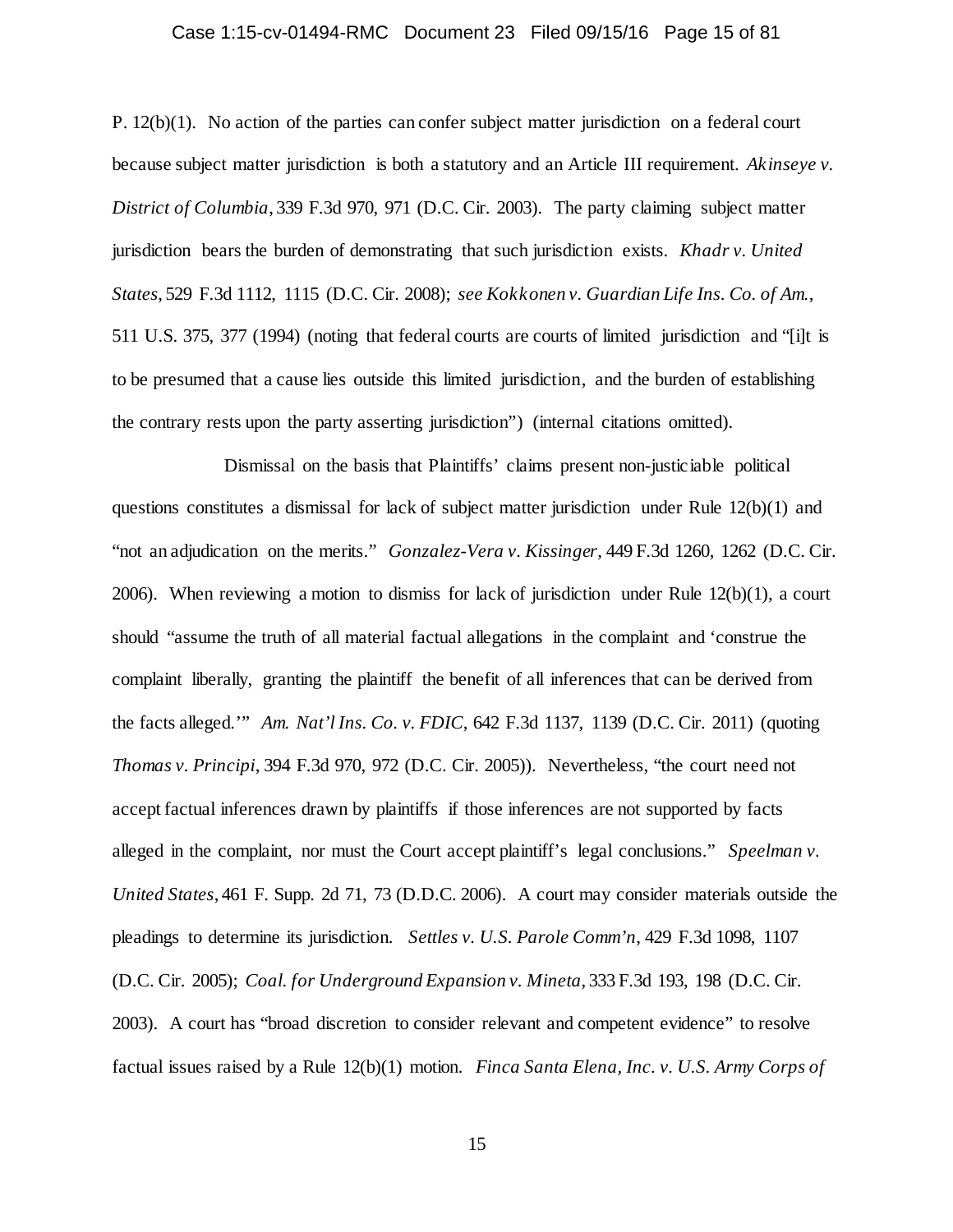## Case 1:15-cv-01494-RMC Document 23 Filed 09/15/16 Page 16 of 81

*Engineers*, 873 F. Supp. 2d 363, 368 (D.D.C. 2012) (citing 5B Charles Wright & Arthur Miller, Fed. Prac. & Pro., Civil § 1350 (3d ed. 2004)); *see also Macharia v. United States*, 238 F. Supp. 2d 13, 20 (D.D.C. 2002), *aff'd*, 334 F.3d 61 (2003) (in reviewing a factual challenge to the truthfulness of the allegations in a complaint, a court may examine testimony and affidavits). In these circumstances, consideration of documents outside the pleadings does not convert the motion to dismiss into one for summary judgment. *Al-Owhali v. Ashcroft*, 279 F. Supp. 2d 13, 21 (D.D.C. 2003).

#### **B. Motion to Dismiss Under Rule 12(b)(6)**

A motion to dismiss for failure to state a claim pursuant to Federal Rule of Civil Procedure 12(b)(6) challenges the adequacy of a complaint on its face. Fed. R. Civ. P. 12(b)(6). A complaint must be sufficient "to give a defendant fair notice of what the . . . claim is and the grounds upon which it rests." *Bell Atl. Corp. v. Twombly*, 550 U.S. 544, 555 (2007) (internal citations omitted). Although a complaint does not need detailed factual allegations, a plaintiff's obligation to provide the grounds of his entitlement to relief "requires more than labels and conclusions, and a formulaic recitation of the elements of a cause of action will not do." *Id*. A court must treat the complaint's factual allegations as true, "even if doubtful in fact," *id.*, but a court need not accept as true legal conclusions set forth in a complaint, *see Ashcroft v. Iqbal*, 556 U.S. 662, 678 (2009). To survive a motion to dismiss, a complaint must contain sufficient factual matter, accepted as true, to state a claim for relief that is "plausible on its face." *Twombly*, 550 U.S. at 570. A complaint must allege sufficient facts that would allow the court "to draw the reasonable inference that the defendant is liable for the misconduct alleged." *Iqbal*, 556 U.S. at 678-79. In deciding a motion under Rule 12(b)(6), a court may consider the facts alleged in the complaint, documents attached to the complaint as exhibits or incorporated by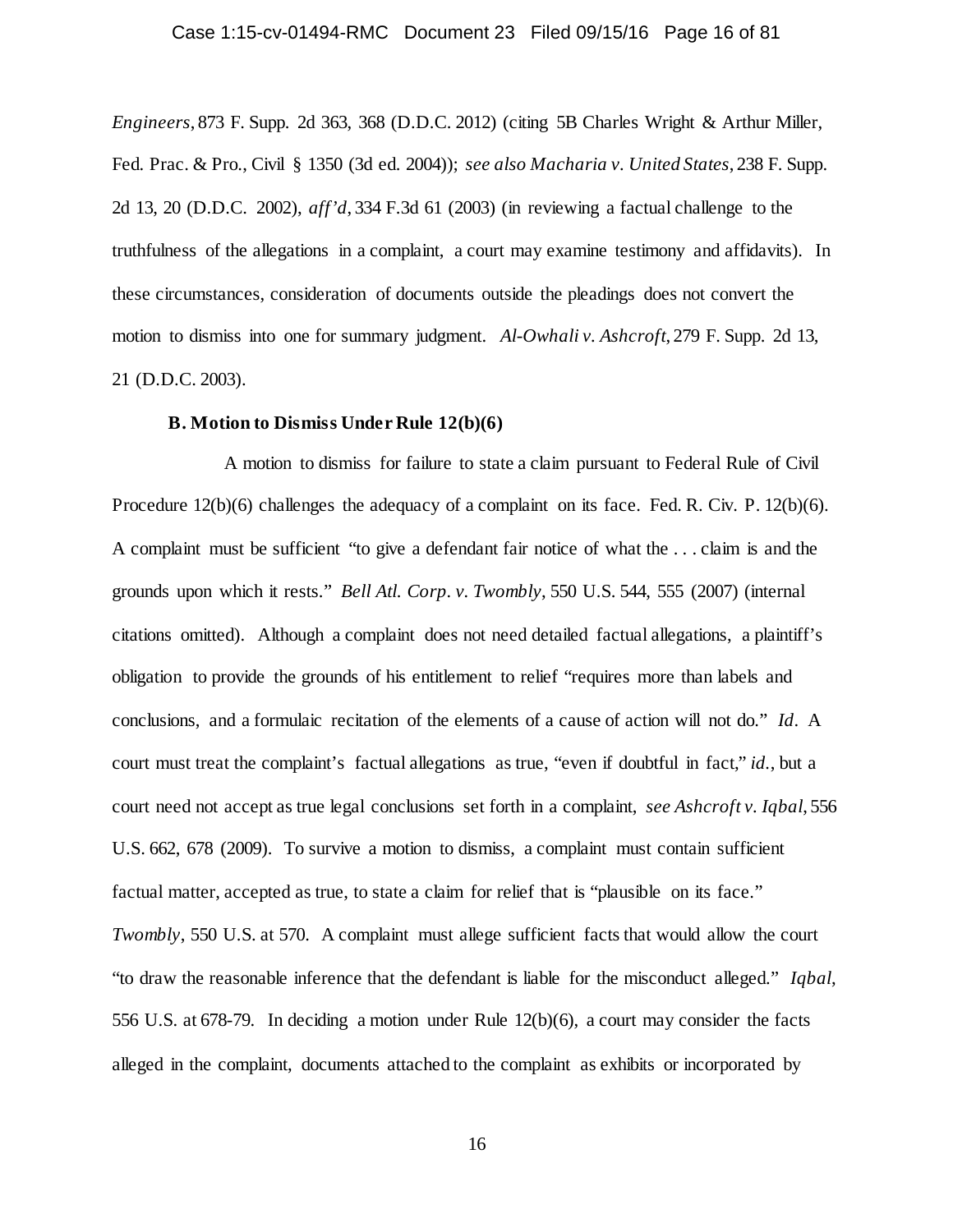reference, and matters about which the court may take judicial notice. *Abhe & Svoboda, Inc. v. Chao*, 508 F.3d 1052, 1059 (D.C. Cir. 2007).

## **III. ANALYSIS**

## **A. Subject Matter Jurisdiction – Political Question Doctrine**

The Experts argues that the claims against it should be dismissed for lack of subject matter jurisdiction under Rule  $12(b)(1)$  because they raise non-justiciable political questions. "The political question doctrine excludes from judicial review those controversies which revolve around policy choices and value determinations constitutionally committed for resolution to the halls of Congress or the confines of the Executive Branch." *Japan Whaling Ass'n v. Am. Cetacean Soc'y,* 478 U.S. 221, 230 (1986). The underlying rationale is that "courts are fundamentally underequipped to formulate national policies or develop standards for matters not legal in nature." *United States ex rel. Joseph v. Cannon,* 642 F.2d 1373, 1379 (D.C. Cir. 1981).

"The political question doctrine is 'primarily a function of the separation of powers.'" *Schneider v. Kissinger*, 310 F. Supp. 2d 251, 258 (D.D.C. 2004), *aff'd*, 412 F.3d 190 (D.C. Cir. 2005) (quoting *Baker v. Carr,* 369 U.S. 186, 210 (1962)). In *Baker*, the Supreme Court enumerated six factors that could render a case non-justiciable:

> Prominent on the surface of any case held to involve a political question is found (1) a textually demonstrable constitutiona l commitment of the issue to a coordinate political department; or (2) a lack of judicially discoverable and manageable standards for resolving it; or (3) the impossibility of deciding without an initial policy determination of a kind clearly for nonjudicial discretion; or (4) the impossibility of a court's undertaking independent resolution without expressing lack of respect due coordinate branches of government; or (5) an unusual need for unquestioning adherence to a political decision already made; or (6) the potentiality of embarrassment of multifarious pronouncements by various departments on one question.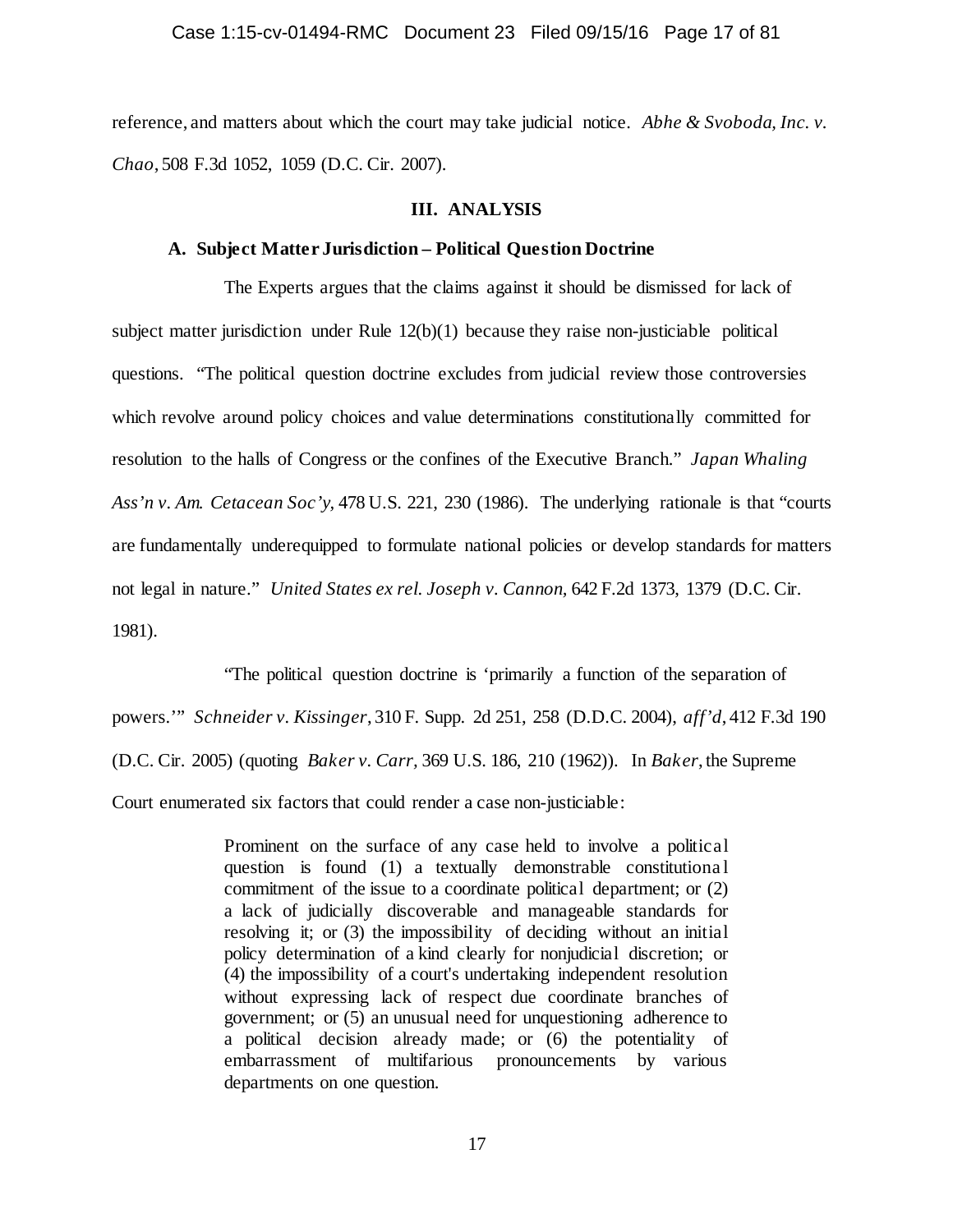### Case 1:15-cv-01494-RMC Document 23 Filed 09/15/16 Page 18 of 81

*Baker*, 369 U.S. at 217 (numbers not in original); *see also Ralls Corp. v. Comm. on Foreign Inv.*, 758 F.3d 296, 313 (D.C. Cir. 2014). "Unless one of these formulations is inextricable from the case at bar, there should be no dismissal for non-justiciability on the ground of a political question's presence." *Baker*, 369 U.S. at 217. The Experts contends that the first, second, and fourth of the six *Baker* factors are implicated in the Complaints –– namely, textual constitutional commitment to a political branch, lack of manageable standards, and the potential lack of respect to a coordinate branch of government. It calls the Navy "the elephant in the room (but not in the caption)" and argues that given its "substantial and inescapable role" in these cases, the claims raise a political question. Experts MTD, Case No. 15-216 [Dkt. 121] at 1.[9](#page-17-0) The Court disagrees.

With respect to the first factor, The Experts argue that Plaintiffs' claims invoke issues that are constitutionally committed to the Navy and the Executive Branch. The Experts point out Navy's investigation of Mr. Alexis's background, the decision to grant him a Secretlevel security clearance, the decision to honorably discharge him, and the decision not to report Mr. Alexis's arrests. None of this is relevant, let alone "*inextricable* from the case at bar." *Baker*, 369 U.S. at 217 (emphasis added). Plaintiffs do not challenge these actions. Navy's choices and actions are not at issue because The Experts was not required to hire or retain Mr. Alexis, or to assign him to work at the Navy Yard following the events of August 2013. In the event that civil liability is imposed, it would be based on what The Experts knew or should have known about Mr. Alexis prior to the shooting, regardless of what the Navy knew or should have reported.

<span id="page-17-0"></span> <sup>9</sup> The Experts filed an omnibus motion to dismiss and an omnibus reply brief in all nine cases. For purposes of clarity, the Court will only use the docket numbers of the Delorenzo case when citing its briefs. Nonetheless, both documents may be found in each of the other cases.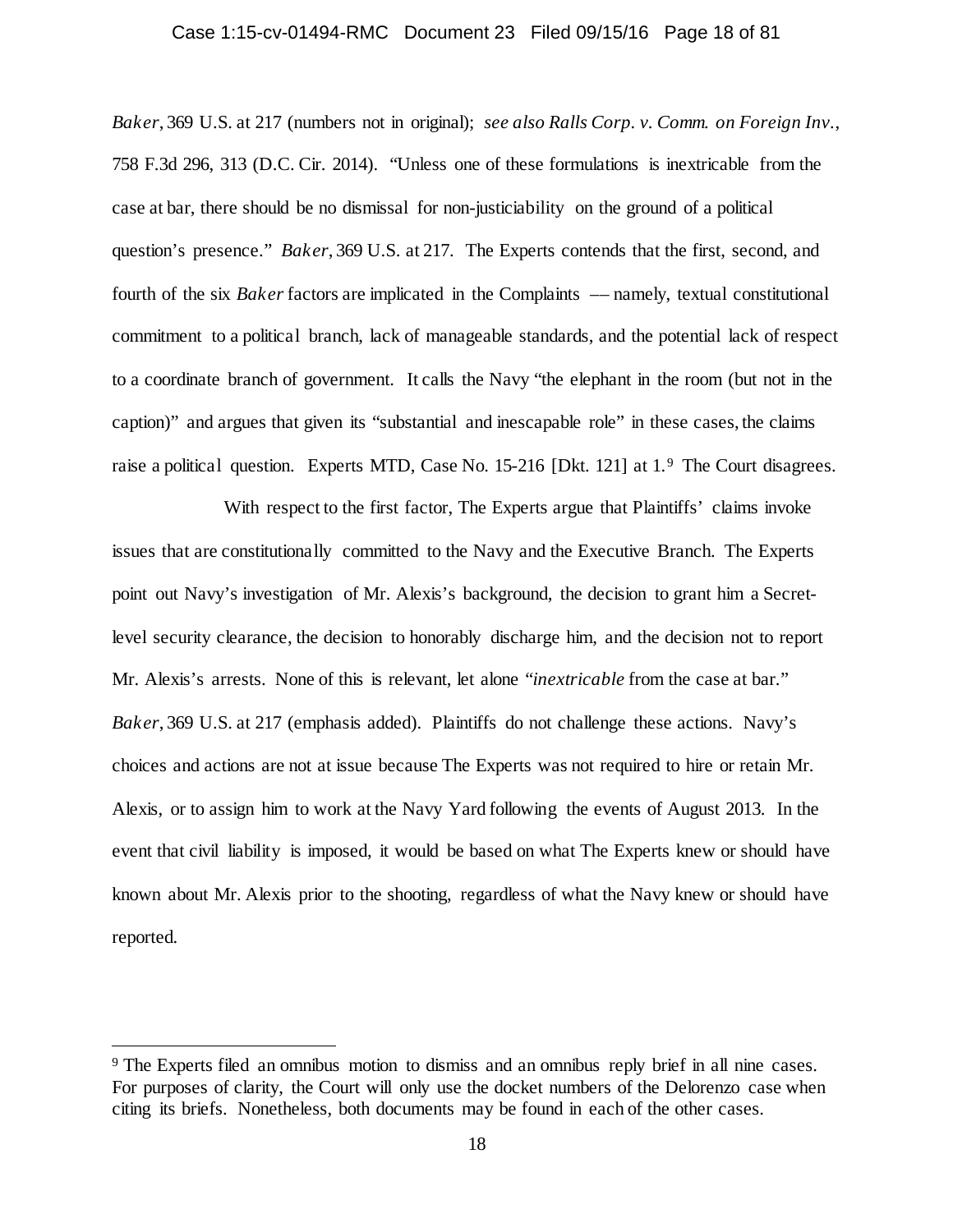## Case 1:15-cv-01494-RMC Document 23 Filed 09/15/16 Page 19 of 81

Certainly, some of the Plaintiffs' theories of liability would implicate matters that are within the sole purview of the Executive, such as the issuance and revocation of a security clearance. *See* Delorenzo Compl., Case No. 15-216 [Dkt. 1] ¶¶ 280-82 (alleging that had The Experts made an adverse incident report under NISPOM, Mr. Alexis's security clearance may have been revoked, and his access to the Navy Yard denied). These theories are unnecessary to advance a negligence claim.

With respect to the second and fourth factors, Plaintiffs' claims do not require the Court to pass judgment on any of the Navy's actions. There is no need to speculate as to what the Navy should or could have done with respect to Mr. Alexis's security clearance or arrest record. Instead, the Court must analyze the allegations against The Experts under the analytical framework applicable to negligence claims. This is what courts applying D.C. law do on a daily basis and, thus, it cannot be said that the legal standards governing these tort claims are not judicially manageable. Finally, while the actions and judgments of the Navy are inevitably lurking background facts, they are not implicated in any of the claims against Defendants. There is no potential risk that the Court's analysis of the merits in these cases will disrespect the Navy or the Executive. Even if the Navy were to hold part of the blame for the damages sustained in these cases, it does not render the claims against The Experts non-justiciable on the basis of a political question. *See Hill v. McDonald*, 442 A.2d 133, 137 (D.C. 1982) (stating that "one cannot escape liability for one's own negligence merely because another person . . . may have contributed to the injury by his wrongful or negligent act").

Accordingly, the Court holds that Plaintiffs' claims present a justiciable question and that it has jurisdiction to address the merits of these Complaints.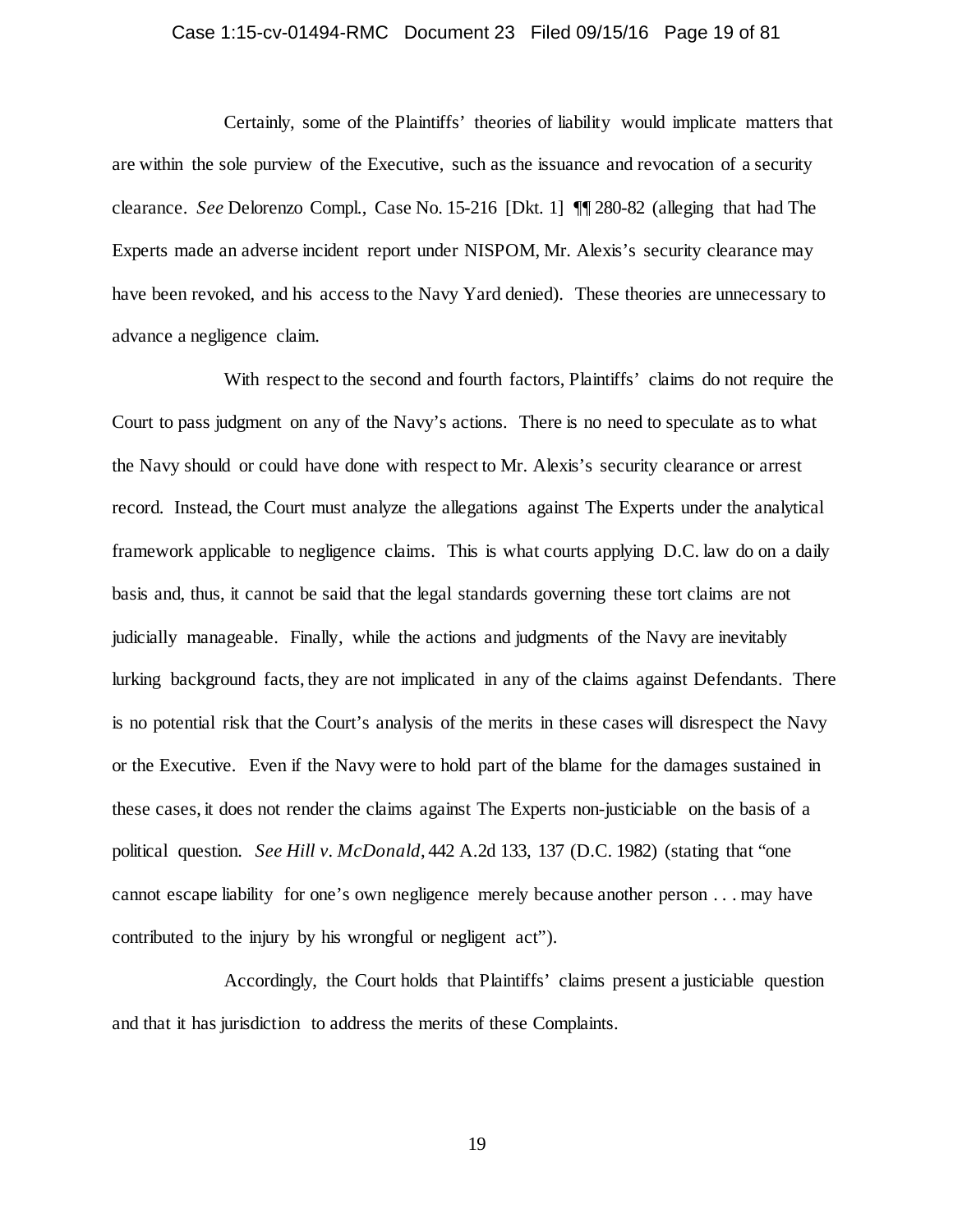## **B. Motions to Dismiss by HPES and The Experts**

Plaintiffs allege tort claims against HPES and The Experts. The common thread across the nine complaints are the common law negligence claims (*i.e.*, negligent hiring, retention, supervision, undertaking, and credentialing) against both defendants for failure to anticipate and prevent the criminal acts of Mr. Alexis on September 16, 2013. The nine complaints are premised on the basic allegation that Mr. Alexis's behavior prior to September 16, 2013 raised serious concerns about possible violent tendencies that should have alerted HPES and The Experts. There are also various counts alleging claims of statutory duty in tort and/or negligence *per se* against both defendants, as well as three counts of assault and battery based on a theory of vicarious liability. HPES and The Experts argue that Plaintiffs' theories of liability are legally deficient and that the Complaints against them must be dismissed as a matter of law. The main point of contention revolves around the applicable legal standard for those claims rooted in D.C. negligence law.

## **1. Theories of Negligence under D.C. Common Law**

To state a claim on which relief can be granted, Plaintiffs must allege sufficient facts to make a plausible showing that: (1) HPES and The Experts owed a duty of care to the Plaintiffs; (2) HPES and The Experts breached this duty of care; and (3) the breach of that duty proximately caused each Plaintiff's injuries. *See District of Columbia v. Harris*, 770 A.2d 82, 87 (D.C. 2001). These three elements must be met to render HPES and The Experts liable on any negligence theory for damages arising from the Navy Yard shooting.

In the District of Columbia, there is a "general rule of nonliability at common law for harm resulting from the criminal acts of third parties." *Romero v. Nat'l Rifle Ass'n of Am., Inc.*, 749 F.2d 77, 81 (D.C. Cir. 1984) (Scalia, J.) (citing *Kline v. 1500 Massachusetts Ave. Apartment Corp.*, 439 F.2d 477, 481 (D.C. Cir. 1970); *Hall v. Ford Enterprises Ltd.*, 445 A.2d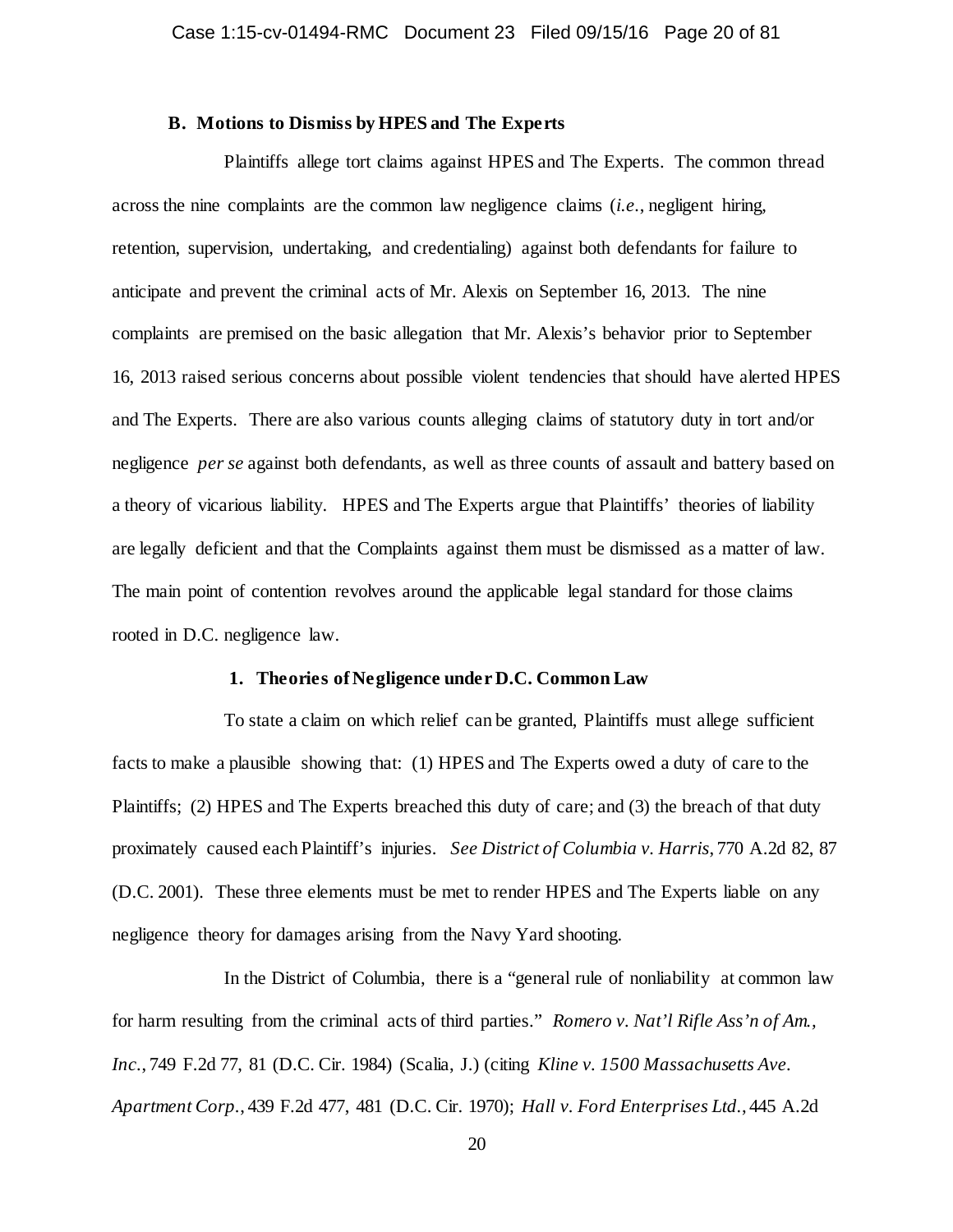## Case 1:15-cv-01494-RMC Document 23 Filed 09/15/16 Page 21 of 81

610, 611 (D.C. 1982)). One "limited exception to [this] 'general rule of nonliability'" is the heightened foreseeability principle, by which a defendant may be liable for harm resulting from another's criminal act only if it were particularly foreseeable to the defendant that a third party would commit the crime. *Workman v. United Methodist Comm. on Relief*, 320 F.3d 259, 263 (D.C. Cir. 2003) (quoting *Romero*, 749 F.2d at 81). This heightened showing of foreseeability has been described as "'exacting,' 'demanding,' 'precise,' and 'restrictive.'" *Sigmund v. Starwood Urban Inv.*, 475 F. Supp. 2d 36, 42 (D.D.C. 2007) (*Sigmund I)*, *aff'd sub nom. Sigmund v. Starwood Urban Retail VI, LLC*, 617 F.3d 512 (D.C. Cir. 2010) (*Sigmund II*) (citing *Novak v. Capital Mgm't. & Dev. Corp.*, 452 F.3d 902, 912 (D.C. Cir. 2006); *Bell v. Colonial Parking, Inc.*, 807 F. Supp. 796, 797 (D.D.C. 1992); *Potts v. District of Columbia*, 697 A.2d 1249, 1252 (D.C. 1997); *Lacy v. District of Columbia*, 424 A.2d 317, 323 (D.C. 1980)).

The D.C. Court of Appeals has considered "the requisite duty of care required for negligence" to be "a function of foreseeability, arising only when foreseeability is alleged commensurate with 'the extraordinary nature of [intervening] criminal conduct.'" *District of Columbia v. Beretta, U.S.A., Corp.*, 872 A.2d 633, 641 (D.C. 2005) (quoting *Potts*, 697 A.2d at 1252); *see also Workman*, 320 F.3d at 265 (noting that "D.C. Courts have repeatedly spoken of the heightened foreseeability requirement in terms of duty") (citations omitted).[10](#page-20-0) In such

<span id="page-20-0"></span> <sup>10</sup> The D.C. Circuit has noted that D.C. negligence law "might offend a doctrinaire" because foreseeability is considered usually in terms of the constituent elements of breach and causation, as opposed to whether a duty is owed. *Workman*, 320 F.3d at 265 ("Ordinarily, the relationship between the parties is the key to determining whether the defendant had a legally enforceable duty to the plaintiff (or her decedent), whereas foreseeability is important to issues of proximate causation and conformity to the standard of care, issues that arise only after a duty has been found.") (citations omitted). The D.C. Court of Appeals has acknowledged this criticism of D.C. negligence law, yet has continued to apply the analytical framework as is. *See Beretta*, 872 A.2d at 641 n.4. Accordingly, the Court "appl[ies] the law of the District of Columbia as its own courts would apply it" and does not "second-guess the analytical framework those courts have erected." *Workman*, 320 F.3d at 265.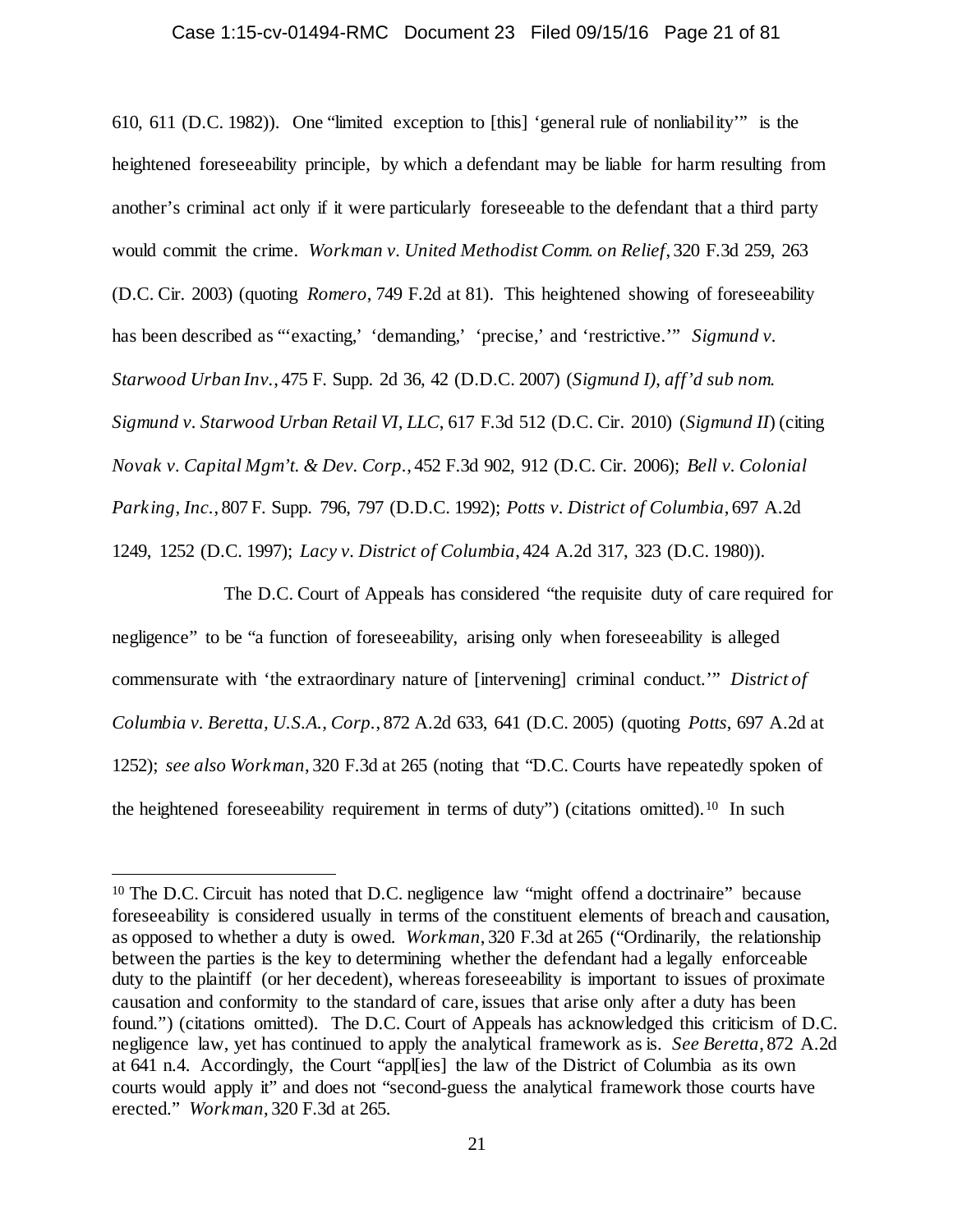## Case 1:15-cv-01494-RMC Document 23 Filed 09/15/16 Page 22 of 81

circumstances, "the plaintiff bears the burden of establishing that the criminal act was so foreseeable that a duty arises to guard against it." *Potts*, 697 A.2d at 1252.

In cases involving third-party criminal conduct, D.C. courts have "tended to leapfrog directly to the foreseeability issue" to resolve questions of liability. *Workman*, 320 F.3d at 265. This is precisely what the parties have done by focusing on the foreseeability of Mr. Alexis's criminal acts and arguing whether any of the Complaints alleges sufficient facts to show that HPES and The Experts owed a duty of care to Plaintiffs. HPES and The Experts argue that a heightened showing of foreseeability is required to render them liable because, absent such a showing, the Court cannot find there was a duty to guard against Mr. Alexis's criminal acts. Plaintiffs oppose.

## **i. Duty and Foreseeability in Claims of Negligent Hiring, Retention, and Supervision**

As HPES and The Experts contend, the heightened foreseeability requirement stems from the extraordinary nature of criminal conduct. *See McKethean v. WMATA*, 588 A.2d 708, 717 (D.C. 1991) ("Because of 'the extraordinary nature of criminal conduct, the law requires that the foreseeability of the risk be more precisely shown.'") (quoting *Lacy*, 424 A.2d at 323); *see also Romero*, 749 F.2d at 83 ("[C]ivil liability for the intervening, independent criminal acts of third parties is extraordinary, and District of Columbia courts, in their development of common-law tort rules, have imposed especially stringent requirements to support it.") (citation omitted). Criminal conduct is said to be "extraordinary" because "under ordinary circumstances it may reasonably be assumed that no one will violate the criminal law." *Morgan v. District of Columbia*, 468 A.2d 1306, 1318 (D.C. 1983) (quoting Restatement (Second) of Torts § 302B cmt. d (1965)). However, contrary to what HPES and The Experts contend, the third-party criminal conduct does not end the inquiry.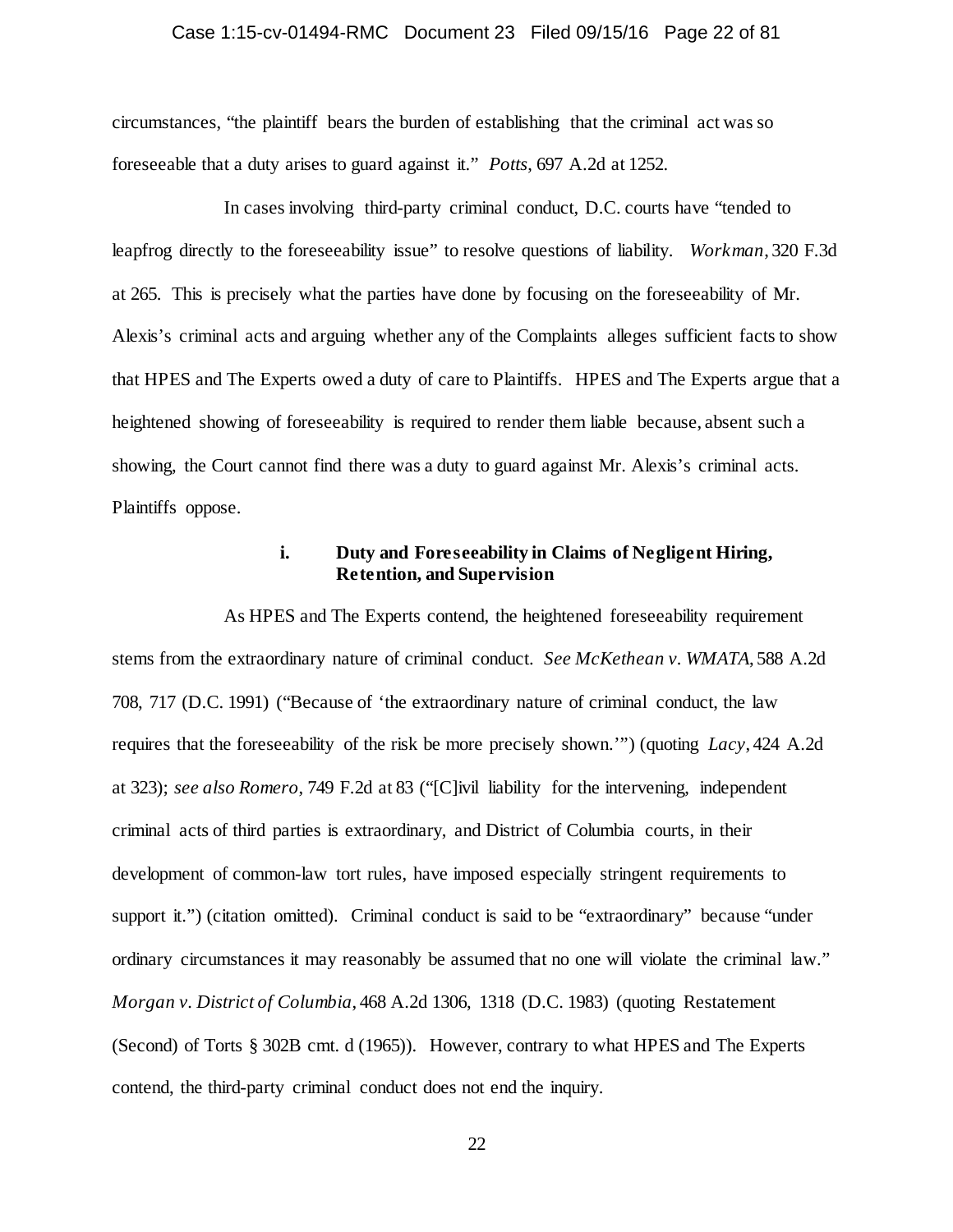## Case 1:15-cv-01494-RMC Document 23 Filed 09/15/16 Page 23 of 81

In discussing intervening criminal acts and the applicable foreseeability standard, D.C. courts consider the negligence theory being advanced and the circumstances of each case. "The question is not simply whether a criminal event is foreseeable, but whether a *duty* exists to take measures to guard against it . . . [, which] is ultimately a question of fairness." *Romero*, 749 F.2d at 79 (internal quotation marks and citations omitted) (emphasis in original).

There are two lines of cases in which a lesser degree of specificity is required with respect to evidence of foreseeability: those involving either (1) "a special relationship between the parties to the suit" or (2) "a relationship of control between the defendant and the intervening criminal actor . . . ." *Romero*, 749 F.2d at 81 (internal citations omitted) (recognizing these two categories as "[t]he only District cases departing from that [general] rule" of nonliability at common law for intervening criminal acts); *see also Workman*, 320 F.3d at 263 ("From our review of the D.C. cases, we see that the requirement that the defendant have been able to foresee that a third party would likely commit a criminal act ordinarily has, and perhaps must have, a relational component."). In the absence of such relationships or when the circumstances of a particular case do not suggest a duty of protection or a duty to control, then "the evidentiary hurdle is higher" and the risk of the criminal act must be precisely shown. *Workman*, 320 F.3d at 264.<sup>[11](#page-22-0)</sup>

<span id="page-22-0"></span><sup>&</sup>lt;sup>11</sup> *Workman* opined that "the cases suggest a sliding scale: If the relationship between the parties strongly suggests a duty of protection, then specific evidence of foreseeability is less important, whereas if the relationship is not the type that entails a duty of protection, then the evidentiary hurdle is higher." *Workman,* 320 F.3d at 264 (holding that an international relief organization owed no duty to protect aid contractor from murder by third-party Somalis). The Circuit referenced only the relationship between the parties because that was the issue implicated in the case. Nonetheless, this Court finds that the sliding scale reasoning goes beyond the facts of *Workman* and extends to cases involving a relationship of control between the defendant and the intervening actor. *See Smith v. Hope Village, Inc.*, 481 F. Supp. 2d 172, 195 (D.D.C. 2007); *see also* Restatement (Second) of Torts § 315 ("There is no duty . . . to control the conduct of a third person as to prevent him from causing physical harm to another unless . . . a special relationship exists between the actor and the third person which imposes a duty upon the actor to control the third person's conduct.").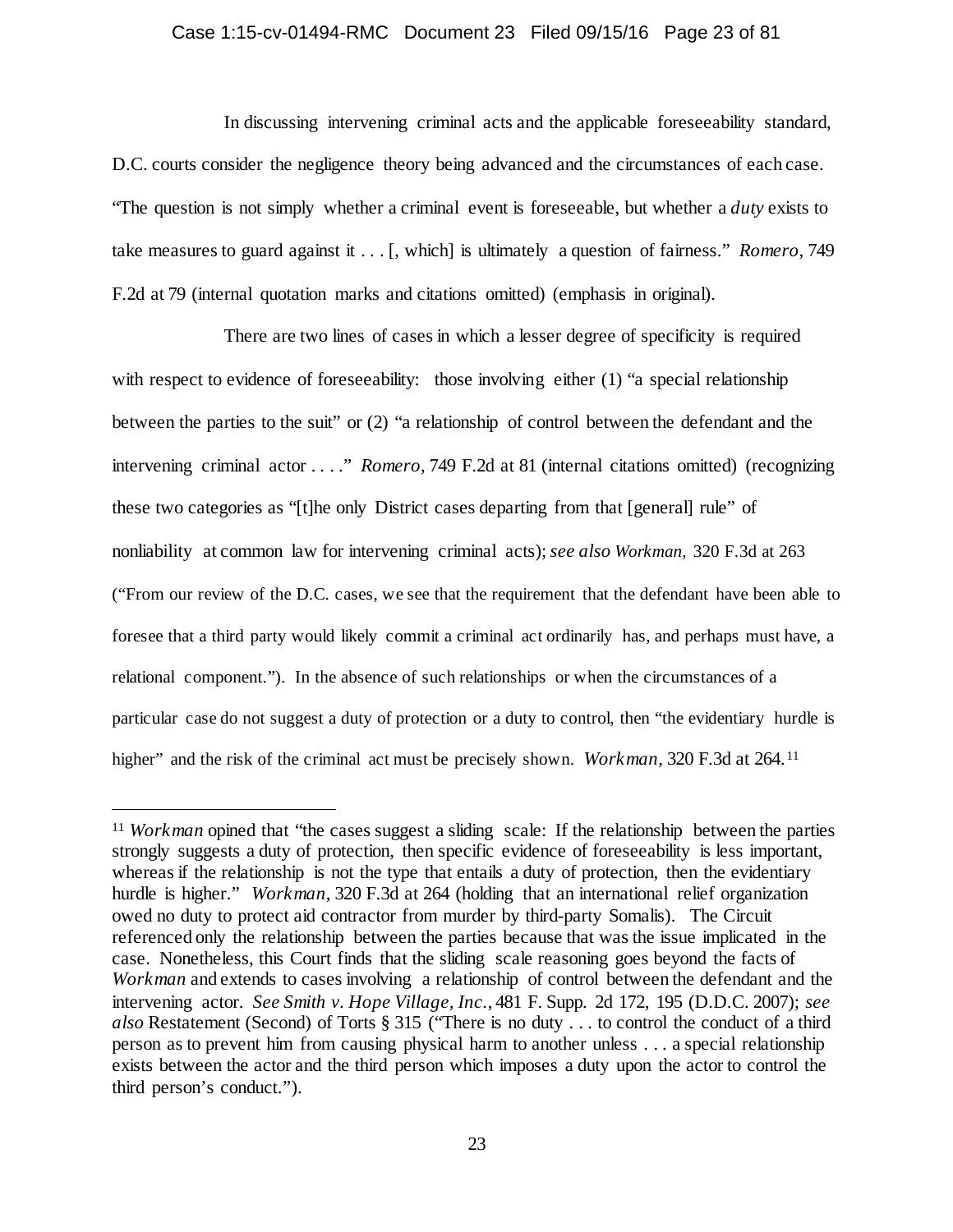# Case 1:15-cv-01494-RMC Document 23 Filed 09/15/16 Page 24 of 81

The rationale for lessening the requirement of heightened foreseeability in cases involving a special relationship between the parties is that "the ability of one of the parties to provide for his own protection has been limited in some way by his submission to the control of the other," and, therefore, "a duty should be imposed upon the one possessing control (and thus the power to act) to take reasonable precautions to protect the other one from assaults by third parties which, at least, could reasonably have been anticipated." *Kline*, 439 F.2d at 483.[12](#page-23-0) This category is inapplicable here since Plaintiffs did not submit in any way to the control of HPES or The Experts and there is no special relationship (contractual, at common law, or otherwise) between them.

The focus of Plaintiffs' briefs revolves around the second category of cases: those involving a special relationship of control between defendants (HPES and The Experts) and the intervening criminal actor (Mr. Alexis). The heightened requirement of foreseeability is lessened in this category of cases because the defendant knows the actor, has the ability to control or supervise him, and can prevent his misconduct so long as the necessity and opportunity to do so arises. *See, e.g.*, Restatement (Second) of Torts § 316 (recognizing duty of parent to control conduct of child); *id.* § 317 (recognizing duty of master to control conduct of servant); *id.* § 318 (recognizing duty of possessor of land or chattels to control conduct of

<span id="page-23-0"></span><sup>&</sup>lt;sup>12</sup> The D.C. Court of Appeals has recognized "the relationships of landowner to invitee, businessman to patron, employer to employee, school district to pupil, hospital to patient, []common carrier to passenger [, and landlord to tenant]" as examples of special relationships that "give rise to a *duty of one party to protect the other party* from foreseeable criminal acts of third persons . . . ." *Hall*, 445 A.2d at 611 n.4 (citations omitted) (emphasis added); *see also Workman,* 320 F.3d at 264. In such cases, "the heightened foreseeability is lessened somewhat, and 'can be met instead by a combination of factors which give defendants an increased awareness of the danger of a particular criminal act.'" *Sigmund I*, 475 F. Supp. 2d at 42 (citing *Novak,* 452 F.3d at 912; *Doe v. Dominion Bank,* 963 F.2d 1552, 1561 (D.C. Cir. 1992); *District of Columbia v. Doe*, 524 A.2d 30, 33 (D.C. 1987)).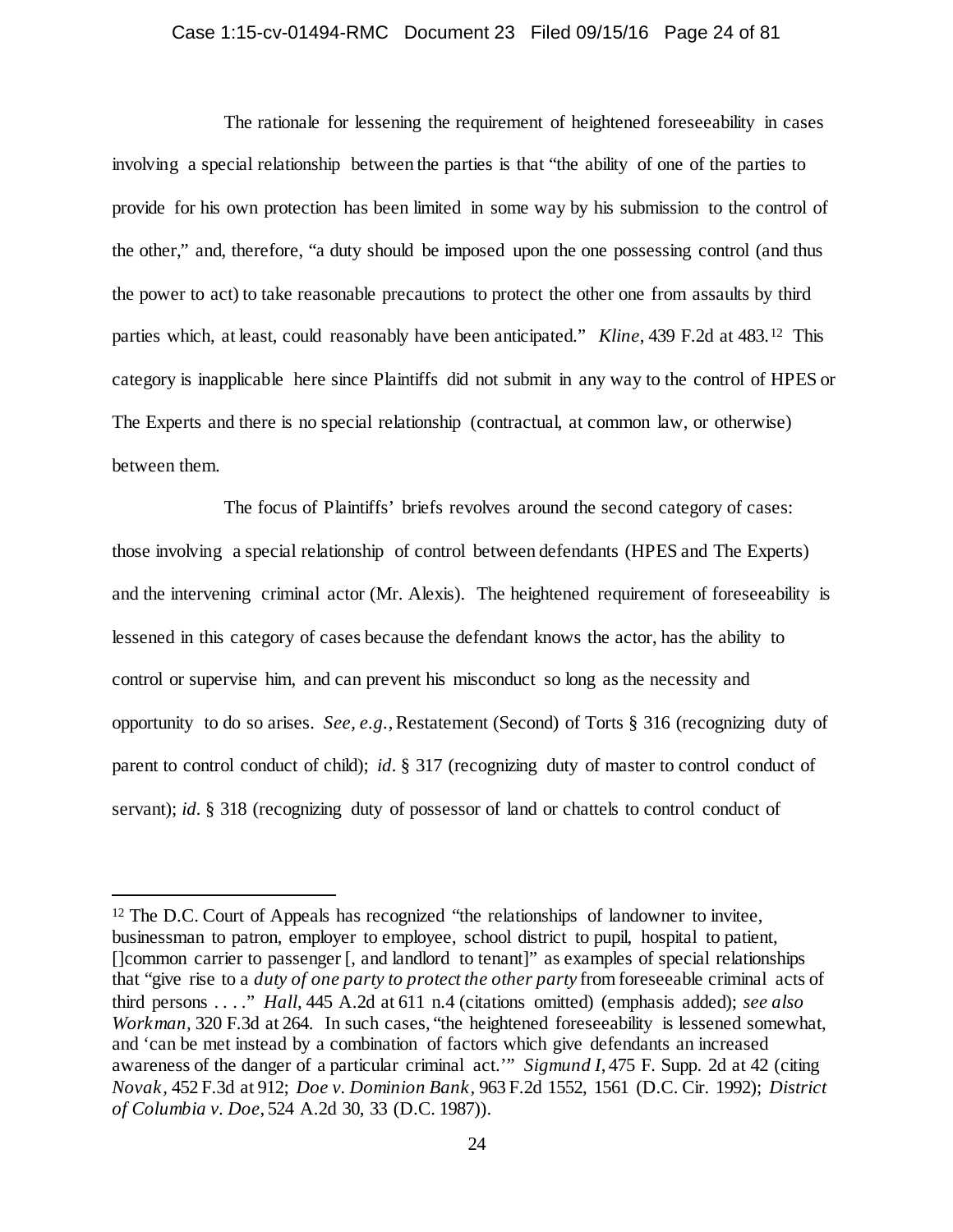## Case 1:15-cv-01494-RMC Document 23 Filed 09/15/16 Page 25 of 81

licensee); *id.* § 319 (recognizing duty of those in charge of person having dangerous propensities).

Under those circumstances, a duty to exercise reasonable care "should be imposed upon the one possessing control (and thus the power to act) to take reasonable precautions" to prevent the person under its control from intentionally harming others or from conducting himself as to create an unreasonable risk of bodily harm to others. *Kline*, 439 F.2d at 483 (noting "there is no liability normally imposed upon the one having the power to act if the violence is sudden and unexpected *provided that the source of the violence is not an employee of the one in control*") (emphasis added); *see also Phelan v. City of Mount Rainier*, 805 A.2d 930, 941 (D.C. 2002) ("Generally, one has no duty to prevent the criminal acts of a third party *who is not under the defendant's supervision or control* unless the criminal conduct was the foreseeable result of the person's negligence.") (internal quotation marks and citation omitted) (emphasis added).

Naturally, the one possessing control is not an insurer of public safety. A duty of care is owed only to those persons foreseeably exposed to the risk of harm resulting from the actor's misconduct –– specifically, those brought into contact with a third person subject to the defendant's control or supervision whom the defendant "knows or should know to be peculiarly likely to commit intentional or reckless misconduct." Restatement (First) of Torts § 302, cmt. n (1930); *see also Fleming v. Bronfin*, 80 A.2d 915, 917 (D.C. 1951). Under these circumstances, a defendant "is required to anticipate and provide against all of these misconducts" regardless of whether the "third person's misconduct is or is not criminal at common law or under a statute." Restatement (First) of Torts § 302, cmt. n. Moreover, a defendant "is subject to liability only for such harm as is within the risk . . . caused by the quality of the employee which the employer had reason to suppose would be likely to cause harm." Restatement (Second) of Agency § 213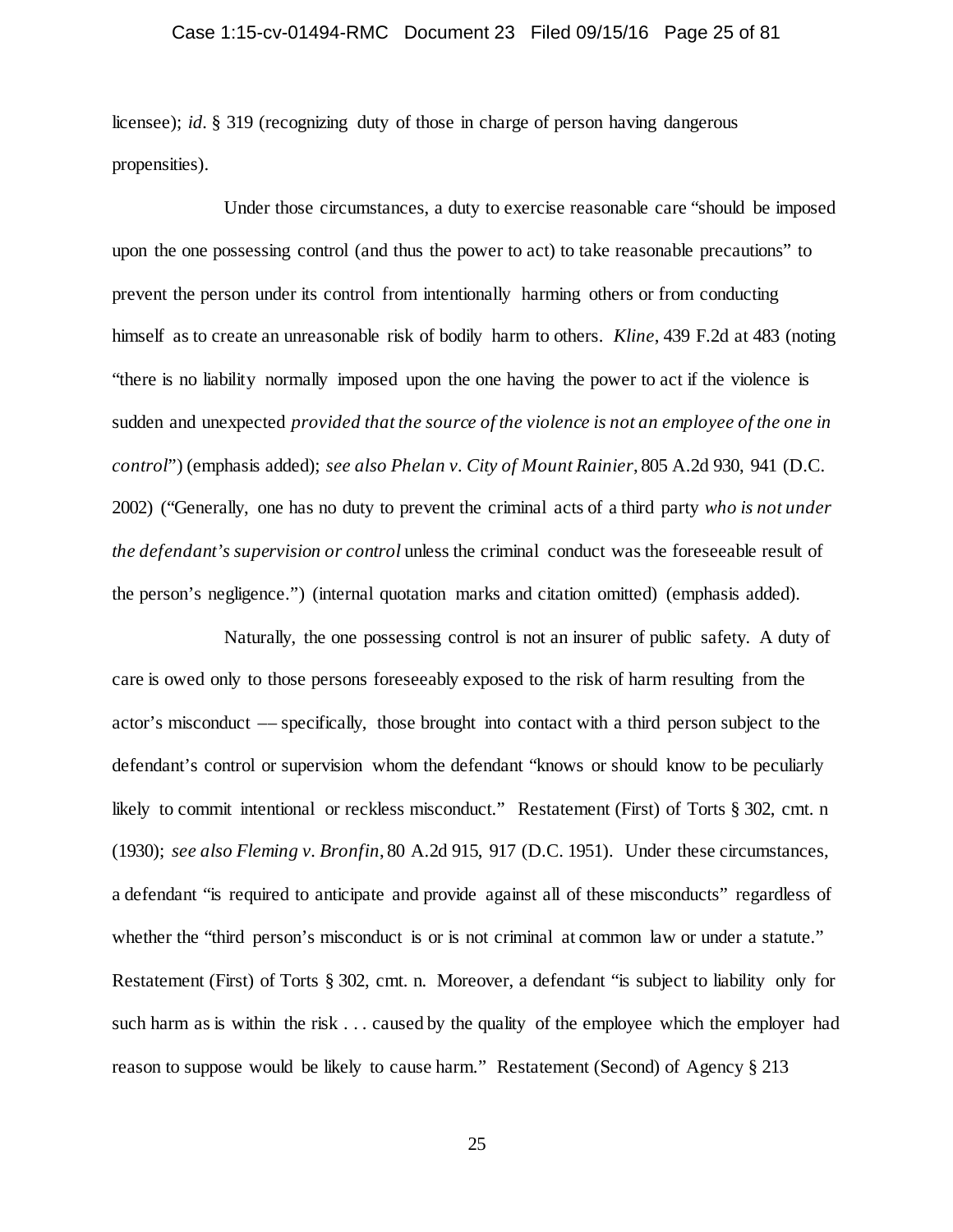## Case 1:15-cv-01494-RMC Document 23 Filed 09/15/16 Page 26 of 81

(1958); *see also Argonne House Co. v. Garrison*, 42 F.2d 605 (D.C. Cir. 1930) (holding that employer's knowledge of employee's criminal conviction for intoxication did not put employer on notice that employee might be a thief).

To prevail on a theory of negligent hiring, retention, or supervision, "it is incumbent upon a party to show that an employer knew or should have known its employee behaved in a dangerous or otherwise incompetent manner, and that the employer, armed with that actual or constructive knowledge, failed to adequately supervise the employee." *Giles v. Shell Oil Corp.*, 487 A.2d 610, 613 (D.C. 1985) (citing *Murphy v. Army Distaff Found., Inc.*, 458 A.2d 61, 64 (D.C. 1983)). This standard may apply to intentional conduct outside the scope of employment, even when the conduct is criminal in nature. *See Int'l Distrib. Corp. v. Am. Dist. Tel. Co.*, 569 F.2d 136, 139 (D.C. Cir. 1977) (stating that "an employer has a duty to supervise those of its employees who are privileged because of their employment to enter another's property" and noting that "[t]his duty even extends to activities which, like theft, are outside the scope of employment") (citing Restatement (Second) of Torts § 317 and accompanying comments). With respect to how the interplay between duty and foreseeability works in practice in the context of negligent hiring, retention, or supervision claims, the Court is left to reason by analogy from applicable D.C. cases.

In *Murphy v. Army Distaff Foundation, Inc.*, the D.C. Court of Appeals reversed the entry of summary judgment in favor of a retirement home for wives of deceased army officers after the home's gardener shot a trespasser six times. 458 A.2d at 62. The trespasser sued the retirement home for his injuries under a theory of negligent supervision. *See id.* at 62 n.1, 63. The D.C. Court of Appeals noted that, to prevail under this theory of liability, the plaintiff needed to establish that the retirement home "knew or should have known that its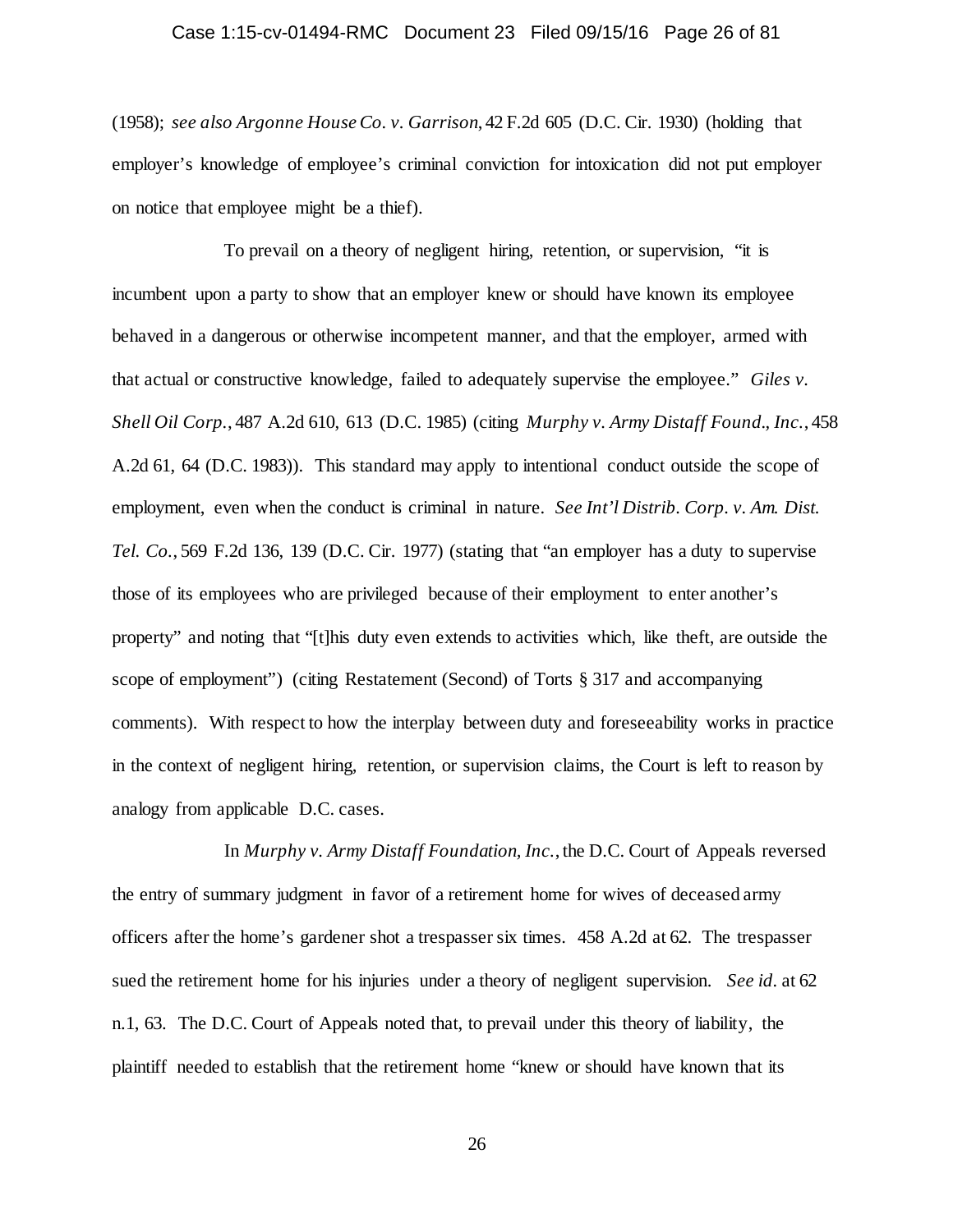## Case 1:15-cv-01494-RMC Document 23 Filed 09/15/16 Page 27 of 81

employee regularly ejected trespassers while armed, and that the employer failed to take reasonable precautionary measures in supervising him." *Id.* at 63. Other than evidence of prior altercations between the gardener and trespassing youth, there was no evidence that the employer knew or should have known that the gardener "'carried a gun or had a propensity to use one.'" *Id.* at 64. Nonetheless, the D.C. Court of Appeals reversed the trial court's entry of summary judgment and remanded the case for trial on the basis that "'[o]ne who engages in an enterprise is under a duty to anticipate and to guard against the human traits of his employees which unless regulated are likely to harm others.'" *Id.* (quoting Restatement (Second) of Agency § 213, cmt. g)

*Murphy* is not a paradigm of clarity or precision.[13](#page-26-0) What is clear is that *Murphy* ultimately did not require specific evidence of foreseeability when it reversed the trial court's entry of summary judgment. *Murphy* demonstrates that awareness of an employee's dangerous behavior or attributes could be sufficient to establish foreseeability under a theory of negligent supervision if that attribute proximately caused the injury sustained by the plaintiff  $-$  an outcome clearly inconsistent with the requirement of specific foreseeability evidence. *Compare*  Restatement (Second) of Agency § 213 and Restatement (Third) of Agency § 7.05(1) (2006) *with Sigmund I*, 475 F. Supp. 2d at 42 (noting that a heightened showing of foreseeability "requires proof that the specific type of crime, not just crime in general, be particularly foreseeable at the relevant location") (citing *Romero,* 749 F.2d at 79-80; *Lacy,* 424 A.2d at 323) and *McKethean*, 588 A.2d at 717 (explaining "that a specific crime, 'rather than merely harm in general,' [must be] foreseeable") (citing *Romero*, 749 F.2d at 79-80).

<span id="page-26-0"></span><sup>&</sup>lt;sup>13</sup> It is not clear why the D.C. Court of Appeals first stated that specific proof that the gardener regularly ejected trespassers while armed was necessary, but then found that evidence of prior altercations could be sufficient by itself to find the employer liable.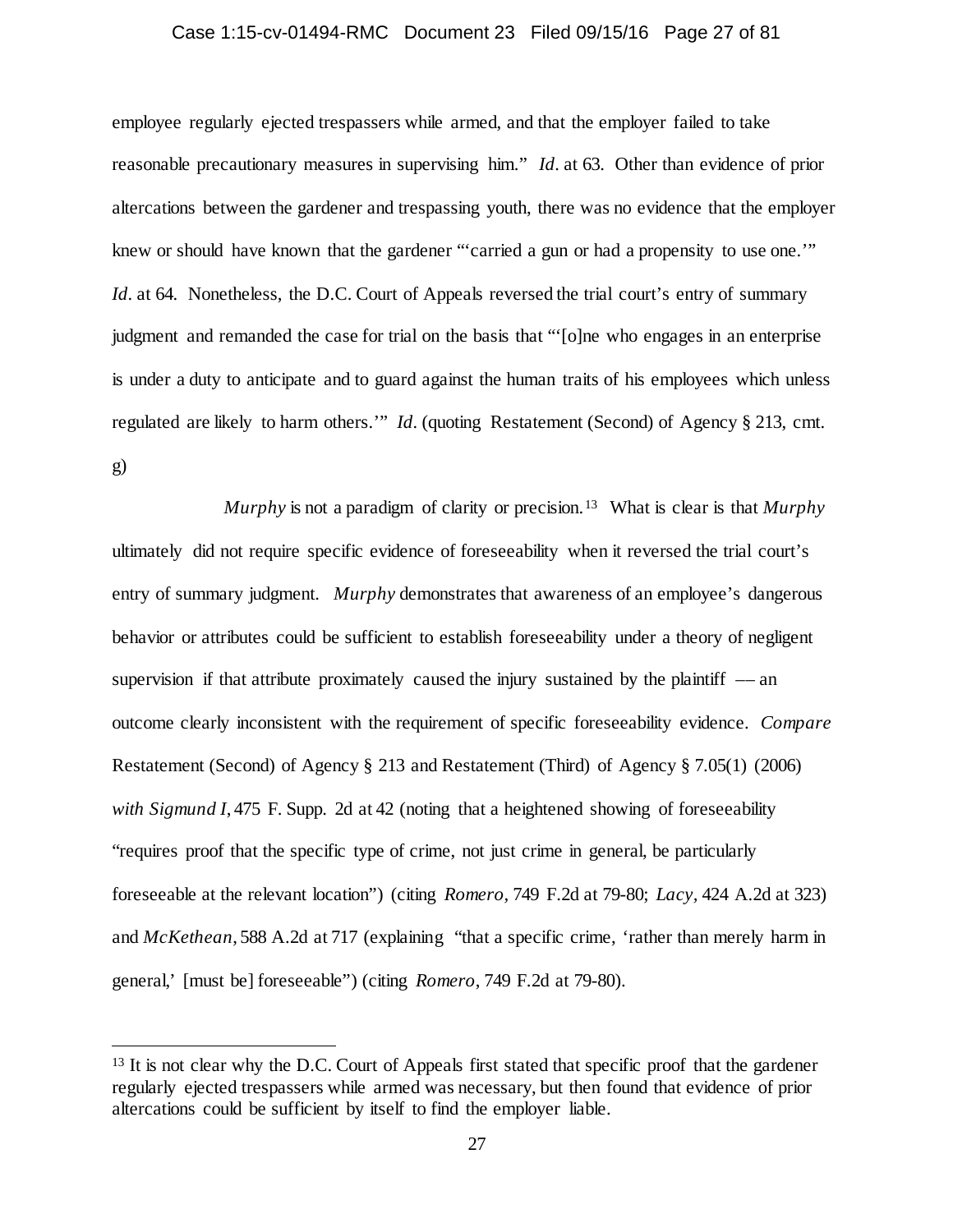## Case 1:15-cv-01494-RMC Document 23 Filed 09/15/16 Page 28 of 81

The D.C. Court of Appeals has confirmed this reading of *Murphy* in subsequent cases involving criminal misconduct and allegations of negligent hiring, supervision, and retention. Specifically, in *Giles v. Shell Oil Corp.*, a case involving a suit against Shell for damages arising from an incident in which a service station attendant fatally shot a boy, the D.C. Court of Appeals relied on *Murphy* to articulate the foreseeability standard applicable to claims of negligent hiring, retention, and supervision –– namely, whether "an employer knew or should have known its employee behaved in a dangerous or otherwise incompetent manner . . . ." *Giles*, 487 A.2d at 613 (citing *Murphy*, 458 A.2d at 64).[14](#page-27-0) 

In *Brown v. Argenbright Security, Inc.*, the D.C. Court of Appeals held that a store owner (Safeway Stores, Inc.) was not liable for negligent supervision of a security guard employed by a contractor (Argenbright Security, Inc.) who stopped a minor "on suspicion of shoplifting ... and, in the course of searching her, touched her in a sexually improper manner." 782 A.2d 752, 755 (D.C. 2001).[15](#page-27-1) Applying the standard articulated in *Giles* and citing *Murphy*, the court concluded that "no facts would warrant an inference of negligent supervision against

<span id="page-27-0"></span><sup>&</sup>lt;sup>14</sup> The D.C. Court of Appeals affirmed the entry of summary judgment in favor of Shell because "[t]he attendant who fired the fatal shot was not an employee of Shell" and, thus, there was no "master-servant relationship." *Giles*, 487 A.2d at 613.

<span id="page-27-1"></span><sup>15</sup> *Brown* clarified that "[a]lthough *Giles* and other cases discuss negligent supervision in the context of an employer-employee relationship and frequently use the term 'employee,' it is clear from the Restatement [(Second) of Agency] and other authorities that a claim of negligent supervision does not require proof that the supervised person was also an employee or agent." *Brown*, 782 A.2d at 760 n.11. The Restatement provides in relevant part that the supervised person need not be an employee or agent to establish liability under a theory of negligent supervision if the defendant was "negligent or reckless . . . in permitting, or failing to prevent, negligent or other tortious conduct by persons, . . . upon premises or with instrumentalities under [the defendant's] control." Restatement (Second) of Agency § 213(d).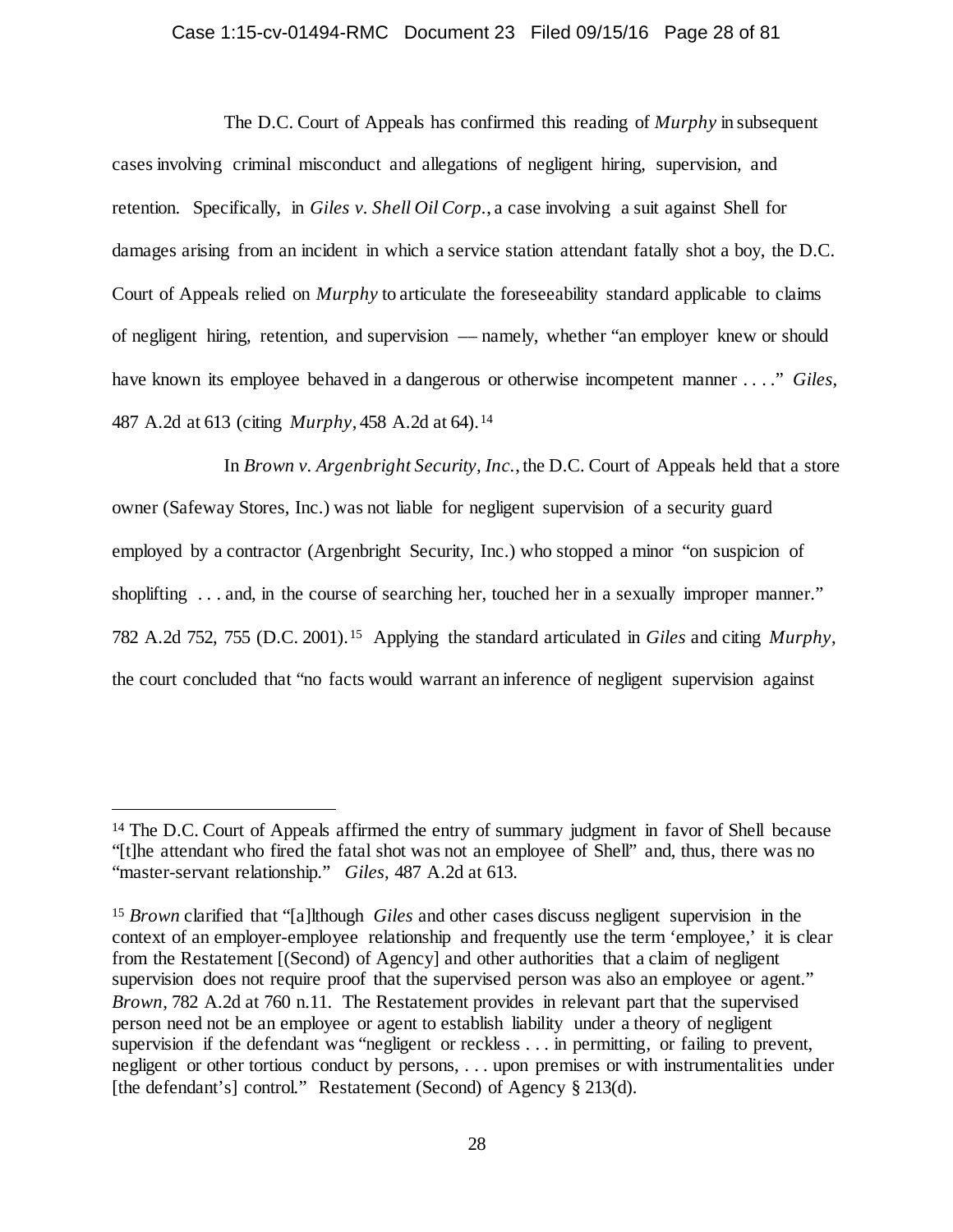## Case 1:15-cv-01494-RMC Document 23 Filed 09/15/16 Page 29 of 81

Safeway." *Id.* at 760 (internal quotation marks omitted).<sup>[16](#page-28-0)</sup> The only evidence linking the security guard to Safeway was "that a Safeway employee may have been present at the time of the alleged assault," which the court described as insufficient since the employee did not have supervisory authority over the security guard and did not have "the power to control [the guard's] conduct or the opportunity to alert someone who did have that power in time to prevent the harm." *Id.* The court affirmed the entry of summary judgment in favor of Safeway.

Moreover, in *Phelan v. City of Mount Rainier*, a widow sued the City of Mount Rainier, in Maryland, and its chief of police for negligent hiring, supervision, training, and retention, after her husband was shot and killed by an off-duty Maryland police officer in Washington, D.C. 805 A.2d 930, 932-33 (D.C. 2002). The plaintiff alleged that the police officer shot her husband "eleven times without provocation." *Id.* at 934 n.4. At summary judgment, after the plaintiff withdrew her claims of negligent hiring and training, the trial court granted summary judgment for the city and police chief on the remaining claims. On appeal, the D.C. Court of Appeals applied the standard of *Giles* to the claims of negligent retention and supervision and cited *Murphy* and *Fleming v. Bronfin*[17](#page-28-1) for the proposition that an employer may be found liable for the acts of its employees or agents even if the harm resulted from a willful act

<span id="page-28-0"></span><sup>&</sup>lt;sup>16</sup> Interestingly, the D.C. Court of Appeals cited *Boykin*, a case applying heightened foreseeability, when addressing plaintiff's *respondeat superior* claims, yet did not cite *Boykin* or require specific foreseeability evidence when addressing plaintiff's negligent supervision claim. *Compare Brown*, 782 A.2d at 757-58 & n.7 (citing *Boykin*, 484 A.2d at 562) *with id.* at 759-60 (citing *Giles*, 487 A.2d at 613; *Murphy*, 458 A.2d at 63).

<span id="page-28-1"></span><sup>&</sup>lt;sup>17</sup> In *Fleming*, the plaintiff sued a grocery store operator for negligent hiring and supervision of a store deliveryman who sexually assaulted her after delivering groceries and receiving payment. 80 A.2d at 916. The D.C. Court of Appeals held that an employer has a duty to exercise reasonable care in hiring employees and not retain an unfit employee tasked with entering the homes of customers. *Id.* at 916-17 ("When an employer neglects this duty and as a result injury is occasioned to a third person, the employer may be liable even though the injury was brought about by the willful act of the employee beyond the scope of his employment.").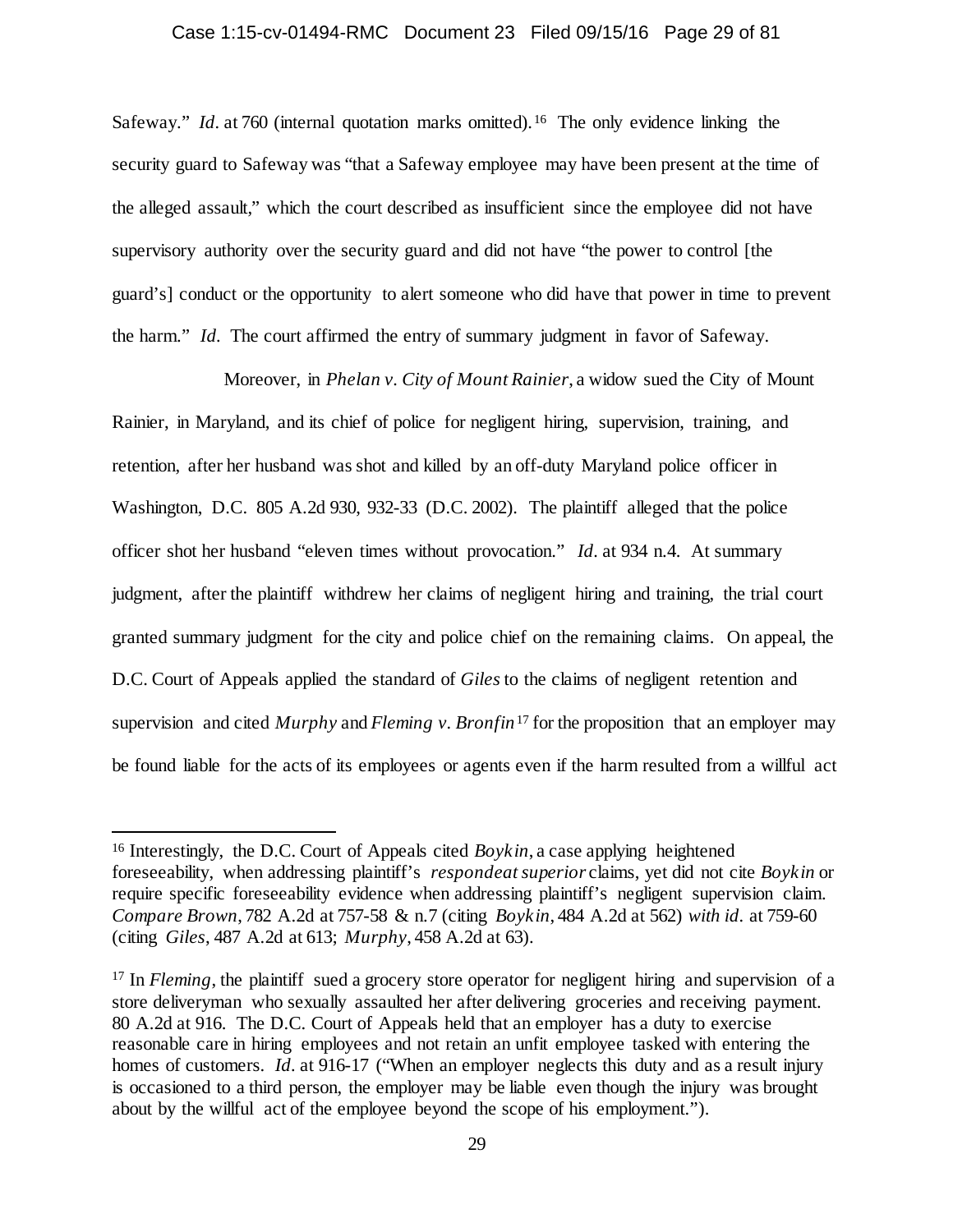#### Case 1:15-cv-01494-RMC Document 23 Filed 09/15/16 Page 30 of 81

outside the scope of employment. *See id.* at 937 (citing *Giles*, 487 A.2d at 613; *Murphy*, 458 A.2d at 63; *Fleming v. Bronfin*, 80 A.2d 915, 917 (D.C. 1951)) (other citation omitted).

However, the *Phelan* court affirmed summary judgment because there were no facts or circumstances to show that defendants knew or should have known that the officer behaved in a dangerous or incompetent manner that rendered the shooting foreseeable. The court noted that, unlike *Murphy* and *Fleming*, the intervening criminal act in *Phelan* did not occur at the place of employment and was not associated in any way with his job. *See id.* at 938- 40. Simply put, despite arguable awareness of some dangerous attributes and "substantial evidence that [he] had many disciplinary problems as a police officer prior to the shooting," *id.* at 942, the victim was not within the group of foreseeable persons exposed to a risk of harm because defendants did not bring the officer into contact with the victim. The evidence was "insufficient to establish a duty on the part of the City running to [plaintiff's] decedent or a causal nexus between the failure to discipline and [the police officer's] non-duty related confrontation and shooting of the decedent in a jurisdiction where he was an ordinary citizen." *Id.* at 940 (citing *District of Columbia v. Coleman*, 667 A.2d 811, 816-17 (D.C. 1995)).[18](#page-29-0)

<span id="page-29-0"></span> <sup>18</sup> A similar result was reached in *Rawlings v. District of Columbia*, where the parents of a fourteen-year-old boy sued the District of Columbia alleging, in part, that the Metropolitan Police Department (MPD) was negligent in training and supervising a police officer who shot and killed their allegedly unarmed child in an off-duty confrontation. 820 F. Supp. 2d 92, 98- 102 (D.D.C. 2011). Applying the standard articulated in *Giles*, the court found that defendants did not bring the police officer into contact with the victim, and also, the fact that the police officer was involved in two previous off-duty shootings was not probative of dangerous or incompetent behavior because the prior shootings were justified and in compliance with MPD policy. *See id.* at 115. It concluded that plaintiff had "failed to show that any duty of care was breached by the District of Columbia . . . , much less a causal relationship between any supposed breach and [the boy's] death." *Id.* at 116 (citing *Phelan*, 805 A.2d at 940).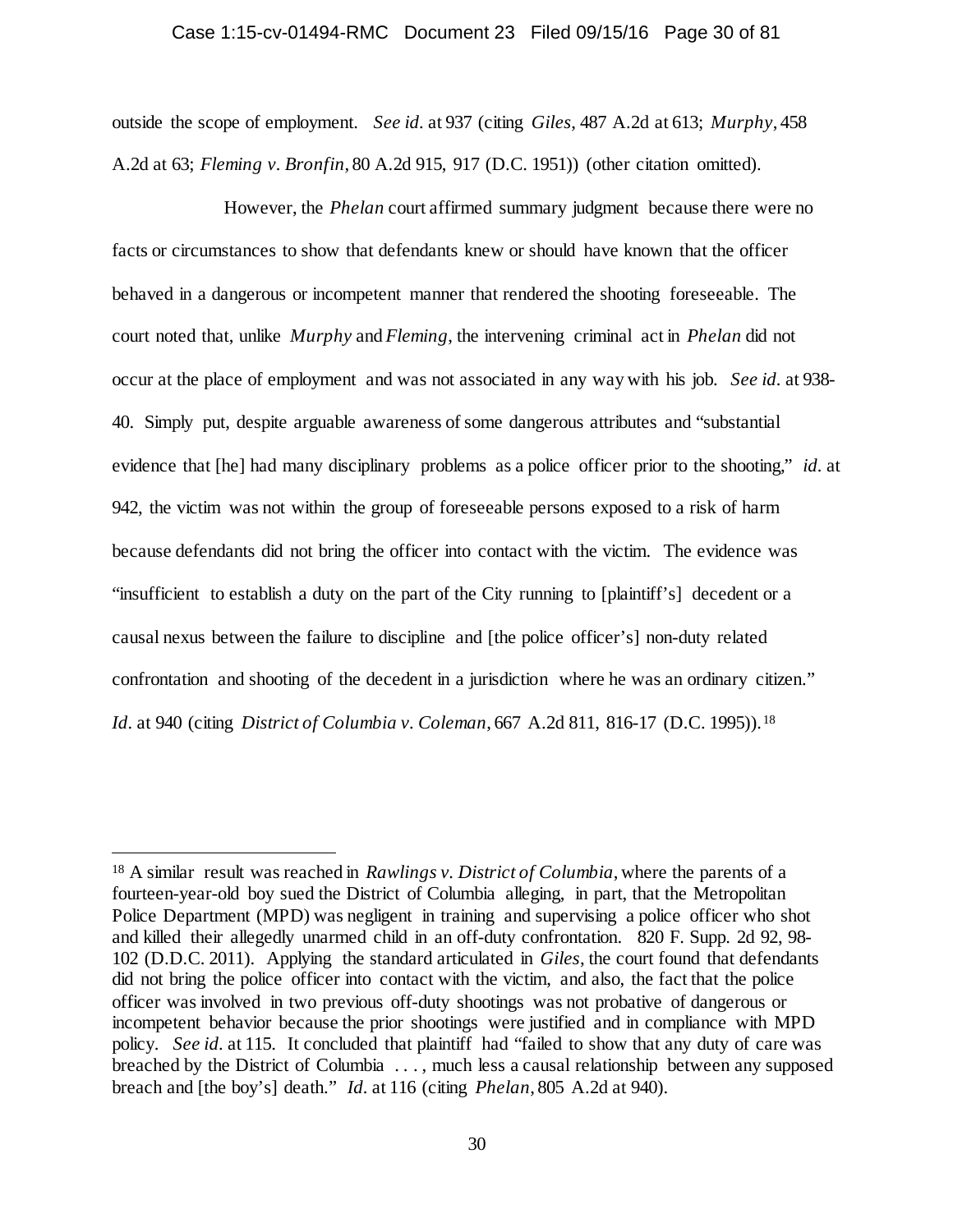## Case 1:15-cv-01494-RMC Document 23 Filed 09/15/16 Page 31 of 81

Finally, in *Schechter v. Merchants Home Delivery, Inc.*, a customer of an appliance store sued the store and a delivery company for negligent hiring, training, and supervision after a deliveryman committed theft in the customer's home. 892 A.2d 415 (D.C. 2006). The D.C. Court of Appeals found that evidence that the deliveryman at one time had entered a guilty plea to fourth degree of burglary with the intention to commit theft from a dwelling, constituted sufficient evidence to find that the companies owed a duty of care to the plaintiff by bringing him into contact with an employee whom the defendants knew or should have known was likely to commit intentional or reckless misconduct. *See id.* at 431-32 (citing *Murphy*, 458 A.2d at 64; *Fleming*, 80 A.2d at 917; Restatement (Second) of Agency § 213 & cmt. g). The court remanded the case for trial.

HPES and The Experts fail to properly address the standard articulated in *Giles* or acknowledge the line of post-*Murphy* cases applying this standard. They rely entirely on cases requiring specific evidence of foreseeability, none of which analyzed claims of negligent hiring, retention, or supervision. "[I]n stark contrast to nearly all of the cases cited . . . and relied upon by the defendant[s]," the allegations in this case support the plausible existence of "'a special relationship of control between the defendant[s] and the intervening criminal actor,' *Romero*, 749 F.2d at 81, giving rise to a duty of care and a commensurately less burdensome requirement that the plaintiff demonstrate 'specific evidence of foreseeability,' *Novak*, 452 F.3d at 912 (internal quotation marks and citation omitted)." *Smith*, 481 F. Supp. 2d at 195 (alteration omitted). HPES and The Experts cite only three cases, all of which are inapposite and easily distinguishable.

*Lacy v. District of Columbia* is one of the talismanic cases in D.C. tort law concerning the requirement of heightened foreseeability. 408 A.2d 985 (D.C. 1979) (*Lacy I*), *on*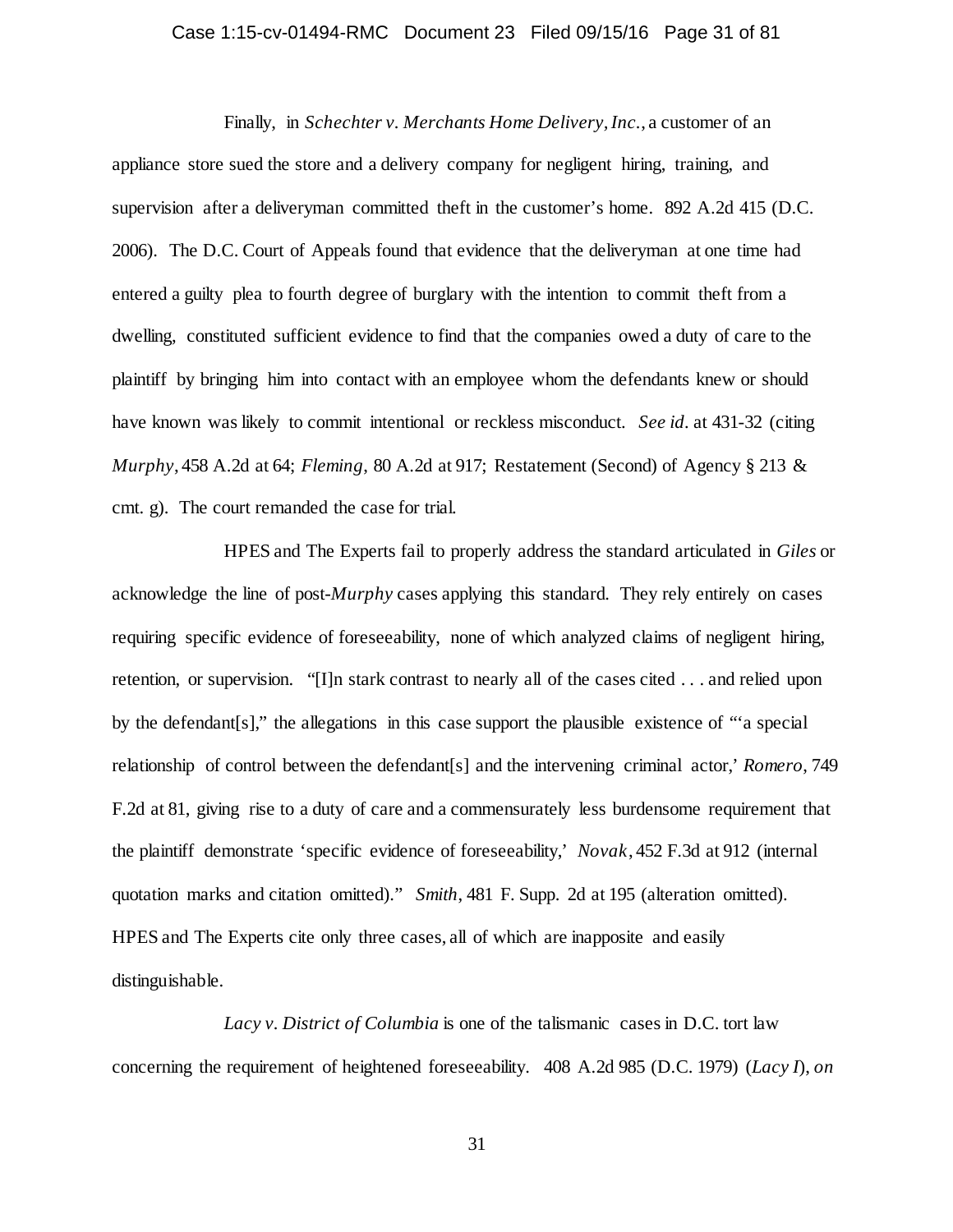## Case 1:15-cv-01494-RMC Document 23 Filed 09/15/16 Page 32 of 81

*reh'g*, 424 A.2d 317 (D.C. 1980) (*Lacy II*). In *Lacy*, a mother and daughter sued a school janitor, principal, teacher, guidance counselor, and the District of Columbia to recover for injuries sustained after the school janitor sexually assaulted the daughter. The case went to trial and, at the conclusion of the plaintiff's case, the trial judge ordered a directed verdict in favor of the District of Columbia on the theory of negligent hiring, training, and supervision of the janitor. *See Lacy I*, 408 A.2d at 990. The jury returned a verdict against the janitor on a theory of assault and battery and against the school principal, teacher, counselor, and the District of Columbia on a theory that they were negligent in their care of the child (*i.e.*, ordinary negligence). The trial judge set aside the jury verdict because it was "excessive" and "unreasonable" and ordered a new trial. *Id.* at 987.

On retrial, a new trial judge did not allow the mother and daughter to "present *again* to the jury the *very same evidence* they had presented at the first trial to prove the District negligent in its hiring, training, and supervising of the janitor" because this theory was directed out of the case. *Id.* at 990 (emphasis in original). The trial judge entered judgment against the janitor and in favor of the other defendants on the remaining negligence claim. The mother and daughter appealed, among other things, the order granting the new trial and the ruling that evidence on the claims of negligent hiring, training, and supervision could not be presented to the jury on retrial. They did not "assert [that the first trial judge's] ruling on the sufficiency of the evidence they presented was error." *Id.* at 990 n.4. The D.C. Court of Appeals affirmed both rulings, but reversed the second trial judge on a separate issue involving a jury instruction on foreseeability and proximate cause. On a petition for rehearing, the D.C. Court of Appeals readopted its "previous opinion in all respects except for the finding of prejudicial error" concerning the jury instruction and affirmed the entry of judgment in favor of the District of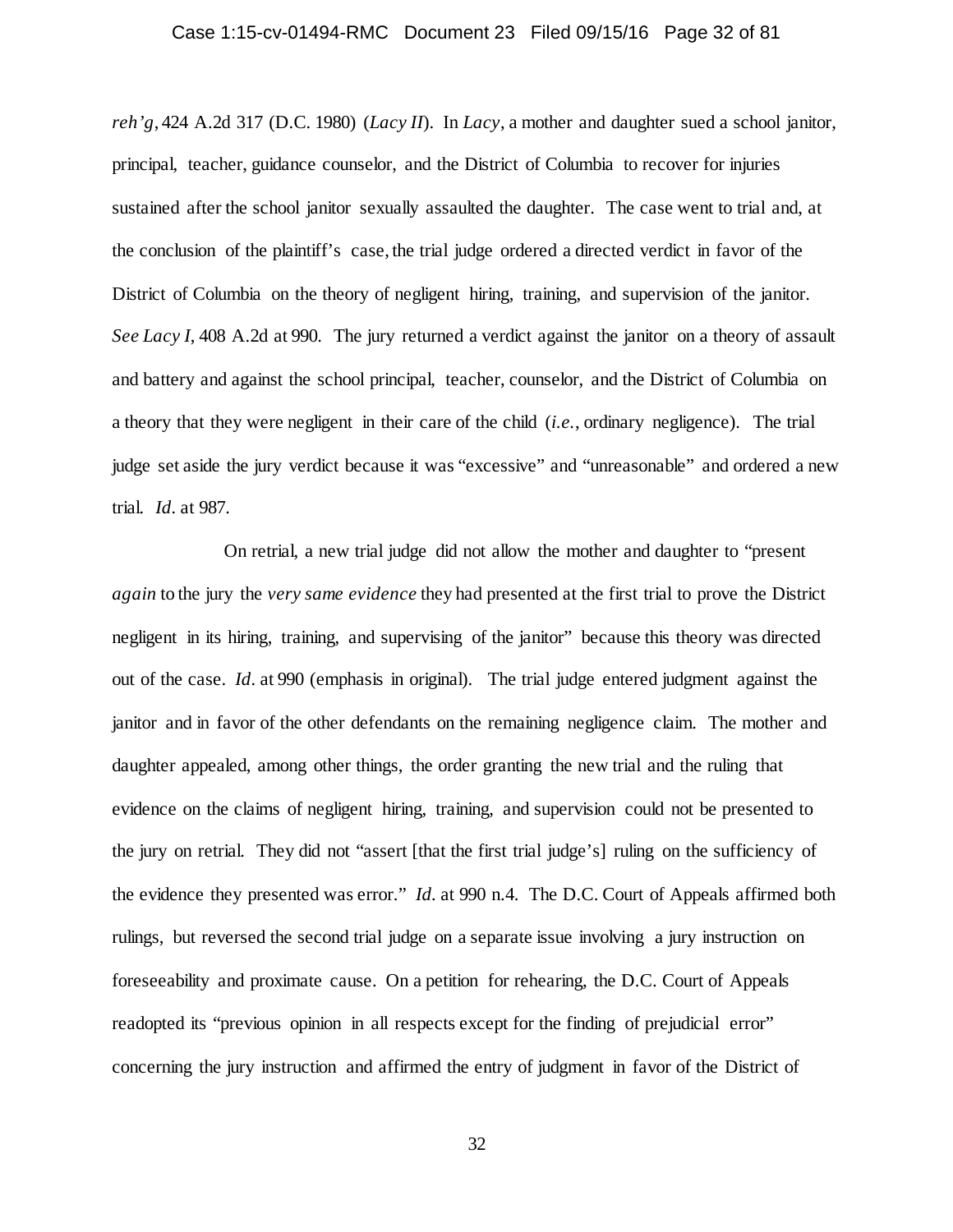### Case 1:15-cv-01494-RMC Document 23 Filed 09/15/16 Page 33 of 81

Columbia and the school officials (other than the janitor). *Lacy II*, 424 A.2d at 318. HPES and The Experts rely on *Lacy II* for the proposition that a requirement of heightened foreseeability applies to Plaintiffs' claims of negligent hiring, retention, and supervision. However, it is clear that *Lacy II* did not involve such claims.

The second case relied upon by HPES and The Experts is *Boykin v. District of Columbia*, 484 A.2d 560 (D.C. 1984). In that case, a blind, deaf, and mute student sued the coordinator of a program for blind and deaf students and the District of Columbia to recover for injuries sustained after the coordinator sexually assaulted her. *See id.* at 561. The student alleged that the District was negligent in hiring and supervising the coordinator. *See id.* However, she presented no evidence to support her claims and so the trial judge granted the District's motion for summary judgment. On appeal, the D.C. Court of Appeals noted that "the trial court was entitled to assume that [the student] admitted there was no evidence the District knew or should have known that [the coordinator] posed a danger to students greater than that posed by any other teacher." *Id.* (citing Super. C. Civ. R. 12-1(k)).<sup>19</sup> The student did not assert "that she had shown in the trial court that there was reason to think that [the coordinator] might have been dangerous." *Id.* at 564-65. In essence, the court held that there was no evidence of an awareness that the coordinator behaved in a dangerous manner that created a risk of harm to the student, which comports with the applicable standard in negligent hiring and supervision cases. The student's only theory against the District was that "it was negligent . . . to have permitted

<span id="page-32-0"></span> <sup>19</sup> In 1984, Superior Court Rule of Civil Procedure 12-1(k) required a non-moving party to file a statement of genuine issues of material fact in support of its opposition to a motion for summary judgment. *See* Anthony R. Pileggi, *An Attorney's Guide to Courthouse Practice and Procedure: Civil Division District of Columbia Superior Court 1983*, 32 Cath. U. L. Rev. 1063, 1113 (1983). By citing Rule 12-1(k), the court made clear that the District was entitled to judgment as a matter of law because plaintiff failed to support her claims of negligent hiring, training, or supervision, or show there was a genuine issue of material fact warranting trial.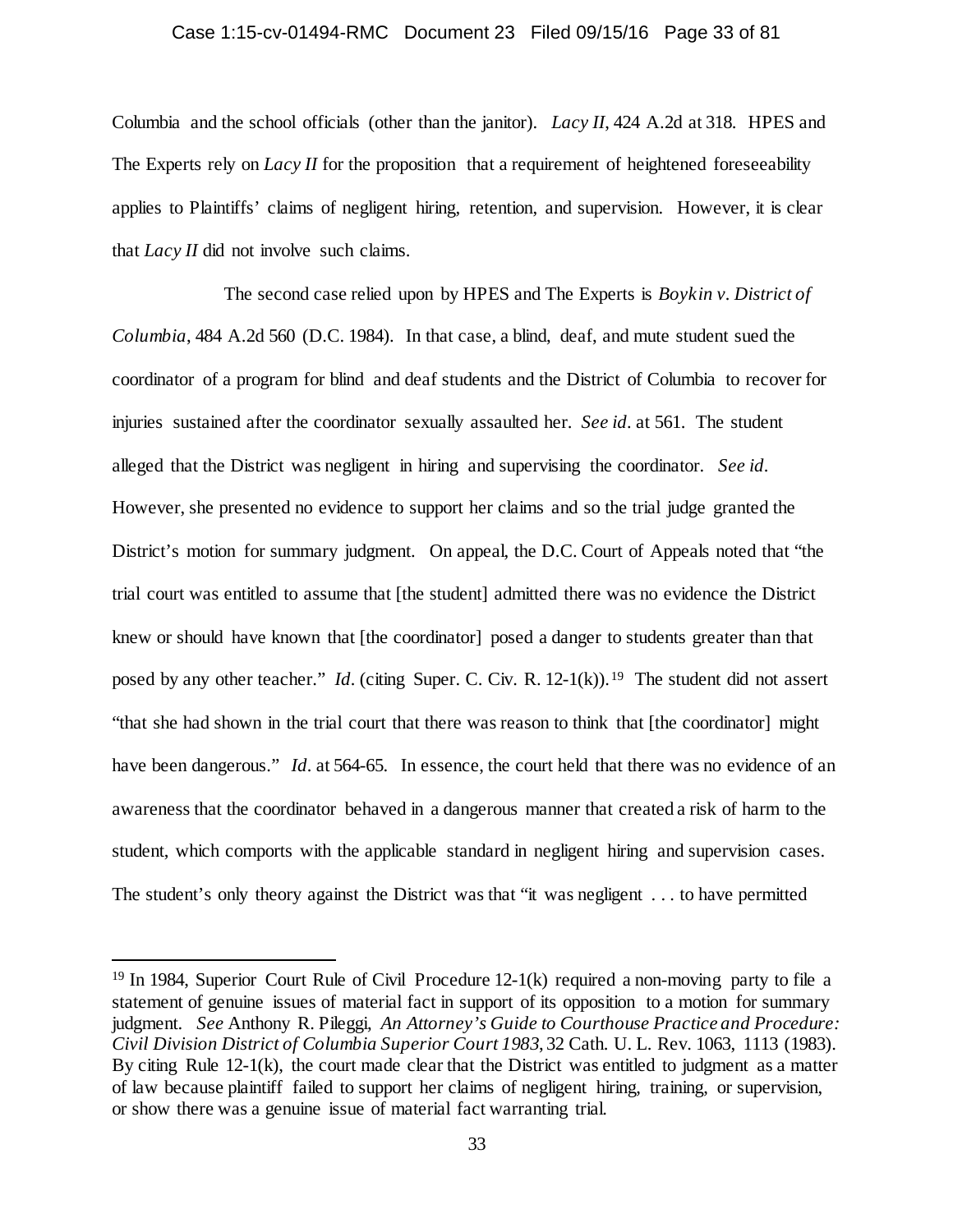## Case 1:15-cv-01494-RMC Document 23 Filed 09/15/16 Page 34 of 81

such one-on-one contacts" between teachers and students. *Id.* at 565. Her allegation was not specific to the hiring and supervision of the offending coordinator, but resembled the general negligence claim in *Lacy*. *Boykin* supports the proposition that claims of negligent hiring, retention, and supervision are treated differently.

The last case relied upon by HPES and The Experts is this Court's decision in *Jones v. R.I. Associates, LLC*, No. 02-1820 (RMC), 2005 WL 1475367 (D.D.C. June 22, 2005). In *Jones*, an officer of the D.C. Metropolitan Police Department pulled over a woman for speeding and then drove her to the hotel where he worked off-duty as a security guard and raped her in an unused conference room. The victim sued the hotel owner. *See id.* at \*1. This Court entered summary judgment in favor of the hotel owner because the plaintiff could not prove heightened foreseeability. *See id. Jones* did not involve claims of negligent hiring, retention, or supervision. Instead, the victim sued the hotel owner on a theory of "premises liability, which is a '[a] landowner's or landholder's tort liability for conditions or activities on the premises.'" *Id.* at \*3 (citing Black's Law Dictionary (8th ed. 2004)); *see also id.* at \*4 (noting plaintiff "argue[d] that the owner of the Hotel is liable to her because of its alleged negligence due to its failure to prevent its premises from being used for the commission of a crime committed against [her] . . . .").

Thus, *Lacy*, *Boykin*, and *Jones* are inapplicable to Plaintiffs' allegations because none of those cases involved claims of negligent hiring, retention, and supervision. At the risk of repetition and in the interest of clarity, D.C. case law indicates that an employer owes a duty of care to those brought into contact with a third person subject to the defendant's control or supervision when the defendant knew or should have known that the third person was likely to commit intentional or reckless misconduct. *See Giles*, 487 A.2d at 613 ("[I]t is incumbent upon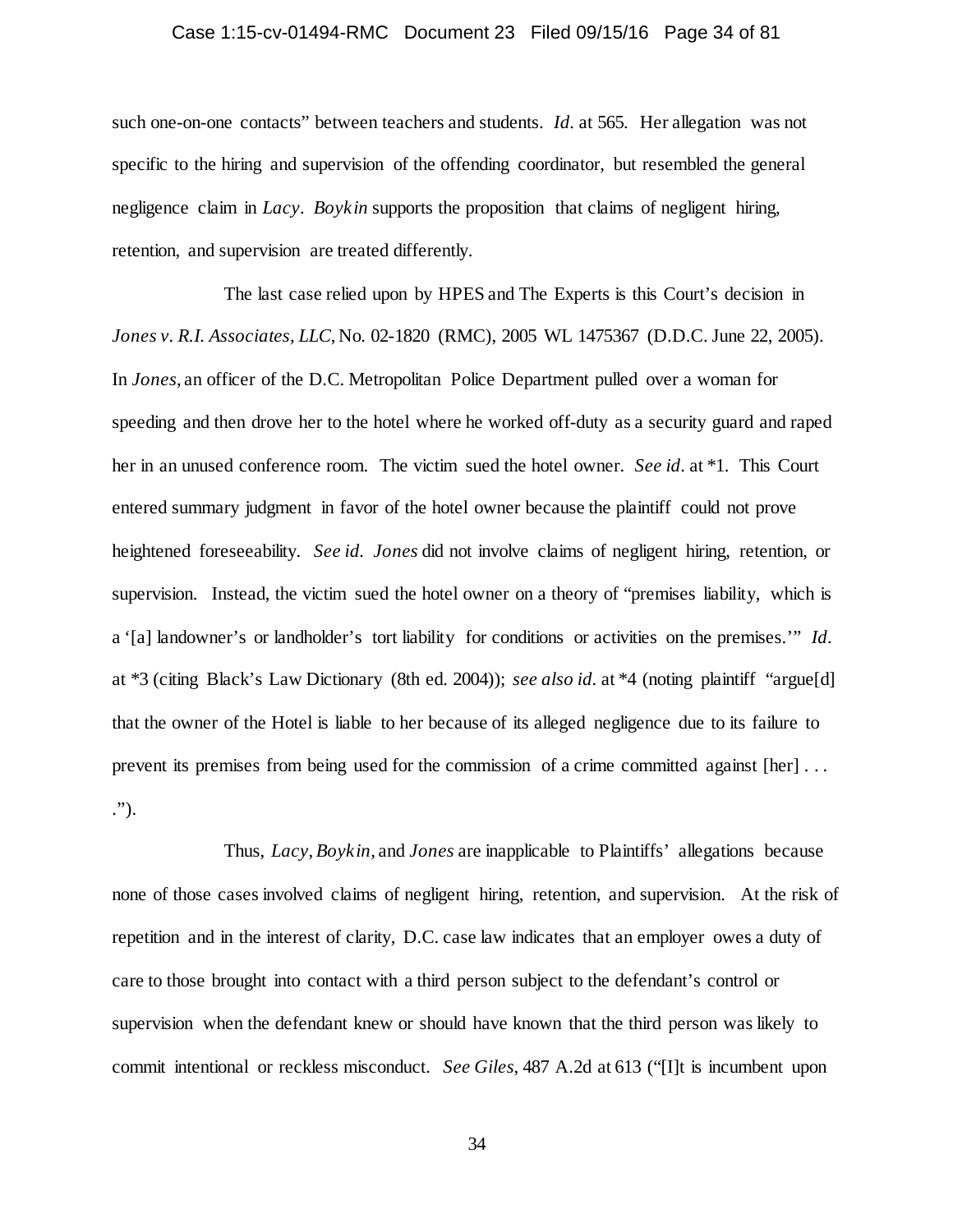## Case 1:15-cv-01494-RMC Document 23 Filed 09/15/16 Page 35 of 81

a party to show that an employer knew or should have known its employee behaved in a dangerous or otherwise incompetent manner, and that the employer, armed with that actual or constructive knowledge failed to adequately supervise the employee."). In addition, the ensuing harm must be foreseeable in light of the quality or conduct of the employee "which the employer had reason to suppose would be likely to cause harm." Restatement (Second) of Agency § 213; *see also Argonne House*, 42 F.2d 605.

Having resolved this major point of contention regarding the applicable standard to Plaintiffs' claims of negligent hiring, retention, and supervision, the Court will examine Plaintiffs' allegations.

## **ii. Plaintiffs' Claims of Negligent Hiring**

## *Claim #1: HPES and The Experts negligently hired Mr. Alexis*

All Plaintiffs allege that HPES and The Experts were negligent in hiring Mr. Alexis as a computer technician assigned to work under the Navy-Marine Corps Intranet Continuity of Service Contract. It is well established that "[a]n employer cannot be liable for negligent hiring if the employer conducts a reasonable investigation into the person's background or if such an investigation would not have revealed any reason not to hire that person." *Search v. Uber Techs., Inc.*, 128 F. Supp. 3d 222, 230 (D.D.C. 2015) (quoting *Doe v. Exxon Mobil Corp.*, 573 F. Supp. 2d 16, 28-29 (D.D.C. 2008)). Consequently, "to state a claim for negligent hiring, a plaintiff must allege specific facts from which an inference can be drawn that the employer did not conduct a reasonable background investigation, and that such an investigation would have uncovered a reason not to hire the alleged tortfeasor." *Id.* Plaintiffs do neither.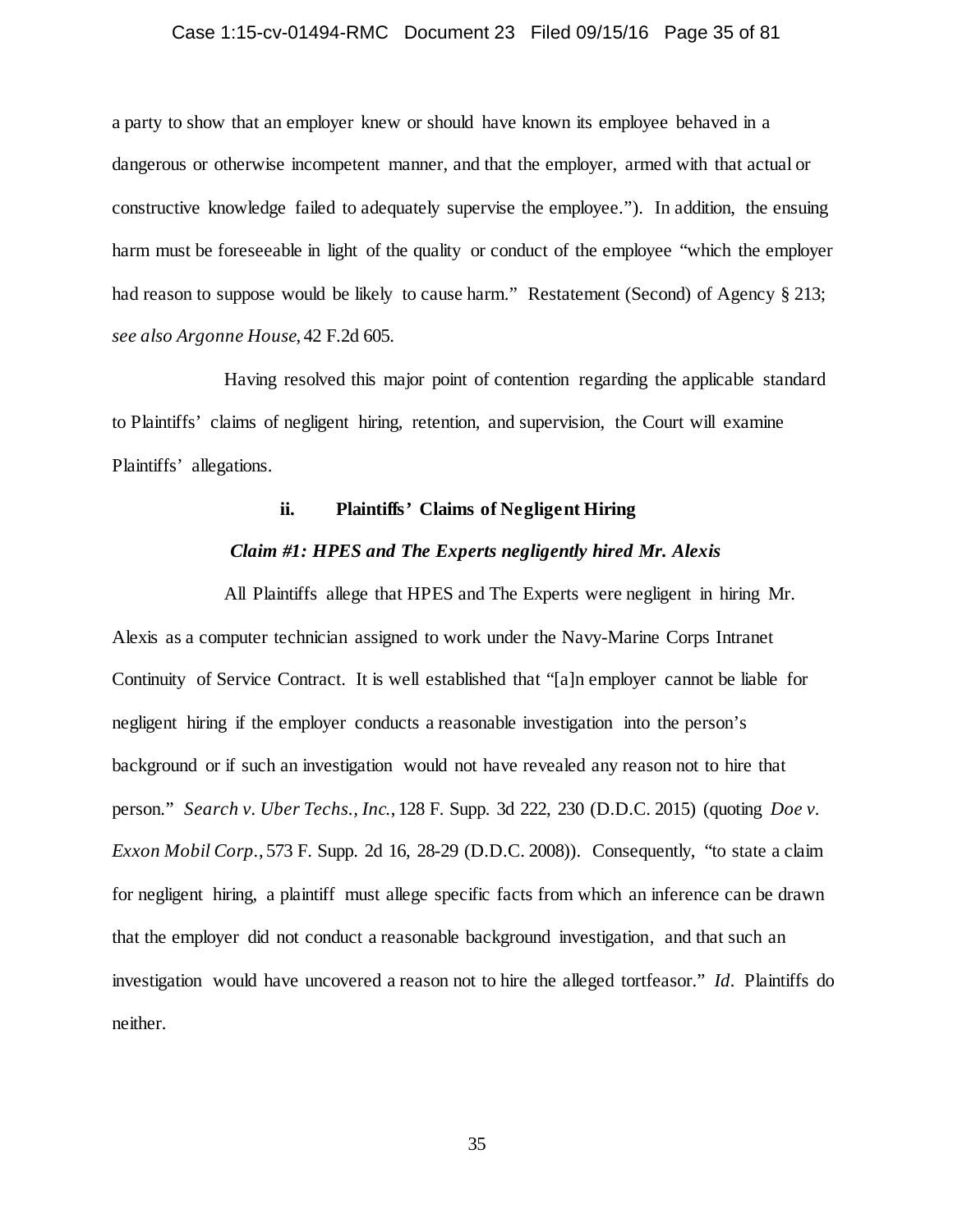## Case 1:15-cv-01494-RMC Document 23 Filed 09/15/16 Page 36 of 81

Plaintiffs allege that HPES and The Experts knew or should have known of a proclivity towards violence and a history of dangerous behavior by Mr. Alexis prior to September 2012 (*i.e.*, when he was first hired by The Experts). However, the Complaints do not allege facts to support such a claim. The only relevant allegations are conclusory and insufficient to satisfy *Twombly*. Plaintiffs allege that Mr. Alexis had a history of arrests (without convictions) while he was in the Navy –– specifically between June 2004 and September 2010 –– where he allegedly exhibited a proclivity towards violence.

The Complaints directly contradict the conclusory statement that HPES and The Experts *knew* about Mr. Alexis's violent history. Plaintiffs allege throughout their pleadings that the criminal convictions checks, motor vehicle driving record check, and the drug screening test, required by HPES and conducted by The Experts on two separate occasions, in September 2012 and July 2013, failed to reveal Mr. Alexis's arrest record or related violent conduct. *See, e.g.*, Delorenzo Compl. ¶ 13; Proctor Compl. ¶¶ 24, 26; Kohler Compl. ¶ 32; Ridgell Compl. ¶ 30; Zagami Compl. ¶ 32; Jacobs Compl. ¶ 42. Similarly, the Navy Report relied upon by Plaintiffs and cited, in many instances *verbatim*, in their Complaints, reinforces the allegations that Mr. Alexis was subject to "pre-employment suitability checks . . . which involved a drug test, a motor vehicle driving record check, and criminal convictions checks." HPES MTD, Case No. 15-216, Ex. A. [Dkt. 1[20](#page-35-0)-2] (JAGMAN Report) at 31-32.<sup>20</sup> As Plaintiffs allege, Mr. Alexis had no convictions and was never prosecuted. The two "pre-employment suitability checks" required by HPES would never have revealed arrests or Mr. Alexis's supposed violent background. The

<span id="page-35-0"></span> <sup>20</sup> As did The Experts, HPES filed an omnibus motion to dismiss and an omnibus reply brief in all nine cases. For purposes of clarity, the Court will only use the docket numbers of the Delorenzo case when citing its briefs. Nonetheless, both documents may be found in each of the other cases.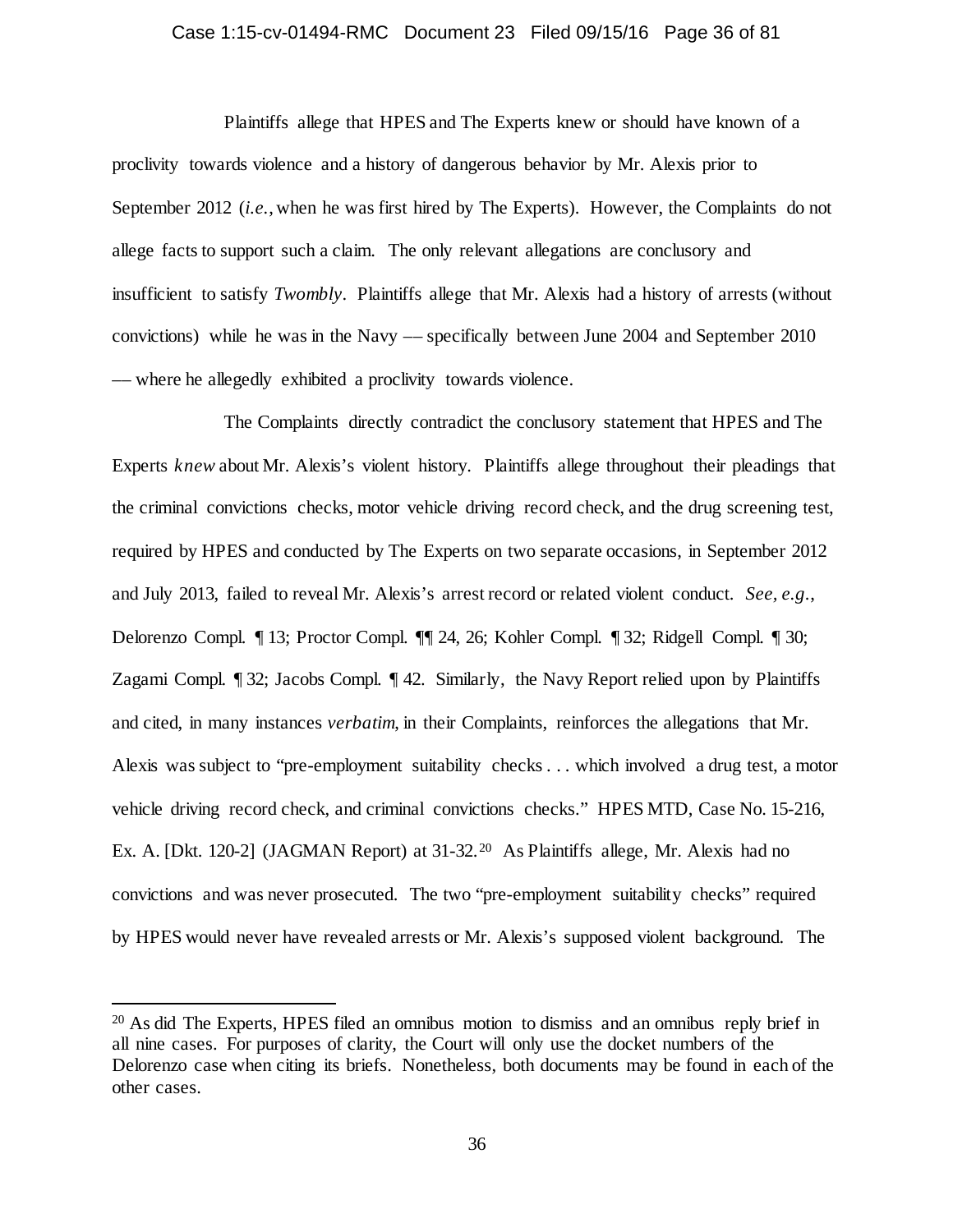# Case 1:15-cv-01494-RMC Document 23 Filed 09/15/16 Page 37 of 81

Complaints internally contradict any allegations that might have supported an inference of actual knowledge. The Court cannot "accept inferences that are unsupported by the facts set out in the complaint." *Arpaio v. Obama*, 797 F.3d 11, 19 (D.C. Cir. 2015) (internal citation and quotation marks omitted).

Plaintiffs' assertion that HPES and The Experts *should have known* about Mr. Alexis's prior arrests and supposed proclivity towards violence is even more conclusory and without factual support. Plaintiffs baldly allege that the pre-employment checks were "insufficient" because they "failed to uncover [Mr. Alexis's] prior arrest record . . . ." Proctor Compl. ¶ 27; *see also* Kohler Compl. ¶ 32; Ridgell Compl. ¶ 30; Zagami Compl. ¶ 32; Jacobs Compl. ¶ 42 (alleging that HPES and The Experts should have known because "arrests in [Mr. Alexis's] background . . . were a matter of public record"). However, Plaintiffs do not, and cannot, allege that HPES and The Experts were legally required (by federal or local statute, contract, or otherwise) to conduct criminal *arrest* checks for the position of computer technician. In fact, such a requirement would likely suffer from significant constitutional infirmities and violate D.C. law. *See infra* at 38 & n.21.

"[C]harges resulting in acquittal clearly have no legitimate significance" and "a collection of dismissed, abandoned, or withdrawn arrest records are no more than gutter rumors when measured against any standards of constitutional fairness to an individual . . . ." *Utz v*. *Cullinane*, 520 F.2d 467, 479 (D.C. Cir. 1975) (quoting *United States v. Dooley*, 364 F. Supp. 75, 77 (E.D. Pa. 1973)). The "dissemination of arrest records in a situation in which it is known they will be utilized for employment and licensing purposes" would impose "considerable barriers," *id.* at 479-80, and likely undermine an individual's due process rights, the sacrosanct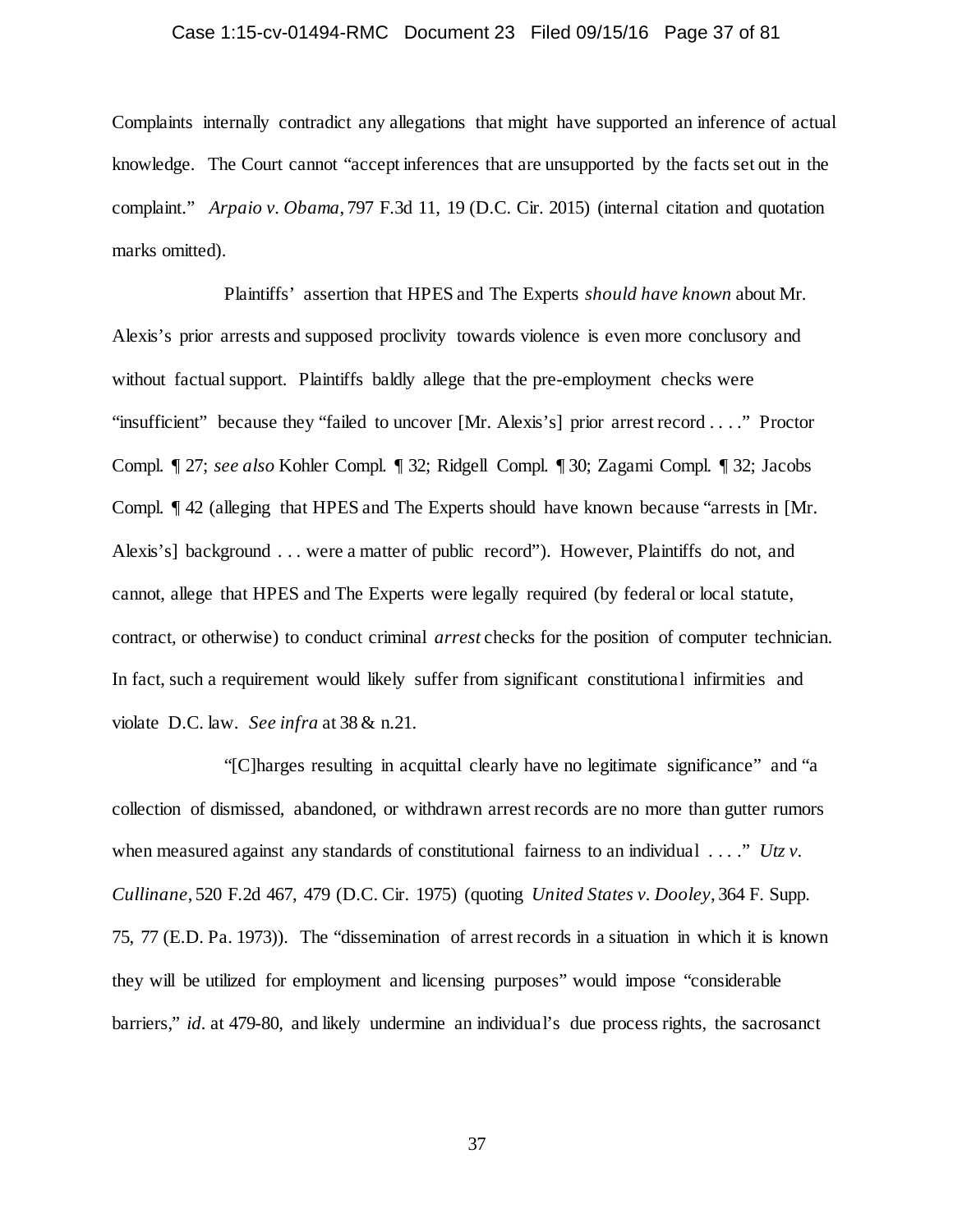presumption of innocence, as well as impair the constitutional right of privacy, *see id.* at 482 n. 41.

Moreover, "information concerning a prospective employee's record of arrests without convictions, *is irrelevant to his suitability or qualification for employment*." *Id.* at 482 (quoting *Gregory v. Litton Systems, Inc.*, 316 F. Supp. 401, 403 (C.D. Cal. 1970), *modified on other grounds and aff'd as modified*, 472 F.2d 631 (9th Cir. 1972)) (emphasis added). In addition, at the time of Mr. Alexis's hiring, the Duncan Ordinance regulated the dissemination of arrest records in the District of Columbia and prohibited access to any pre-conviction or postexoneration arrest information for employment purposes. The Ordinance provided in relevant part "that it shall be an offense punishable by a fine not to exceed \$50.00, for any person to require as a condition of employment the production of any arrest record or copy, extract or statement thereof at the expense of any employee or applicant for employment to whom such record may relate." *Id.* at 485-86 (noting that "[a]lthough Duncan Ordinance [was] not officially reported, it [was] reproduced as an Appendix to" *Morrow v. District of Columbia*, 417 F.2d 728, 745-46 n.9 (D.C. Cir. 1969)).<sup>[21](#page-37-0)</sup>

In conclusion, any inference that HPES and The Experts knew or should have known of Mr. Alexis's arrest record and dangerous behavior prior to 2012 is unsupported and

<span id="page-37-0"></span><sup>&</sup>lt;sup>21</sup> The Duncan Ordinance was adopted by the D.C. Board of Commissioners on October 31, 1967. The Ordinance was subsequently amended by the Re-Entry Facilitation Amendment Act of 2012, effective June 15, 2013 (D.C. Law 19-319; 60 D.C. Reg. 2333 (March 1, 2013)) and the Post-Arrest Process Clarification Amendment Act of 2014, effective April 24, 2015 (D.C. Law 20-243; 61 D.C. Reg. 8320 (August 15, 2014)). In addition, in 2014, the D.C. Legislature enacted the Fair Criminal Record Screening Act of 2014, effective December 17, 2014 (D.C. Law 20-152; 61 D.C. Reg. 8904 (August 21, 2014)) reiterating that "an employer may not make an inquiry about or require an application to disclose or reveal an arrest or a criminal accusation made against the applicant, which is not pending against the applicant or did not result in a conviction." D.C. Code § 32-1342 (a) (alterations omitted).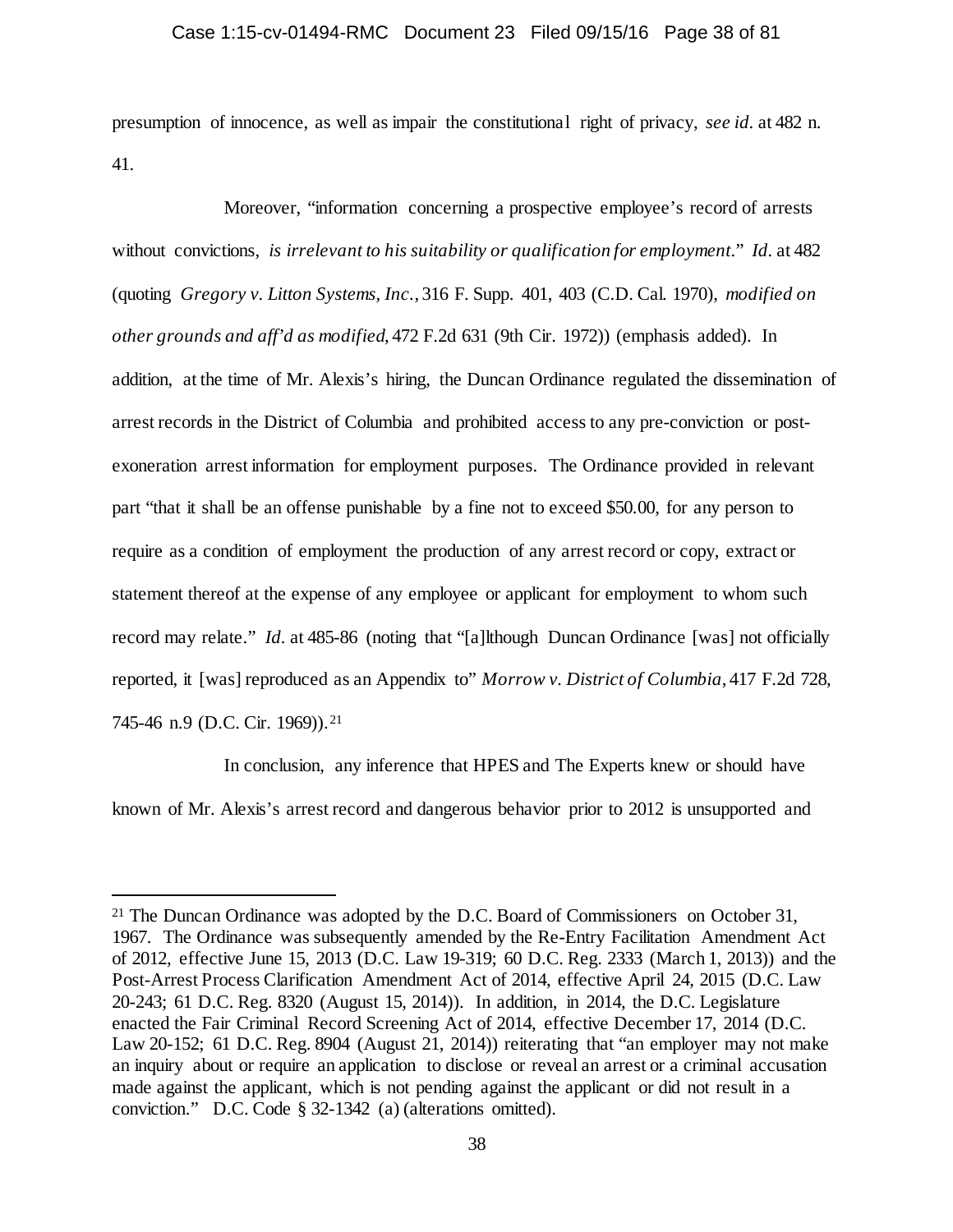#### Case 1:15-cv-01494-RMC Document 23 Filed 09/15/16 Page 39 of 81

contradicted by Plaintiffs' own allegations. *See Arpaio*, 797 F.3d at 19. According to the Complaints and the Navy Report, The Experts hired Mr. Alexis knowing that he: (1) had no criminal convictions and that he passed the drug test and the motor vehicle driving record check required by HPES; (2) was honorably discharged from the Navy in January 2011; and (3) had an active Secret-level security clearance with a favorable re-enlistment code. No jury could find from these facts that HPES or The Experts failed to exercise reasonable care in hiring Mr. Alexis. *See Boykin*, 484 A.2d at 564; *cf. Schechter*, 892 A.2d at 431-32; *Fleming*, 80 A.2d at 916-17.

The assertion that HPES and The Experts "had actual and/or constructive knowledge of [Mr.] Alexis's propensity for gun violence" has no factual support. Halmon-Daniels Compl., Case No. 15-1501 [Dkt. 1] ¶ 95. Plaintiffs contend that they should be allowed discovery to learn precisely what HPES and The Experts knew about Mr. Alexis at the time of his hiring. They seem to argue it is "unreasonable to expect the Complaint to offer a more detailed factual foundation for Plaintiff[s'] negligent-hiring claim." *Search*, 128 F. Supp. 3d at 230. To the contrary, the Court adopts the analysis of another member of this Court in similar circumstances:

> This apparent Catch-22 is the reason that "detailed factual allegations are not necessary to withstand a Rule 12(b)(6) motion," but it does not excuse a Plaintiff's failure to "put forth factual content that allows the court to draw the reasonable inference that the defendant is liable for the misconduct alleged." *Kenley v. District of Columbia,* 83 F. Supp. 3d 20 (D.D.C. 2015) (internal quotation marks and citations omitted). Were that not the case, a plaintiff might merely invoke the magic words  $-e.g.,$  "negligent" hiring," "constructive knowledge," and the like — and thereby subject a defendant to costly and potentially meritless litigation.

*Id.* at 230-31. Plaintiffs' allegations that HPES and The Experts knew, or should have known, are conclusory and insufficient to satisfy *Twombly*'s pleading threshold. *See Willett v. United*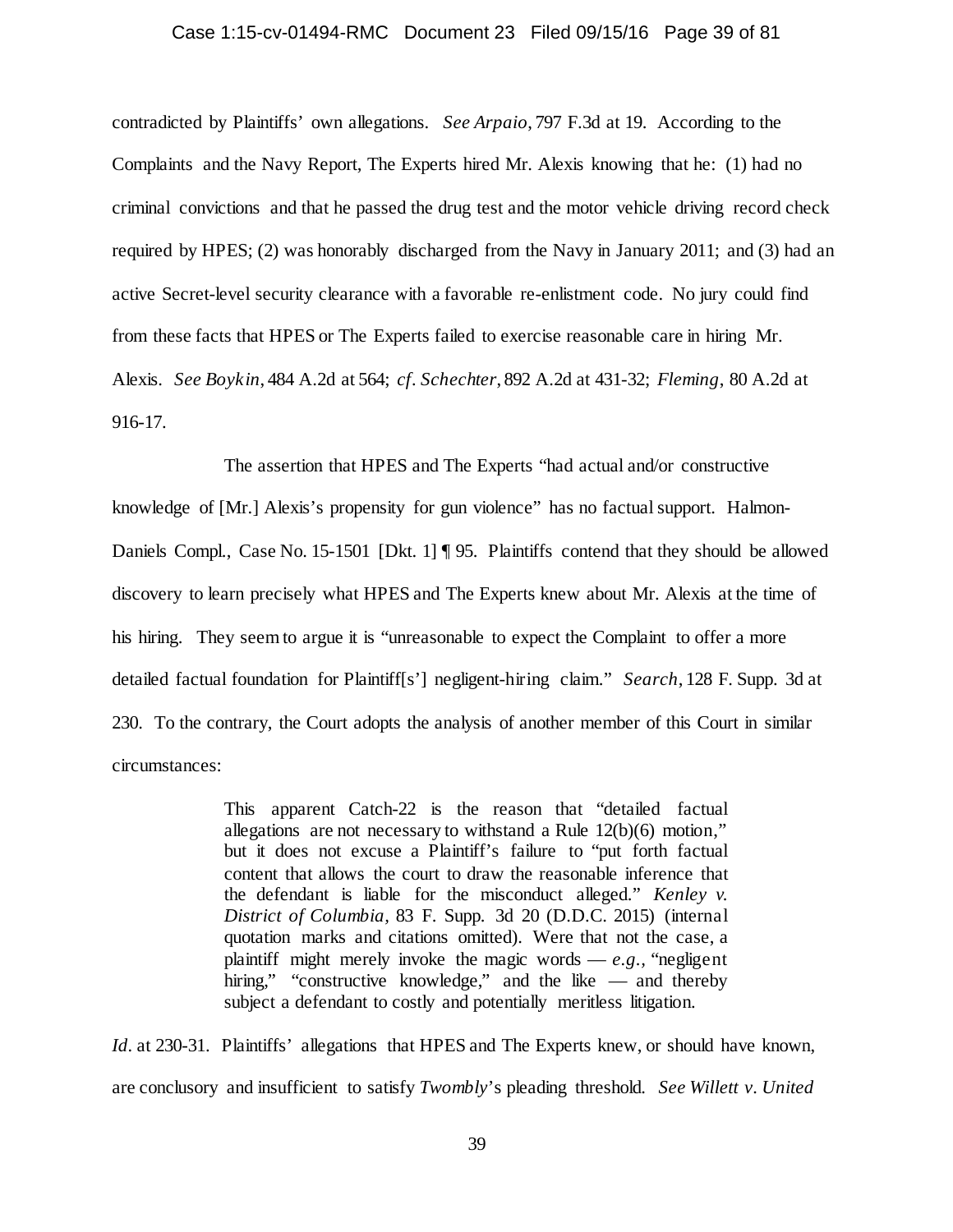*States*, 24 F. Supp. 3d 1167, 1180 (M.D. Ala. 2014); *see also Stevens v. Sodexo, Inc.*, 846 F. Supp. 2d 119, 128 (D.D.C. 2012) (dismissing claims of "negligent hiring, supervision, and retention" because "bare, conclusory assertions, in the form of unenlightening legal-speak, that Sodexo 'knew or should have known' are insufficient to survive Sodexo's Motion to Dismiss"). Accordingly, Plaintiffs' claims that HPES and The Experts were negligent in hiring Mr. Alexis will be dismissed.

# *Claim #2: HPES negligently hired The Experts*

Plaintiffs Kohler, Ridgell, Zagami, and Jacobs assert in their Complaints that HPES negligently hired The Experts and proximately caused their injuries. *See* Kohler Compl. ¶¶ 89-91; Ridgell Compl. ¶¶ 87-89; Zagami Compl. ¶¶ 89-91; Jacobs Compl. ¶¶ 99-101. At oral argument, counsel for HPES conceded that it did not address this claim in its motion to dismiss. *See* 8/16/2016 Hr'g Tr. at 13:24-14:8 ("Well, Your Honor, I didn't read the complaints as making an argument that HP was responsible for anything that The Experts did or didn't do and sort of a vicarious liability theory.")<sup>22</sup> Although Plaintiffs Kohler, Ridgell, Zagami, and Jacobs clearly assert this claim in their Complaints and HPES did not move to dismiss it, the claims are devoid of factual allegations that could support an inference that HPES negligently hired The Experts.

Plaintiffs needed to "allege specific facts from which an inference can be drawn that [HPES] did not conduct a reasonable background investigation [of The Experts], and that such an investigation would have uncovered a reason not to hire [The Experts]." *Search*, 128 F. Supp. 3d at 230. However, there are no allegations concerning the investigation and hiring of

<span id="page-39-0"></span> <sup>22</sup> HPES may have misunderstood the nature of this claim. Plaintiffs Kohler, Ridgell, Zagami, and Jacobs assert a direct-liability theory of negligent hiring of a subcontractor, as opposed to a claim of negligence based on the vicarious liability doctrine of *respondeat superior*.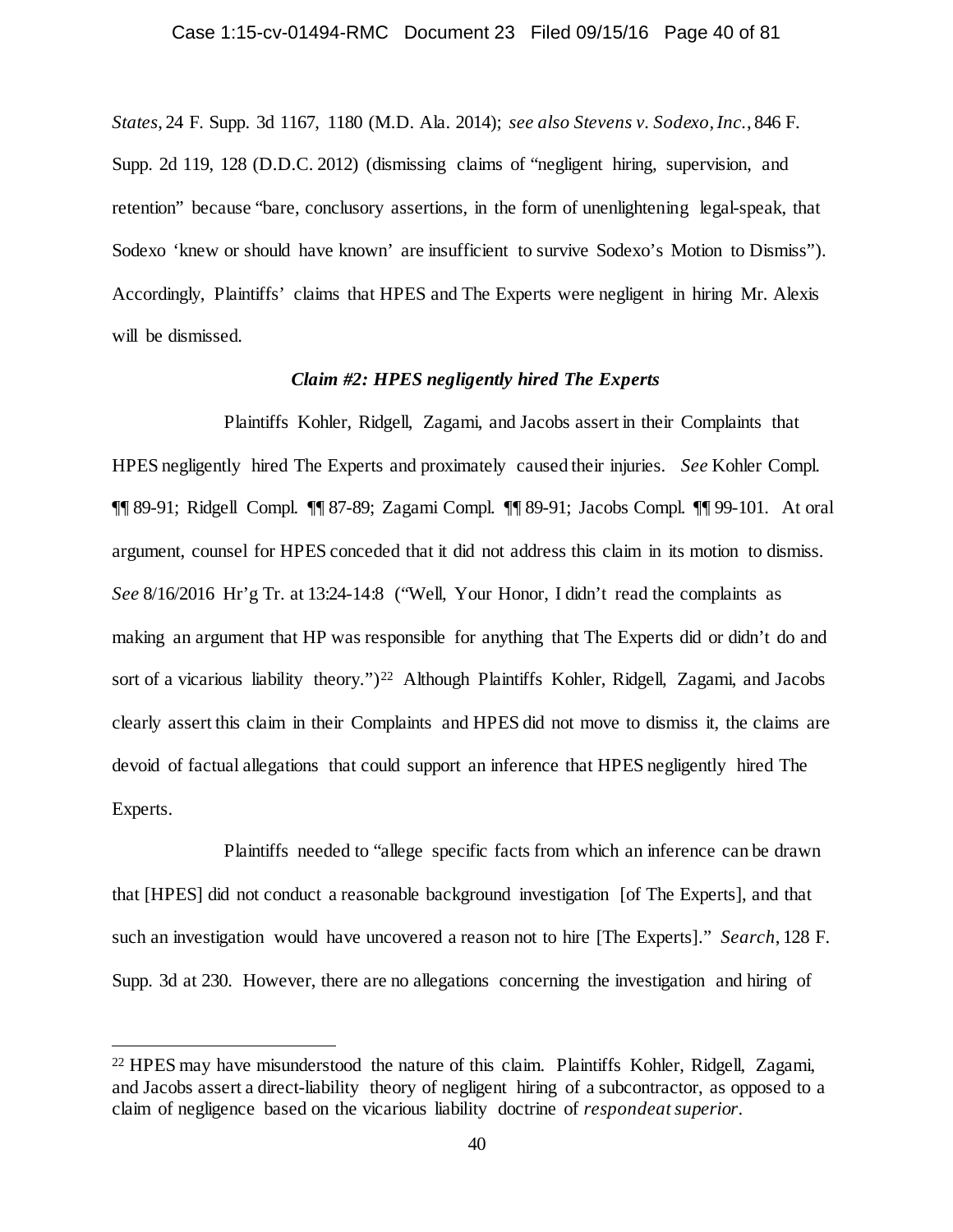# Case 1:15-cv-01494-RMC Document 23 Filed 09/15/16 Page 41 of 81

The Experts or any history of incompetent behavior by The Experts, let alone any indication that The Experts was selected notwithstanding an actual or constructive awareness of its lack of skill, experience, or equipment. *See* Restatement (Second) of Torts § 411 & cmt. a and b. To the contrary, the Complaints focus on Mr. Alexis's relationship with The Experts, which is irrelevant to the assertion that HPES acted negligently when it entered into a contract with The Experts to provide services under the Navy-Marine Corps Intranet Continuity of Service Contract. Accordingly, these allegations will also be dismissed. *See Baker v. Dir., U.S. Parole Comm'n*, 916 F.2d 725, 727 (D.C. Cir. 1990) ("Because it is patently obvious that [plaintiff] could not have prevailed on the facts alleged in his complaint, we find that *sua sponte* dismissal was appropriate.")

# **iii. Plaintiffs' Claims of Negligent Retention and Supervision** *Claim #1: HPES and The Experts negligently retained and supervised Mr. Alexis*

To state a claim for negligent retention and supervision, Plaintiffs must allege sufficient facts to advance a plausible inference that HPES and The Experts "knew or should have known" that Mr. Alexis "behaved in a dangerous or otherwise incompetent manner" prior to the Navy Yard shooting, and that HPES and The Experts, "armed with that actual or constructive knowledge failed to adequately supervise" Mr. Alexis. *Giles*, 487 A.2d at 613 (citing *Murphy*, 458 A.2d at 64). According to this theory of negligence and the allegations in the Complaints, HPES and The Experts had a duty to exercise reasonable care to control Mr. Alexis "while acting outside the scope of his employment as to prevent him from intentionally harming others or from so conducting himself as to create an unreasonable risk of bodily harm to them" because: (1) Mr. Alexis was brought into contact with the victims of the shooting through his employment (in other words, he was "privileged to enter" the premises due to his status as a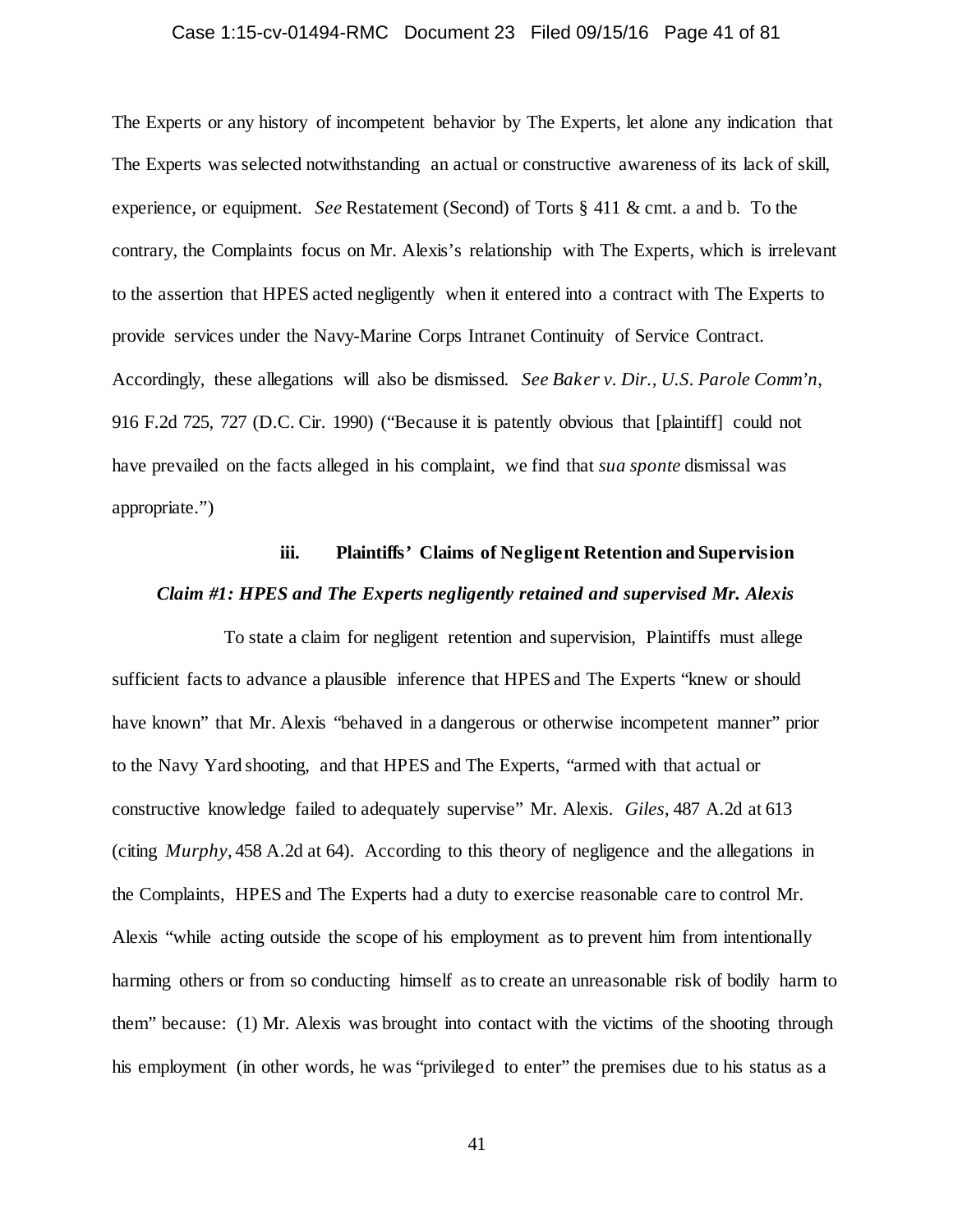# Case 1:15-cv-01494-RMC Document 23 Filed 09/15/16 Page 42 of 81

computer technician assigned to work at the Navy Yard); and (2) HPES and The Experts had the "ability to control" Mr. Alexis which, given Mr. Alexis's prior behavior, they knew or should have known "of the necessity and opportunity for exercising such control." Restatement (Second) of Torts § 317 and Restatement (First) of Agency § 302, cmt. n; *see also, e.g.*,*Int'l Distrib. Corp.*, 569 F.2d at 139; *Schechter*, 892 A.2d 415; *Phelan*, 805 A.2d at 938-40; *Fleming*, 80 A.2d at 917.

HPES and The Experts do not contest the sufficiency of Plaintiffs' allegations with respect to Mr. Alexis's authorization to enter the Navy Yard due to his employment or their ability to control and supervise Mr. Alexis. They also do not contest Plaintiffs' allegations concerning the inadequacy of their actions in failing to prevent the shooting. Rather, HPES and The Experts focus on the sufficiency of the allegations concerning what HPES and The Experts knew or should have known about Mr. Alexis prior to the shooting. The relevant question at a motion to dismiss is whether the actual or constructive knowledge of HPES and The Experts is sufficiently supported to make plausible a duty to exercise reasonable care in retaining and supervising Mr. Alexis.

Plaintiffs' allegations on this issue could be divided into two categories: (1) Mr. Alexis's arrest record and supposed violent behavior while he was in the Navy (June 2004- September 2010); and (2) Mr. Alexis's alleged violent behavior while he was a subcontractor (September 2012-September 2013). With respect to the first category, the Court has already found that the Complaints did not provide any actual basis to infer that HPES and The Experts knew or should have known of Mr. Alexis's prior arrest record and supposed proclivity towards violence at the time of his hiring. *See supra* at 36-40. Similarly, the Complaints do not provide any factual basis to infer actual or constructive knowledge of Mr. Alexis's arrest record or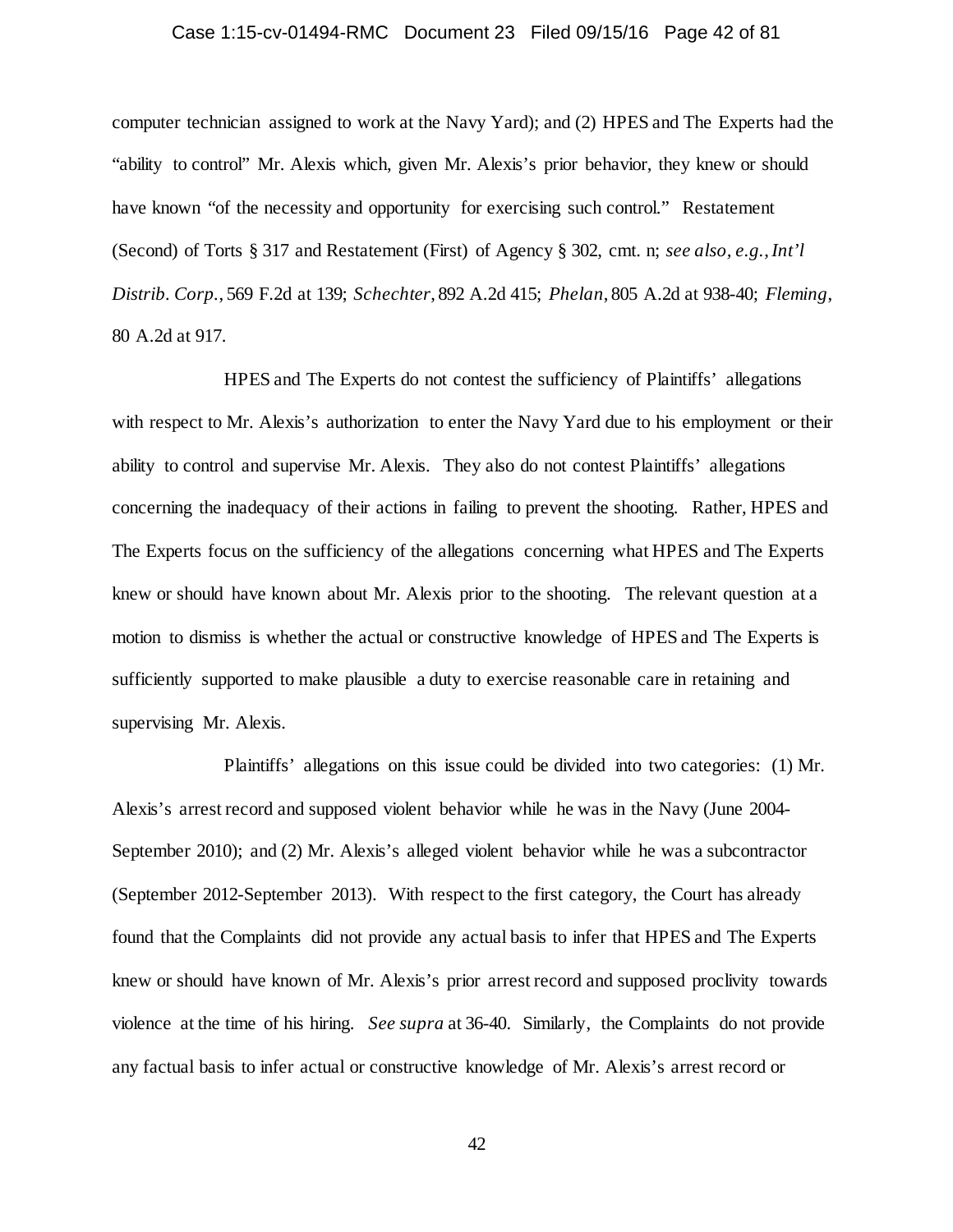# Case 1:15-cv-01494-RMC Document 23 Filed 09/15/16 Page 43 of 81

alleged pre-employment history of violence acquired by HPES or The Experts after his hiring in September 2012.<sup>[23](#page-42-0)</sup>

At oral argument, counsel for Mr. Proctor suggested that because "[t]here was an [alleged] August 9th, 2013 discussion with Mr. Alexis's mother," in which she said that Mr. Alexis "had prior incidents of being paranoid," HPES and The Experts knew or should have known of Mr. Alexis's arrest record and proclivity towards violence. 8/16/2016 Hr'g Tr. at 50:12-17; *see also* Proctor Compl. ¶ 62 ("On August 9, 2013, The Experts HR director called [Mr.] Alexis's mother who said that [Mr.] Alexis had been paranoid and this was not the first episode he had experienced."); Kohler Compl. ¶ 52; Ridgell Compl. ¶ 50; Zagami Compl. ¶ 52; Jacobs Compl. ¶ 63.[24](#page-42-1) The allegation falls short. It supports the limited inference that The Experts became aware in August 2013 that Mr. Alexis suffered from a mental illness. The vague allegation that Mr. Alexis "had been paranoid" in the past fails to support an inference of actual or constructive awareness of Mr. Alexis's arrest record and supposed violent attributes. Simply put, any attempt to equate mental illness with violence must fail. *See White v. Mansfield-Richland*, No. 12-CA-115 and 12-CA-116, 2013 WL 3936036, at \*1, 8 (Ohio Ct. App. July 18,

<span id="page-42-0"></span><sup>&</sup>lt;sup>23</sup> The Court notes that some Plaintiffs use the term "criminal history" to refer to Mr. Alexis's arrest record and pre-2012 actions although he was not prosecuted for any offense, let alone convicted of a crime. "There is no rational basis to presume guilt and active criminality from the mere fact of an arrest" and "[f]ew things are as fundamental to our legal system as the presumption of innocence until overcome by proof of guilt beyond a reasonable doubt at a fair trial." *Davis v. Paul*, 505 F.2d 1180, 1184 (6th Cir. 1974), *rev'd on other grounds,* 424 U.S. 693 (1976); *see also Menard v. Mitchell*, 328 F. Supp. 718, 724 (D.D.C. 1971) ("Under our system of criminal justice, only a conviction carries legal significance as to a person's involvement in criminal behavior.").

<span id="page-42-1"></span><sup>&</sup>lt;sup>24</sup> There are no allegations that HPES was or should have been aware of this conversation between Mr. Alexis's mother and the HR Director for The Experts.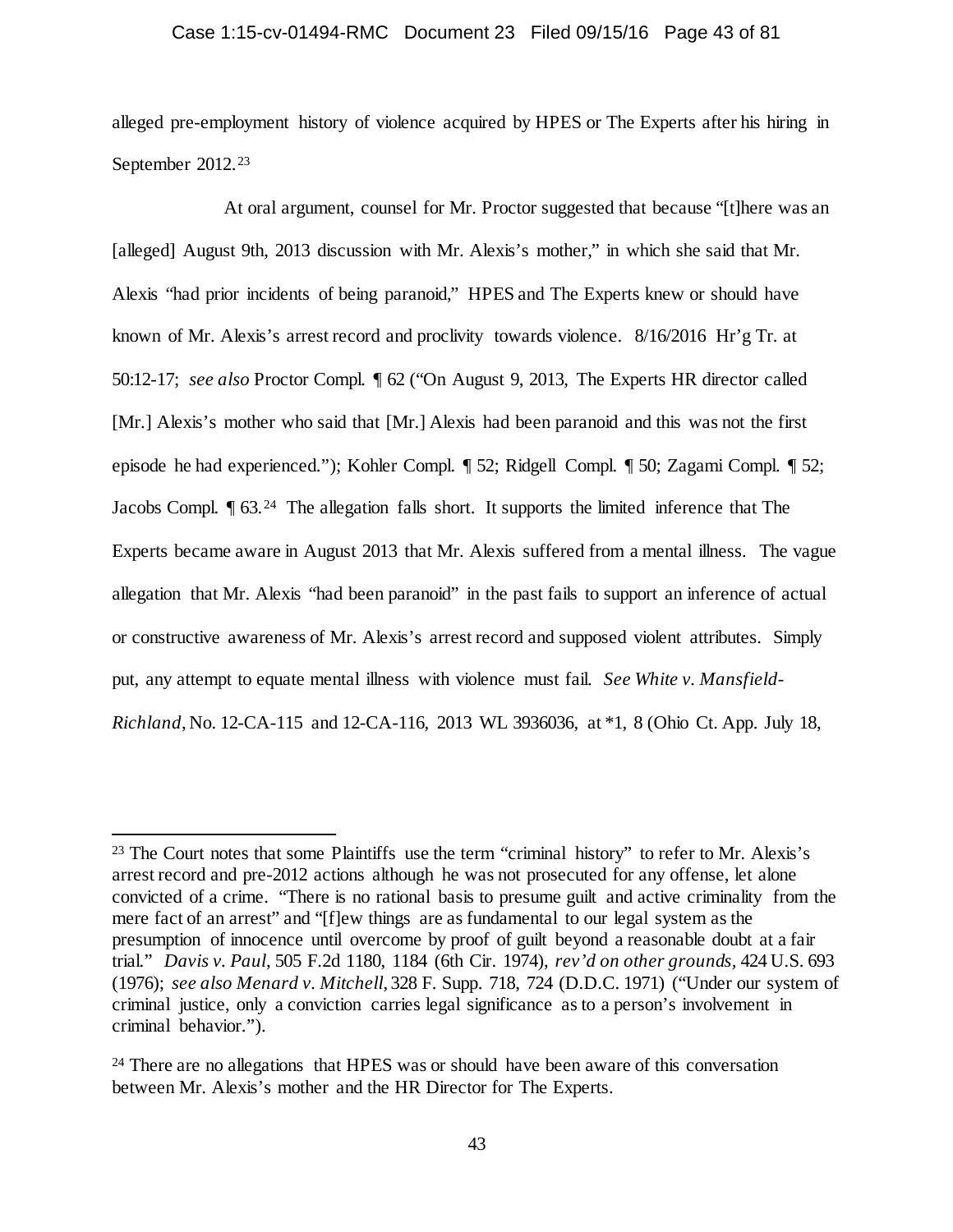## Case 1:15-cv-01494-RMC Document 23 Filed 09/15/16 Page 44 of 81

2013) (stating that while defendant "may have been aware of his son's mental illness, . . . suffering from a mental illness does not automatically equate violent behavior."). <sup>25</sup>

Perhaps aware of the frailty of their pre-2012 allegations, Plaintiffs shifted their focus at oral argument to the events of August 2013. *See* 8/16/2016 Hr'g Tr. at 49:17-19 (counsel for Plaintiff Proctor agreeing with Court that pre-2012 allegations "are not necessary to a well pled complaint"); *see also id.* at 68:14-17 (counsel for Plaintiffs Kohler, Ridgell, Zagami, and Jacobs agreeing with Court that pre-2012 allegations "are of tangential relevance" and that "[w]hat's really key here is August of 2013 and the events of that month leading up to the day of the shooting"). With respect to the second category of allegations, the Complaints describe in detail the bizarre behavior of Mr. Alexis during his assignment to the Naval Undersea Warfare Center in Newport, Rhode Island on August 4-7, 2013. One may conclude from these allegations (*e.g.*, complaining of hearing voices, being followed, and being tormented by electronic low-frequency waves) that Mr. Alexis suffered from a mental illness at that time. However, the allegations do not lead to an inference of future violent behavior. To conclude otherwise would contribute to the perpetuation of the false notion that mentally-ill individuals are predisposed or likely to be violent, a stereotype that would create undesirable incentives in the employment context.[26](#page-43-1)

<span id="page-43-0"></span> <sup>25</sup> Counsel for Plaintiff Proctor indicated at oral argument that this allegation "is a perfect example for why discovery should be allowed to proceed in this case." 8/16/2016 Hr'g Tr. at 50:19-20. However, discovery would be nothing more than a speculative fishing expedition.

<span id="page-43-1"></span><sup>&</sup>lt;sup>26</sup> If it were true that exhibiting symptoms of psychosis is sufficient to put an employer on actual or constructive notice of an employee's future violent behavior, many employers may be reluctant to hire individuals with some kind of mental illness or disorder in violation of the American with Disabilities Act, 42 U.S.C. § 12101, *et seq.*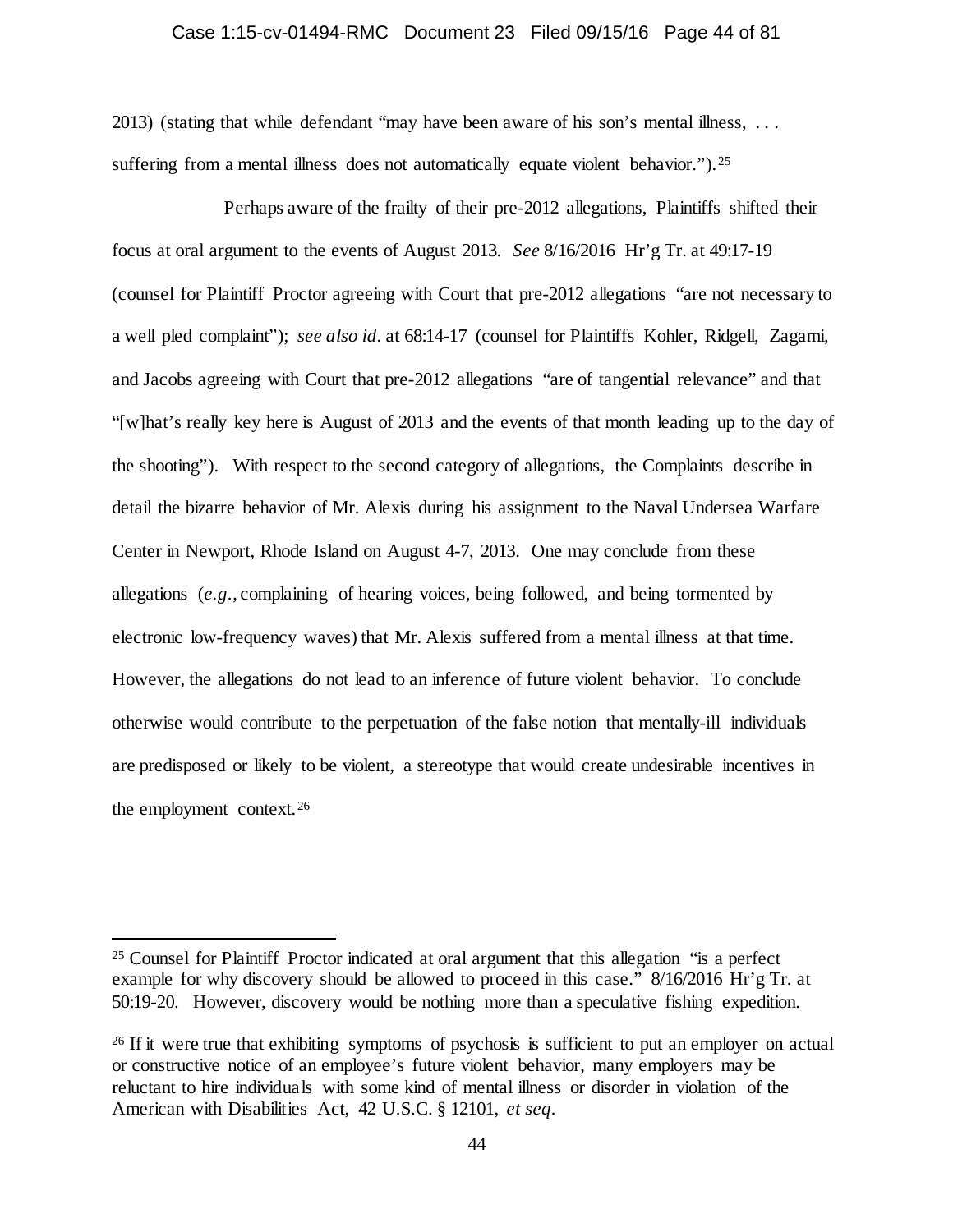# Case 1:15-cv-01494-RMC Document 23 Filed 09/15/16 Page 45 of 81

Indeed, the D.C. Circuit stated in *Hicks v. United States* that "[g]eneralizations must be avoided as much as possible in the area of psychiatry" and, thus, a "claim of negligence must be considered in light of the elusive qualities of mental disorders and the difficulty of analyzing and evaluating them." 511 F.2d 407, 415 (D.C. Cir. 1975). Such generalizations were not always "avoided" in Plaintiffs' briefs and pleadings. *See* McCullough Opp'n, Case No. 15- 1639 [Dkt. 21] at 16 (stating that "there is a consistent profile for the active shooter: these people are *crazy* — not merely angry, disgruntled or neurotic — *crazy*[; i]t is the *sine qua non*  for the active shooter — *crazy*") (emphasis added). The Court concludes that awareness of Mr. Alexis's episode of mental illness did not automatically impose a duty of care on HPES and The Experts.

Nonetheless, there are allegations that, combined with the symptoms of mental illness exhibited by Mr. Alexis during August 4-7, 2013, barely push Plaintiffs' claims of negligent retention and supervision over the plausibility threshold of *Twombly*. For example, Plaintiffs allege that: (1) on August 4, 2013, the project coordinator for The Experts had to calm down an angry Mr. Alexis over the phone and persuade him to get away from a male seated across the aisle from him at the Norfolk Airport; (2) on August 6, 2013, the travel coordinator for The Experts contacted the desk clerk at the Navy Gateway Inns & Suites and expressed her concern that Mr. Alexis could harm someone; (3) the hotel's desk clerk contacted the Naval Station Newport Police to request that a police officer be assigned close to the hotel in case Mr. Alexis attempted to hurt someone; and (4) on August 7, 2013, the Newport Police Officer-in-Charge contacted the Naval Station Police Sergeant to relay the information concerning Mr.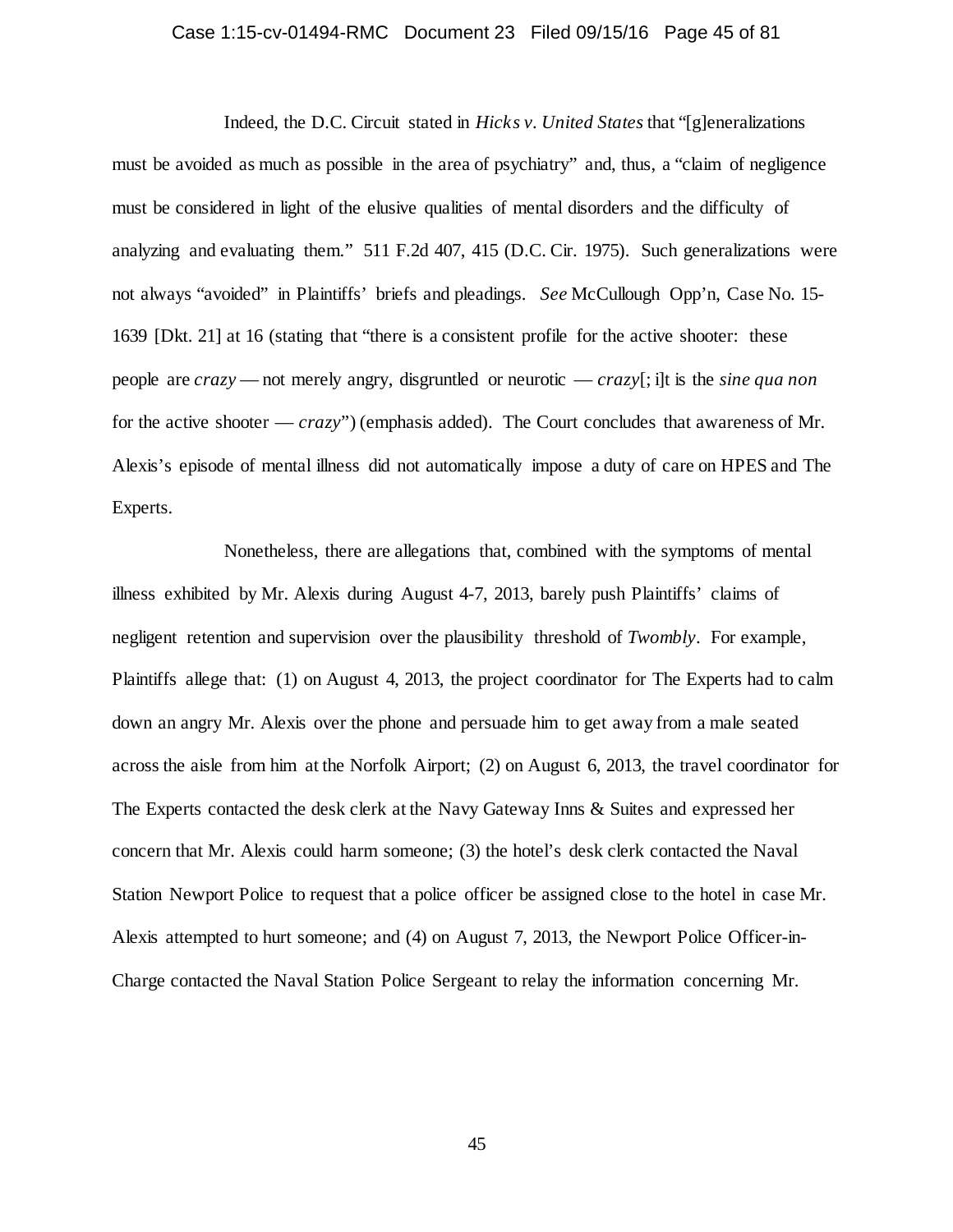# Case 1:15-cv-01494-RMC Document 23 Filed 09/15/16 Page 46 of 81

Alexis and fax him a copy of a police report with a note saying, "FYI on this. Just thought to pass it on to you in the event this person escalates."<sup>[27](#page-45-0)</sup>

These allegations, in combination with Mr. Alexis's behavior at the Norfolk Airport and in Rhode Island, could support an inference that HPES and The Experts were on actual or constructive notice that Mr. Alexis behaved in a "dangerous or otherwise incompetent manner" and that he might harm others or create an unreasonable risk of bodily harm to others. *Giles*, 487 A.2d at 613; *see also Fleming*, 80 A.2d at 917 (citing Restatement (First) of Torts § 302, cmt. n); Restatement (Second) of Torts § 317 and § 319. Based on the allegations in the Complaints, the Court cannot say that a jury might not find that HPES and The Experts had a duty to properly supervise or control Mr. Alexis, which they might have breached by failing to provide adequate supervision when authorizing Mr. Alexis to enter the Navy Yard.[28](#page-45-1) *See Int'l Distrib. Corp.*, 569 F.2d at 139 (stating that "an employer has a duty to supervise those of its employees who are privileged because of their employment to enter another's property"); *cf. Phelan*, 805 A.2d at 938-40.

Accordingly, Plaintiffs' claims of negligent retention and supervision shall proceed to discovery so that the parties will have a more detailed factual foundation for their claims and their allegations of foreseeability. Upon further detail about the nature of the risk of harm to others, everyone will be in a better position to "balanc[e] the magnitude of the risk against the utility of [Defendants'] conduct" by taking into account the necessary factors, such as

<span id="page-45-0"></span><sup>&</sup>lt;sup>27</sup> Neither HPES nor The Experts contest the sufficiency of the allegations with respect to what they knew or should have known about the series of events in August 2013.

<span id="page-45-1"></span><sup>&</sup>lt;sup>28</sup> HPES and The Experts generally focused on the interplay between duty and foreseeability and did not challenge the sufficiency of Plaintiffs' allegations with respect to the adequacy of supervision (*i.e.*, breach of the duty of care).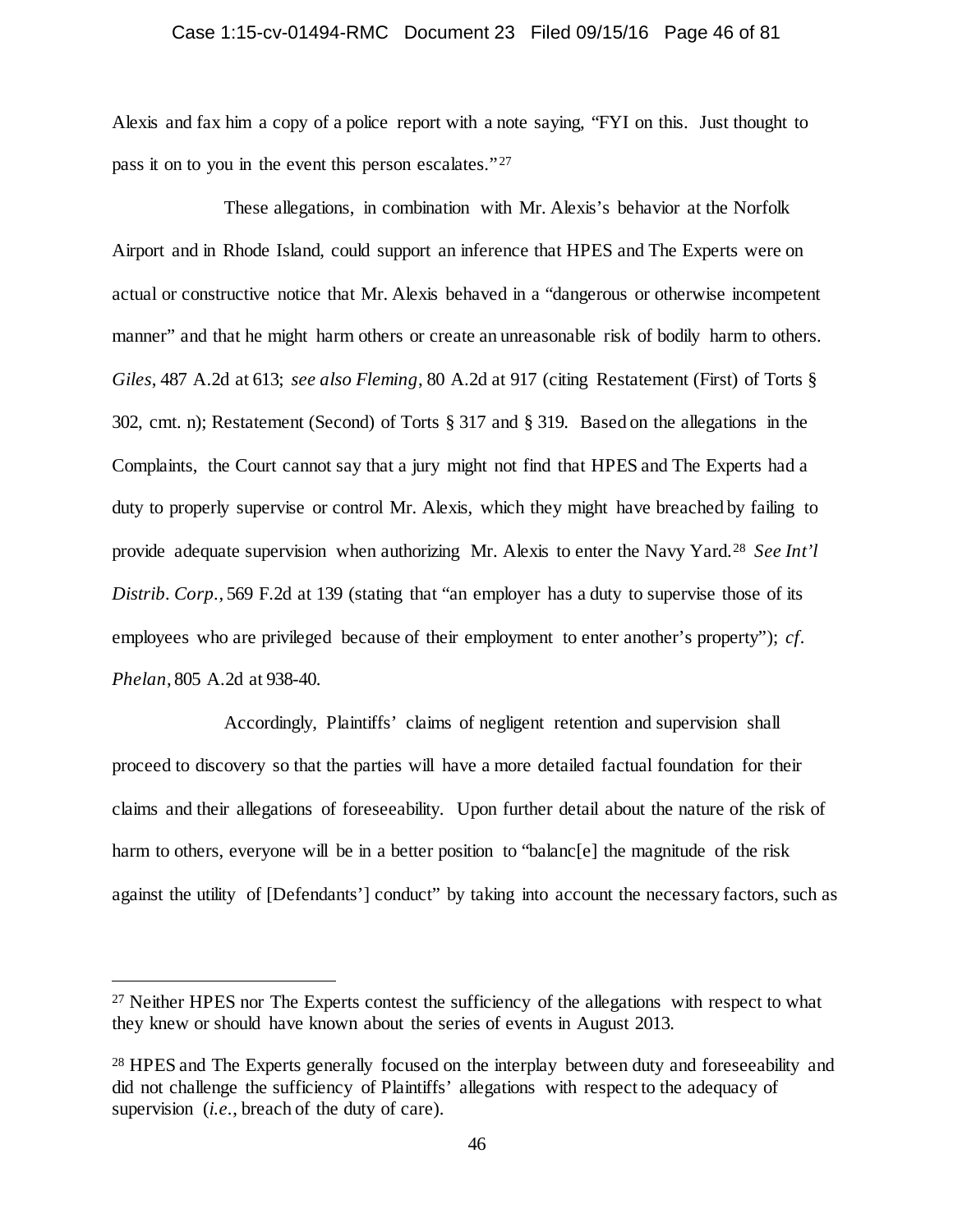## Case 1:15-cv-01494-RMC Document 23 Filed 09/15/16 Page 47 of 81

"the known character, past conduct, and tendencies of the person whose intentional conduct causes the harm, . . . the gravity of the harm that may result, . . . [and] the burden of the precautions which the [Defendants] would be required to take." *Smith*, 481 F. Supp. 2d at 190 (quoting *Doe*, 524 A.2d at 34 n.3; Restatement (Second) of Torts § 302B, cmt. f). The motions to dismiss these claims will be denied.

# *Claim #2: HPES negligently retained and supervised The Experts*

Plaintiffs Kohler, Ridgell, Zagami, and Jacobs assert in their Complaints that HPES negligently retained and supervised The Experts. *See* Kohler Compl. ¶¶ 89-91; Ridgell Compl. ¶¶ 87-89; Zagami Compl. ¶¶ 89-91; Jacobs Compl. ¶¶ 99-101. At oral argument, counsel for HPES conceded that it did not address this claim in its motion to dismiss. *See*  8/16/2016 Hr'g Tr. at 13:24-14:8. Since HPES did not move to dismiss this claim and Plaintiffs have alleged sufficient facts to state a claim that The Experts acted negligently with respect to Mr. Alexis, the Court will allow this additional claim against HPES to proceed to discovery.

# **iv. Plaintiffs' Remaining Claims of Common Law Negligence**

In addition to the theories of negligent hiring, retention, or supervision, Plaintiffs have asserted other claims of negligence against HPES and The Experts, using different labels to describe their claims, such as "negligent undertaking," "negligence," "negligent credentialing," "gross negligence," "reckless disregard," and "failure to warn."<sup>29</sup> Some Plaintiffs have also used

<span id="page-46-0"></span> <sup>29</sup> *See* Delorenzo Compl. Counts I and II (including "failure to warn" claim against HPES and The Experts); Frasier Compl. Counts I and II (including "negligence" and "failure to warn" claims against HPES and The Experts); Proctor Compl. Counts V and VI (alleging claims of "negligence" under NISPOM and "other applicable law" against HPES and The Experts); Halmon-Daniels Compl. Counts II and IV (alleging "failure to warn" claims against HPES and Experts); Kohler/Ridgell/Zagami/Jacobs Compls. Counts II, III, V, and VI (alleging claims of "negligent undertaking" and "negligence" against HPES and The Experts); and McCullough Compl. Counts I and III (alleging claims of "negligence," "gross negligence," "failure to warn,"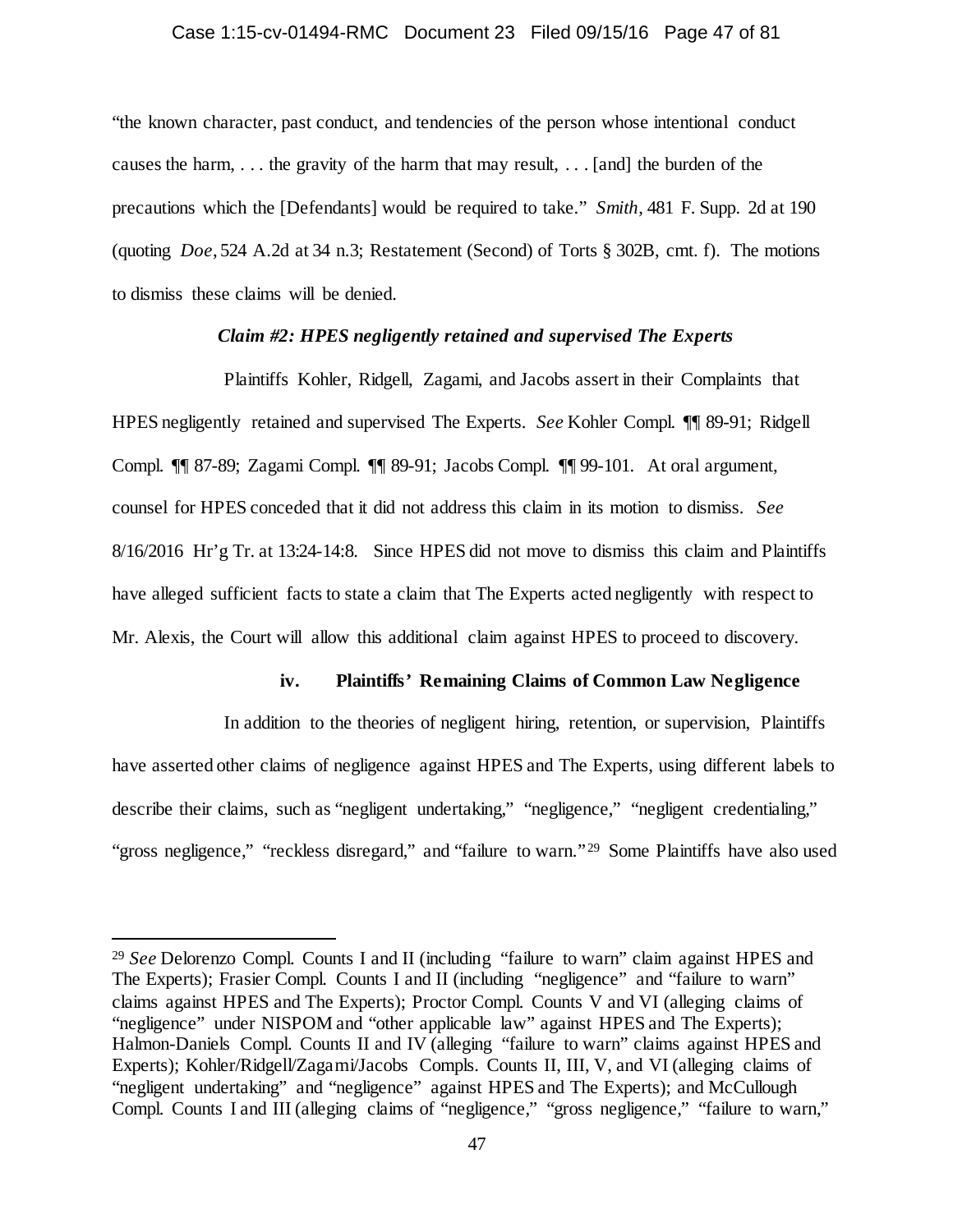#### Case 1:15-cv-01494-RMC Document 23 Filed 09/15/16 Page 48 of 81

the terms "survival action" and "wrongful death action" as separate claims against HPES and The Experts.[30](#page-47-0) These claims will be dismissed as discussed below.

Many of these claims rely on different labels to reiterate the theories of negligent hiring, retention, and supervision. It is well established that "[a]s a matter of judicial economy," courts "may dismiss duplicative claims in [their] discretion." *DTCC Data Repository (U.S.) LLC v. U.S. Commodity Futures Trading Comm'n*, 25 F. Supp. 3d 9, 18-19 (D.D.C. 2014) (citing *Wultz v. Islamic Republic of Iran,* 755 F. Supp. 2d 1, 81 (D.D.C. 2010)). "Claims are duplicative when they 'stem from identical allegations, that are decided under identical legal standards, and for which identical relief is available.'" *Id.* (quoting *Wultz*, 755 F. Supp. 2d at 81). Such is the case here. Plaintiffs remaining negligence claims stem from the same fact allegations and rely on the same theory of liability –– specifically, that despite an actual or constructive awareness that Mr. Alexis could harm others, HPES and The Experts hired and retained Mr. Alexis and authorized him to enter the Navy Yard while failing to take adequate measures to prevent the ensuing harm on September 16, 2013.

# *Negligent Undertaking, Negligence, and Negligent Credentialing*

Plaintiffs Kohler, Ridgell, Zagami, and Jacobs assert a "negligent undertaking"

claim against The Experts on the basis that "[b]y hiring Mr. Alexis . . . The Experts undertook to

 $\overline{a}$ 

<sup>&</sup>quot;reckless disregard," "negligent credentialing," and "negligent performance of duties" against HPES and The Experts).

<span id="page-47-0"></span><sup>30</sup> *See* Halmon-Daniels Compl. Counts V and VI; Kohler/Zagami Compls. Counts IX and X; and Ridgell Compl. Counts VIII and IX. To clarify, a claim of wrongful death and/or survival does not constitute an independent theory of liability against Defendants. Instead, they refer to the statutory right of action under D.C. law and the nature of recoverable damages for each theory of liability. While a "wrongful death action is to recover damages to beneficiaries resulting from decedent's death," a survival action is "to recover damages the decedent could have recovered but for his death." *Azzopardi v. Ocean Drilling & Exploration Co.,* 742 F.2d 890, 893 (5th Cir. 1984).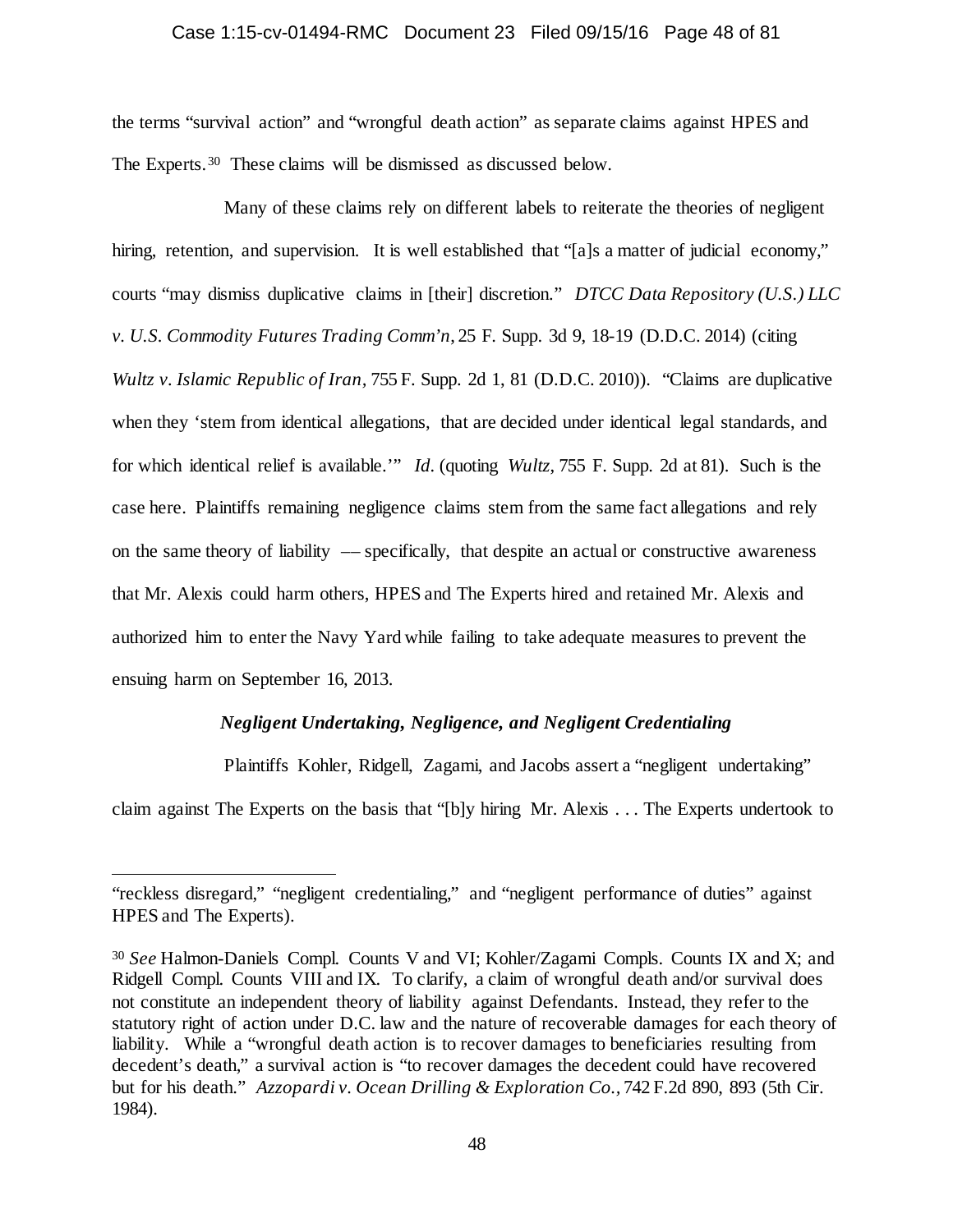#### Case 1:15-cv-01494-RMC Document 23 Filed 09/15/16 Page 49 of 81

control Mr. Alexis, whom The Experts knew was likely to cause harm to others in and around his

workplace" and that The Experts breached this duty by failing to conduct an adequate

investigation of Mr. Alexis prior to his hiring and, after the events of August 2013, failing to take

adequate supervisory measures and failing to prevent Mr. Alexis from having access to the Navy

Yard. Kohler Compl. ¶¶ 73-77; Ridgell Compl. ¶¶ 71-75; Zagami Compl. ¶¶ 73-77; Jacobs

Compl. ¶¶ 83-87. These Plaintiffs also assert the same claim with identical allegations against

HPES vis-à-vis its alleged control over The Experts and Mr. Alexis. *See* Count V in Complaints

of Kohler, Ridgell, Zagami, and Jacobs.

Similarly, Plaintiffs Kohler, Ridgell, Zagami, and Jacobs assert claims of

"negligence" against The Experts on the basis that:

The Experts, as the employer of Mr. Alexis and because it knew that he was likely to cause harm to others in and around his workplace . . . owed persons working at the Washington Navy Yard . . . [a] duty to exercise reasonable care in supervising and controlling Mr. Alexis, including but not limited to controlling his access to the Washington Navy Yard and his return to employment, so as to prevent him from intentionally harming others and to prevent him from conducting himself so as to create an unreasonable risk of bodily harm to others.

Kohler Compl. ¶ 79; Ridgell Compl. ¶ 77; Zagami Compl. ¶ 79; Jacobs Compl. ¶ 89. These Plaintiffs allege that The Experts breached its duty to control and supervise Mr. Alexis by failing to "create, develop, or implement an adequate risk assessment or mitigation plan with respect to employees who posed a risk of workplace violence, failing to [require or] adequately conduct a psychological fitness examination, . . . failing to revoke Mr. Alexis's security clearance, [and] failing to bar Mr. Alexis from access to the Washington Navy Yard," among other things.<sup>31</sup>

<span id="page-48-0"></span> <sup>31</sup> Under this "negligence claim," Plaintiffs Kohler, Ridgell, Zagami, and Jacobs include a "failure to warn" or "report" claim against both HPES and The Experts, which is discussed separately below.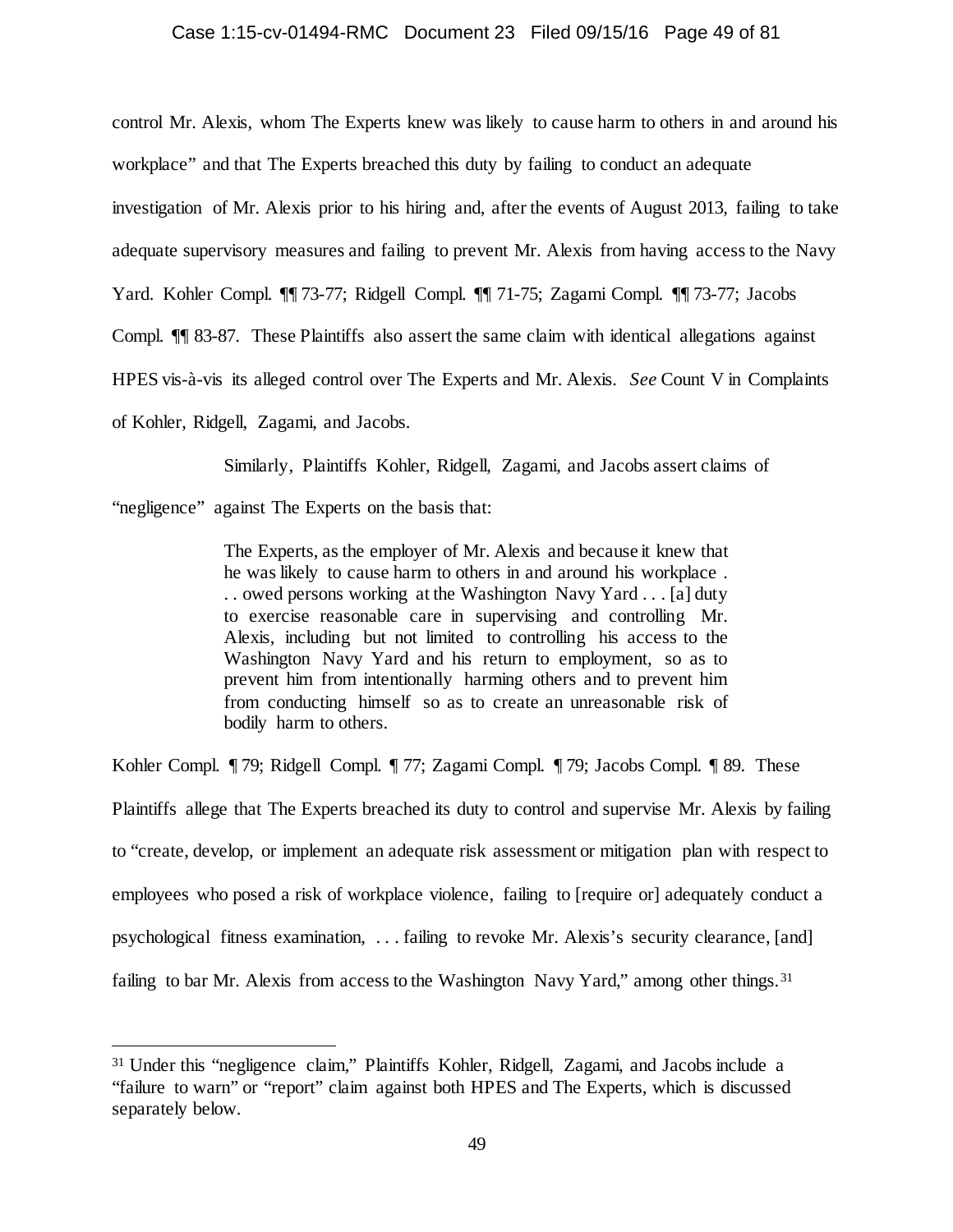## Case 1:15-cv-01494-RMC Document 23 Filed 09/15/16 Page 50 of 81

Kohler Compl. ¶ 83; Ridgell Compl. ¶ 81; Zagami Compl. ¶ 83; Jacobs Compl. ¶ 93. In other words, their Complaints allege that HPES and The Experts failed to take adequate supervisory measures to prevent the shooting. The same claim of "negligence" with identical allegations is made against HPES in light of its alleged duty to control and supervise The Experts and Mr. Alexis. *See* Kohler/Ridgell/Zagami/Jacobs Compls. Count VI. Plaintiff McCullough asserts a similar, if not identical, claim of "negligence" against HPES and The Experts. *See* McCullough Compl. Count I.

Plaintiff McCullough also asserts a claim of "negligent credentialing" against HPES and The Experts, which is not recognized in the District of Columbia and is not applicable to the facts of this case. *Cf.* Benjamin J. Vernia, *Tort Claim for Negligent Credentialing of Physician*, 98 A.L.R. 5th 533 (2002) (discussing the tort of "negligent credentialing" as one recognized in other jurisdictions in the medical malpractice context of extending privileges to physicians).[32](#page-49-0)

Ultimately, these claims of "negligent undertaking," "negligence," and "negligent credentialing," stem from identical allegations and rely on the same underlying theory of liability as the Plaintiffs' claims of negligent hiring, retention, and supervision. Common to all of these theories is the proposition that HPES and The Experts had a duty to exercise reasonable care in hiring and retaining a competent employee, as well as controlling and supervising an employee's actions, and, by failing to take adequate supervisory, precautionary measures, they breached that duty and proximately caused Plaintiffs' injuries. Clearly, the claims are duplicative.

<span id="page-49-0"></span><sup>&</sup>lt;sup>32</sup> In addition, Plaintiff McCullough abandoned the claim by failing to oppose the argument by The Experts that there is no "negligent credentialing" claim in the District of Columbia. *See Hopkins v. Women's Div., Gen. Bd. of Global Ministries*, 284 F. Supp. 2d 15, 25 (D.D.C. 2003), *aff'd,* 98 Fed. App'x. 8 (D.C. Cir. 2004).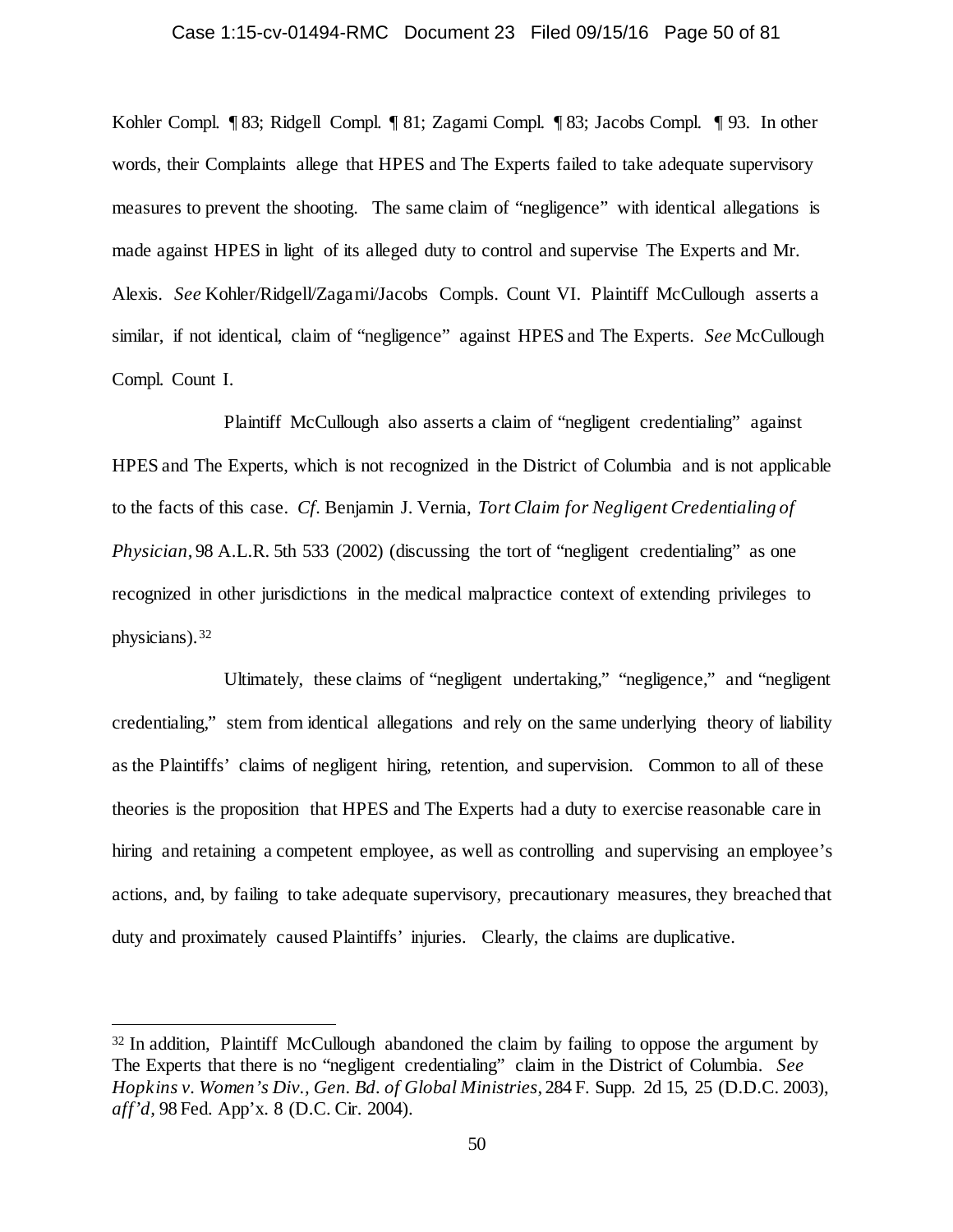# Case 1:15-cv-01494-RMC Document 23 Filed 09/15/16 Page 51 of 81

Notably, Plaintiffs did not address these claims in their opposition briefs or at oral argument. In fact, although HPES and The Experts moved to dismiss all claims rooted in common law negligence, Plaintiffs only discussed the companies' alleged duty of care in hiring, retaining, and supervising Mr. Alexis, as well as the duty to warn others about the alleged risk of harm posed by Mr. Alexis. Perhaps realizing that their claims were duplicative, Plaintiffs chose to abandon many of them by failing to argue them as distinct theories of liability. *See Hopkins*, 284 F. Supp. 2d at 25 ("It is well understood in this Circuit that when a plaintiff files an opposition to a dispositive motion and addresses only certain arguments raised by the defendant, a court may treat those arguments that the plaintiff failed to address as conceded.") (citations omitted). The claims will be dismissed as duplicative or, in the alternative, as conceded.

# *Failure to Warn as Common Law Negligence*

Despite using different labels, Plaintiffs allege that HPES and The Experts had a duty of care to warn invitees to the Navy Yard and the Navy/DoD about the risk of harm posed by Mr. Alexis. Plaintiffs contend that HPES and The Experts breached that duty to warn and proximately caused their injuries. This theory of liability corresponds to an ordinary negligence claim, which is why most Plaintiffs included it under their "negligence" counts. *See* Delorenzo Compl. Counts I and II; Frasier Compl. Counts I and II; Proctor Compl. Counts V and VI; Kohler/Ridgell/Zagami/Jacobs Compls. Counts III and VI; and McCullough Compl. Count I. Moreover, the duty to warn may arise: (1) at common law and/or (2) pursuant to a contractual or statutory obligation (more on this category later).

As discussed above, Plaintiffs' position at this stage has been that their claims of negligent hiring, retention, and supervision are fundamentally different and do not require specific foreseeability evidence. In so arguing, they failed to discuss or identify the applicable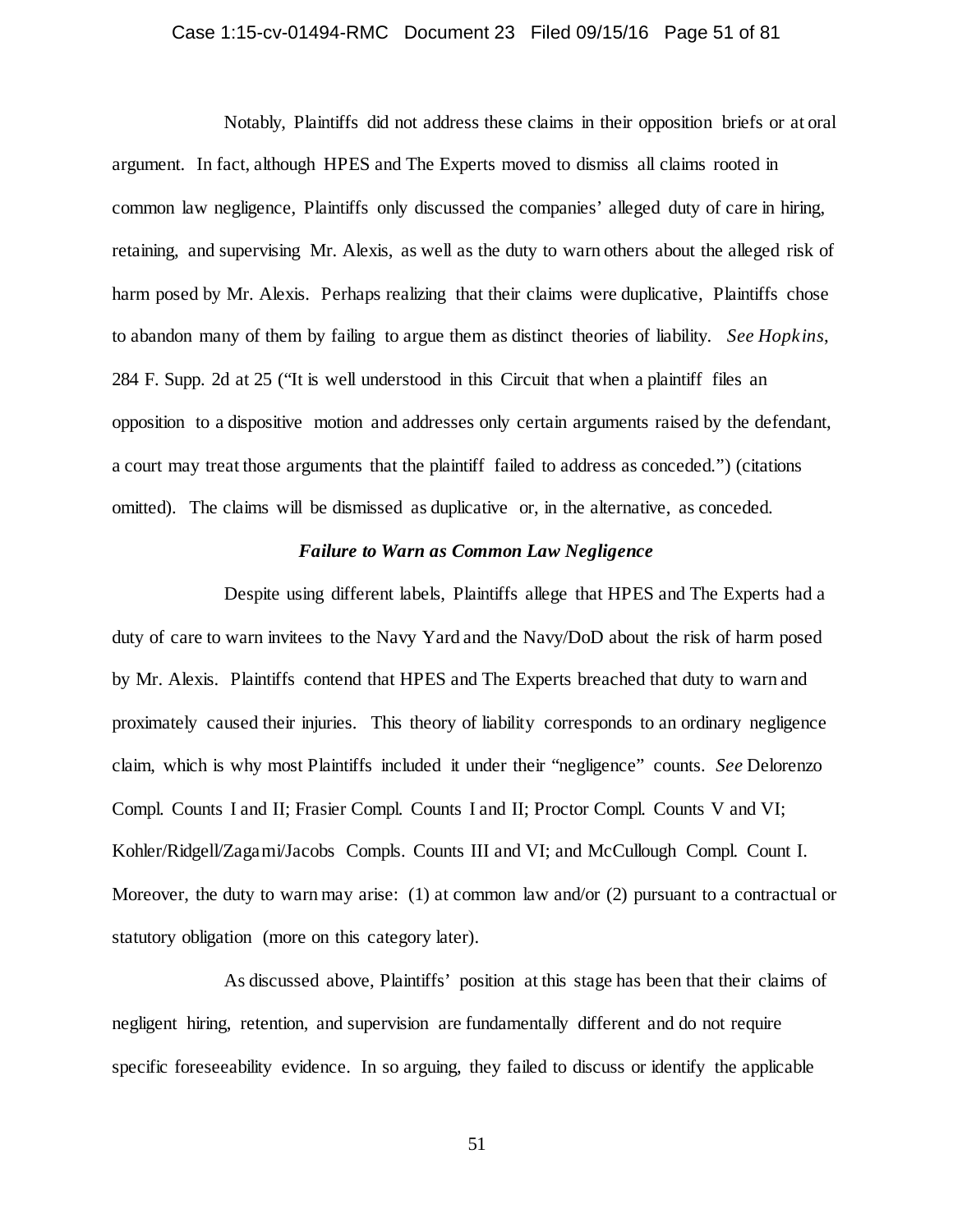#### Case 1:15-cv-01494-RMC Document 23 Filed 09/15/16 Page 52 of 81

standard for a negligence claim based on a failure-to-warn theory at common law. Instead of addressing the common law theory, Plaintiffs chose to focus exclusively on an alleged contractual and/or statutory obligation to warn the Navy/DoD. As a result, Plaintiffs have abandoned this common law theory. *See Hopkins*, 284 F. Supp. 2d at 25.

A negligence claim for failure to prevent a criminal act, which does not rely on a duty to control or supervise, requires specific evidence of foreseeability. *See Boykin*, 484 A.2d at 564-65; *Lacy* 424 A.2d at 323-24. There is no authority for the proposition that there is a duty to warn a third party with whom there is no special relationship, especially in the context of an invitee to someone else's property.<sup>[33](#page-51-0)</sup> Absent a duty of protection, which is the focus of the failure to warn claim, the events of August 4-7, 2013 cannot support any inference that this criminal act at the Navy Yard was foreseeable. *Sigmund I*, 475 F. Supp. 2d at 42 ("While a plaintiff is not required to show previous occurrences of the particular type of harm at issue, the D.C. Court of Appeals requires proof that the specific type of crime, not just crime in general, be particularly foreseeable at the relevant location.") (citations omitted); *see also Bd. of Trustees of Univ. of D.C. v. DiSalvo*, 974 A.2d 868 (D.C. 2009).

Accordingly, these Plaintiffs' negligence claims based on a common law theory of failure to warn will be dismissed as conceded or, in the alternative, for failure to state a claim.

<span id="page-51-0"></span><sup>&</sup>lt;sup>33</sup> The only exception of which the Court is aware is the duty to warn foreseeable victims of mental patients originated in *Tarasoff v. Regents of the University of California*, 551 P.2d 334 (Cal. 1976). Under this limited exception, "the special relationship between a patient and a psychotherapist creates a duty to third persons," so long as the intended victim is "identifiable." *White v. United States*, 780 F.2d 97, 108 (D.C. Cir. 1986) (citations omitted). Plaintiffs neither point to any other circumstance nor rely on any authority applicable to the circumstances at hand.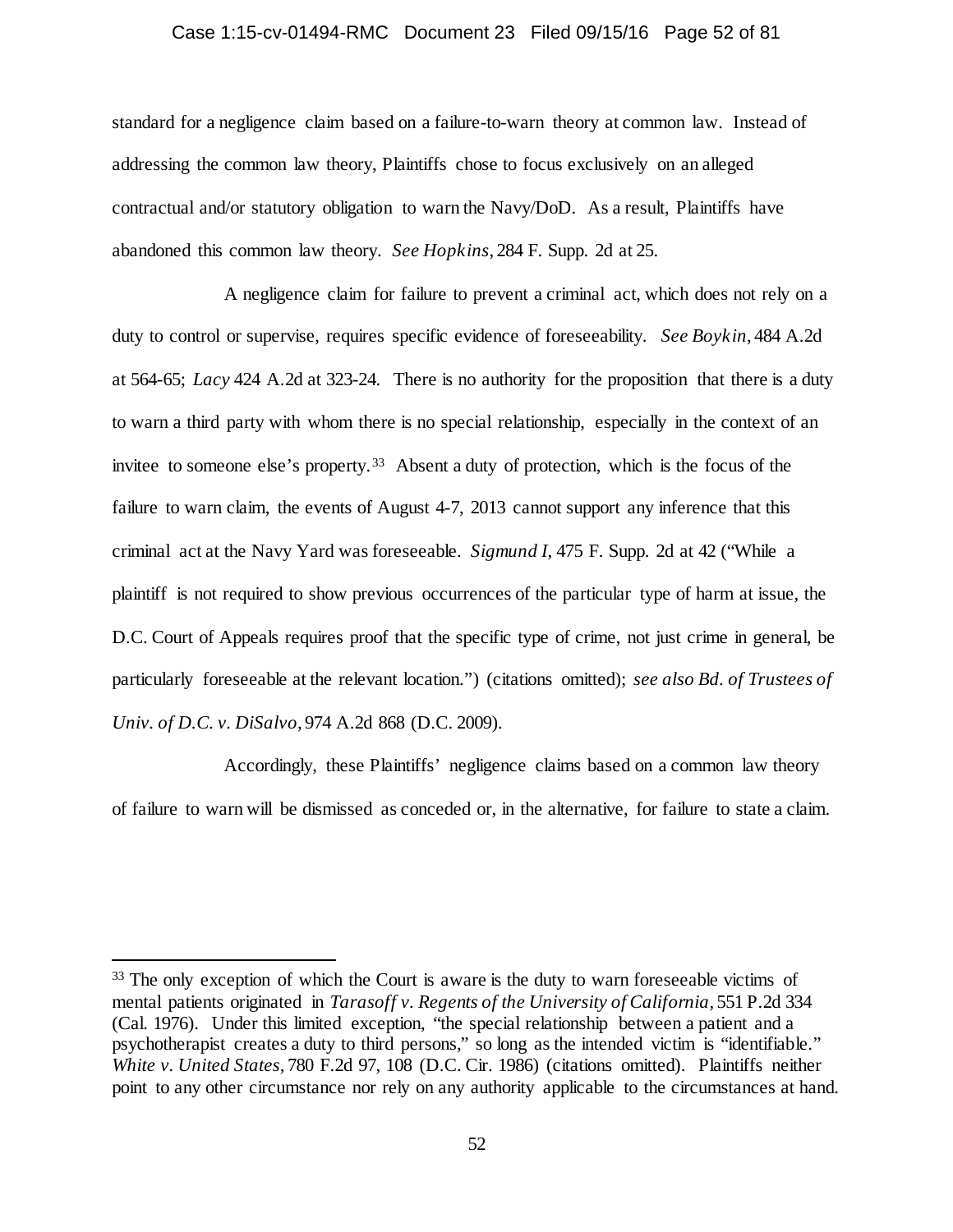# **2. Negligence** *Per Se* **and Statutory Duty Theories**

To recapitulate, the basic elements of a negligence claim are: the existence of a duty of care, the breach of that duty of care, and an actual injury proximately caused by the breach. The Court evaluated above Plaintiffs' claims in which the requisite duty and standard of care are supplied by the D.C. common law of negligence. Plaintiffs also assert claims in which the duty or standard of care, or both, are supplied by contract or statute. When a court uses a statute or regulation to modify a preexisting common law negligence action and to provide the requisite duty and standard of care for a negligence claim, it is a claim of negligence *per se*. *See Chadbourne v. Kappaz*, 779 A.2d 293, 295-96 (D.C. 2001); *Jarrett v. Woodward Bros.*, 751 A.2d 972, 977 (D.C. 2000). However, when there is no preexisting common law negligence cause of action and a plaintiff seeks tort liability based on a statutory duty owed to him, courts refer to it as a statutory duty action in tort. *See* Caroline Forell, *The Statutory Duty Action in Tort: A Statutory/common Law Hybrid*, 23 Ind. L. Rev. 781, 797-801 (1990) (discussing the difference between negligence *per se* and statutory duty cases and analyzing two statutory duty actions in the District of Columbia –– *Turner v. District of Columbia*, 532 A.2d 662 (D.C. 1987) and *Rong Yao Zhou v. Jennifer Mall Rest., Inc.*, 534 A.2d 1268 (D.C. 1987)); *see also Williams v. Invenergy, LLC*, No. 3:13-CV-01391-AC, 2014 WL 7186854, at \*7 (D. Or. Dec. 16, 2014)

Specifically, Plaintiffs allege that: (1) HPES and The Experts had a contractual duty to report to the Navy/DoD the events of August 4-7, 2013 and to warn them about the risk of harm posed by Mr. Alexis; and (2) HPES and The Experts were required under NISPOM to report any adverse information of Mr. Alexis up the chain-of-command to DoD Central Adjudication Facility and the Navy. Plaintiffs Kohler, Ridgell, Zagami, and Jacobs also allege that HPES and The Experts were required under the D.C. Industrial Safety Act (ISA), D.C.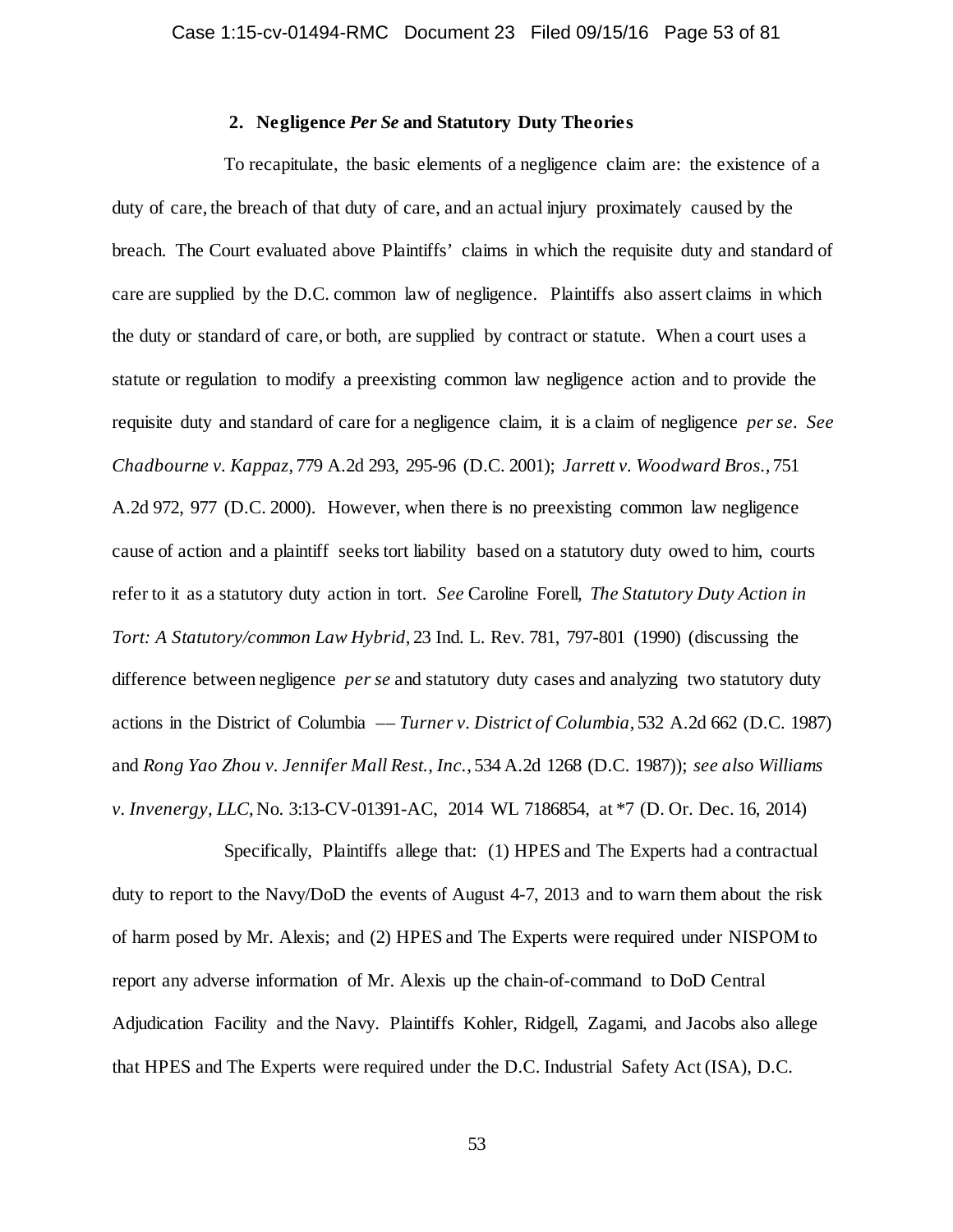# Case 1:15-cv-01494-RMC Document 23 Filed 09/15/16 Page 54 of 81

Code. §§ 32-801 to -812, and the Occupational Safety & Health Act (OSHA)<sup>[34](#page-53-0)</sup> to furnish a reasonably safe place of employment. Plaintiff Delorenzo also purports to allege an identical claim under OSHA; however, OSHA is nowhere to be found in either Count I (against HPES) or Count II (against The Experts) of her Complaint.

At the outset, the Court will dismiss Plaintiffs' negligence contract-based claims. Generally, no tort arises from a negligent breach of contract. *See KBI Transp. Servs. v. Med. Transp. Mgm't., Inc.*, 679 F. Supp. 2d 104, 108 (D.D.C. 2010). This maxim holds true here because Plaintiffs could not bring a breach of contract action as they were neither parties nor intended beneficiaries of any relevant contract (*e.g.*, the contract between HPES and The Experts or the Contract between Navy and HPES). Moreover, "[a] breach of contract may *only* give rise to a tort claim when there is an independent basis for the duty allegedly breached." *See id.* at 108-09 (emphasis added). In this instance, Plaintiffs' contract-based claims focus on the fact that HPES and The Experts were required to comply with NISPOM and report any adverse information concerning Mr. Alexis. The contract-based claims are duplicative of the negligence NISPOM-based claims. As such, the Court will dismiss Plaintiffs' negligence claims based on a contractual duty.

The Court will also dismiss the negligence OSHA-based claim of Plaintiffs Kohler, Ridgell, Zagami, and Jacobs because they failed to oppose the motions to dismiss this claim in their opposition briefs and at oral argument. *See Hopkins*, 284 F. Supp. 2d at 25. With respect to Plaintiff Delorenzo, the Court finds that she did not raise an OSHA-based claim in her Complaint and her opposition brief was not the proper procedural vehicle to amend her

<span id="page-53-0"></span><sup>&</sup>lt;sup>34</sup> Plaintiffs fail to specify whether their claims are based on the federal OSHA statute, 29 U.S.C. §§ 651-78, or the D.C. OSHA statute, D.C. Code. §§ 32-1101 to -1124 (2001). Both statutes are identical in all material respects. *See* D.C. Code § 32-1103(a)(1).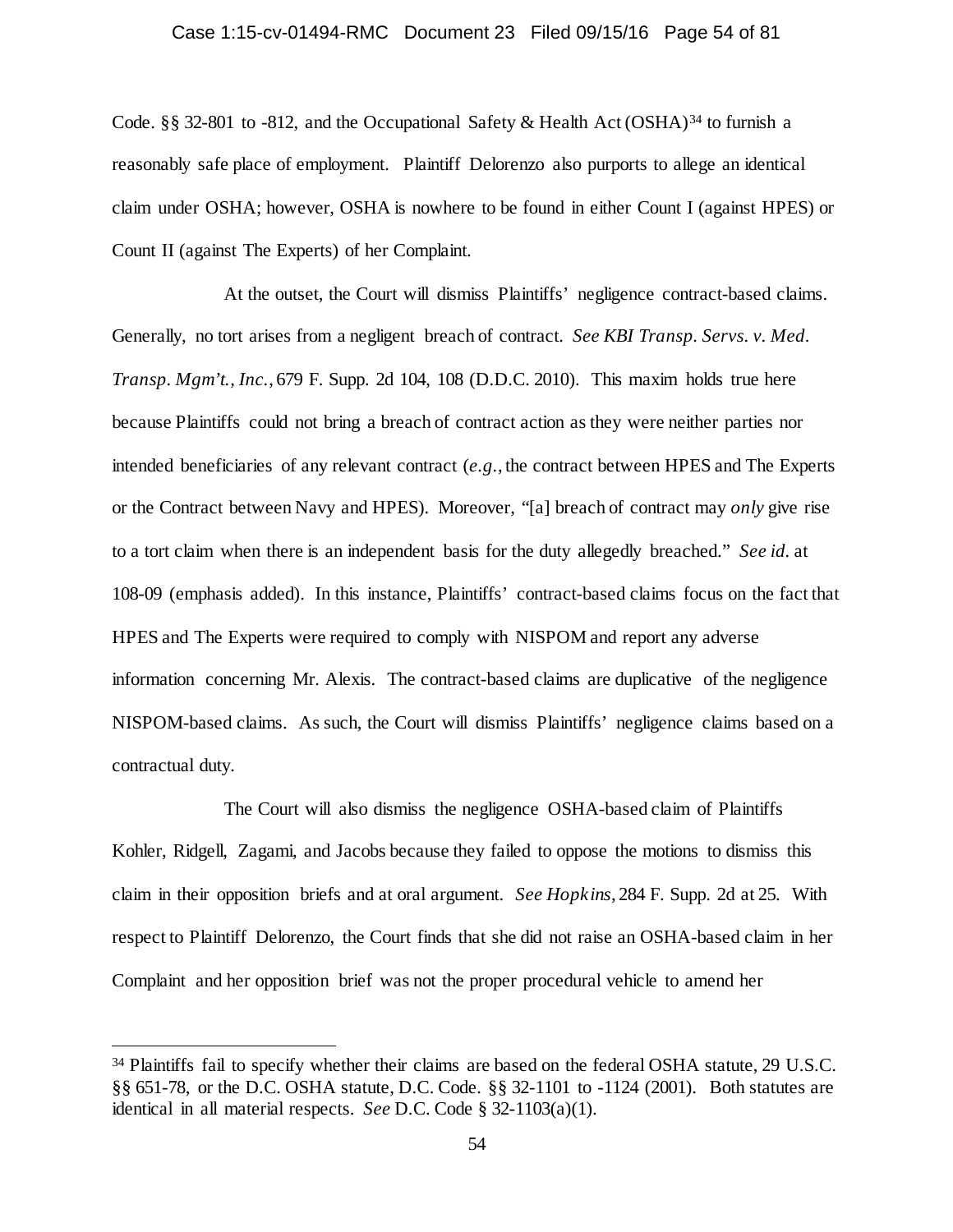#### Case 1:15-cv-01494-RMC Document 23 Filed 09/15/16 Page 55 of 81

complaint. In addition, the OSHA-based claims of these Plaintiffs lack merit because OSHA was designed to mitigate and prevent industrial accidents and occupational diseases, not violent criminal conduct. *See Ramsey Winch Inc. v. Henry*, 555 F.3d 1199, 1205-06 (10th Cir. 2009) (noting "the absence of *any* specific OSHA standard on workplace violence" and that "OSHA is aware of the controversy surrounding firearms in the workplace and has consciously decided *not*  to adopt a standard") (emphasis in original).

# **i. Negligence under NISPOM**

Plaintiffs' claims under NISPOM are styled as negligence *per se*. Plaintiffs rely on NISPOM to modify and expand the preexisting common law duty to warn and to hold HPES and The Experts negligent as a matter of law for failing to comply with the standards articulated in NISPOM. Under D.C. law, "violation of a statute or regulation may constitute negligence as a matter of law," that is, negligence *per se*. *Dine v. W. Exterminating Co.*, No. CIV.A. 86- 1857(OG), 1988 WL 25511, at \*4 (D.D.C. Mar. 9, 1988).[35](#page-54-0) Critically, "[n]ot every statutory or regulatory violation, however, permits a plaintiff to bypass the duty and breach of duty elements of a negligence claim." *Id.* In this context, "where a particular statutory or regulatory standard is enacted to protect persons in the plaintiff's position or to prevent the type of accident that occurred, and the plaintiff can establish his relationship to the statute, unexplained violation of that standard renders the defendant negligent as a matter of law." *Ceco Corp. v. Coleman,* 441 A.2d 940, 945 (D.C. 1982) (quoting *Richardson v. Gregory,* 281 F.2d 626, 629 (D.C. Cir. 1960)). "If, however, the defendant produces evidence tending to excuse or explain the

<span id="page-54-0"></span> <sup>35</sup> Although NISPOM is neither a statute nor a regulation, but rather an operating manual defining security requirements for cleared defense contractors, HPES and The Experts assume *arguendo* that Plaintiffs may rely on NISPOM to supply the duty and standard of care for their claims. The Court will do the same and assumes, without deciding, that NISPOM could be relied upon to assert a negligence *per se* claim.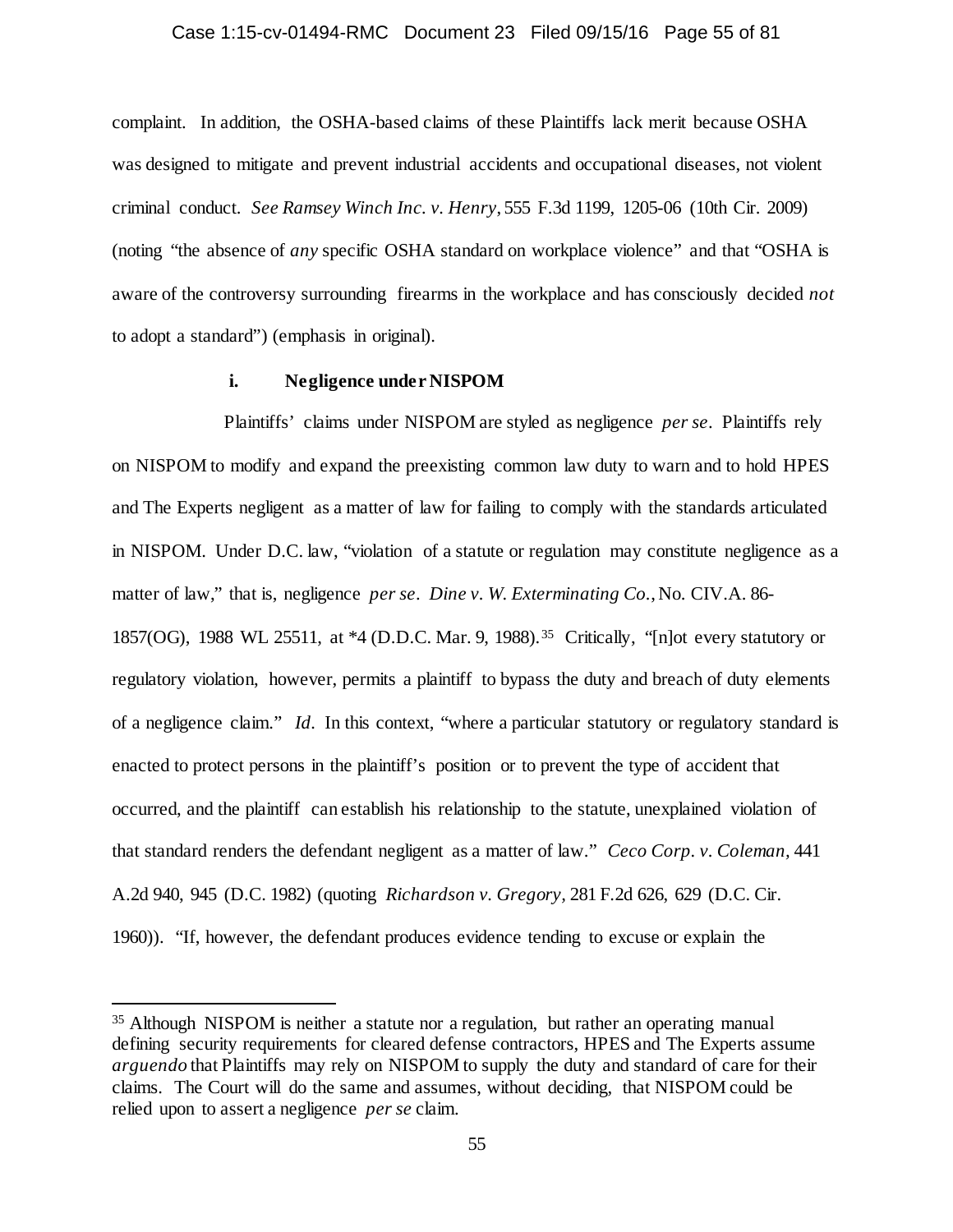# Case 1:15-cv-01494-RMC Document 23 Filed 09/15/16 Page 56 of 81

violation, the violation may be considered evidence of negligence rather than negligence *per se.*" *Chadbourne*, 779 A.2d at 295 (citations omitted).

In the case of an intervening criminal act, as here, D.C. law requires that "the third-party criminal conduct" be "'the very injury . . . which the statute intended to prevent.'" *Romero*, 749 F.2d at 83 (quoting *Janof v. Newsom*, 53 F.2d 149, 152 (D.C. Cir. 1931)). In the same way that D.C. courts, "in their development of common-law tort rules, have imposed especially stringent requirements to support" civil liability for third-party criminal conduct, "they would similarly require a clear indication of a statutory purpose producing such liability." *Id.* Thus, the statutory purpose must be narrowly defined to match the criminal conduct as closely and precisely as possible. *See id.* (rejecting negligence *per se* theory under the D.C. Firearms Control Regulation Act of 1975, D.C. Code Ann. §§ 6-2301 to -2380 (1981), because "neither the nature of the provision in question nor its legislative history clearly indicates a purpose of preventing crimes by gun-thieves") (citation omitted). Consequently, the relevant question is whether Plaintiffs can establish that NISPOM was intended specifically to prevent violent crimes (*i.e.*, mass murder) at a federal facility (*i.e.*, military base).

NISPOM requires defense contractors, such as HPES and The Experts, to convey pertinent derogatory information of cleared personnel to DoD's Central Adjudication Facility via "incident reports" through the Joint Personnel Adjudication System (JPAS). JPAS is the system of records for personnel security clearance adjudication and management. By receiving incident reports with derogatory or adverse information, DoD can determine whether the information tends to demonstrate the individual's inability to safeguard classified information and whether his/her security clearance, which is a prerequisite to work on the Contract, should be revoked. *See generally* HPES MTD, Ex. B to Raofield Decl. (NISPOM); *see also* Proctor Compl. ¶¶ 18-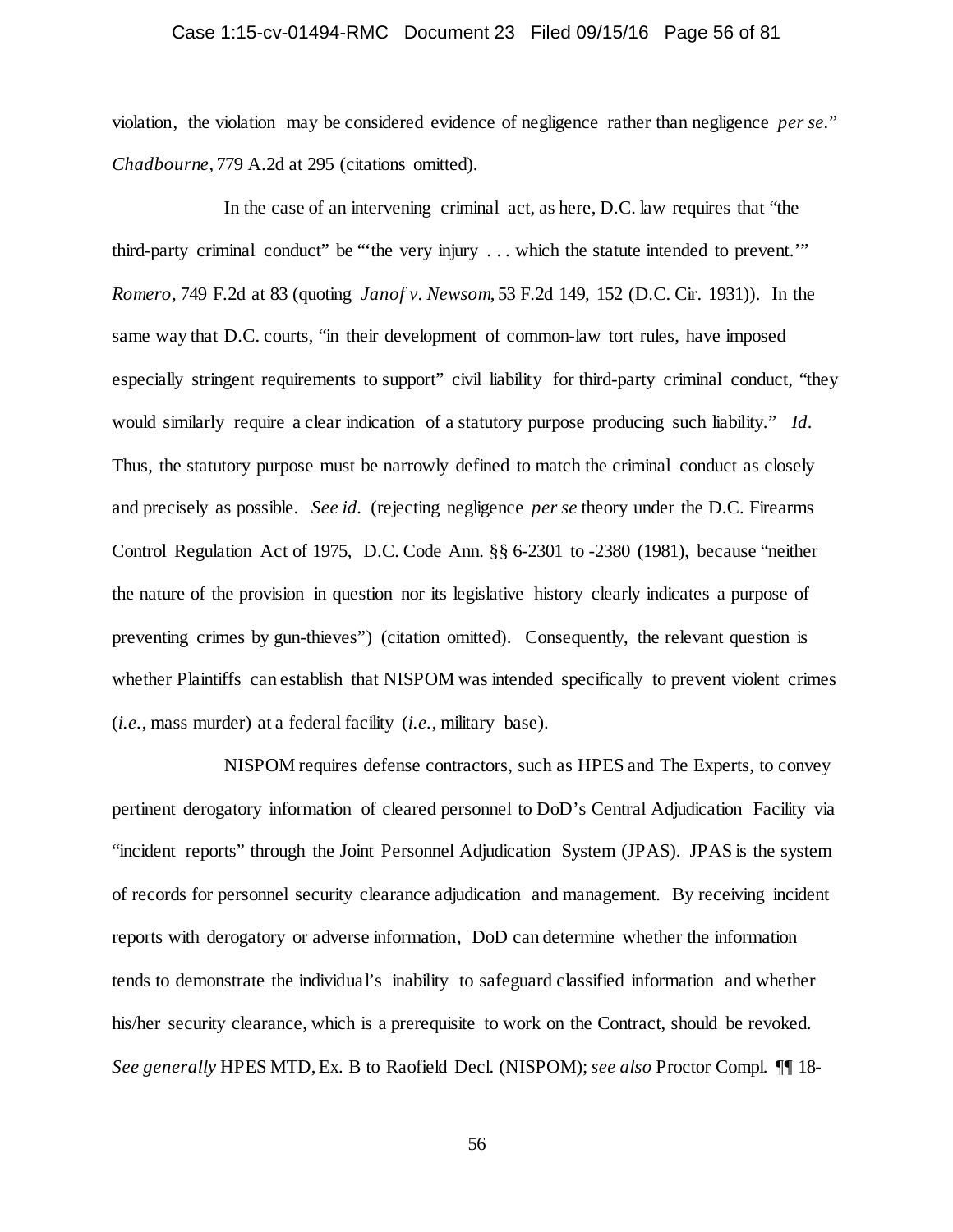# Case 1:15-cv-01494-RMC Document 23 Filed 09/15/16 Page 57 of 81

19. Plaintiffs contend that if HPES and The Experts had reported the events of August 4-7, 2013 through JPAS, DoD would have revoked Mr. Alexis's security clearance and he would not have been able to access the Navy Yard in September 2013. Even if this speculative chain of events were taken as true, it does not advance Plaintiffs' theory because NISPOM was not issued to prevent violent criminal conduct, let alone mass murder at the workplace.

NISPOM was issued as part of the National Industrial Security Program established in Executive Order 12,829 to prevent the unauthorized disclosure of classified information. *See* Exec. Order No. 12,289, 58 C.F.R. 3479, as amended 58 Fed. Reg. 3479 (January 6, 1993). The Executive Order clearly states: "The purpose of this [National Industrial Security Program] is to *safeguard classified information* that may be released or has been released to current, prospective, or former contractors, licensees, or grantees of United States agencies." *Id.* § 101 (emphasis added). Executive Order 12,289 identifies the purpose of NISPOM as to "prescribe specific requirements, restrictions, and other safeguards that are necessary *to preclude unauthorized disclosure and control authorized disclosure of classified information* to contractors, licensees, or grantees." *Id.* § 201 (emphasis added); *see also* NISPOM § 1-100 (defining purpose of NISPOM) & § 1-300 (defining reporting obligations for events "that affect proper safeguarding of classified information . . . to enable [DoD] to determine whether classified information is protected").

Since the purpose of NISPOM was not to protect individuals from violent crimes at the workplace, Plaintiffs' negligence claims under NISPOM will be dismissed. *See Lewis v. United States*, 83 F. Supp. 3d 198, 210 (D.D.C. 2015); *Hunter ex rel. A.H. v. District of Columbia*, 64 F. Supp. 3d 158, 190 (D.D.C. 2014).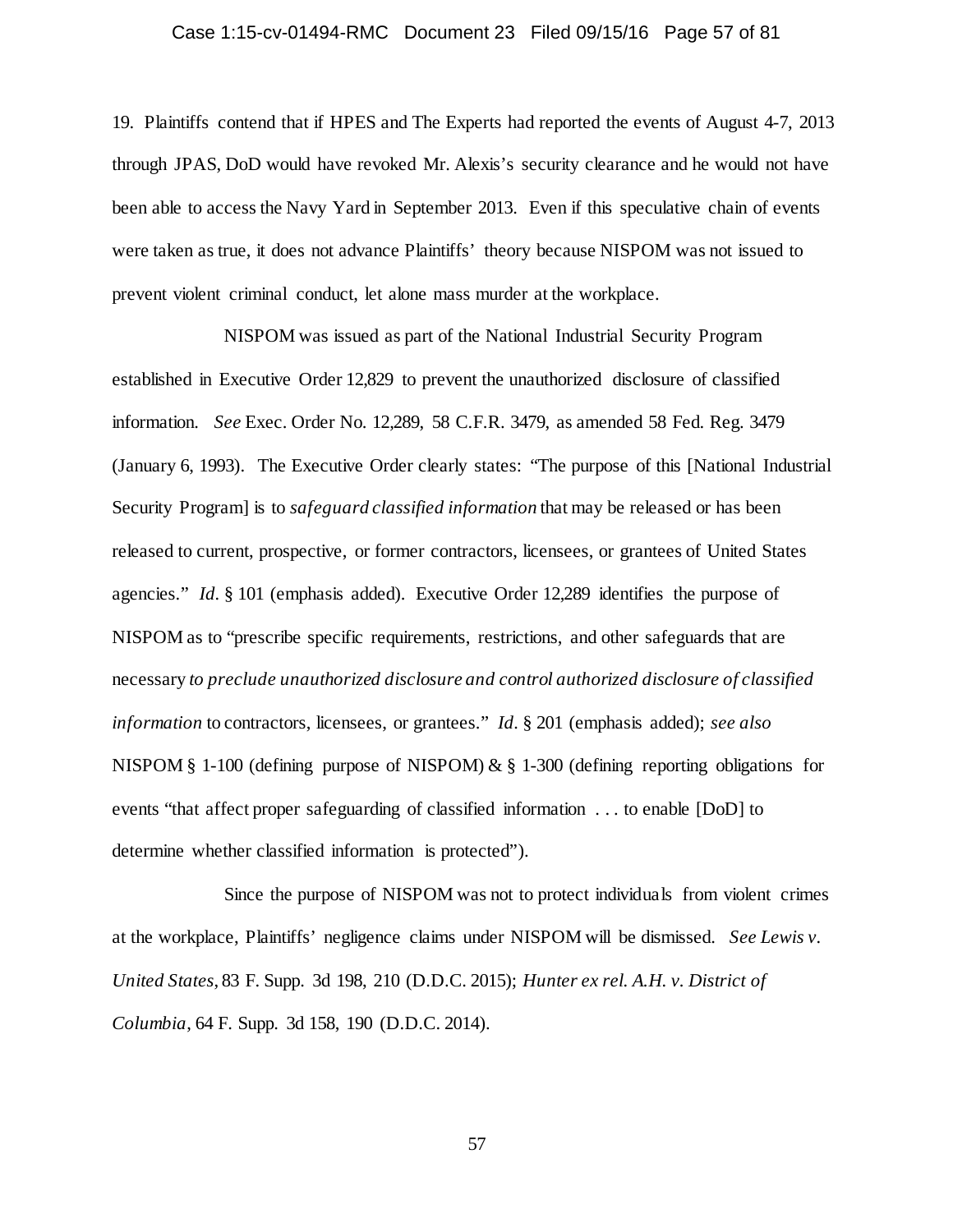# **ii. Negligence under ISA**

The D.C. Industrial Safety Act provides in relevant part that "[e]very employer shall furnish a place of employment which shall be reasonably safe for employees, shall furnish and use safety devices and safeguards, and shall adopt and use practices, means, methods, operations, and processes which are reasonably safe and adequate to render such employment and place of employment reasonably safe." D.C. Code § 32-808(a).<sup>36</sup> Plaintiffs Kohler, Zagami, Ridgell, and Jacobs argue that ISA establishes a statutory duty of care that is actionable in tort.<sup>[37](#page-57-1)</sup> There are two fatal problems with this theory of liability.

The first problem with Plaintiffs' allegations is that ISA was enacted to prevent workplace-related accidents and, thus, it does not establish a duty to prevent violent criminal conduct. When interpreting a statute, the first step is to "look at the language of the statute by itself to see if the language is plain and admits of no more than one meaning, while construing the words in their ordinary sense and with the meaning commonly attributed to them." *Dobyns v. United States*, 30 A.3d 155, 159 (D.C. 2011) (internal quotation marks and citation omitted). In addition, courts "may appropriately look beyond plain meaning:

<span id="page-57-0"></span> <sup>36</sup> The statute defines "employer" as any person or entity (not including the District of Columbia or the United States, or any instrumentality thereof) "having control or custody of any place of employment or of any employee." D.C. Code § 32-802(1). The statute defines "place of employment" as "any place where employment is carried on," including "any and all work of whatever nature being performed by an independent contractor for the United States government or any instrumentality thereof . . . ." *Id.* § 32-808(4).

<span id="page-57-1"></span><sup>37</sup> HPES and The Experts treated the negligence claim under ISA as one of negligence *per se*. At oral argument, counsel for Plaintiffs Kohler, Ridgell, Zagami, and Jacobs argued that characterizing their claims as negligence *per se* would "miss[] the thrust of [their] complaint and of [their] argument" and that their claims are styled as a statutory duty action. 8/16/2016 Hr'g Tr. at 80:5-14. Because, as explained in the text, ISA is inapplicable and does not impose a duty on HPES and The Experts to prevent the criminal acts of Mr. Alexis, the disagreement concerning the nature of the claims is immaterial.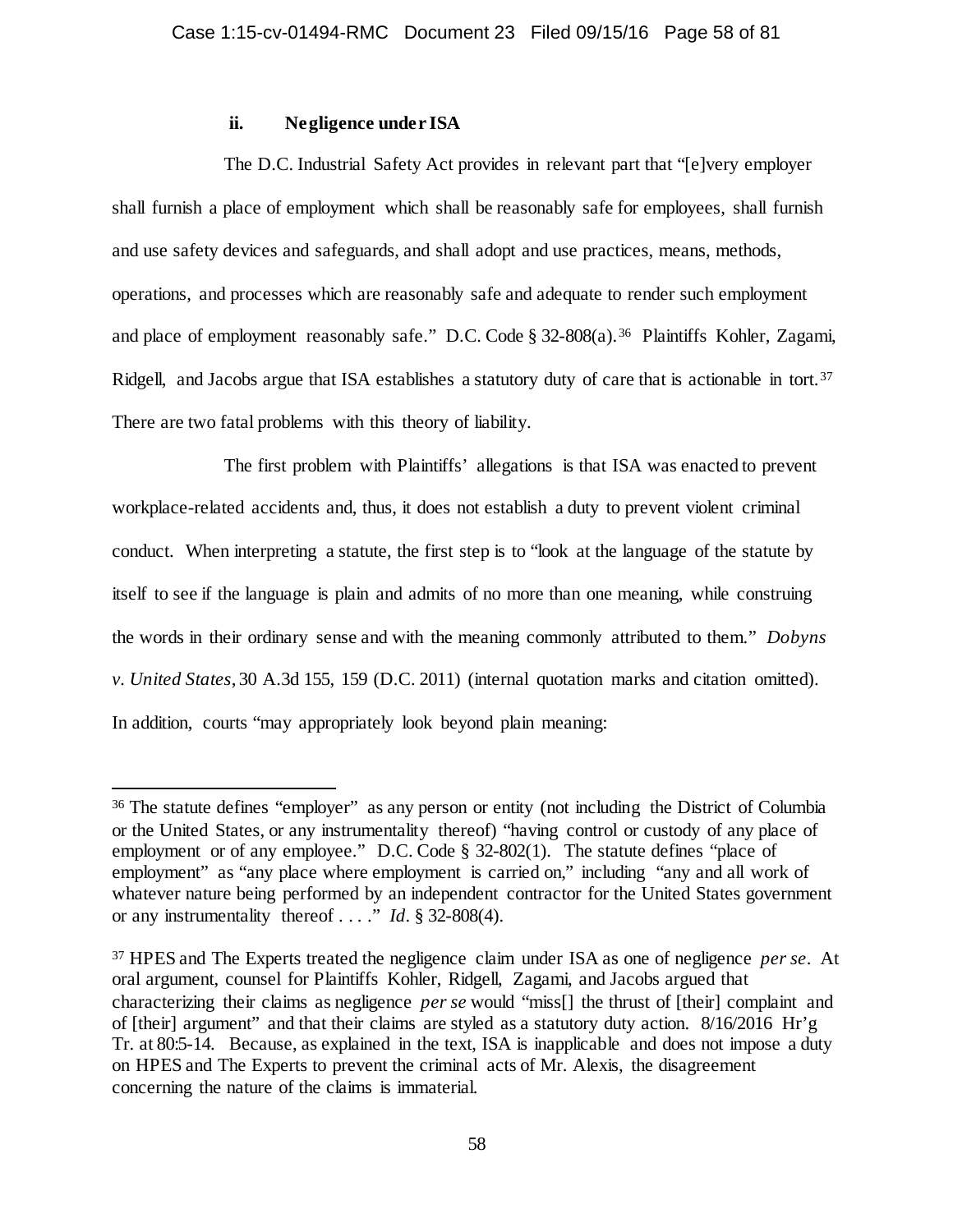where (1) a review of the legislative history or an in-depth consideration of alternative constructions of the statutory language reveals ambiguities that the court must resolve; (2) the literal meaning of the statute produces absurd results; (3) the plain meaning construction leads to an obvious injustice; or (4) refusal to adhere to plain meaning is necessary in order to effectuate the legislative purpose of the statute as a whole.

*Id.* (internal quotation marks omitted).

The purpose of ISA "is to foster, promote, and develop the safety of wage earners of the District of Columbia in relation to their working conditions." D.C. Code § 32-801. Plaintiffs Kohler, Zagami, Ridgell, and Jacobs construe this broad statement to include any sort of danger or risk, including mass murder. To support their argument, they rely on the statute's definition of "safe" and "safety" as "such freedom from danger to life or health of employees as circumstances reasonably permit." *See id.* § 32-802(3) (adding that the definition "shall not be given any restrictive interpretation so as to exclude any mitigation or prevention of a specific danger"). The statute's purpose, as well as the definition of "safety," are ambiguous, given the breadth of the language. The "mitigation or prevention of a specific danger" might refer to the risk of harm posed by an accident, an intentional tort, or a criminal act.

The ISA general language does not "clearly indicat[e]" a statutory purpose to prevent violent criminal conduct. *Romero*, 749 F.2d at 83. In the absence of such "clear indication" in the text, the Court looks past the statutory text. *Id.* (emphasis added). And indeed, the legislative history directly contradicts the interpretation of ISA argued by Plaintiffs Kohler, Zagami, Ridgell, and Jacobs. That history unambiguously shows that the true purpose of the statute is to mitigate and prevent work-related accidents. The D.C. Court of Appeals in *Martin v. George Hyman Construction Co.* stated in relevant part: "The congressional purpose [of ISA] in imposing this greater duty of care toward wage earners is evident from the legislative history of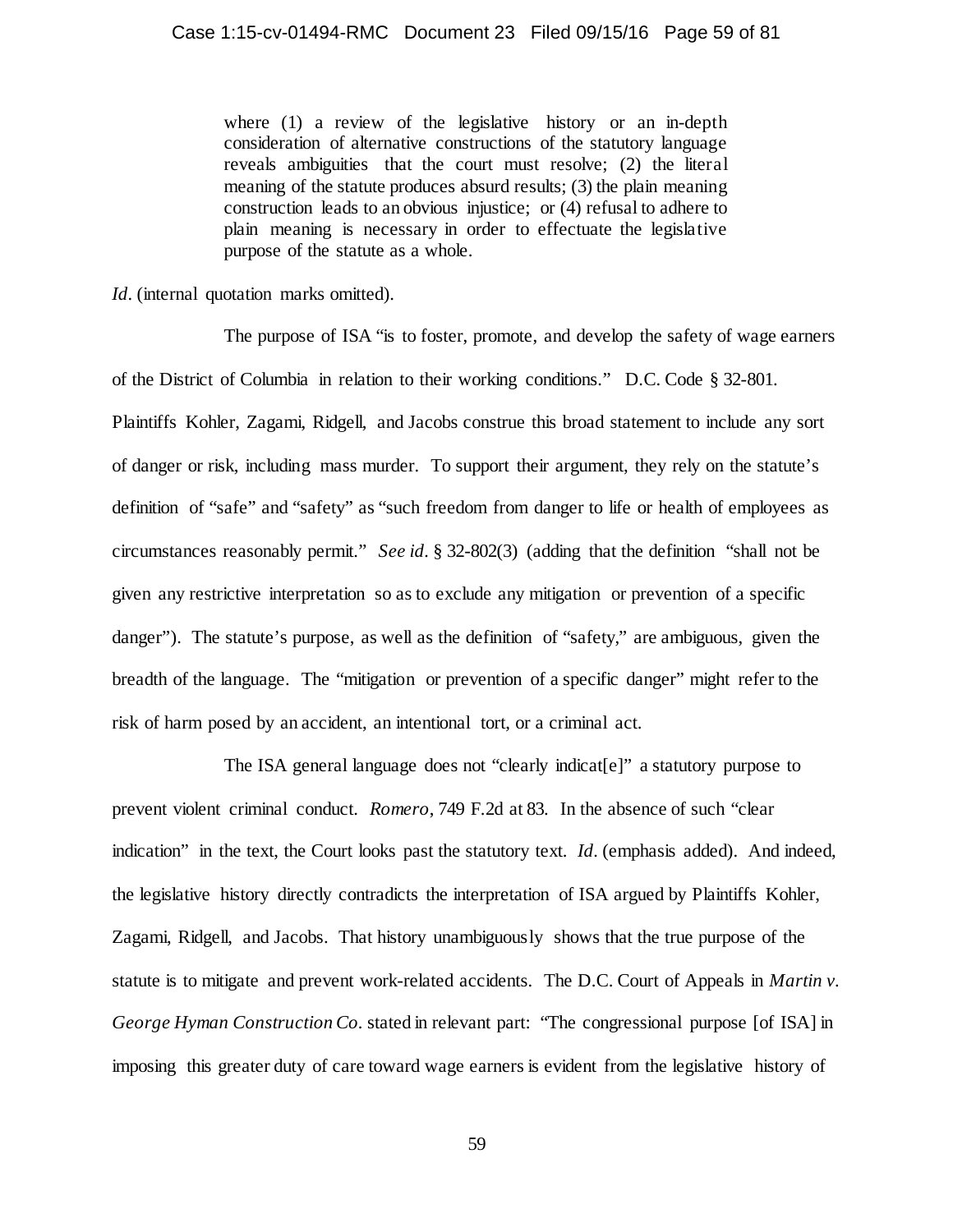## Case 1:15-cv-01494-RMC Document 23 Filed 09/15/16 Page 60 of 81

the [statute]. Congress was concerned with the 'appalling numbers' of wage earners *injured in employment-related* '*accidents.*'" 395 A.2d 63, 70 (D.C. 1978) (quoting H.R. Rep. No. 918, 77th Cong., 1st Sess. 2 (1941); S. Rep. No. 675, 77th Cong., 1st Sess. 2 (1941)) (emphasis added). The court further stated:

> The congressional determination that "most of these *accidents* are due to lack of proper supervision and control" is an implic it recognition that wage earners will not always exercise due care for their own safety. Finding that these *accidents* "could be avoided if proper safety measures were taken" Congress imposed upon employers (as broadly defined) the sole *responsibility for avoiding those accidents*. In so doing, Congress established a new standard of care which . . . requires the exercise of due care *for the prevention not only of injuries to which wage earners do not contribute but all "accidents" which might be avoided by the employer's care. See generally* 87 Cong. Rec. 7658 (1941) (remarks of Rep. Randolph) (purpose of legislation is "*accident-prevention*") . . . . This court is not free to disregard the command of Congress nor to frustrate its unequivocal intent.

*Id.* at 70-71 (emphasis added).

Without a single reference to workplace violence or criminal conduct in ISA's legislative history, the congressional record is replete with references to accident prevention as its purpose. Those cases recognizing negligence claims under ISA, relied upon by Plaintiffs, involved work-related accidents, not intentional torts or criminal conduct. *See, e.g.*, *Traudt v. Potomac Elec. Power Co.*, 692 A.2d 1326, 1329-32 (D.C. 1997) (negligence claim for burns sustained by employee while removing asbestos); *Fry v. Diamond Constr., Inc.*, 659 A.2d 241, 247 (D.C. 1995) (negligence claim for injuries when employee fell off ladder); *Martin*, 395 A.2d at 65, 70-71 (negligence claim for injuries when employee fell on a staircase). There is no authority for the proposition that failure to anticipate and/or prevent a criminal act constitutes negligence under the statute.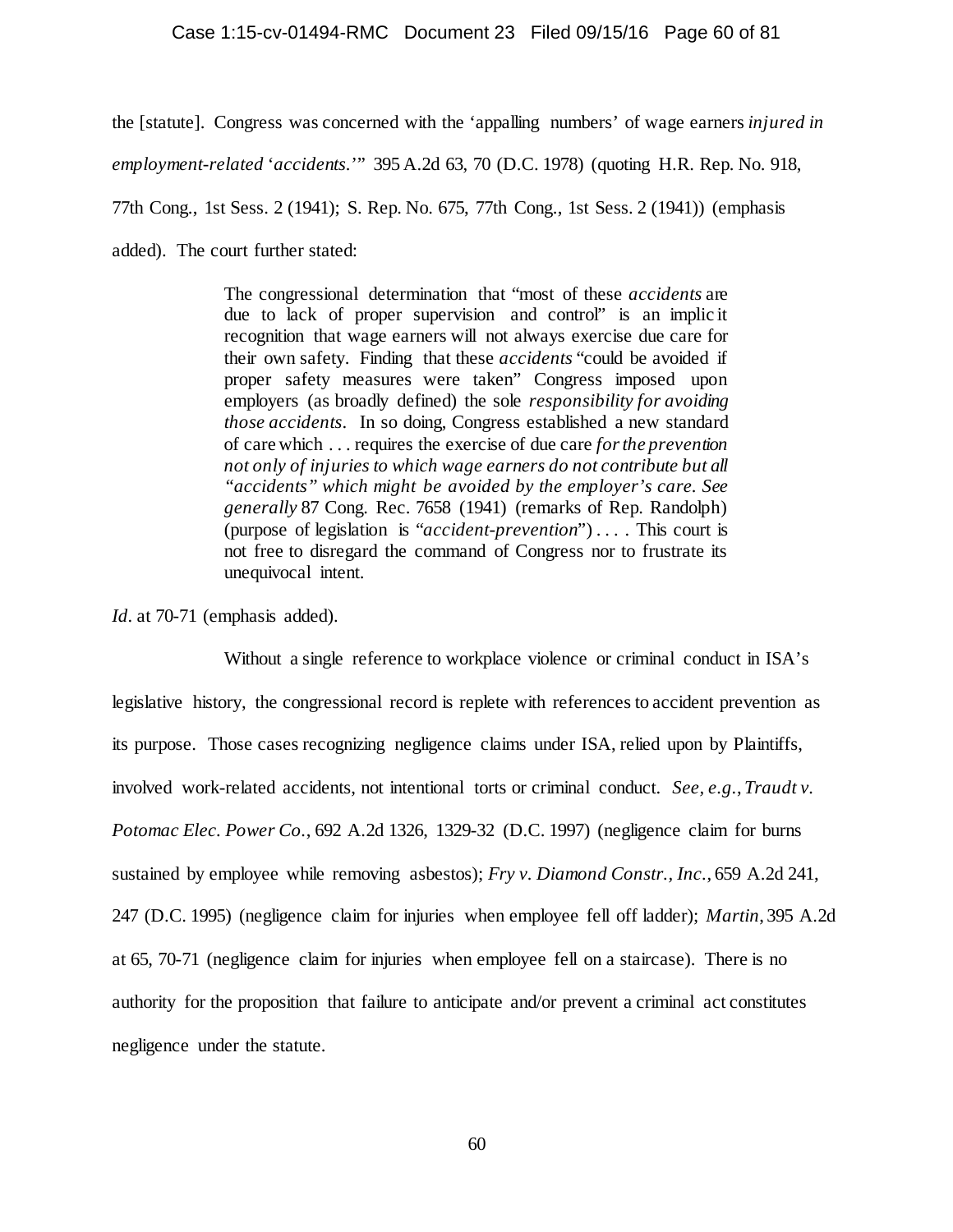#### Case 1:15-cv-01494-RMC Document 23 Filed 09/15/16 Page 61 of 81

Finally, the legislative history and relevant case law highlight a second problem with these Plaintiffs' reliance on ISA. That statute was designed to impose liability on employers who control either the premises of the workplace or the employee who suffers the injury. *See Traudt*, 692 A.2d at 1329-32; *Fry*, 659 A.2d at 247; *Martin*, 395 A.2d at 65, 70-71. ISA was enacted on the "implicit recognition that wage earners will not always exercise due care for their own safety" and, thus, the burden to provide for their safety is imposed on the employer as circumstances reasonably permit. *Martin*, 395 A.2d at 70. In the instant case, none of the victims was an employee subject to the control and custody of either HPES or The Experts. Similarly, the Navy (not HPES or The Experts) had control or custody of Building 197 at the Washington Navy Yard. The fact that HPES and The Experts might have had control or custody over Mr. Alexis is irrelevant under ISA.

Because neither the text of ISA nor its legislative history indicates a purpose of preventing violent criminal conduct in the workplace, the Court will dismiss those claims based on ISA.

# **iii. Negligence under 18 U.S.C. § 930 (Firearms in Federal Facilities) and Federal Policies/Manuals/Regulations**

In her opposition and at oral argument, Plaintiff Delorenzo stated that her "Complaint adequately alleges a claim of negligence *per se* for violation of Title 18 United States Code § 930 (prohibiting possession of firearms on federal facilities)," and that it relies on this criminal statute to provide the requisite duty and standard of care. Delorenzo Opp'n to HPES MTD, Case No. 15-216 [Dkt. 127] at 3; *see also* 8/16/2016 Hr'g Tr. at 86:7-10.[38](#page-60-0) A

<span id="page-60-0"></span> <sup>38</sup> This criminal statute provides, in relevant part, for the punishment of: (1) "whoever knowingly possesses or causes to be present a firearm or other dangerous weapon in a Federal facility"; (2) "[w]hoever, with intent that a firearm or other dangerous weapon be used in the commission of a crime, knowingly possesses or causes to be present such firearm . . . in a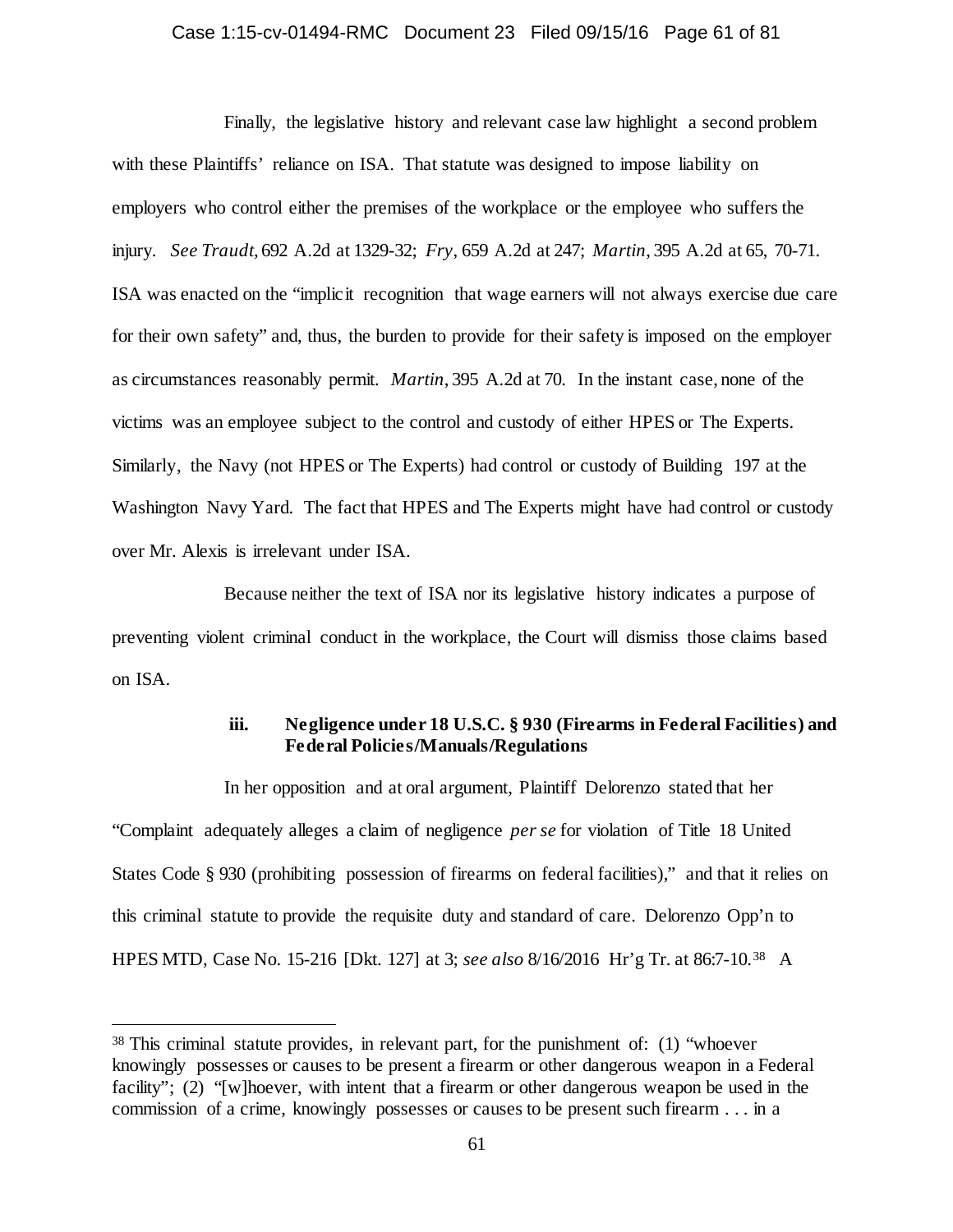## Case 1:15-cv-01494-RMC Document 23 Filed 09/15/16 Page 62 of 81

review of the counts against HPES and The Experts (Counts I and II respectively) in Plaintiff Delorenzo's Complaint shows no claim based on this criminal statute. Plaintiff Delorenzo makes various references to the statute as part of her Complaint's factual background and in Count III (against the United States) and Count IV (against John/Jane Does #1-5). [39](#page-61-0) Counts I and II, which expressly mention NISPOM and the common law of negligence in the District of Columbia, do not include any claim of negligence *per se*, much less one based on this criminal statute.

In Counts I and II, Plaintiff Delorenzo alleges that HPES and The Experts breached their "duties of care to [c]omply with the laws (Federal) and common law of the District of Columbia in a non-negligent manner." Delorenzo Compl. ¶¶ 236(A), 267(A). This allegation was too vague to provide notice to Defendants that Plaintiff Delorenzo intended to assert a negligence *per se* claim based on 18 U.S.C. § 930. *See* Fed. R. Civ. P. 8(a). "Judges are not expected to be mindreaders. Consequently, a litigant has an obligation to spell out its arguments [and claims] squarely and distinctly, or forever hold its peace." *United States v. Zannino,* 895 F.2d 1, 17 (1st Cir. 1990) (internal quotation marks and citation omitted). The Court finds that Plaintiff Delorenzo did not raise a negligence *per se* claim against HPES or The

 $\overline{a}$ 

Federal facility"; or (3) "[a] person who kills any person in the course of a violation of [the previous two subsections], or in the course of an attack on a Federal facility involving the use of a firearm . . . ." 18 U.S.C. § 930.

<span id="page-61-0"></span><sup>39</sup> On November 3, 2014, District Judge Steven D. Merryday in the U.S. District Court for the Middle District of Florida dismissed Count III (tort claims against United States) for lack of subject matter jurisdiction. *See* Order, Case No. 15-216 [Dkt. 85]. Count IV, which alleges a claim against unidentified federal employees under *Bivens v. Six Unknown Named Agents*, 403 U.S. 388 (1971) –– the federal cause of action to recover for damages sustained by a violation of the U.S. Constitution by federal officers acting under the color of federal authority –– remains.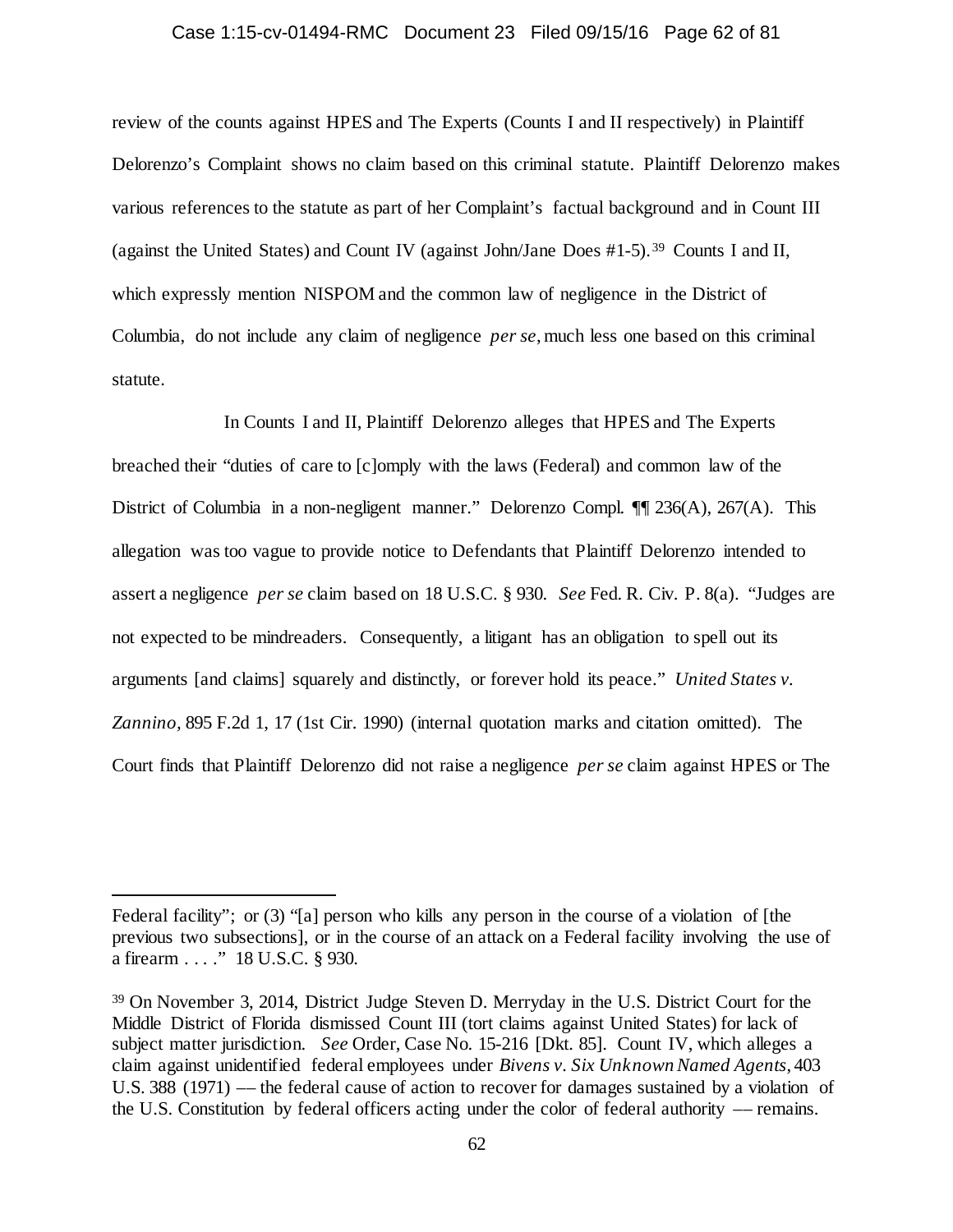# Case 1:15-cv-01494-RMC Document 23 Filed 09/15/16 Page 63 of 81

Experts and she cannot rely on her opposition brief and statements during oral argument to amend her Complaint.

Moreover, even if Plaintiff Delorenzo had alleged a negligence *per se* claim based on this criminal statute, it would fail as a matter of law. "Violation of a statute may give rise to a civil cause of action, and may constitute negligence *per se* if the statute is meant to promote safety, if the plaintiff is 'a member of the class to be protected by the statute,' and if the defendant is a person 'upon whom the statute imposes specific duties.'" *McCracken v. Walls-Kaufman*, 717 A.2d 346, 354 (D.C. 1998) (quoting *Marusa v. District of Columbia,* 484 F.2d 828, 834 (D.C. Cir. 1973)) (other citation omitted). Even if the criminal prohibition in 18 U.S.C. § 930 met all three requirements, Plaintiff Delorenzo has failed to allege any facts to show that HPES or The Experts knew about Mr. Alexis's possession of a shotgun or his intention to bring any firearm into the Navy Yard. At oral argument, counsel for Plaintiff Delorenzo stated that her negligence *per se* claim is supported by the fact that, based on the Navy Report and a retained expert on industrial security, "HP[ES] was obligated to physically deny [Mr.] Alexis access to the federal facilities until HP[ES] could fully understand and deal with [Mr.] Alexis's condition." 8/16/2016 Hr'g Tr. at 86:22-24. The argument miscasts the nature of a negligence *per se* claim.

Under this theory of liability, a statute provides both the duty and the standard of care. *See Chadbourne*, 779 A.2d at 295-96. As a result, Plaintiff Delorenzo may not rely on expert testimony to establish the appropriate standard of care as if it were a common law negligence claim. Moreover, Plaintiff Delorenzo's allegation purports to hold HPES and The Experts strictly liable for the shooting even if they did not "*knowingly* posess[] or cause[] to be present a firearm" at the Navy Yard. 18 U.S.C. § 930 (emphasis added). This analysis is inconsistent with a *per se* theory of liability. Plaintiff Delorenzo offers no facts to support her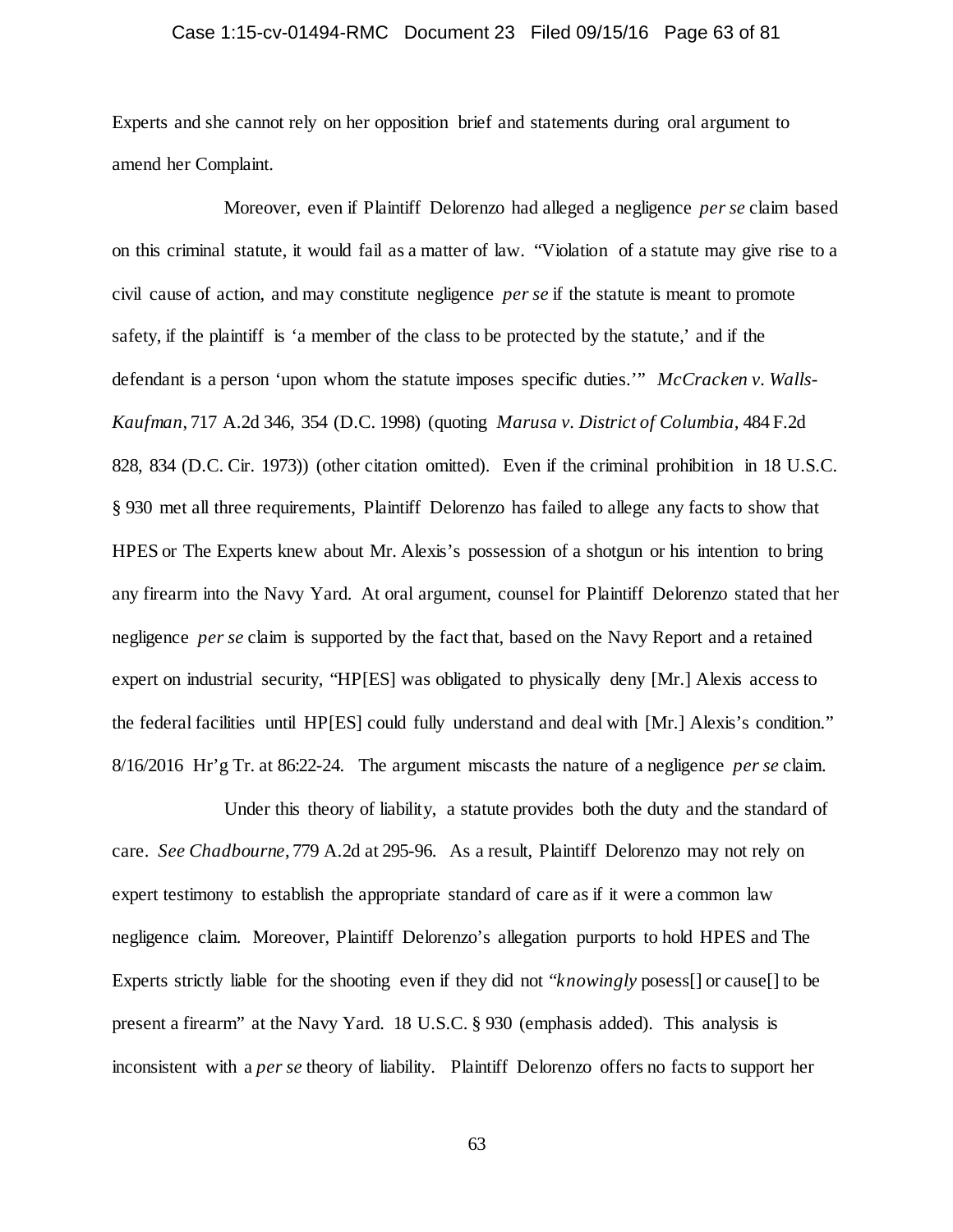## Case 1:15-cv-01494-RMC Document 23 Filed 09/15/16 Page 64 of 81

allegation that HPES or The Experts violated this criminal statute. Therefore, even if such a claim were alleged in Counts I and II of the Complaint, it would be dismissed as a matter of law.

A similar reasoning applies to Plaintiff Delorenzo's plethora of executive orders, policies, manuals, regulations, guidelines, and other documents, which were mentioned in her opposition brief and her Complaint's factual background, but were not relied upon or mentioned in Counts I and II. *See* Delorenzo Opp'n to HPES MTD at 2, 26.[40](#page-63-0) As stated above, the Court finds that Plaintiff Delorenzo's Complaint does not make out a negligence *per se* claim. Moreover, her Opposition cites executive documents and refers to exhibits she attached to her Opposition, but does not explain how any of them meets the three criteria for a negligence *per se* claim. *See McCracken*, 717 A.2d at 354. "It is not enough merely to mention a possible argument in the most skeletal way, leaving the court to do counsel's work, create the ossature for the argument, and put flesh on its bones." *Zannino,* 895 F.2d at 17.

To be clear, none of these documents supports a negligence *per se* claim. As with NISPOM, Executive Order 13,587 and its related regulations were promulgated to ensure the effectiveness of insider threat programs and to protect classified national security information. *See* Exec. Order No. 13,587, 3 C.F.R. 13587, 76 Fed. Reg. 63811 (October 7, 2001) (titled, "Structural Reforms to Improve the Security of Classified Networks and the Responsible Sharing and Safeguarding of Classified Information"). They were not designed to prevent workplace violence, let alone mass murder on a military base. With respect to the other documents regarding physical security and law enforcement within Navy or military installations, Plaintiff

<span id="page-63-0"></span> <sup>40</sup> Some of the documents cited in her Opposition are: "Executive Order 13587: 'National Insider Threat Policy'; SECNAVINST 5510.37: 'Department of the Navy Insider Threat Program' . . . [;] OPNAVINST 5530.14E (April 19, 2010)[;] DoD Directive 5210.56 (Feb 25, 1992, reissued April 1, 2011); SECNAVINST 5510.37 (Aug. 8, 2013); SECNAV M-5510.30 (June 2006)." Delorenzo Opp'n to HPES MTD at 2, 26 (alterations omitted).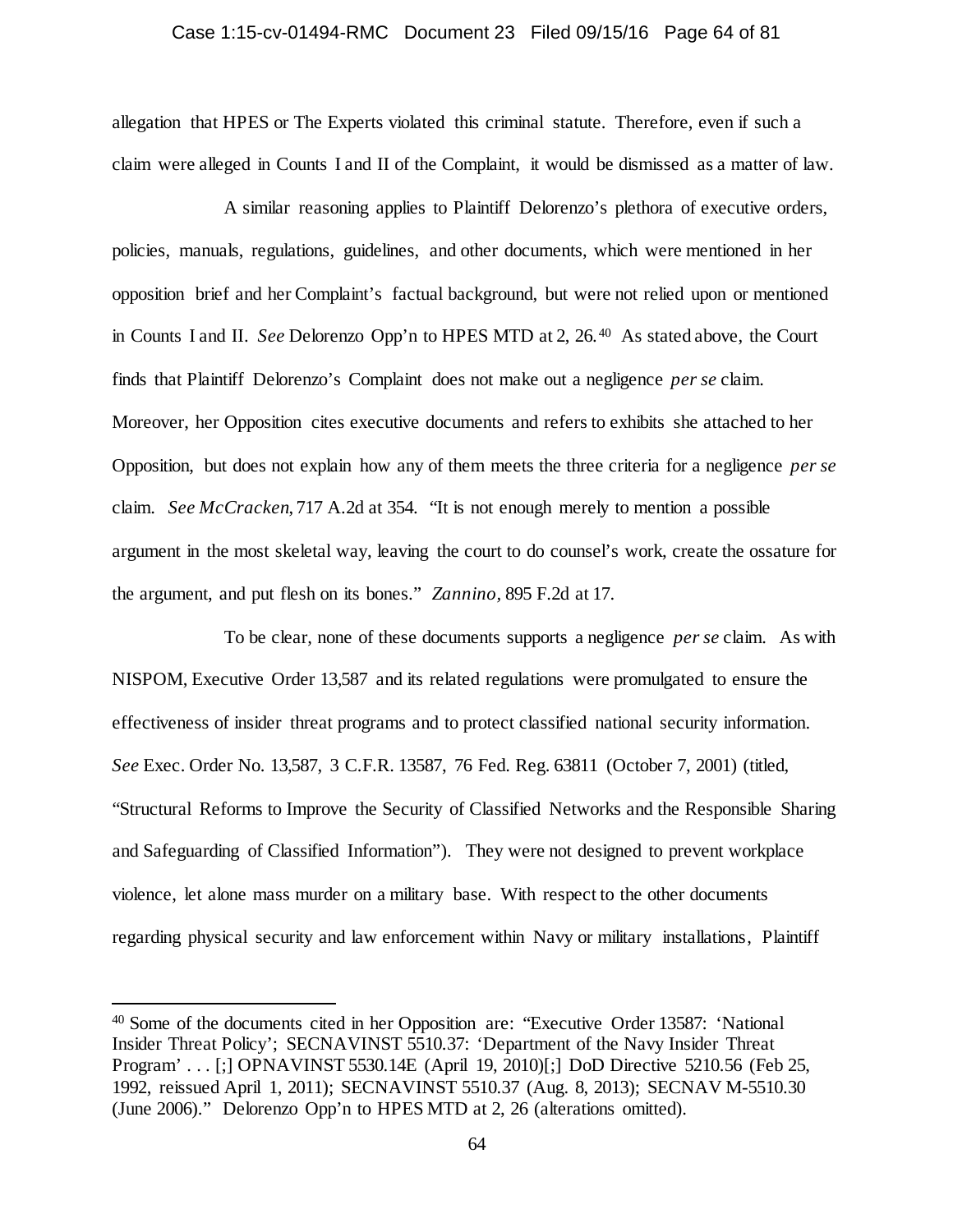# Case 1:15-cv-01494-RMC Document 23 Filed 09/15/16 Page 65 of 81

Delorenzo has failed to show that these documents imposed specific duties on any entities other than the Navy –– particularly not on HPES and The Experts, as to which there are no facts showing they had control over the physical premises of the Navy Yard, had law enforcement authority, and knew that one of its employees possessed a firearm to be used in the perpetration of a crime. Therefore, even if properly raised, Plaintiff Delorenzo failed to state a negligence *per se* claim upon which relief can be granted.

# **3. Theories of Vicarious Liability for Assault and Battery**

Plaintiffs McCullough and Proctor assert three claims of assault and battery against HPES and The Experts based on a theory of vicarious liability, specifically, the doctrine of *respondeat superior*. [41](#page-64-0) *See* McCullough Compl. Count II ("Assault & Battery"); Proctor Compl. Count VII ("Vicarious Liability – Wrongful Death") and Count VIII ("Vicarious Liability – Survival").

HPES and The Experts move to dismiss Count II of the McCullough Complaint and Count VIII of the Proctor Complaint because they are barred by D.C.'s one-year statute of limitations for assault and battery claims. *See* D.C. Code § 12-301(4). "The statute of limitations for a claim brought pursuant to the Survival Act is the statute of limitations applicable to the underlying claim, and the claim generally accrues on the date of the decedent's injury, and not on the date of the decedent's death." *Casey v. Ward*, 67 F. Supp. 3d 45, 53 (D.D.C. 2014), *reconsideration denied*, 67 F. Supp. 3d 54 (D.D.C. 2015) (internal quotation marks and citation omitted). Because the assault and battery claims underlying Plaintiff Proctor and McCullough's survival action accrued on September 16, 2013, and they filed their complaints on September 14,

<span id="page-64-0"></span> <sup>41</sup> "*Respondeat superior* is a doctrine of vicarious liability and allows the employer to be held liable for the acts of his employees committed within the scope of their employment." *Penn Cent. Transp. Co. v. Reddick,* 398 A.2d 27, 29 (D.C. 1979) (citations omitted).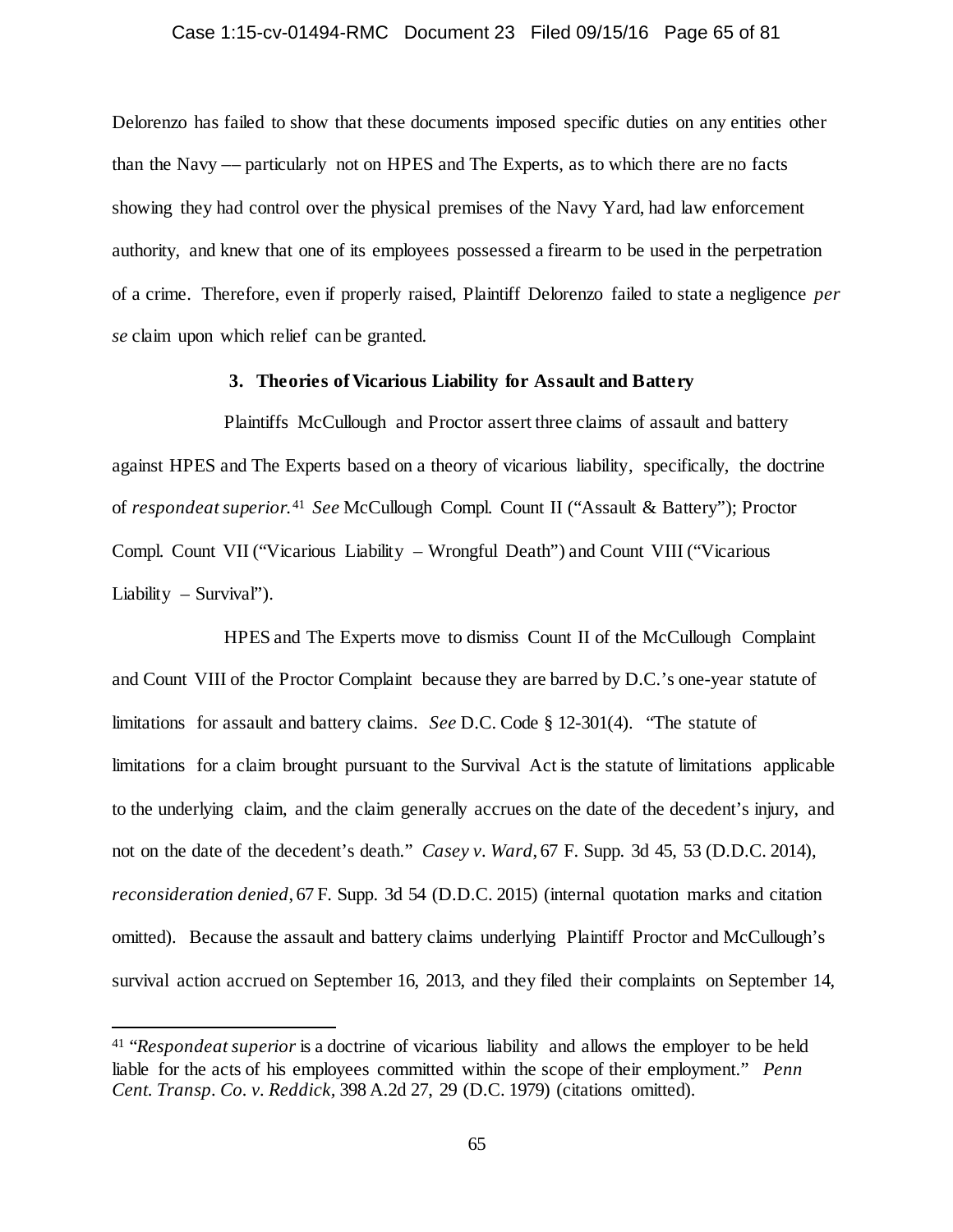## Case 1:15-cv-01494-RMC Document 23 Filed 09/15/16 Page 66 of 81

2015 (Proctor) and September 15, 2015 (McCullough) — "one year *after* the statute of limitations expired — their survival claims against [HPES and The Experts] based on assault and battery are therefore time-barred." *Casey*, 67 F. Supp. 3d at 53. In addition, Plaintiffs Proctor and McCullough failed to oppose this argument and, thus, conceded it. *See Hopkins*, 284 F. Supp. 2d at 25. Both claims will be dismissed as time barred or, in the alternative, as conceded.

Plaintiff Proctor's claim under D.C.'s wrongful death statute, which is governed by a two-year statute of limitations, remains outstanding. *See* D.C. Code § 16-2702. To state a claim against HPES and The Experts, Plaintiff Proctor must allege sufficient facts to support an inference that Mr. Alexis's conduct occurred within the scope of his employment as a computer technician. *Exxon Mobil Corp.*, 573 F. Supp. 2d at 24. Specifically, there must be sufficient "facts, which, if true, demonstrate that the alleged conduct of [an employee] was an outgrowth of their work assignments, or an integral part of their business activities, interests or objectives." *Keys v. WMATA*, 408 F. Supp. 2d 1, 4 (D.D.C. 2005). No such factual allegations can be found in Plaintiff Proctor's Complaint.

Conduct occurs within the scope of employment only if:

(a) it is of the kind he is employed to perform; (b) it occurs substantially within the authorized time and space limits; (c) it is actuated, at least in part, by a purpose to serve the master; and (d) if force is intentionally used by the servant against another, the use of force is not unexpectable by the master.

Restatement (Second) of Agency § 228 (1958); *see also Schecter*, 892 A.2d at 431. "If the employees' conduct is different in kind from that authorized, far beyond time or space limits, *or* too little actuated by a purpose to serve the master, then the conduct is not within the scope of employment." *Majano v. United States*, 469 F.3d 138, 141 (D.C. Cir. 2006) (citing Restatement (Second) of Agency § 228) (emphasis added). Moreover, "[t]he key inquiry is the employee's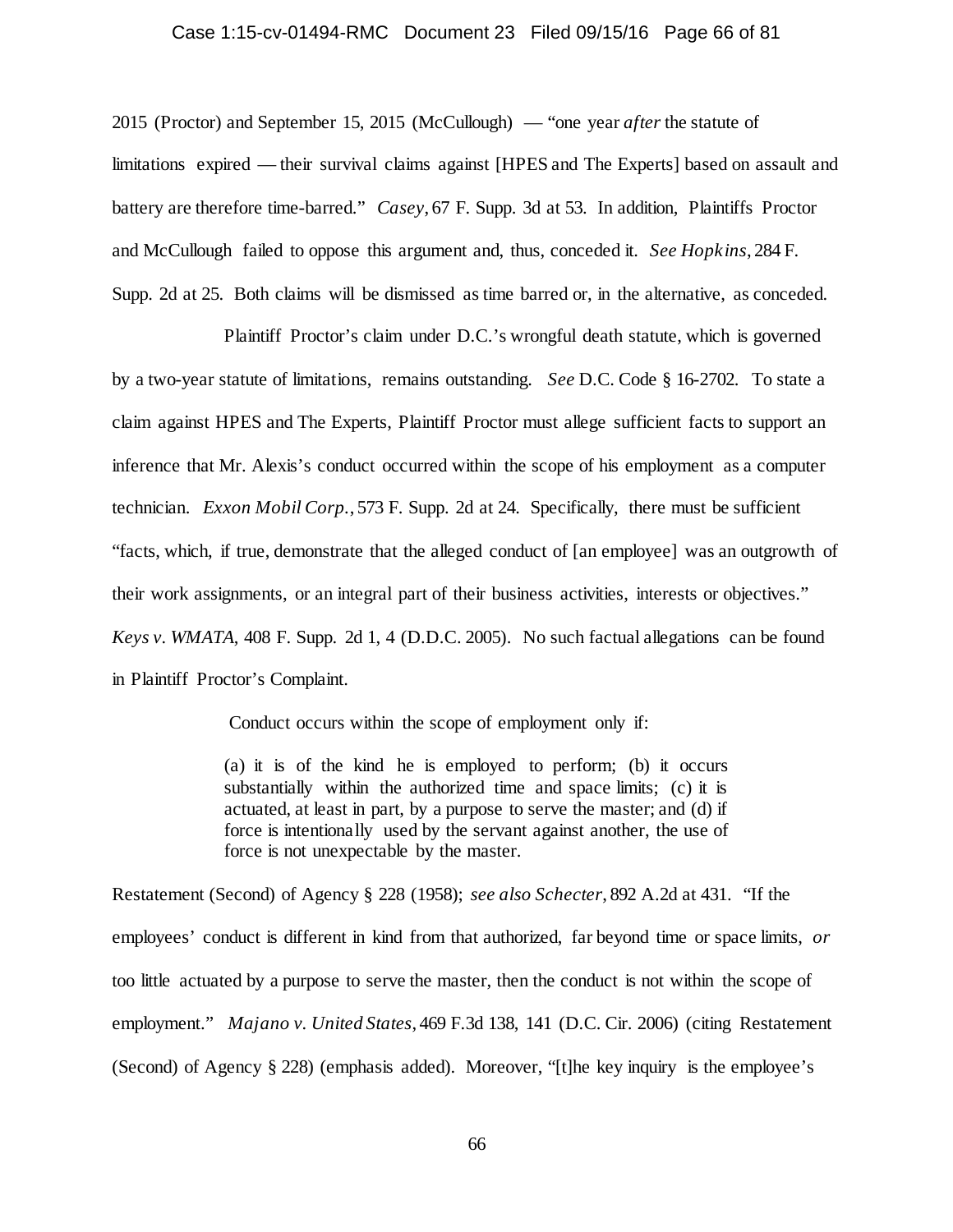## Case 1:15-cv-01494-RMC Document 23 Filed 09/15/16 Page 67 of 81

intent at the moment the tort occurred." *Id.* at 142. Finally, as then-Judge Scalia wrote in *Jordan v. Medley*: "A directed verdict against the employer would be particularly rare in the case of an intentional tort, which by its nature is willful and thus more readily suggests personal motivation." 711 F.2d 211, 215 (D.C. Cir. 1983).

Plaintiff Proctor argues that this is one of those rare cases in which there are sufficient facts to support a finding that Mr. Alexis was acting within the scope of his employment when he engaged in a murderous rampage at the Navy Yard. The Court disagrees. Plaintiff Proctor argues that HPES and The Experts were "vicariously liable for [Mr.] Alexis's acts through theories of agency in the aid of execution and apparent authority." Proctor Opp'n, Case No. 15-1494 [Dkt. 19] at 39-40 (citing Proctor Compl. ¶¶ 196-221). Plaintiff Proctor relies on Restatement (Second) of Agency § 219(2)(d), which states in relevant part:

> A master is not subject to liability for the torts of his servants acting outside the scope of their employment, unless . . . the servant purported to act or to speak on behalf of the principal and there was reliance upon apparent authority, or he was aided in accomplishing the tort by the existence of the agency relation.

He also relies on *Doe v. Sipper* where a part-time female employee of defendant New Leaf Brands, Inc., sued the company after a company executive used his position to invite her to his hotel room to book airline tickets for upcoming trade shows and then raped her. 821 F. Supp. 2d 384, 386 (D.D.C. 2011). The employee sought to hold the company liable for the executive's conduct on the basis of agency in aid of execution and apparent authority. The court rejected the theory of apparent authority, but found that there were sufficient facts to support the theory of agency in aid of execution. *See id.* at 390-93.

The Court finds that Mr. Alexis acted outside the scope of his employment when he opened fire indiscriminately in Building 197 on the Navy Yard, killing twelve individuals and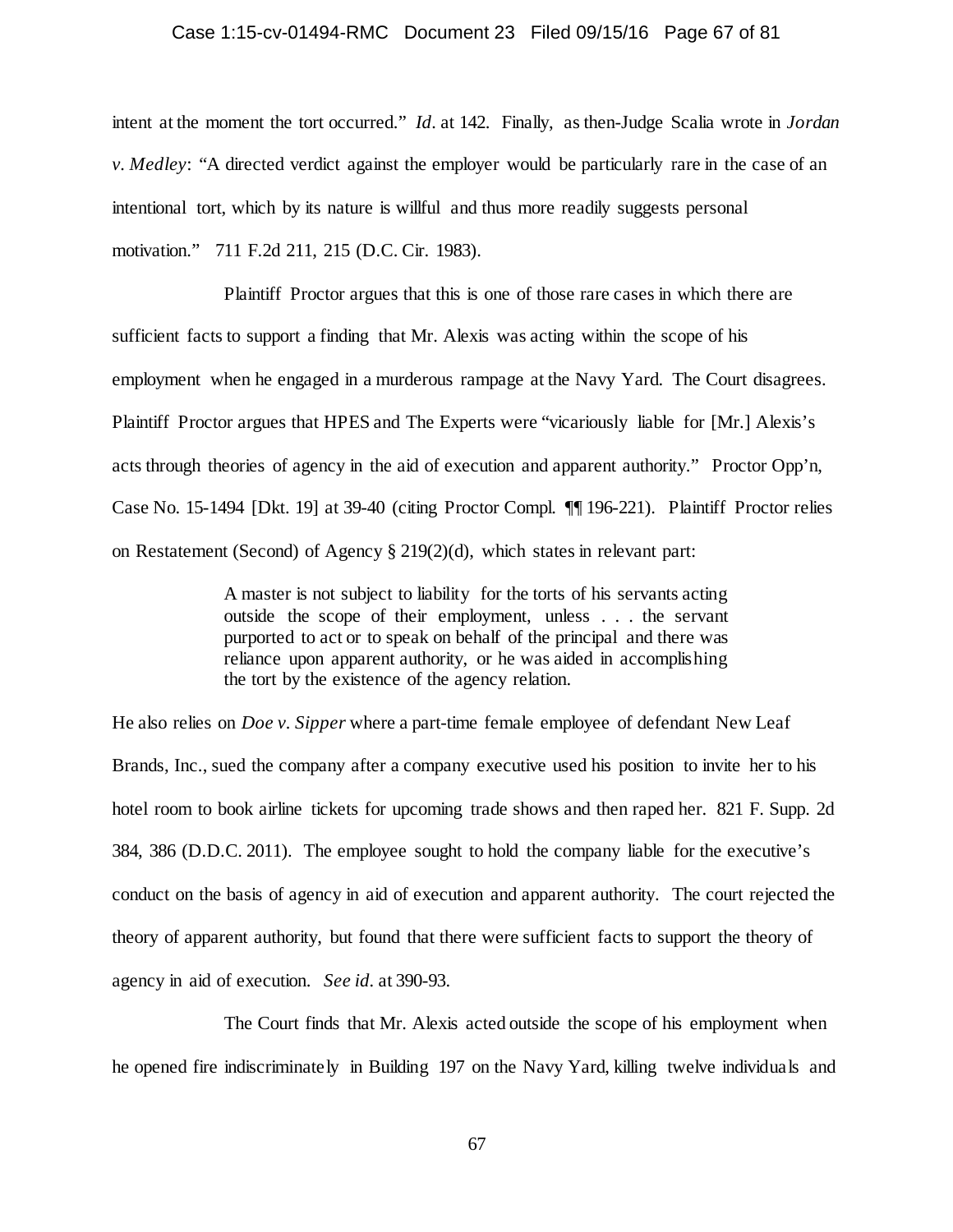# Case 1:15-cv-01494-RMC Document 23 Filed 09/15/16 Page 68 of 81

injuring four others. Plaintiff Proctor cannot show that committing mass murder at the Navy Yard was an outgrowth of Mr. Alexis's work assignment as a computer technician or that it was an integral part of his duties or business activities. *See Keys*, 408 F. Supp. 2d at 4; *cf. Murphy*, 458 A.2d at 62-63. Nor does Plaintiff Proctor allege that Mr. Alexis committed his crimes to further the interests of HPES and The Experts. *See Reddick,* 398 A.2d at 31 ("The employer will not be held liable for those willful acts, intended by the agent only to further his own interest, not done for the employer at all."); *see also* Frasier Compl. ¶ 47 (alleging that a note was found in Mr. Alexis's computer stating, "ultra low frequency attack is what I've been subject to for the last three months, and to be perfectly honest that is what has driven me to this").

Moreover, "[t]he moment the agent turns aside from the business of the principal and commits an independent trespass," such as here, "the principal is not liable" because "[t]he agent is not then acting within the scope of his authority in the business of the principal, but in the furtherance of his own ends." *Schechter*, 892 A.2d at 431 (quoting *Axman v. Washington Gaslight Co.,* 38 App. D.C. 150, 158 (1912)). Similarly, in *Boykin*, the D.C. Court of Appeals held that, even though the school employee's job "necessarily included some physical contact" with students, "a sexual assault may  $[not]$  be deemed a direct outgrowth of a school official's authorization to take a student by the hand or arm in guiding her past obstacles in the building." *Boykin*, 484 A.2d at 562. "If the instructor's actions in *Boykin* could not render his employer vicariously liable, it is hard to see how Plaintiff [Proctor] could prevail on that issue here." *Sipper*, 821 F. Supp. 2d at 389.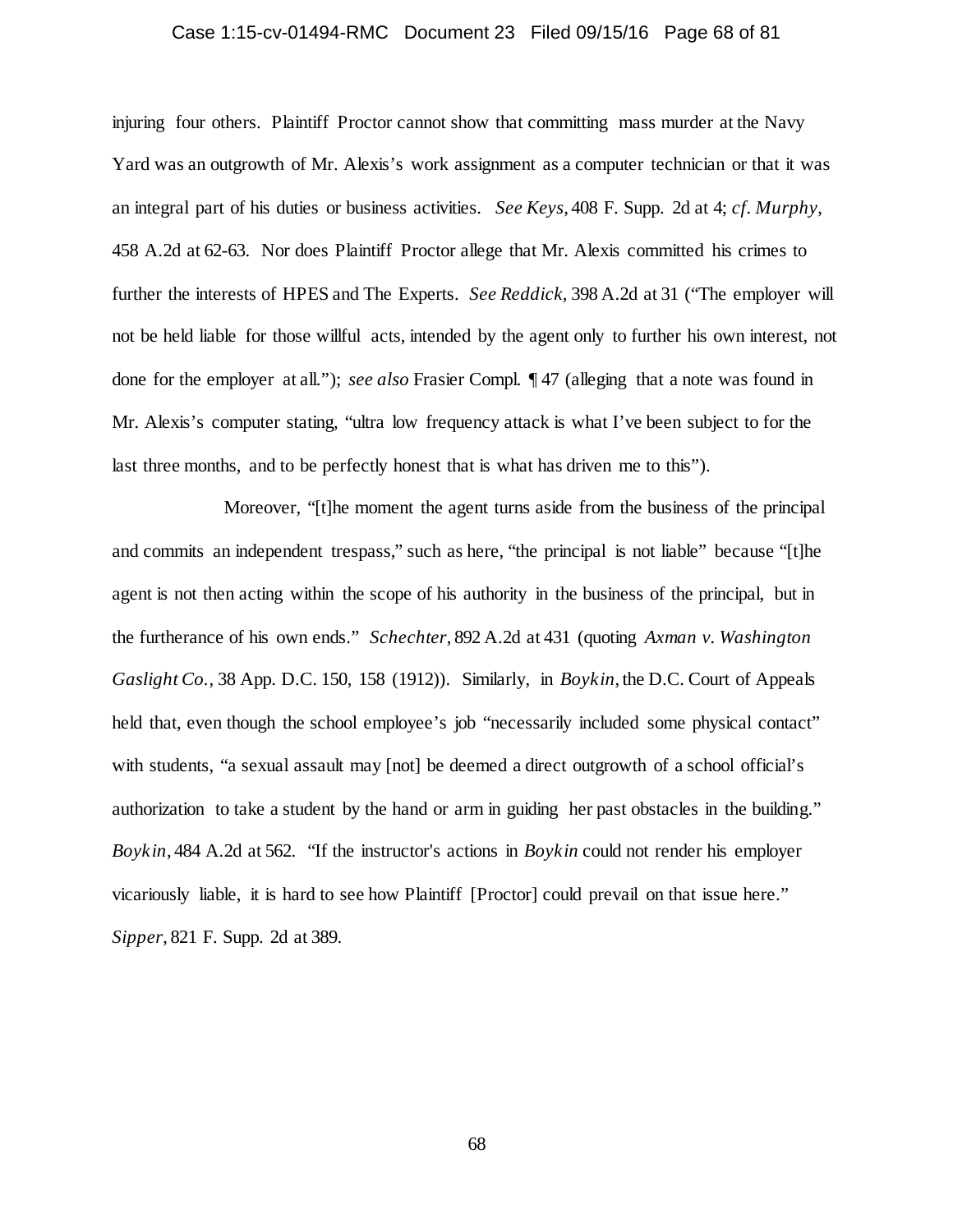# Case 1:15-cv-01494-RMC Document 23 Filed 09/15/16 Page 69 of 81

With respect to his theories of apparent authority and agency in aid of execution, Plaintiff Proctor's sole authority, *Sipper*, supports dismissal of his claim.[42](#page-68-0) As in *Sipper*, his theory of apparent authority "can be easily dispensed with" because there is no factual basis to intimate that Mr. Alexis could "have 'purported to act or to speak on behalf of'" HPES or The Experts while shooting people indiscriminately. *Id.* at 391. Indeed, his victims had no "opportunity to even make th[e] determination" of whether to rely upon his alleged apparent authority. *Id.* Any assertion to the contrary is totally belied by the allegations in the Complaint.

Plaintiff Proctor's theory of agency in aid of execution fares no better. Plaintiff Proctor argues that "but for the building pass provided and visit scheduled by The Experts and/or HPES, [Mr.] Alexis would not have been able to commit this act." Proctor Opp'n at 40-41 (quoting Proctor Compl. ¶¶ 204, 217). Assuming the factual allegations to be true, they are insufficient. In *Sipper*, the court noted,

> The D.C. Circuit has acknowledged the superficial expansiveness of the standard. *See Gary,* 59 F.3d at 1397 ("In a sense, a supervisor is always 'aided in accomplishing the tort by the existence of the agency' because his responsibilities provide proximity to, and regular contact with, the victim."). Yet, as *Gary* explains, "The commentary to the Restatement suggests that this [approach] embraces a narrower concept that holds the employer liable only if the tort was 'accomplished by an instrumentality, or through conduct associated with the agency status.'" *Id.* (citing *Barnes v. Costle,* 561 F.2d 983, 996 (D.C. Cir. 1977) (MacKinnon, J., concurring)).

*Sipper*, 821 F. Supp. 2d at 392. The *Sipper* court identified multiple allegations to support an inference that the alleged sexual assault was "accomplished by an instrumentality, or through conduct associated with the agency status" of the perpetrator, *i.e.*, the executive allegedly used

<span id="page-68-0"></span><sup>&</sup>lt;sup>42</sup> The Court assumes, without deciding, that Restatement (Second) of Agency  $\S 219(2)(d)$ applies to common-law claims in the District of Columbia. *See Sipper*, 821 F. Supp. 2d at 391 (citing *Gary v. Long*, 59 F.3d 1391 (D.C. Cir. 1995)).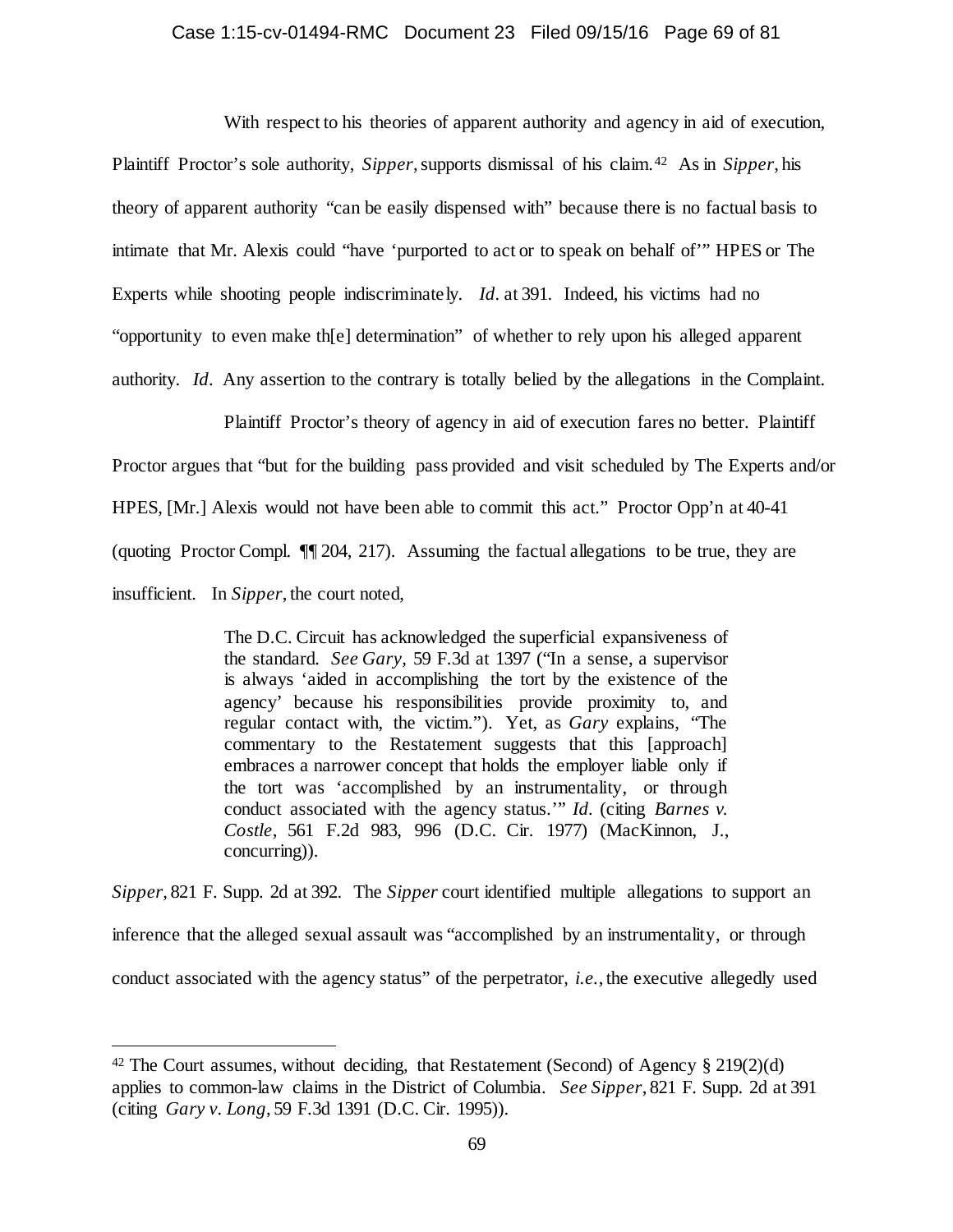# Case 1:15-cv-01494-RMC Document 23 Filed 09/15/16 Page 70 of 81

his authority to lure plaintiff to his hotel room with a work-related excuse (booking flight tickets for upcoming trade shows), even though he intended to have sex with her (forcibly or otherwise). Id. at 392-93 (citation omitted).

Plaintiff Proctor only alleges that HPES and The Experts provided Mr. Alexis with access to the Navy Yard. This fact is insufficient. "[P]rovid[ing] proximity to, and regular contact with, the victim" does not support an aid-by-agency-relation theory. *See Gary,* 59 F.3d at 1397. "It is a general principle of agency law that '[i]f a person has information which would lead a reasonable man to believe that the agent is violating the orders of the principal or that the principal would not wish the agent to act under the circumstances known to the agent, he cannot subject the principal to liability.'" *Id.* (quoting Restatement (Second) of Agency § 166, cmt. a). Plaintiff Proctor cannot avail himself of the theories in  $\S 219(d)(2)$  because he "could not have believed (and nor does []he claim) that [Mr. Alexis] was acting within the color of his authority." *Id.* at 1397-98; *cf.* Restatement (Second) of Agency § 219, cmt. e (including examples of a telegraph operator who sends false messages purporting to come from another, and of a store manager who uses his position to cheat customers).

HPES and The Experts did not provide Mr. Alexis with the instrumentality (the shotgun) that aided him in the commission of his horrific crime. *See Nichols v. Land Transp. Corp.*, 103 F. Supp. 2d 25, 28 (D. Me. 1999), *aff'd,* 223 F.3d 21 (1st Cir. 2000) (rejecting vicarious liability for employer who did not provide truck driver with knife used to stab plaintiff and where driver did not act as agent when he left his truck to confront plaintiff). Mr. Alexis's criminal conduct (mass murder) cannot be associated in any way with his status as a computer technician. *See id.*; *cf.* Restatement (Second) of Agency § 219, cmt. e.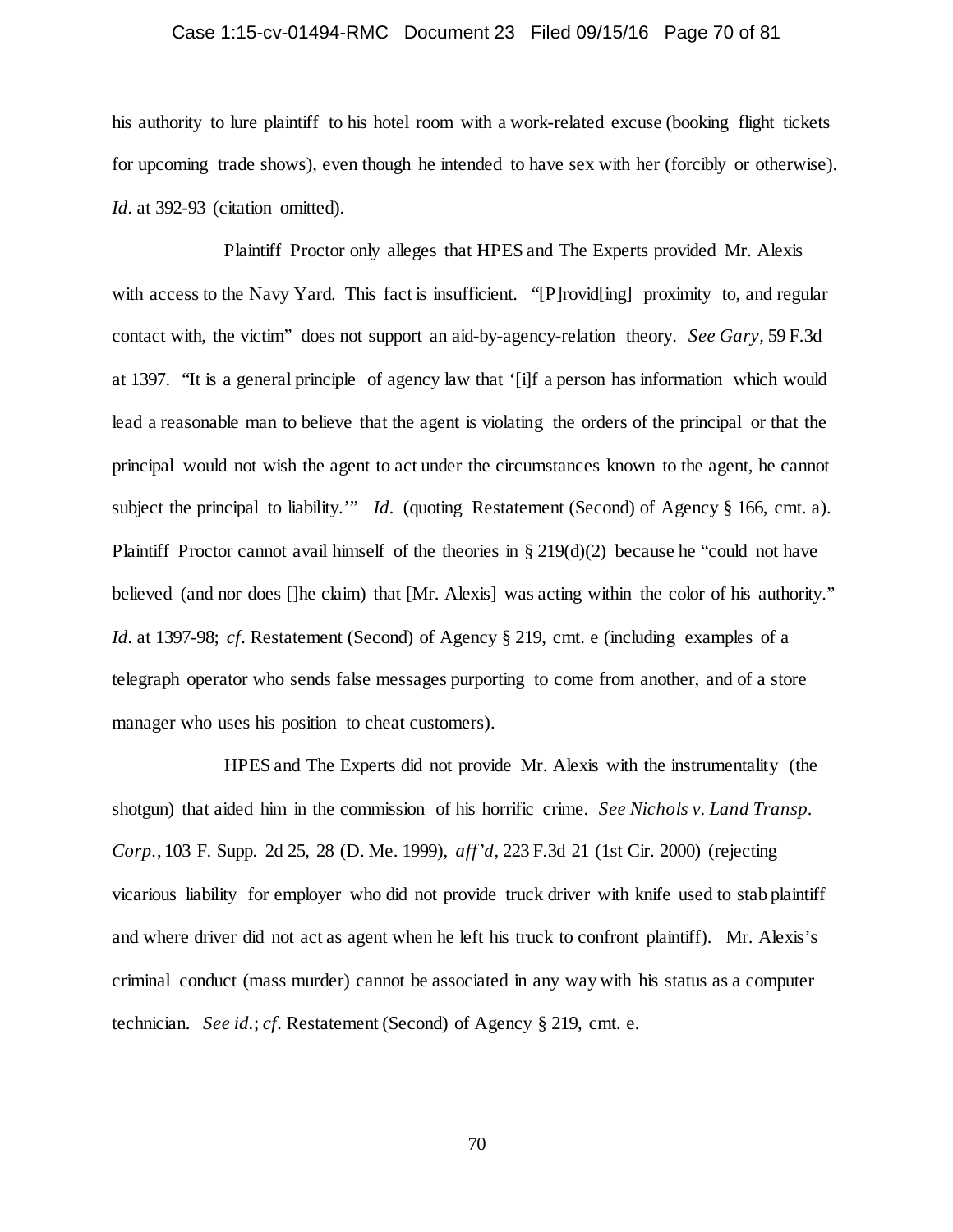# Case 1:15-cv-01494-RMC Document 23 Filed 09/15/16 Page 71 of 81

The fact that an employee's work "afforded him an opportunity to" commit the crime is "insufficient to make [an employer] vicariously liable," without regard to the theory of liability. *Boykin*, 484 A.2d at 563-64. Accordingly, the Court rejects Plaintiff Proctor's scopeof-employment, apparent-agency, and aided-by-agency-relation theories. Plaintiff Proctor's claim for assault and battery under D.C.'s wrongful death statute will be dismissed for failure to state a claim.

# **C. Motion to Dismiss by Security Firm HBC**

Plaintiffs Kohler, Zagami, and Jacobs allege that HBC was negligent in failing to provide reasonable security measures to prevent the Navy Yard shooting. They argue that HBC voluntarily assumed a duty to provide security services at Building 197 on the Navy Yard and to protect those on its premises. In support, Plaintiffs Kohler, Zagami, and Jacobs argue that HBC assumed such a duty by its security contract with the Navy. *See* HBC Suppl. Mot., Ex. 1 [Dkt. 23-1] (HBC Contract). They argue that HBC's voluntary undertaking not only created a contractual duty to the Navy, but also, a special relationship between it and the victims that gave rise to a common law duty to exercise reasonable care in performing its security services. HBC moves to dismiss this common law negligence claim under Rule 12(b)(6).

"[A] determination of whether a duty exists is the result of a variety of considerations and not solely the relationship between the parties"; it "is also shaped by considerations of fairness and results ultimately from policy decisions made by the courts and the legislatures." *Presley v. Commercial Moving & Rigging, Inc.*, 25 A.3d 873, 888 (D.C. 2011) (quoting *DiSalvo,* 974 A.2d at 871 & n.2) (internal quotation marks and citation omitted)). In "determining whether a party who performs services under a contract for one party assumes a duty to an unrelated third party," D.C. courts have considered, although not formally adopted, § 324A of the Restatement (Second) of Torts. *Id.* at 889 (citing *Haynesworth v. D.H. Stevens*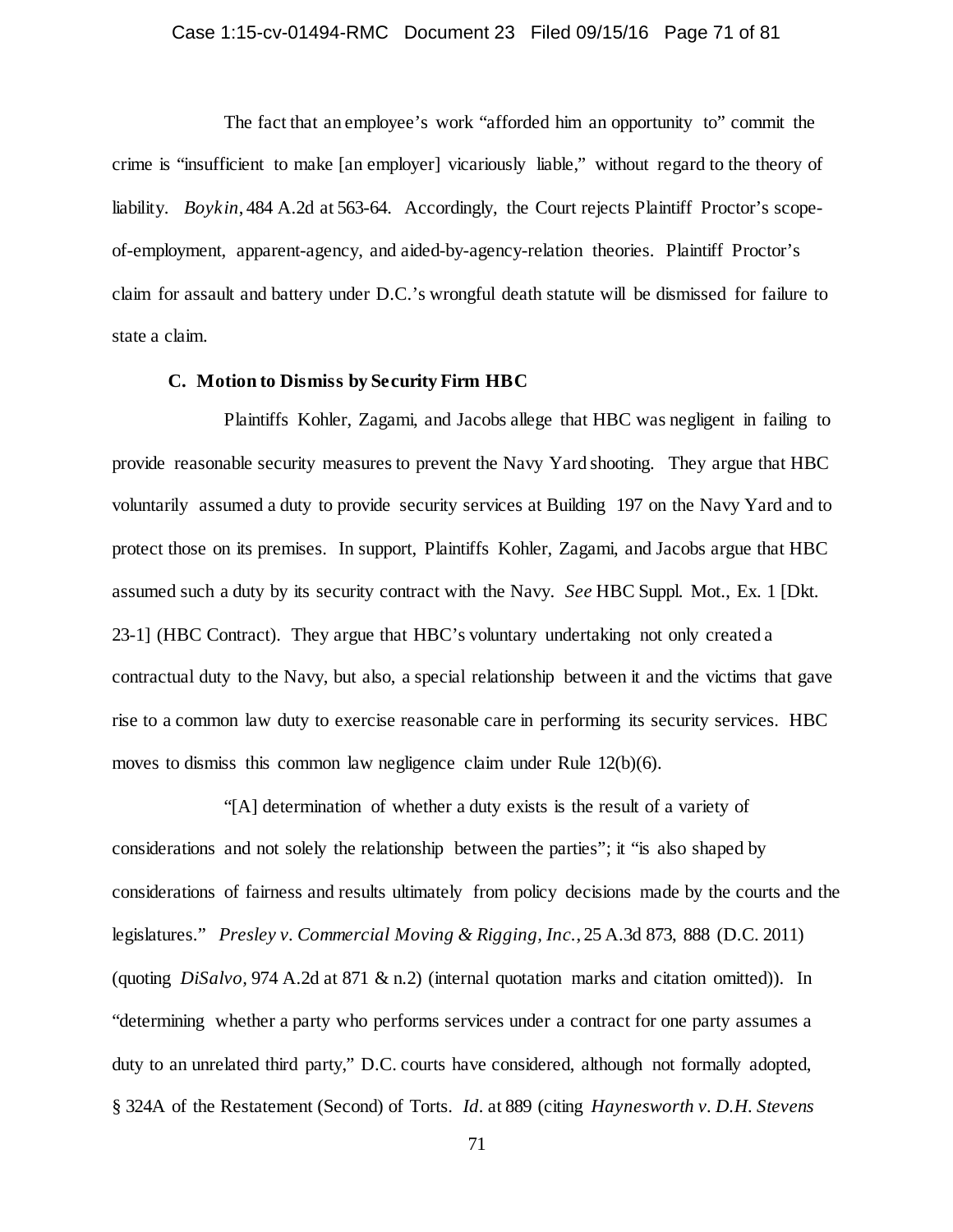*Co.*, 645 A.2d 1095, 1097 (D.C. 1994)); *see also Gilbert v. Miodovnik*, 990 A.2d 983, 994 n.15

(D.C. 2010) (noting that § 324A has not been formally adopted in the District of Columbia).

Section 324A provides that:

One who undertakes, gratuitously or for consideration, to render services to another which he should recognize as necessary for the protection of a third person or his things, is subject to liability to the third person for physical harm resulting from his failure to exercise reasonable care to protect his undertaking, if

- (a) his failure to exercise reasonable care increases the risk of such harm, or
- (b) he has undertaken to perform a duty owed by the other to the third person, or
- (c) the harm is suffered because of reliance of the other or the third person upon the undertaking.

Restatement (Second) of Torts § 324A. In light of the Restatement and "in the absence of contractual privity with an unrelated third party," such as here, courts applying D.C. law have looked "to the contract to determine the scope of the undertaking as it relates to the protection of the third party." *Presley*, 25 A.3d at 888 (citing *Haynesworth*, 645 A.2d at 1098; *Caldwell v. Bechtel, Inc.*, 631 F.2d 989, 1000-01 (D.C. Cir. 1980)).

Plaintiffs Kohler, Zagami, and Jacobs highlight several portions of the HBC-Navy

security contract to support their claim. Some of the most relevant portions of that contract

provided:

 The Contractor shall provide security operations to ensure security and safety for personnel, property, facilities, and assets (HBC 00069).

 The Contractor shall monitor interior patrol areas to ensure security breaches and criminal or suspicious activities are detected and reported in a timely manner (HBC 00072).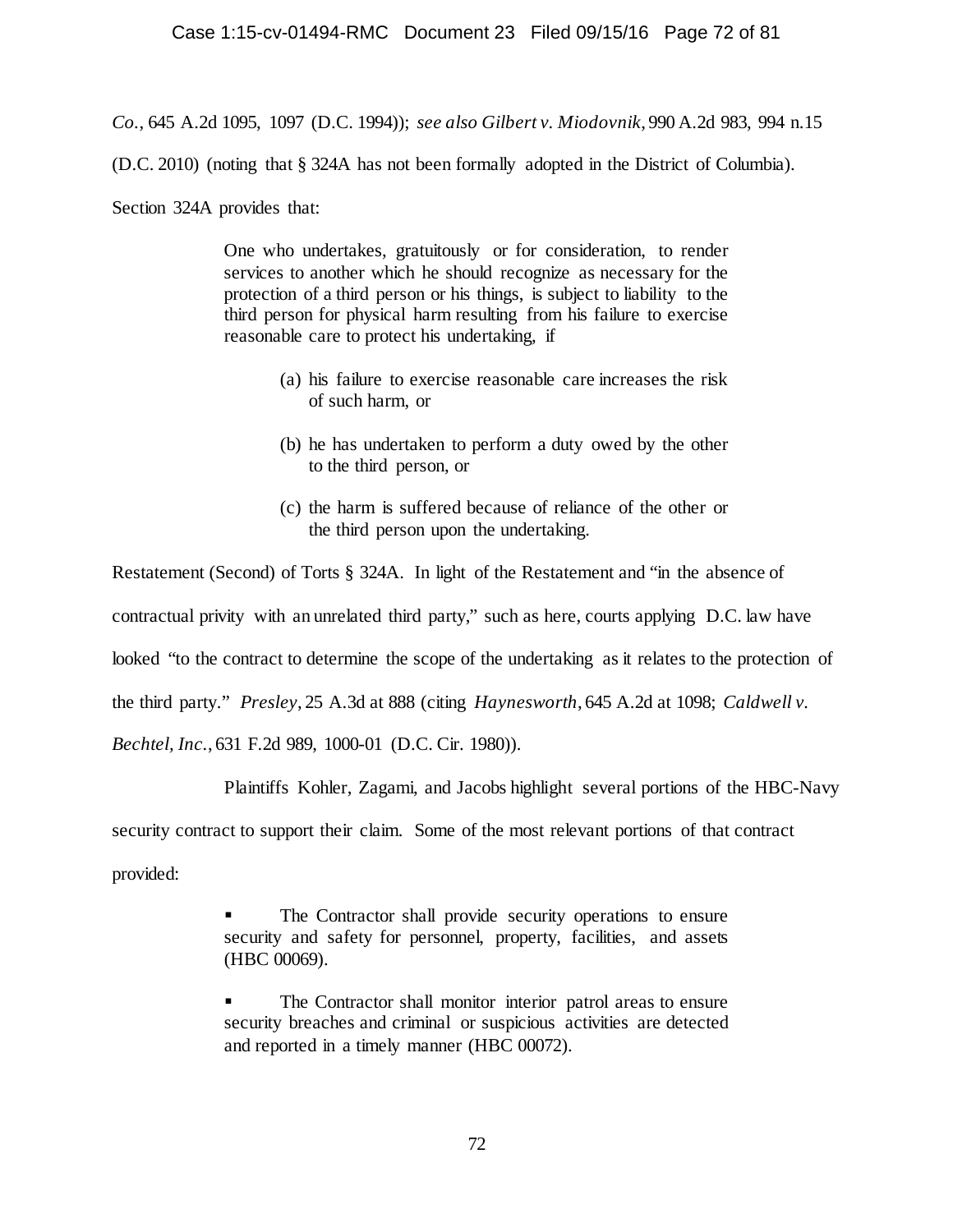[The Contractor has a general duty] [t]o protect [(Naval Sea Systems Command)] NAVSEA persons (military, civilians and visitors) and property (HBC 00222).

 [With respect to the NAVSEA Fixed Posts, the Contractor shall]:

- o Take all reasonable precautions to protect the health and safety of all persons in the building(s) under guard, minimize the danger from all hazards to life and property, comply with all health, safety and fire protection regulations (including reporting requirements), and remove from duty any security guard employee who may have a communicable disease (HBC 00224).
- o Deter the commission of assaults, batteries, robberies, rapes and other crimes of violence in the guard's area of responsibility by his/her presence (HBC 00223).
- Deadly force for NAVSEA Security Guards is justified . . . [w]hen deadly force reasonably appears to be necessary to protect law enforcement or security personnel who reasonably believe themselves or others to be in imminent danger of death or serious bodily harm . . . [or] to prevent commission of a serious offense involving violence and threatening death or serious bodily harm[, such as] murder, armed robbery and aggravated assault (HBC 00227-228).

*See* HBC Contract. Clearly, HBC's contract includes various references to the promotion of

safety and the protection of Navy Yard personnel against criminal acts.

The undertaking of a contractual duty is merely the point of departure. "We have put aside the notion that the duty to safeguard life and limb, when the consequences of negligence may be foreseen, grows out of contract and nothing else." *MacPherson v. Buick Motor Co.*, 111 N.E. 1050, 1053 (N.Y. 1916) (Cardozo, J.). "The contract provides the initiating source of the duty" and since Plaintiffs Kohler, Zagami, and Jacobs have not "brought this action . . . for breach of contract but rather . . . for an asserted breach of the duty of reasonable care," the Court must consider many facts beyond the contract, such as any of the defendant's "superior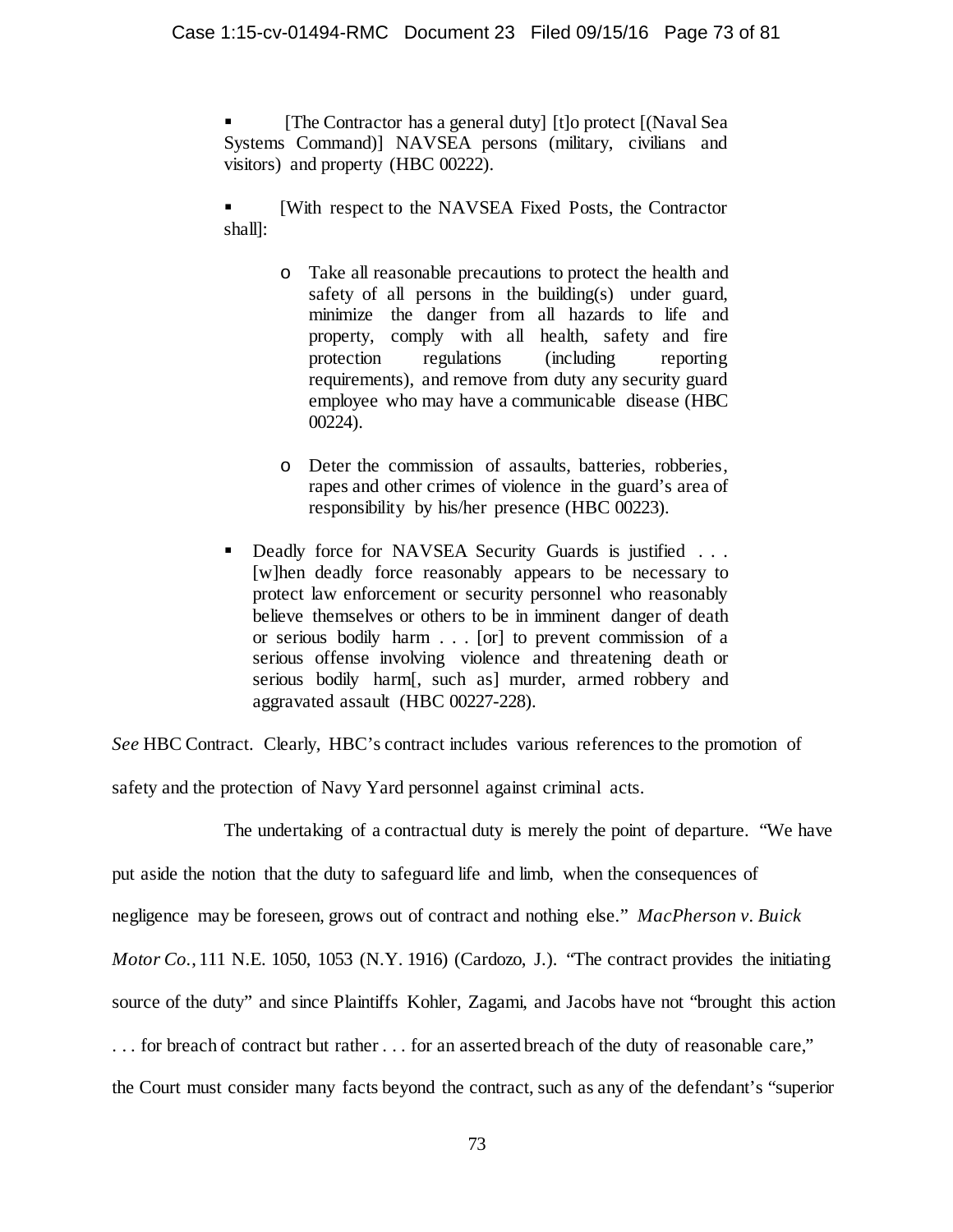#### Case 1:15-cv-01494-RMC Document 23 Filed 09/15/16 Page 74 of 81

skills and position," and the defendant's "resultant *ability to foresee the harm* that might reasonably be expected to befall." *Caldwell*, 631 F.2d at 997, 998 n.12, 1000-02 (emphasis added) (finding that in light of the contract, special skills, knowledge of the dangerous condition, and ability to foresee the risk of harm and protect against such harm, the defendant assumed a special relationship to protect the foreseeable plaintiff from such risk).

While the contract references a duty to deter and report criminal activity and the authority to use deadly force to prevent a crime, it cannot be said that there is a duty (under the contract or at common law) to protect against *unforeseeable* criminal acts by third parties.[43](#page-73-0) Foreseeability remains at the core of this negligence claim, even when liability is premised on a theory of voluntary undertaking. *See id.* at 993 ("The issue in this case, then, is whether the contractual authority vested in [defendant] with respect to job site safety regulations created a special relationship between [the parties to the suit] under which [defendant] owed a duty to [plaintiff] to take reasonable steps to protect him from the foreseeable risk to his health posed by the dust laden Metro tunnels."). Other jurisdictions are in agreement. *See Vu v. Singer Co.*, 538 F. Supp. at 33 (N.D. Cal. 1981), *aff'd*, 706 F.2d 1027 (9th Cir. 1983) ("Plaintiffs cannot prevail on this claim because the 'gratuitous undertaking' doctrine does not obviate the requirement that duty can only be predicated upon foreseeable harm to a foreseeable victim.") (citation omitted); *see also Figueroa v. Evangelical Covenant Church*, 879 F.2d 1427, 1436-39 (7th Cir. 1989)

<span id="page-73-0"></span> <sup>43</sup> HBC points out that the prevention of unforeseeable crimes is impossible. *See E. Capitol View Cmty. Dev. Corp. v. Robinson*, 941 A.2d 1036, 1040 (D.C. 2008) ("A party's obligation to perform under a contract may be excused if performance is rendered impossible."). Notably, in tort law, "a duty of due care . . . is based primarily upon social policy," not a contract; therefore, it is society that "specifies to whom the duty is owed" (*i.e.*, the foreseeable plaintiff), as well as the "expectations of conduct, such as the expectancy that [defendant's] actions will not cause foreseeable injury to another." *Caldwell*, 631 F.2d at 997-98 (citing W. Prosser, *Handbook of the Law of Torts*, § 92 (4th ed. 1971)).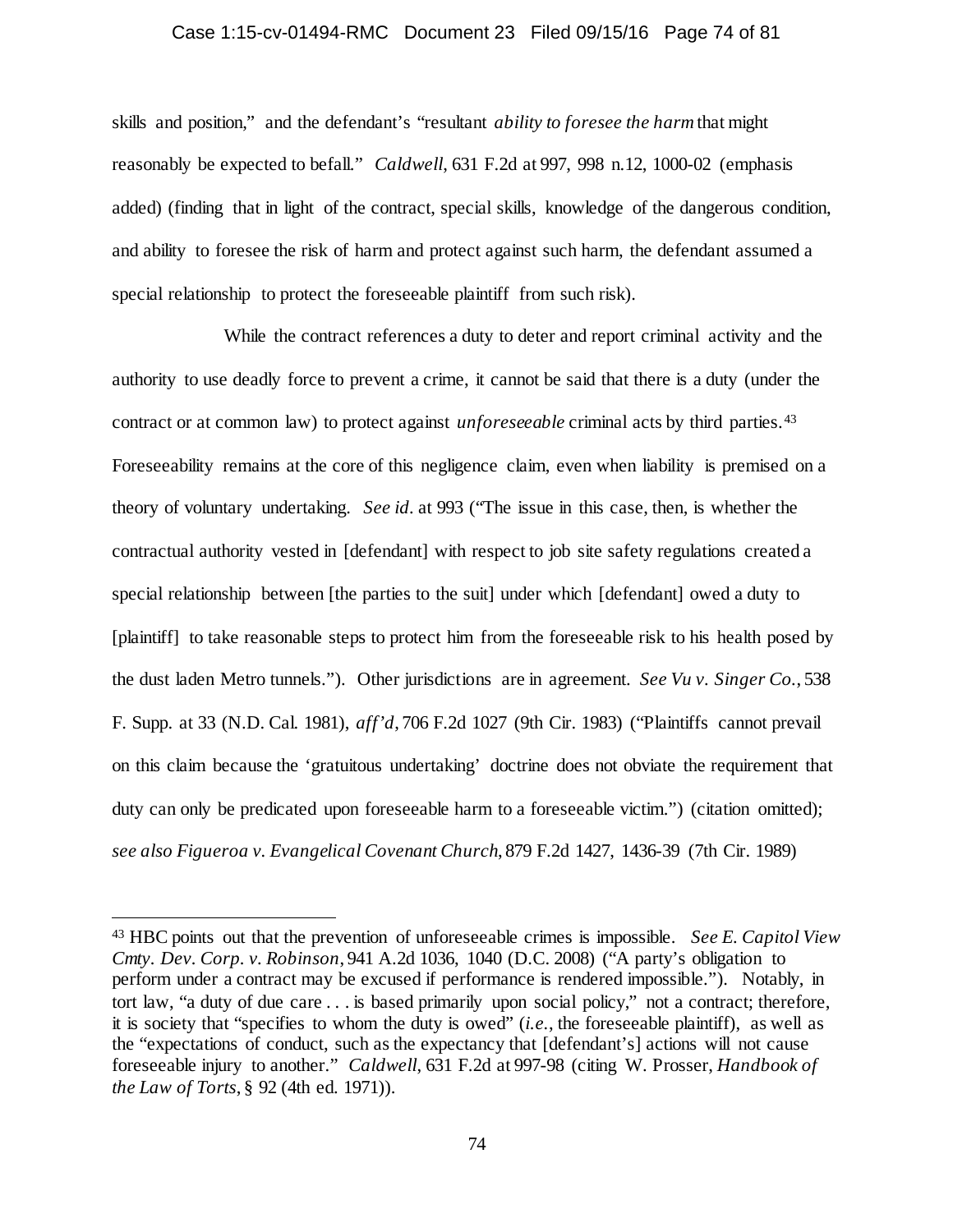### Case 1:15-cv-01494-RMC Document 23 Filed 09/15/16 Page 75 of 81

(stating that once college voluntarily provided security services to invitees on campus, liability could attach only for those injuries resulting from the kinds of crimes reasonably foreseeable to the college).

The tort concept of foreseeability is relevant to both elements of duty and proximate causation. *See* Opp'n to HBC MTD, Case No. 15-1636 [Dkt. 28] at 26 (citing *Rieser v. District of Columbia*, 563 F.2d 462, 479-80 (D.C. Cir. 2911), *vacated and reinstated in relevant part*, 580 F.2d 647 (D.C. Cir. 1978) (en banc) ("The question of proximate causation, like that of duty, is at base one of foreseeability. If a negligent, intentional or even criminal intervening act or end result was reasonably foreseeable to the original actor, his liability will not ordinarily be superseded by that intervening act.").<sup>44</sup> This concept of foreseeability is not abrogated or replaced in assumption of duty cases. As the D.C. Court of Appeals stated in *Haynesworth*:

> In a case of this nature, it is critical to determine whether a duty was owed by the alleged tortfeasor to the person claiming injury. Woven into this overall consideration is also the question of reasonable foreseeable risk to be perceived by the actor at the time of the incident. Stated another way, we must ask "whether the injury to that individual [to whom a duty was owed] was reasonably foreseeable to the defendant." *Powell v. District of Columbia,* 602 A.2d 1123, 1133 (D.C.1992) (citations omitted).

645 A.2d at 1098. Therefore, even assuming that HBC shared part of the Navy's duty to protect invitees on its premises from criminal acts[,45](#page-74-1) Plaintiffs Kohler, Zagami, and Jacobs must still allege sufficient facts to show that the criminal actions of Mr. Alexis were foreseeable to HBC.

<span id="page-74-0"></span> <sup>44</sup> Counsel for Kohler, Zagami, and Jacobs filed an identical Opposition to HBC's motion to dismiss and to HBC's supplemental brief in each of the three cases. For purposes of clarity, the Court will only use the docket numbers of the Kohler case for purposes of citations.

<span id="page-74-1"></span><sup>45</sup> HBC had no law enforcement authority and the Navy retained the ultimate authority to make decisions related to safety and security of the premises at the Navy Yard, particularly since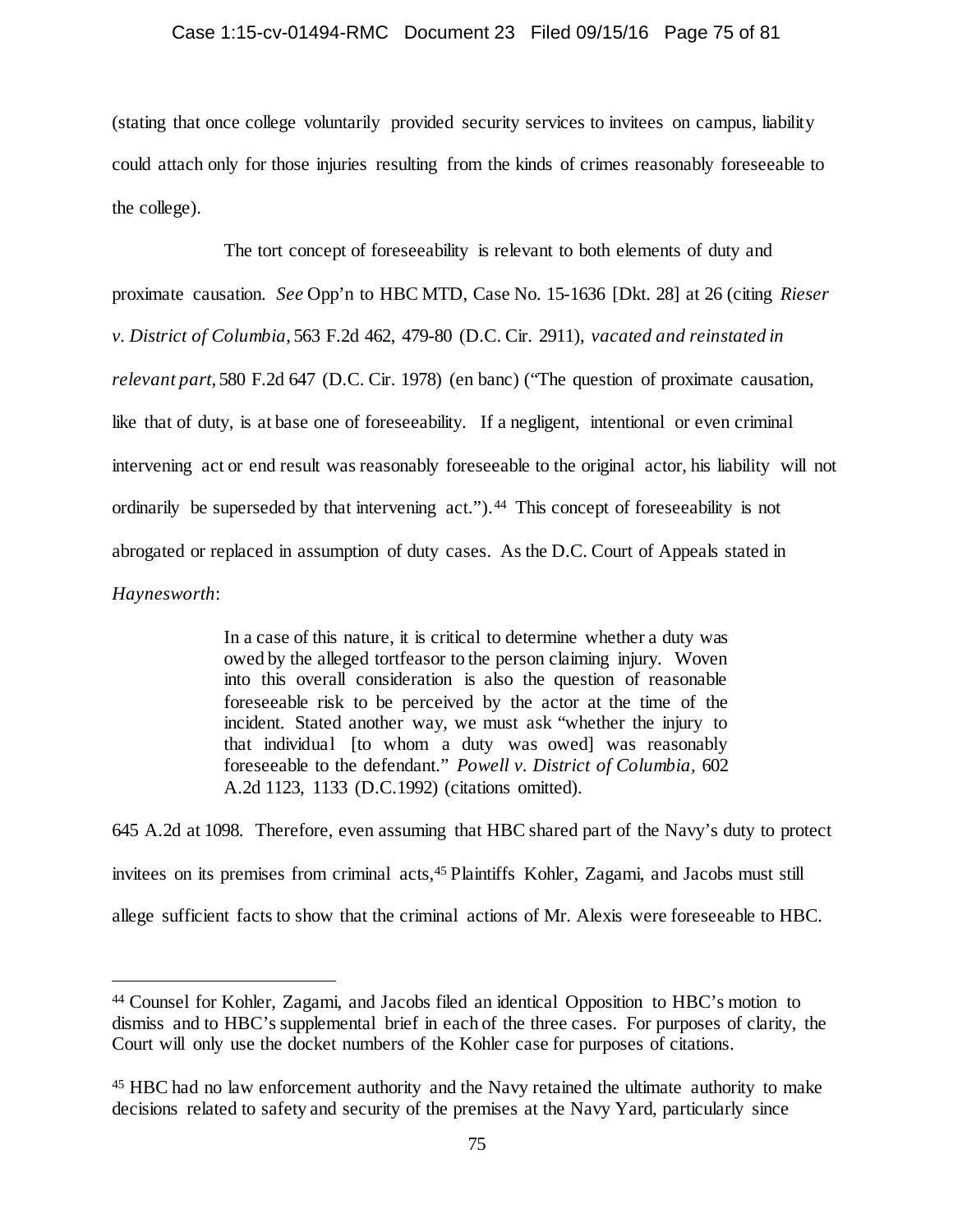### Case 1:15-cv-01494-RMC Document 23 Filed 09/15/16 Page 76 of 81

"Where an injury is caused by the intervening criminal act of a third party," the D.C. Court of Appeals "'has repeatedly held that liability depends upon a more heightened showing of foreseeability than would be required if the act were merely negligent.'" *Beretta*, 872 A.2d at 641 (quoting *Potts*, 697 A.2d at 1252). Plaintiffs Kohler, Zagami, and Jacobs argue that in an assumption of duty case, HBC's actions establish its duties and the heightened foreseeability analysis is moot. Specifically, they argue that "[b]ecause HBC contractually undertook to protect [the victims] from harm and its special relationship with [the victims] encompassed a duty of protection, no heightened showing of foreseeability is required to subject HBC to liability." Opp'n to HBC's Suppl. Br. [Dkt. 35] at 7. To support this proposition, these Plaintiffs rely on a series of cases outside the District of Columbia, *see id.* at 3 n.4 & 8, as well as those D.C. cases that opine that a showing of heightened foreseeability is lessened where the relationship between the parties strongly suggests a duty of protection.

Assuming heightened foreseeability does not apply because the HBC-Navy contract and the ensuing relationship between the parties may suggest a duty of protection, *see Workman*, 320 F.3d at 264, Plaintiffs Kohler, Zagami, and Jacobs fail to offer sufficient facts that Mr. Alexis's criminal conduct was foreseeable. The Complaints do not show that it is foreseeable to a security guard at his or her NAVSEA post in Building 197 that someone holding a security clearance, authorized and assigned to work at the Navy Yard, in possession of a "valid temporary access badge or [(common access card)] CAC to pass through the electronic badge reader," and heading to his workstation on the fourth floor of Building 197 would commit mass murder. Kohler Compl. ¶ 19; Zagami Compl. ¶ 19; Jacobs Compl. ¶ 29. There is no allegation

l

military police also patrolled the premises. *See* HBC Contract at HBC 00224; *see also* 8/16/2016 Hr'g Tr. at 34:1-11.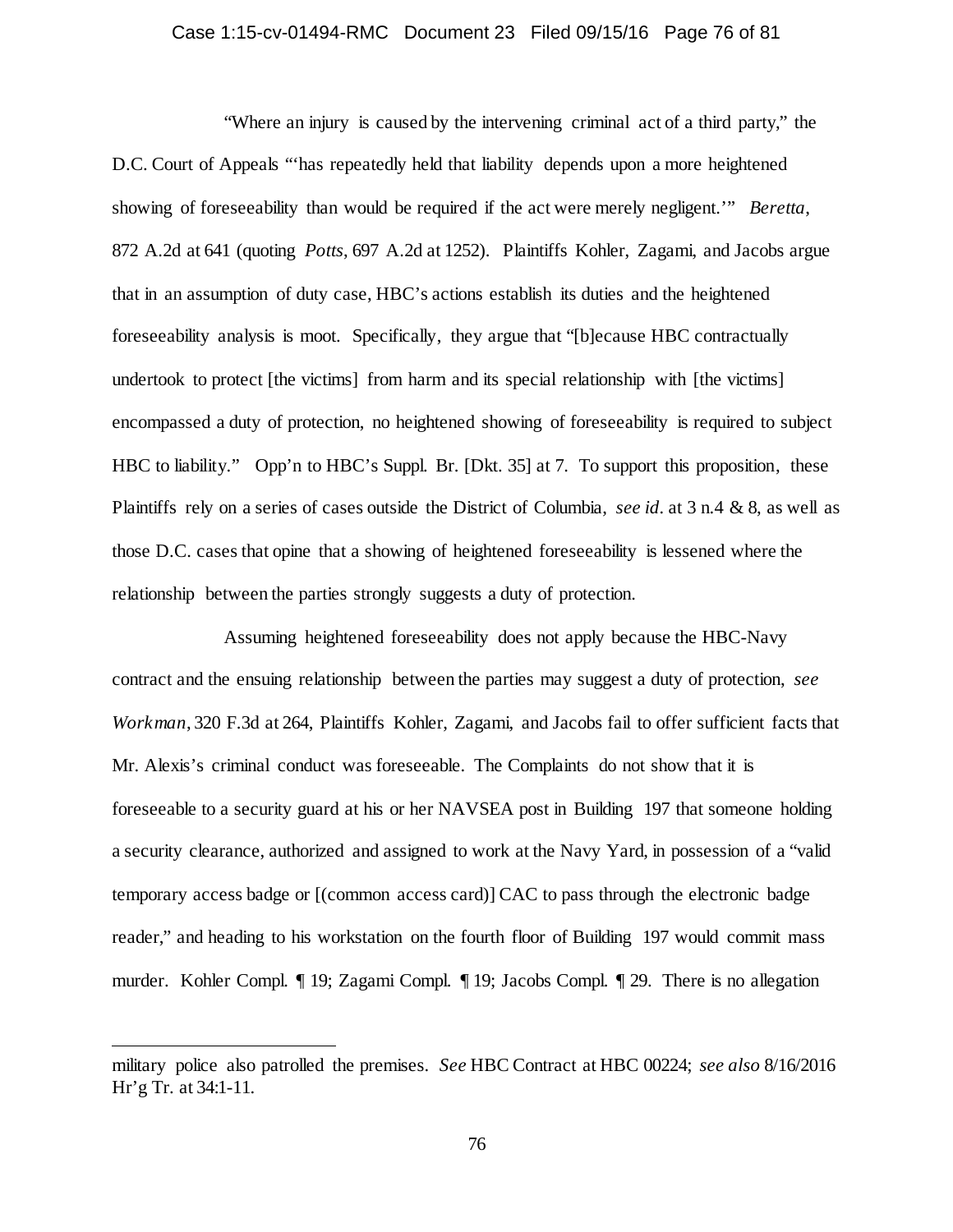### Case 1:15-cv-01494-RMC Document 23 Filed 09/15/16 Page 77 of 81

that HBC had knowledge of Mr. Alexis's past behavior, character, or alleged propensity towards violence. Mr. Alexis was not a trespasser or an intruder; rather, to HBC, Mr. Alexis was simply another contractor going to work at the Navy Yard with lawful access to Building 197. Whether it is analyzed in terms of duty, breach, or proximate causation, the risk of harm to the victims was simply not foreseeable. In such circumstances, HBC did not stand "in a superior position," did not "fully posess[] the power to protect" the foreseeable plaintiffs, and did not have the ability to foresee this harm. *Caldwell*, 631 F.2d at 1002.

This factual void is in stark contrast with cases like *Caldwell* and *Cunningham v. District of Columbia Sports and Entertainment Commission*, where not only was the defendant armed with a contractual obligation, ability and special skills, but also, was informed of the harm that might reasonably be expected to occur to a foreseeable plaintiff. In *Caldwell*, the defendant owed a duty to a worker to take reasonable steps to protect him from foreseeable risks to his health because defendant was, among other things, "informed of high concentration of silica dust and inadequate ventilation in the subway tunnels" and had the authority to stop the work. *Id.* Similarly, in *Cunningham*, a security company hired to provide crowd management and guest services at a concert, owed a duty to plaintiff to protect him against injuries sustained as a result of a crowd crush incident because there was, among other things, evidence "that the crowd was pretty packed and everyone was close together," as well as of "crowd surfing" and "mosh pits." *Cunningham v. D.C. Sports & Entm't Comm'n*, No. Civ. A. 03-839RWRJMF, 2005 WL 3276306, at \*1-2 (D.D.C. Nov. 30, 2005); *see also id.* at \*8 ("Under these circumstances, [the security company] assumed a duty to act reasonably so that attendees of the concert would be protected from *foreseeable risks*.") (emphasis added).

77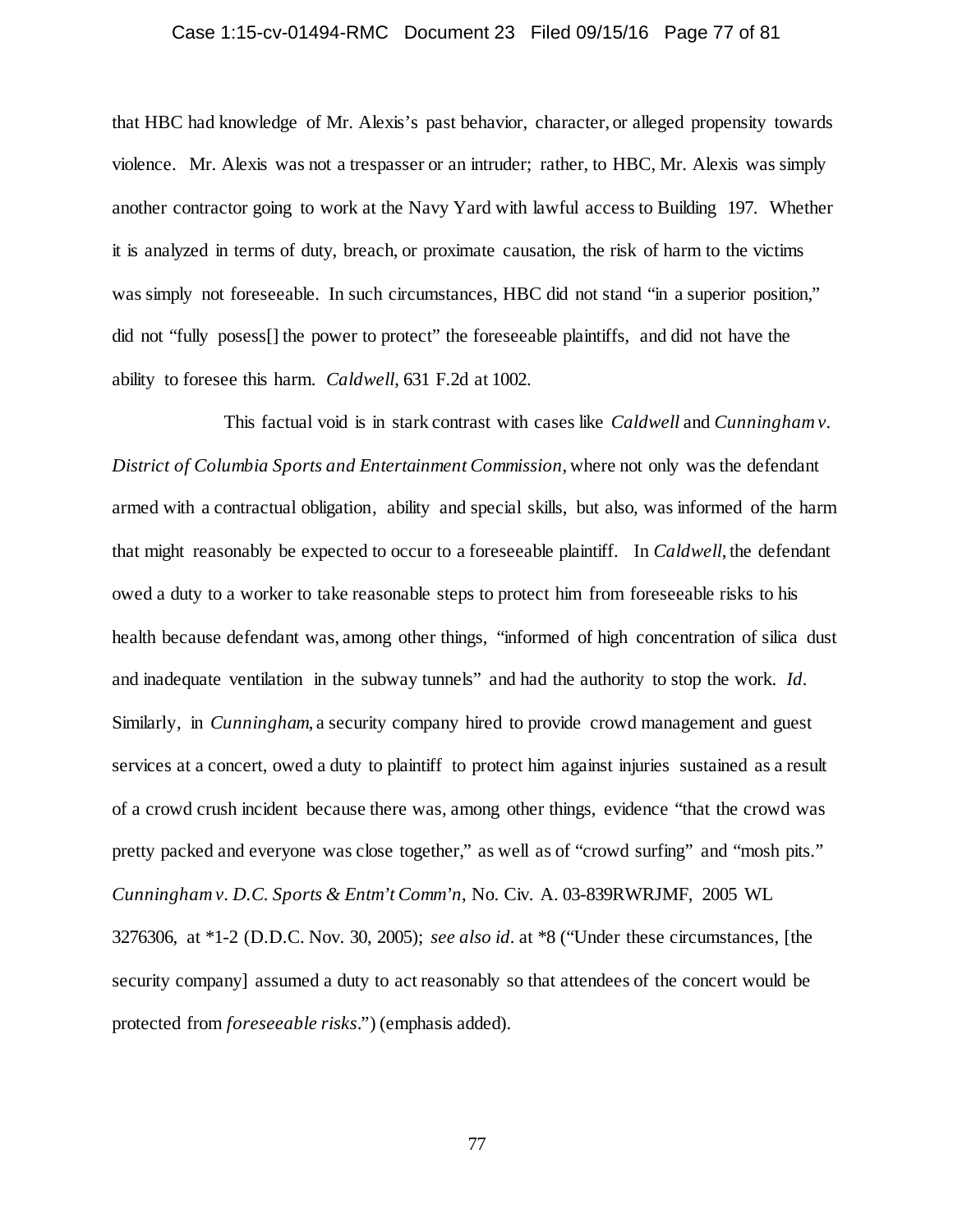### Case 1:15-cv-01494-RMC Document 23 Filed 09/15/16 Page 78 of 81

Moreover, in cases where "the heightened foreseeability is lessened" due to a special relationship between the parties, foreseeability does not require "previous occurrences of a particular harm, but can be met instead by a combination of factors which give defendants an increased awareness of the danger of a particular criminal act." *Doe*, 524 A.2d at 33; *see also DiSalvo*, 974 A.2d at 872; *Sigmund I*, 475 F. Supp. 2d at 42. To meet this burden, Plaintiffs Kohler, Zagami, and Jacobs allege that Navy Yard and nine other military installations are "subject to a heightened risk of violent attacks, and in particular gun violence" because they each had "suffered a violent attack . . . prior to the September 16, 2013 shooting," specifically including the Navy Yard "on two separate occasions in 1983 and 1984." Kohler Compl. ¶ 9; Zagami Compl. ¶ 9; Jacobs Compl. ¶ 8. "Even if the relationship here did entail a greater duty of protection," *DiSalvo*, 974 A.2d at 872, the alleged facts fall short of the showing made in those cases that recognized a duty of protection vis-à-vis the sliding scale analysis. *See, e.g.*, *Novak*, 452 F.3d at 904; *Dominion Bank*, 963 F.2d at 1555-61; *Doe*, 524 A.2d at 34; *Kline*, 439 F.2d at 480.

"It is not sufficient to establish a general possibility that the crime would occur"; instead, Plaintiffs Kohler, Zagami, and Jacobs must allege sufficient facts to make it plausible that HBC "had an increased awareness of the risk of [a shooting and murder at the Navy Yard]." *DiSalvo*, 974 A.2d at 872. The fact that other military installations had suffered violent attacks over the past seventeen years does not support an "increased awareness" of the risk of a similar attack at the Navy Yard. *Sigmund I*, 475 F. Supp. 2d at 42 (noting that "the D.C. Court of Appeals requires proof that the specific type of crime, not just crime in general, be particularly foreseeable at the relevant location") (citations omitted). Moreover, the fact that the Navy Yard experienced two attacks more than thirty years ago is simply too remote to support any

78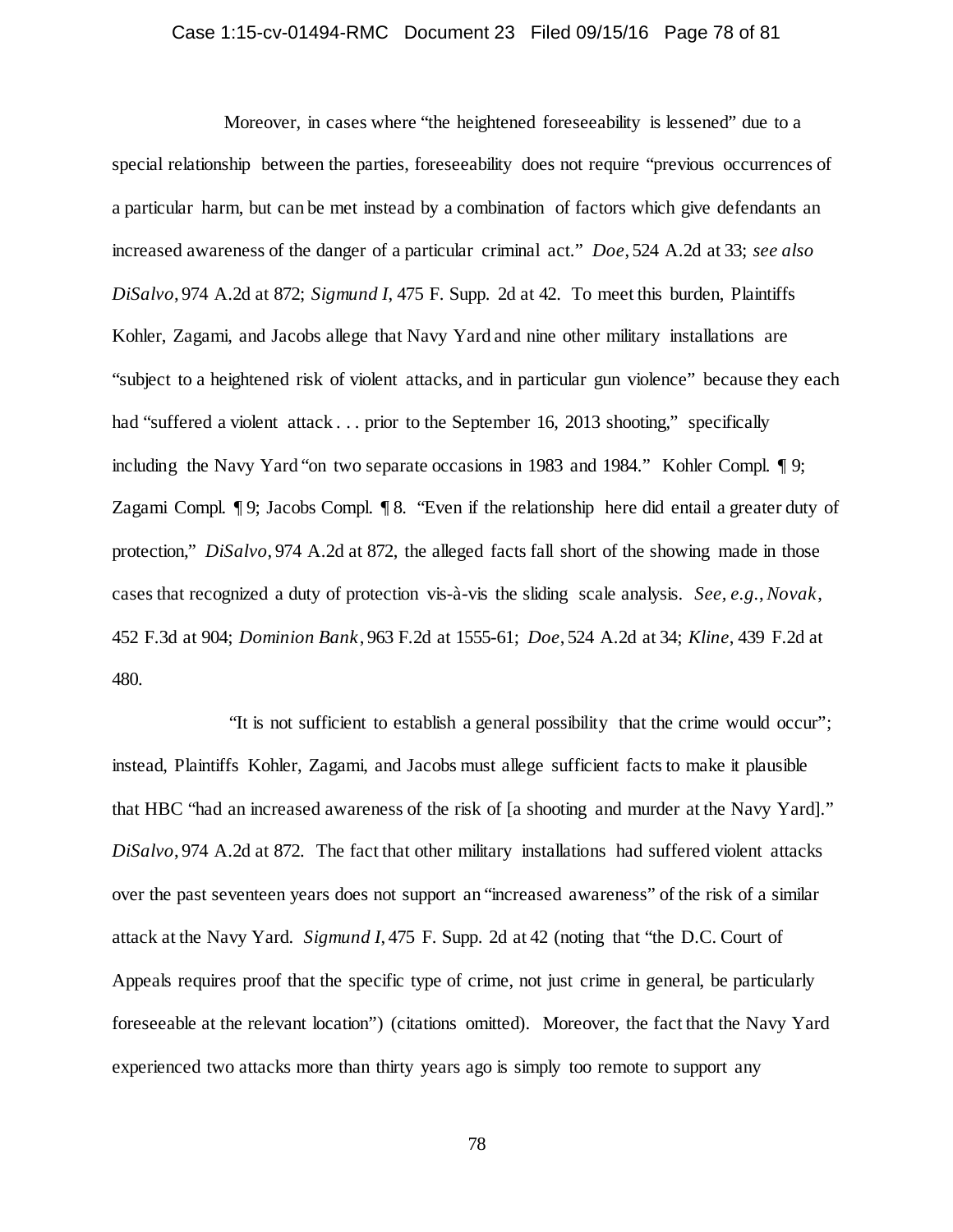#### Case 1:15-cv-01494-RMC Document 23 Filed 09/15/16 Page 79 of 81

negligence claim against HBC. A careful review of D.C. law on this issue shows that "the common thread" in all of these cases involving third-party criminal conduct is that the facts supporting an inference of foreseeability "showed, if not awareness of the precise risk, close similarity in nature or *temporal and spatial proximity* to the crime at issue." *DiSalvo*, 974 A.2d at 874 (emphasis added); *accord Sigmund II*, 617 F.3d at 516; *Figueroa*, 879 F.2d at 1436-39 (requiring similar evidence of foreseeability in a voluntary undertaking case under Illinois law). [46](#page-78-0) The background allegations lack that temporal and spatial proximity to the shooting of September 2013.

On a final note, Plaintiffs Kohler, Zagami, and Jacobs often reduce their claim to a contractual issue. They argue that HBC's decision to enter into a contract to provide security services at the Navy Yard gave rise to a duty to protect the victims from criminal actions. *See* Opp'n to HBC MTD at 11-12 (stating that HBC "should not now, after the fact of its assumption of the duty to provide contractual security services at the Navy Yard . . . be permitted to escape liability on the basis that it did not see the potential harm"). This argument is at odds with the relevant caselaw. Under D.C. law, foreseeability as a function of duty (and proximate causation) remains an essential element of a negligence claim and is "shaped by considerations of fairness and results ultimately from policy decisions," as well as societal expectations. *Presley*, 25 A.3d at 888 (internal quotation marks and citation omitted). Courts look at the particular circumstances of each case and consider the terms of a contract, the defendant's skills and

<span id="page-78-0"></span> <sup>46</sup> *But see Burns Int'l Sec. Servs. Inc. of Fla. v. Phila. Indem. Ins. Co.*, 899 So. 2d 361, 364-65 (Fla. Dist. Ct. App. 2005); *Vazquez v. Lago Grande Homeowners Ass'n*, 900 So. 2d 587, 592-94 (Fla. Dist. Ct. App. 2004)). In the Court's opinion, these cases cited by Plaintiffs Kohler, Zagami, and Jacobs "overly rel[y] upon contract theory to the point of losing focus of the nature of the claim made here, which asserts negligence, rather than breach of contract." *Caldwell*, 631 F.2d at 997; *see also MacPherson*, 111 N.E. at 1053.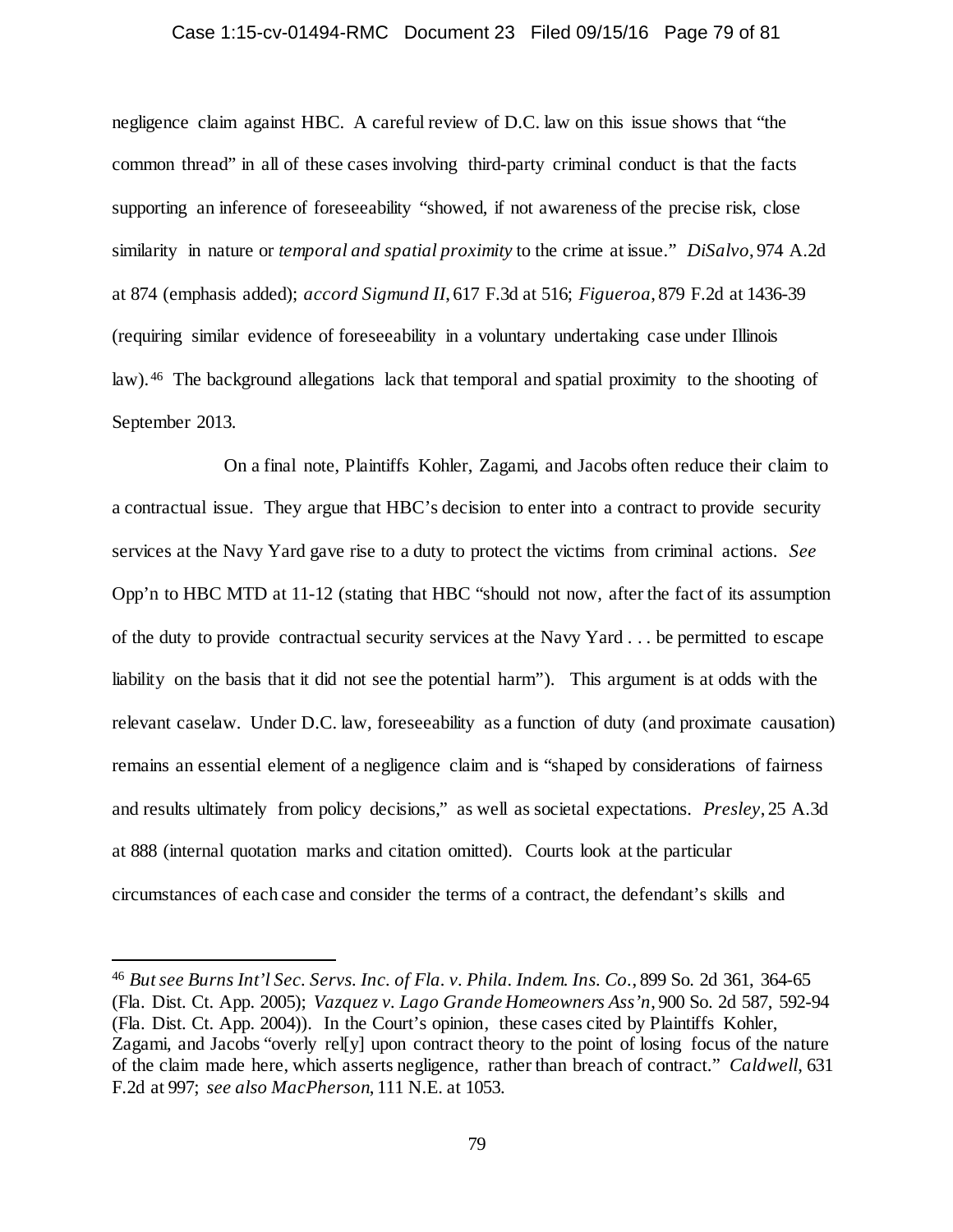## Case 1:15-cv-01494-RMC Document 23 Filed 09/15/16 Page 80 of 81

position, the defendant's knowledge of a dangerous condition, and the ability to foresee the risk

of harm. *See Caldwell*, 631 F.2d at 997, 998 n.12.

As part of this fairness and policy inquiry in determining the existence of a duty

in each particular case, courts generally consider multiple factors, such as

(1) foreseeability of harm to plaintiff; (2) degree of certainty that plaintiff suffered injury; (3) closeness of connection between defendant's conduct and injury suffered; (4) moral blame attached to defendant's conduct; (5) policy of preventing future harm; (6) extent of burden to defendant and the consequences to the community of imposing a duty to exercise care with resulting liability for breach; and (7) availability, cost, and prevalence of insurance for the risk involved.

*Vu*, 538 F. Supp. at 29 (citation omitted); *accord* W. Page Keeton et al., *Prosser and Keeton on the Law of Torts* § 53, at 358 n.24 (5th ed. 1984) (cited with approval in *Haynesworth*, 645 A.2d at 1098). Policy reasons and fairness prevent holding HBC liable for the unforeseeable criminal actions of Mr. Alexis. It would be highly burdensome and contrary to the provisions of the HBC Contract,[47](#page-79-0) to search the person and effects of everyone entering the Navy Yard premises, especially those authorized to enter Building 197. Under these circumstances, "[a] defendant may not be held liable for harm actually caused where the chain of events leading to the injury appears 'highly extraordinary in retrospect.'" *Morgan*, 468 A.2d at 1318 (quoting *Lacy*, 424 A.2d at 320-21).

<span id="page-79-0"></span> <sup>47</sup> Because Mr. Alexis was assigned to work at the Navy Yard and was authorized to enter the premises, HBC was not required under the contract to search his person or possessions for weapons; instead, Mr. Alexis was subject to random search only. *See* HBC Contract at HBC 00054, 00070, 00211, and 00229.